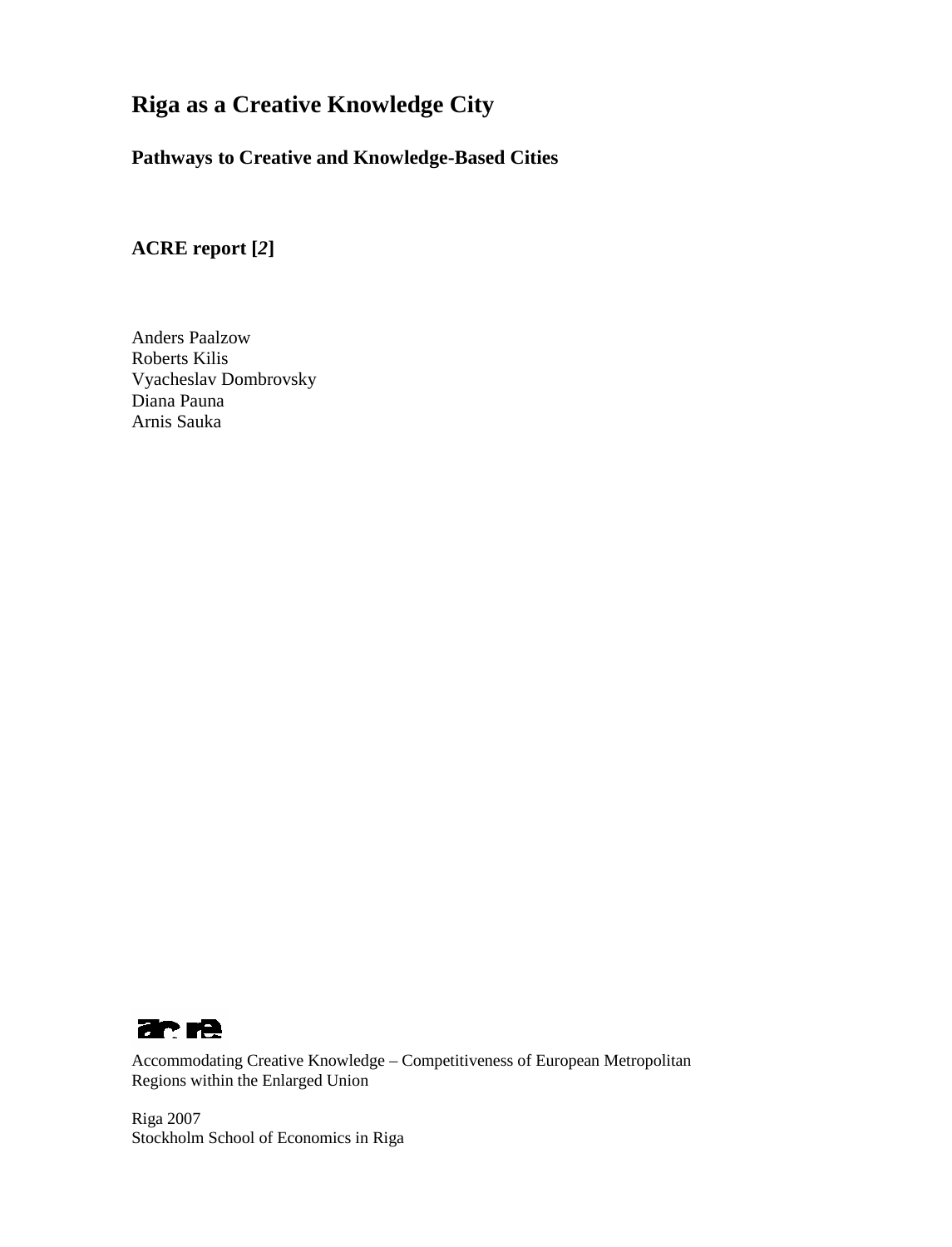# **ACRE**

ACRE is the acronym for the international research project Accommodating Creative Knowledge – Competitiveness of European Metropolitan Regions within the enlarged Union.

The project is funded under the priority 7 'Citizens and Governance in a knowledge-based society within the Sixth Framework Programme of the EU (contract no. 028270).

Coordination:

#### **Prof. Sako Musterd**

University of Amsterdam Amsterdam institute for Metropolitan and International Development Studies (AMIDSt) Department of Geography, Planning and International Development Studies Nieuwe Prinsengracht 130 NL-1018 VZ Amsterdam The Netherlands

Participants:

- **Amsterdam** (Amsterdam institute for Metropolitan and International Development Studies, University of Amsterdam, the Netherlands)
	- Marco Bontje ~ Olga Gritsai ~ Heike Pethe ~ Bart Sleutjes ~ Wim Ostendorf ~ Puikang Chan
- **Barcelona** (Centre de Recerca en Economia del Benestar Centre for Research in Welfare Economics, University of Barcelona, Spain)

Montserrat Pareja Eastaway ~ Joaquin Turmo Garuz ~ Montserrat Simó Solsona ~ Lidia Garcia Ferrando ~ Marc Pradel i Miquel

- **Birmingham** (Centre for Urban and Regional Studies, University of Birmingham, UK) Alan Murie ~ Caroline Chapain ~ John Gibney ~ Austin Barber ~ Jane Lutz ~ Julie Brown
- **Budapest** (Institute of Geography, Hungarian Academy of Sciences, Hungary) Zoltán Kovács ~ Zoltán Dövényi ~ Tamas Egedy ~ Attila Csaba Kondor ~ Balázs Szabó
- **Helsinki** (Department of Geography, University of Helsinki, Finland) Mari Vaattovaara ~ Tommi Inkinen ~ Kaisa Kepsu
- **Leipzig** (Leibniz Institute of Regional Geography, Germany) Joachim Burdack ~ Günter Herfert ~ Bastian Lange
- **Munich** (Department of Geography, Ludwig-Maximilian University, Germany) Günter Heinritz ~ Sabine Hafner ~ Manfred Miosga ~ Anne von Streit
- **Poznan** (Institute of Socio-Economic Geography and Spatial Management, Adam Mickiewicz University, Poland)

Tadeusz Stryjakiewicz ~ Jerzy J. Parysek ~ Tomasz Kaczmarek ~ Michal Meczynski

**Riga** (Stockholm School of Economics in Riga, Latvia) Anders Paalzow ~ Diana Pauna ~ Vjacheslav Dombrovsky ~ Roberts Kilis ~ Arnis Sauka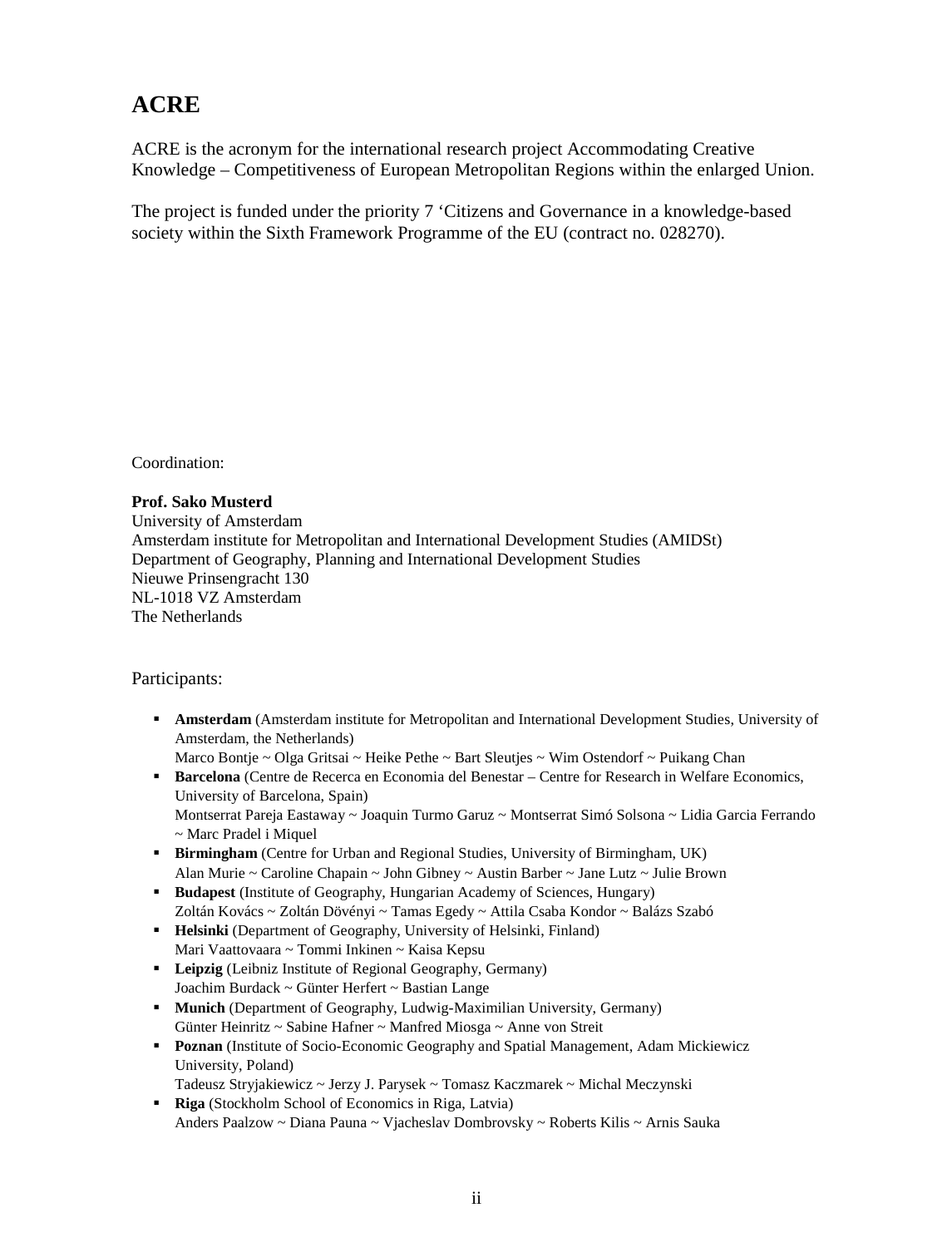- **Sofia** (Centre for Social Practices, New Bulgarian University, Bulgaria) Evgenii Dainov ~ Vassil Garnizov ~ Maria Pancheva ~ Ivan Nachev ~ Lilia Kolova
- **Toulouse** (Interdisciplinary Centre for Urban and Sociological Studies, University of Toulouse-II Le Mirail, Toulouse, France) Denis Eckert ~ Christiane Thouzellier ~ Elisabeth Peyroux ~ Michel Grossetti ~ Mariette Sibertin-Blanc
	- ~ Frédéric Leriche ~ Florence Laumière ~ Jean-Marc Zuliani ~ Corinne Siino ~ Martine Azam
- **Milan** (Department of Sociology and Social research, University degli Studi di Milan Bicocca, Italy) Enzo Mingione ~ Francesca Zajczyk ~ Elena dell'Agnese ~ Silvia Mugnano
- **Dublin** (School of Geography, Planning and Environmental Policy, University College Dublin, Ireland) Declan Redmond ~ Brendan Williams ~ Niamh Moore ~ Veronica Crossa ~ Martin Sokol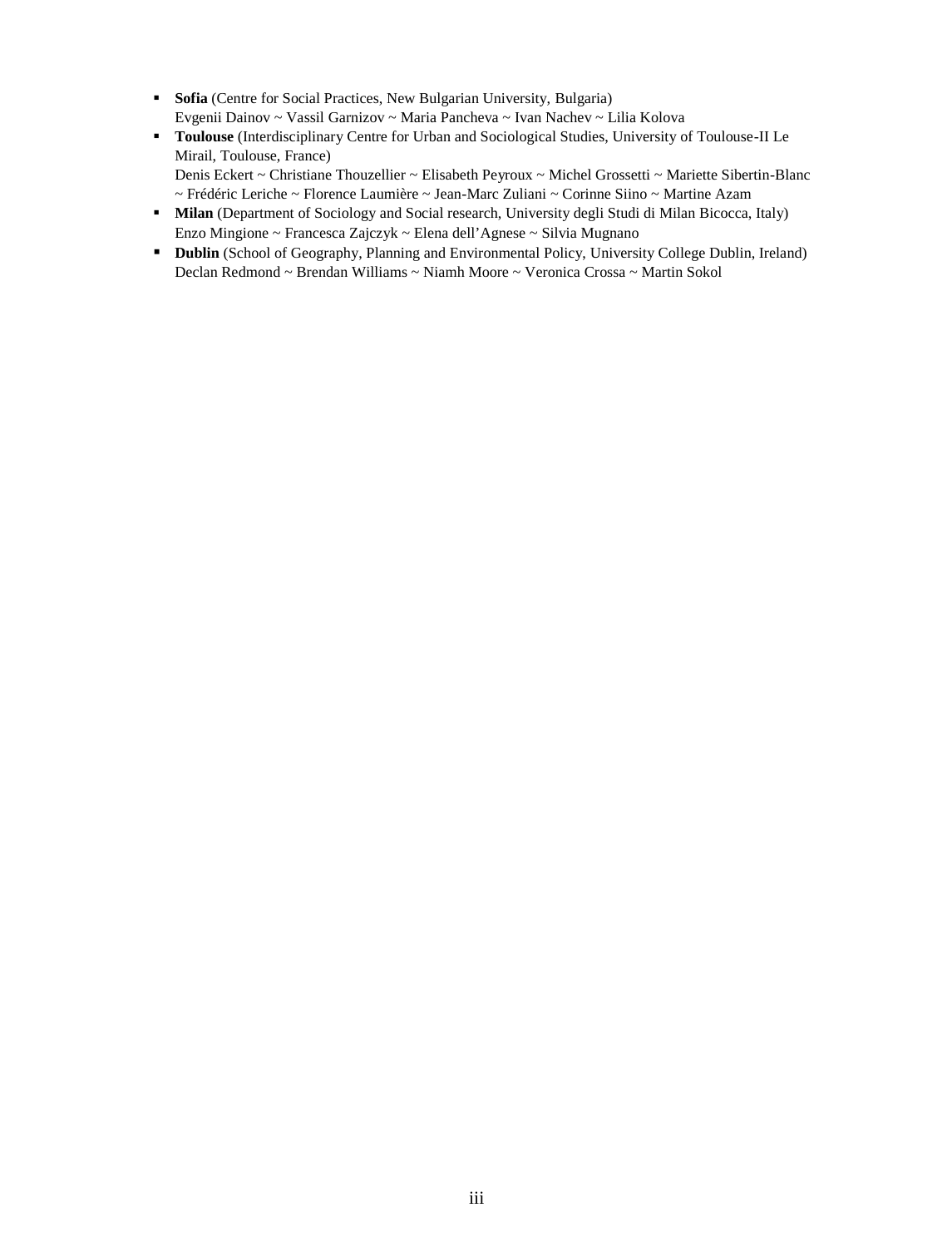# **TABLE OF CONTENTS**

# **1. LATVIAN BACKGROUND 5**

- **1.2 Historical Context 5**
- **1.3 Regional and Urban Policies 6**
- **1.4 Economic Development 7**
- **1.5 Legal Aspects for Business 8**
- **1.6 Internal Asymmetries and Regional Disparities 9**

## **2. INTRODUCTION TO THE REGION 11**

- **2.1 Definition of the Metropolitan Region 11**
- **2.2 Geographical and Demographical Context 11**
- **2.3 Main Economic Specialisations 12**
- **2.4 Position in the European Networks and Hierarchies 13**

# **3. HISTORIC DEVELOPMENT PATH 17**

- **3.1 Introduction 17**
- **3.2 Industrialization 1860-1914 18**
- **3.3 The First Independence 1918-1940 22**
- **3.4 Soviet Occupation 1945-1991 25**
- **3.5 The Transition 1991-1999 28**
- **3.6 The Soviet Heritage 30**

## **4. THE CURRENT SITUATION 33**

- **4.1 Demographics 33**
- **4.2 Ethnicity in Riga 36**
- **4.4 Education in Riga 39**
- **4.5 Labour Market 40**
- **4.6 Infrastructure 43**
- **4.7 Main Economic Specializations 44**
- **4.8 Entrepreneurship in Riga 47**
- **4.9 Property Market 47**
- **4.10 Soft Factors 48**

# **5. THE STATE OF THE CREATIVE KNOWLEDGE SECTORS 53**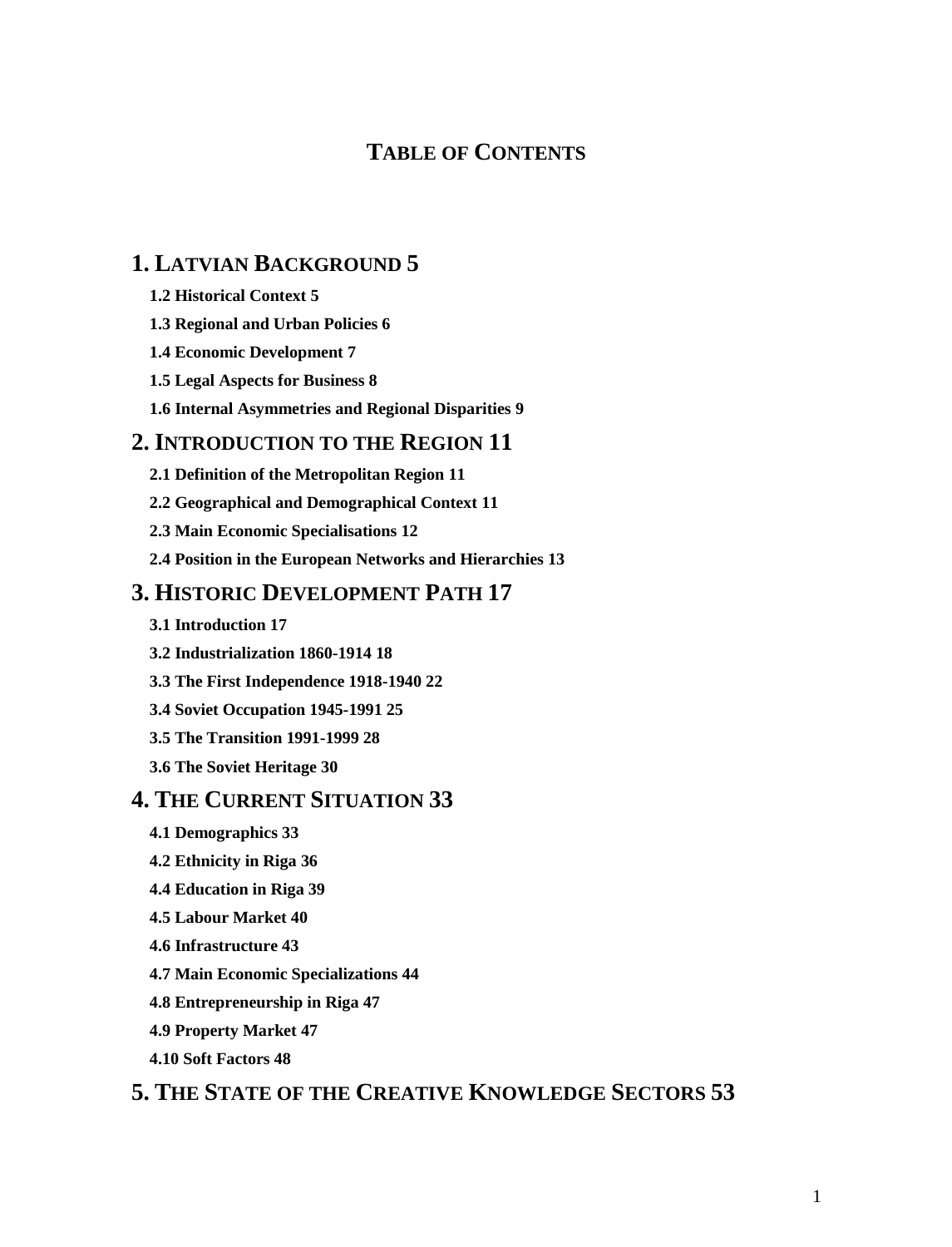# **6. ANALYSIS OF POLICY APPLIED OVER THE PAST DECADE AIMING AT IMPROVING COMPETITIVENESS. 67**

- **6.1 Evaluation of the Key Past Policies. 67**
- **6.2 Current Institutional Arrangements 68**
- **6.3 Riga Development Vision, Mission and Priorities 68**
- **6.5 Factors of Competitiveness 69**

**REFERENCES 78**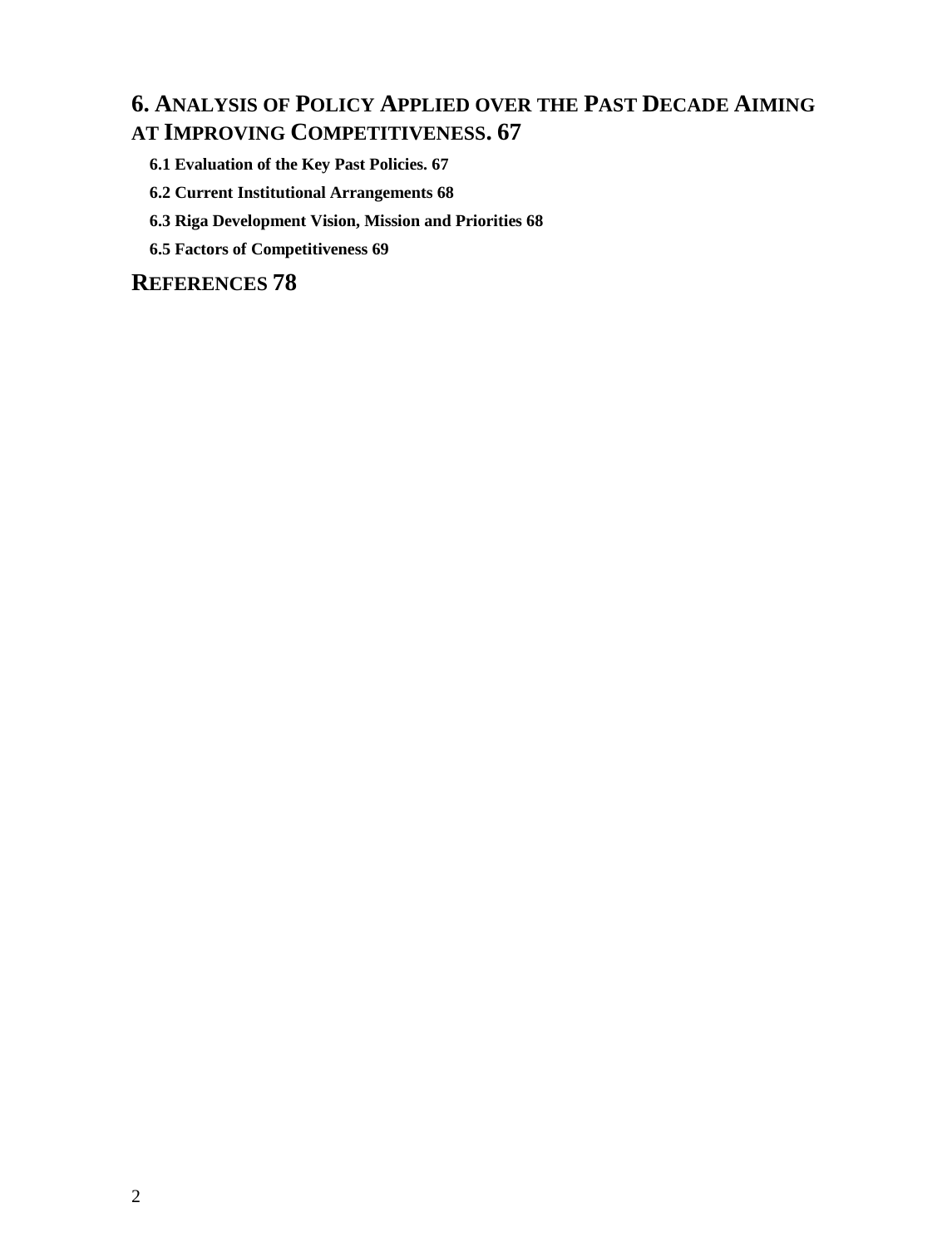# **Executive Summary**

This report is part of a pan-European project aiming at exploring the impact and potential of the emerging creative and knowledge-based economic activities on the economic development and hence the competitiveness of several metropolitan regions in the European Union. The ACRE (Accommodating Creative Knowledge – Competitiveness of European Metropolitan Regions within the Enlarged Union) project involves 13 metropolitan in the "old" as well as in the "new" EU countries. Riga, defined as the city of Riga, is, through the participation of the Stockholm School of Economics in Riga, one of the metropolitan areas in the project.

The ACRE project recognizes creativity as one of the important factors for economic and urban development of metropolitan areas. Hence, in addition to "traditional factors" such as geographic location, economic structure, specialisation, mode of production and scale, creativity as such and a creative environment are supposed to play an important role for the economic development and competitiveness of metropolitan areas. To understand the current situation as well as the metropolitan areas' potential to become competitive centres of creativity, knowledge and innovation, particular attention is paid to path dependency (i.e. "history matters") and so called "soft factors" that determine a metropolitan area's attractiveness. Examples of soft factors include urban atmosphere, housing market, social structures and social conditions. This report will therefore pay particular attention to Riga's development path as well as the soft factors characterizing Riga.

In a Latvian context, the concept of the knowledge based economy is extensively discussed in the Latvian National Development Plan 2007-2013 and supplemented by a discussion on creative industries. The creative industries are supposed to play an important role for Latvia's and hence Riga's economic development in the coming years and according to the Latvian National Development Plan:

*"In order to effectively employ Latvia's creative and cultural environment resources, to increase the work efficiency of existing creative sectors, to expand and diversify the economic activities of creative individuals, thus turning their creative potential into economic gain, the creative industry sector, as one of the most promising, should be integrated into the economy of Latvia. In order for this sector in Latvia to reach growth rates equal to those of other countries, special attention should be paid to the specific needs of the creative industries, their innovative potential should be developed, and the experience of creative industries should be systematically expanded."*

At the local level, Riga envisages itself in 2025 to be a city with:

- A highly educated and skilled society;
- An economy built around the East-West connection;
- Develop on a human scale and with high quality environment,

where the economy restructured from the dominance of low value added sectors to a more varied economic structure including high-value added activities.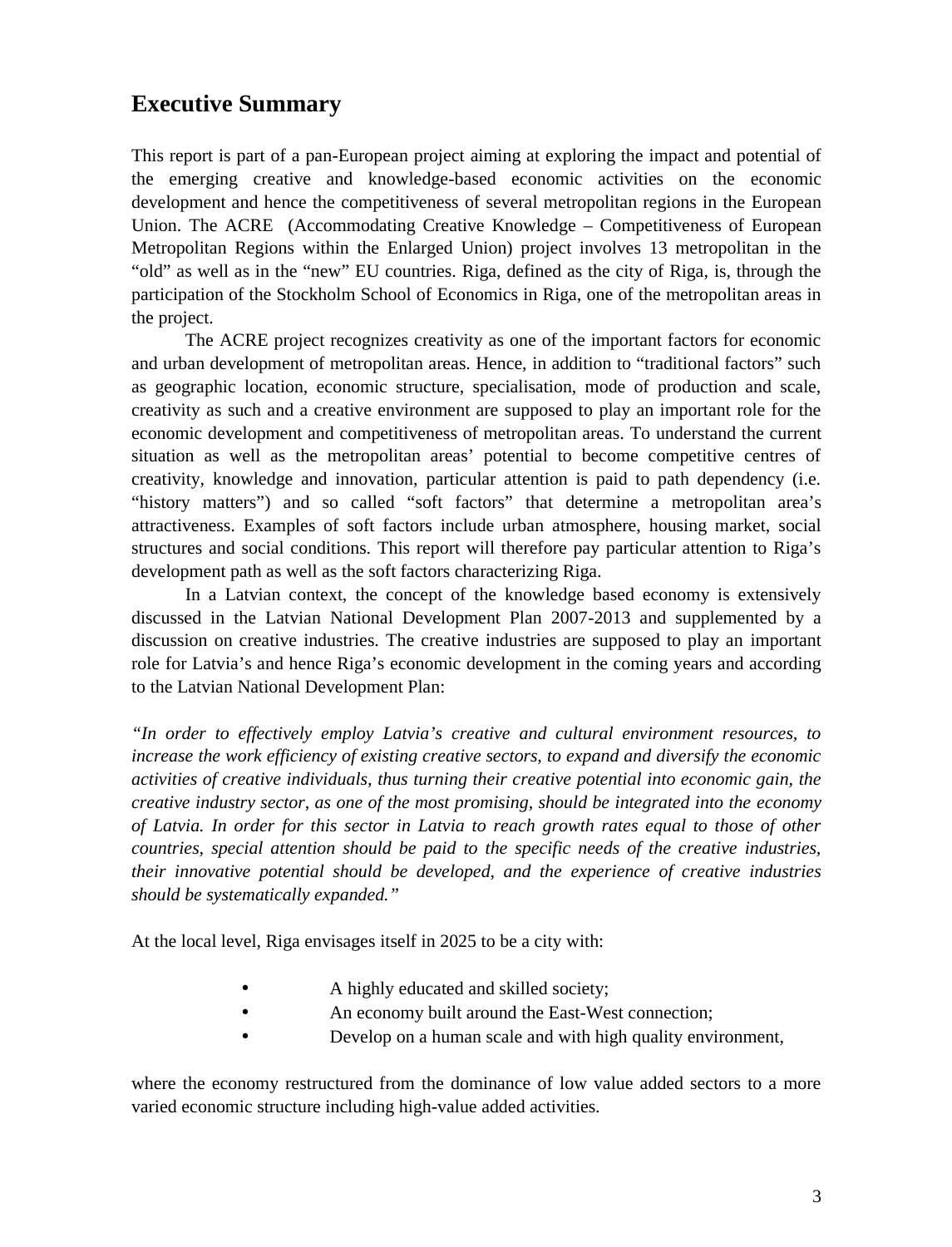Riga has since its foundation in 1201 always (with the exception of the Soviet occupation 1945-1991) been a centre of trade and commerce and today it is the main national and regional attractor of both investment and employment and today's Riga holds primacy over Latvia's economic, political, social and cultural functions.. Furthermore, Riga has throughout the centuries been a multiethnic city and ethnic Latvians have been in minority in the city for most of the time.

The starting point of the report's analysis is Riga's historic development path from 1860 to 1999, i.e. from the period of industrialisation when Riga was the third biggest city in the Russian empire, through the first period of Latvian independence, through Soviet occupation and through the economic transition following the collapse of the Soviet Union. The analysis pays particular attention to the economic, social and cultural development as well as the impact on Riga's development of the dramatically changing institutional framework, which has had a major impact on Riga's development path.

The period of economic transition following the break down of the Soviet Union and the restored Latvian independence in 1991 saw the collapse of the large scale Soviet industries and the emergence of a new industrial structure mainly based on small enterprises, which to a large extent were active in the service sectors. Out of the gross value added in today's Riga, 80 per cent comes from the tertiary (service) sector, whereas 19 per cent comes from the secondary sector (manufacturing). The main sectors in terms of value added are in order of importance: real estate, renting and business activities; wholesale and retail trade; financial intermediation; transport, storage and telecommunication; and hotel and restaurants.

Today around 110,000 employees, or approximately one third of the employees in Riga, work in what the ACRE project defines as the creative knowledge sector. However, many jobs in the creative knowledge sectors are low-skilled and low-wage jobs in labour intensive production processes. This development reflects the fact that the by European standards relatively low Latvian labour costs have resulted in outsourcing of relatively lowskilled activities from European countries, predominantly Nordic countries, with higher labour costs, to Latvia and Riga. However, with the rapid Latvian economic development and the shortage of labour force and hence increasing wages, it is reasonable to believe that the employment in the creative knowledge sectors will fall unless the low-skilled low-wage jobs will be replaced with high-skilled jobs in activities with higher value added.

In the light of what was said above, the challenge facing Riga in terms of developing its potential as a creative city is to keep and further develop the human capital in the creative knowledge sectors in order to create new businesses with higher value added. The challenge is, however, not limited to the creation of a business friendly environment. It also includes creating an environment that is characterized by favourable soft factors such as pleasant urban atmosphere, housing, social structure and social conditions. If successful, then Riga can emerge from the current situation with a weak industrial base and with an economy that to a large extent relies on low-skilled low-cost labour employed in labour intensive production processes to situation where Riga fully exploits its potential as a creative knowledge city.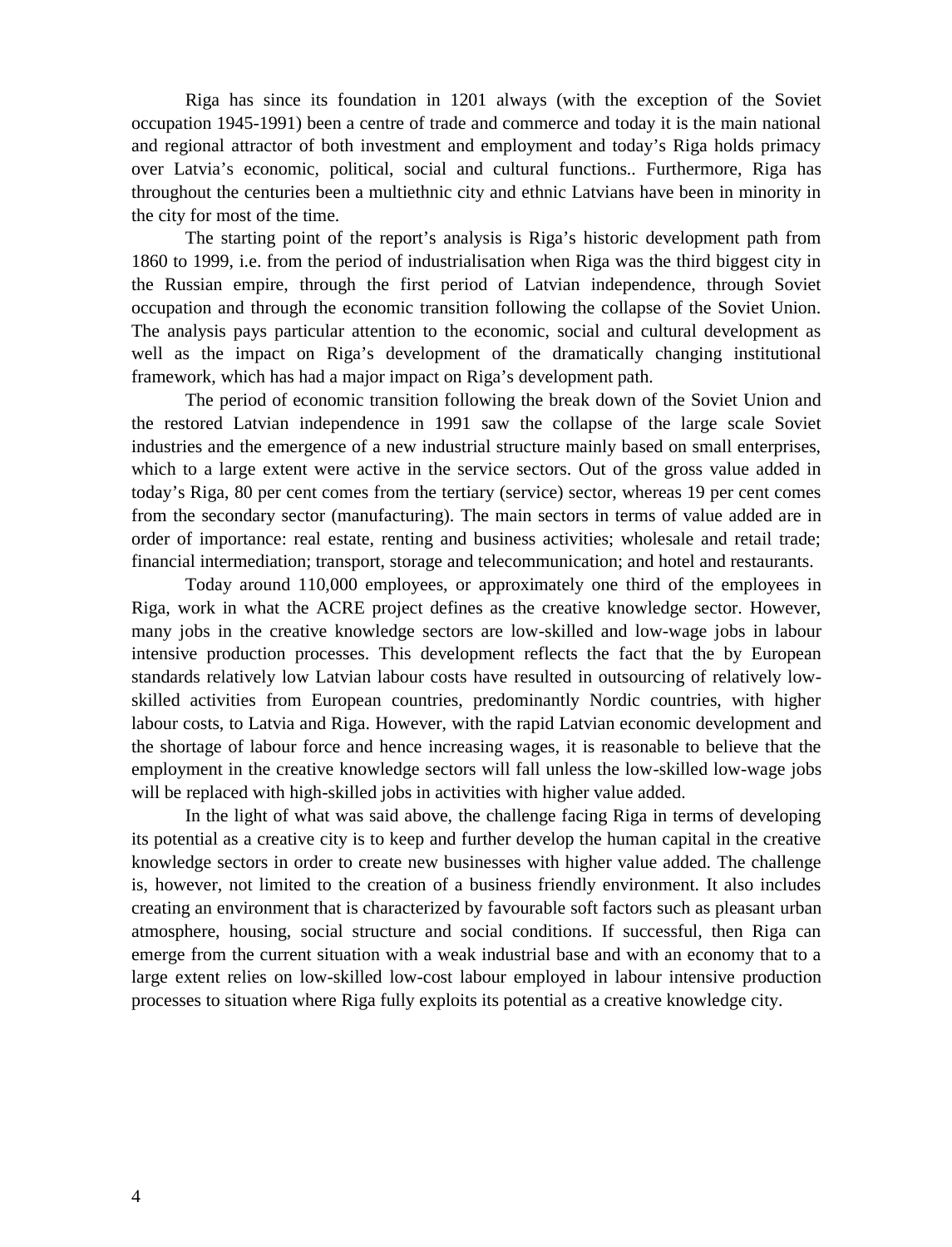# **1. Latvian Background**

### **1.1 Geographical and demographical context**

The Republic of Latvia is situated in the North-East of Europe, on the shores of the Baltic Sea. Latvia's only distinct border is the Baltic Sea coast, which extends for 531 kilometres. In the north Latvia borders with Estonia (267 kilometres common border), in the south with Lithuania (453 kilometres), in the east with Russia (217 kilometres), and in the south east with Belarus (141 kilometres), the latter two being EU external borders. The territory of Latvia is 64 589 square kilometres, a size surpassing that of Belgium, Denmark, the Netherlands, and Switzerland. About 40 per cent of the country is covered by forests.

The population of Latvia is currently approximately 2.31 million of which close to 60 per cent are ethnic Latvians.<sup>1</sup> Nationally close to 30 per cent of the population are ethnic Russians with much higher concentrations in certain parts. In general terms the proportion of ethnic Russians increases the further east and the closer to the Russian border one travels. The remaining 10 per cent is to a large extent comprised of ethnic Byelorussians, Ukrainians, Poles and Lithuanians. Approximately 20 per cent of the population (mainly ethnic Russians) has the status of non-citizens, many of them not speaking Latvian which has been reinstated as the official language since independence. A non-citizen is not eligible to vote (neither at the parliamentary nor at the local level) and is excluded from many positions in the public sector. Issues in relation to the Russian minorities have contributed to the often strained relations between Latvia and her much larger eastern neighbour in recent years.

### **1.2 Historical Context**

Before Latvia declared its independence in 1918, the area which today constitutes Latvia was ruled over for seven centuries by German bishops and princes, Polish and Swedish kings, and Russian czars. However, throughout the centuries Baltic German feudal lords and merchants along with Russian governors, bureaucrats and traders had a significant influence on the region. It was not until the emancipation of the serfs and the early industrialisation in the late nineteenth century that ethnic Latvians were allowed to take an active role in administration and policy formulation.<sup>2</sup> The first period of Latvian independence lasted between 1918 and 1940 when the Soviet Union occupied Latvia as a consequence of the 1939 Molotov-Ribbentrop Pact, which in effect assigned Latvia to the Soviet Union. The first Soviet occupation lasted until 1941 and was followed by more than three years of German occupation. After the German occupation, Soviet rule as well as the sovietisation of Latvia and the other Baltic States resumed in 1945 and lasted until 1991 when independence was restored. From and early stage of transition from the planned to the market economy, the idea

<sup>&</sup>lt;sup>1</sup> The figures reflect the situation in 2005. Source: Central Statistical Bureau of Latvia (2005). Although the percentage of ethnic Latvians have increase since Latvia regained independence in 1991, the absolute number of ethnic Latvians has fallen.

 $2^{2}$  See King et al (2004), Pabriks and Purs (2002), and Plakans (1995).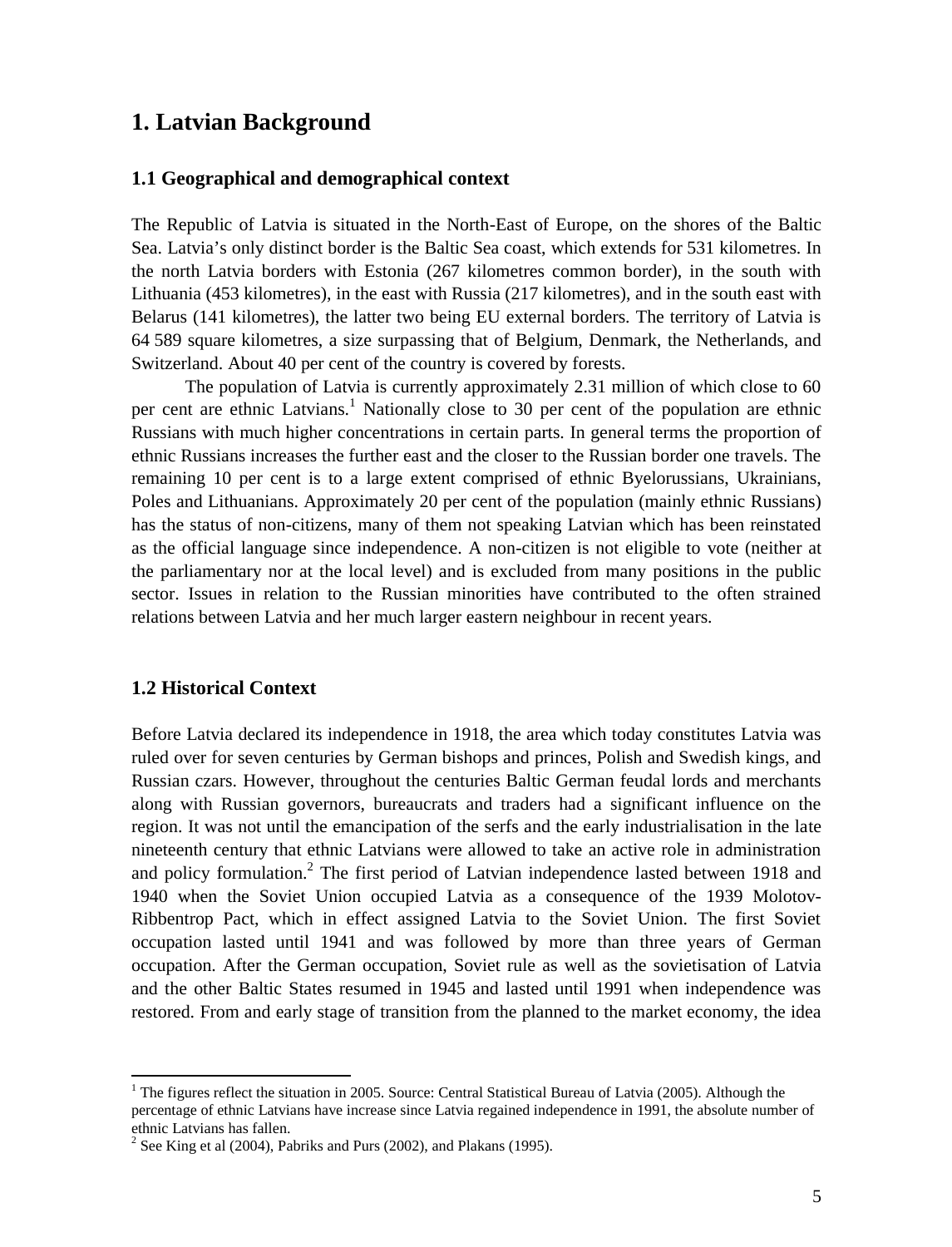of Latvia joining the European Union was seen as the goal<sup>3</sup> and as stated by Nissinen (1999): "Latvia has pursued consequent reform polices since regaining independence in order to accelerate its transition to a fully fledged market economy". Equally important to many Latvians bearing in mind recent history was the issue of national security and sovereignty and Latvia therefore pursued membership of NATO with equal enthusiasm. The strategy paid off and Latvia achieved both of these goals in 2004, joining the EU on  $1<sup>st</sup>$  May.

#### **1.3 Regional and Urban Policies**

In Latvia, like in many other post-communist countries, one of the first democratising reforms after the fall of communism was the re-introduction of the local and municipal selfgovernment and the structure that prevailed in 1939 was to a large extent re-introduced. Despite the reintroduction of local government, the euphoria of independence and the huge challenges and reforms that this stimulated meant that the first years of independence were characterised by little if any regional development or spatial planning. As in other former Soviet states the concept of planning was also associated with the central planning of the former system and this was another reason why it received little priority or attention.

Currently, there are four planning levels in Latvia: national, regional, district, and local. According to the Law on Territorial Planning from 2002, territorial plans are required for each level at an appropriate scale. Only the lowest level plans are binding on the citizen although all other levels of plans are binding on the lower levels of government.

At the national level the Ministry of Regional Development and Local Government (which was formed in 2003) is responsible for i.a. spatial planning, regional policy, local government and local government reform. Unlike its Baltic neighbours, Estonia and Lithuania, Latvia has been very late in preparing a National Development Plan (NDP). The first Latvian NDP appeared in September 2006 and covers the period 2007-2013. The other planning document, the National Spatial Plan is due in late 2006.

The purpose of the NDP is to determine the national interests and requirements for the use and development of the whole territory of the country. According to the Law on Regional Development, the NDP medium term strategic development document with a time horizon of seven years (tied to the period of EU programming periods). National priorities are identified in the NDP and the document serves as a coordination document and provides the framework for public investment as well as EU and private financing. The NDP is also required to address the social, economic and environmental situation. The NSP will provide an analysis of the current situation and a perspective for the future development, settlement structure, infrastructure, open space etc. It will also provide binding regulations and guidelines for territorial development.

The 2002 regional development legislation legitimised the establishment of five planning regions with responsibilities in the field of regional development and spatial or territorial planning. The five planning regions are Kurzeme in the west, Latgale in the east, Vidzeme in the north, Zemgale in the south and the Riga capital region in the centre. Each region has its own regional development agency (RDA) and there are regular meetings with the Ministry of Regional Development and Local Government. Each region is required to

 $3$  See Ancans et al (2000).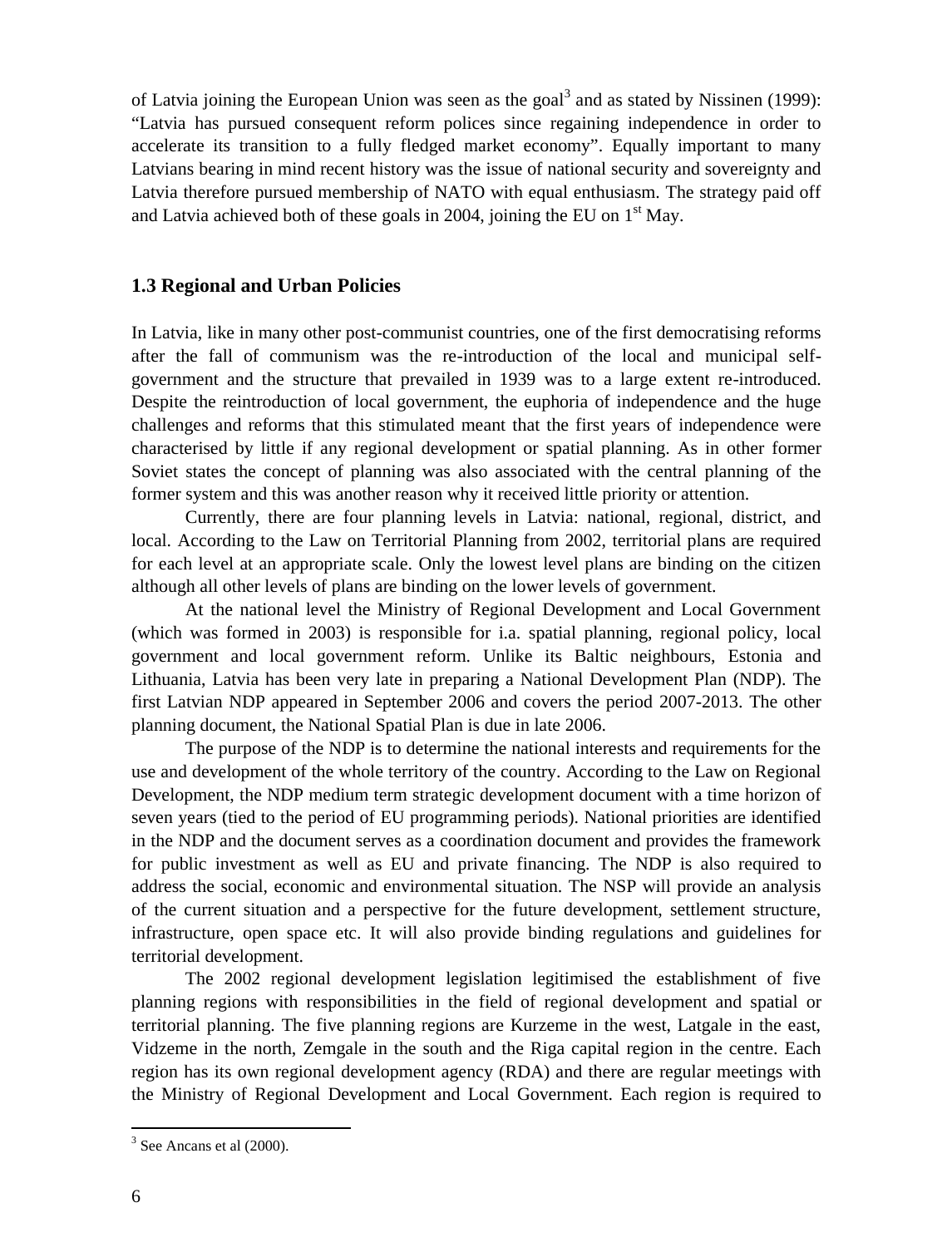prepare development programmes and territorial plans that will determine development opportunities, trends and restrictions in relation to the regional territory.

Latvia has two tiers of local government, whose activities and functions are defined in the "Law on Local Government". The higher tier of local government comprises 26 districts (rajons). In addition the seven republican cities also function as districts from an administrative point of view<sup>4</sup>. The districts mainly have a coordinating role and have few independent functions of their own. The lower tier of local governments is known as towns (pilseta), villages/parishes (pagasts), and novads. The latter comprise an amalgamation of several smaller municipalities (towns and villages/parishes). The lower tier of local governments is directly elected whereas the district level is appointed. Being one of the republican cities, Riga has the responsibilities of both layers of local governments and the Riga City Council is directly elected.

Both the district and the local levels are required to adopt territorial plans identifying development opportunities, trends and restrictions as well as defining the permitted land use at their respective levels.

#### **1.4 Economic Development**

Although Latvia's GDP per capita is the lowest in Europe, Latvia is experiencing the fastest growth in Europe with recent real growth rates exceeding 10 per cent per year (to a large extent due to the rapid economic expansion in Riga). Despite of this the economic growth is high, Latvia's labour productivity is the lowest among the EU 25, around 45 per cent of the EU 25 average.

| 2003     | 2004 | 2005     |
|----------|------|----------|
| 1.1%     | 2.3% | 1.5%     |
| 6.7%     | 7.8% | 9.8%     |
| 7.2%     | 8.5% | $10.2\%$ |
| 10.5%    | 7.0% | 7.5%     |
| $-0.2\%$ | 1.6% | 0.9%     |
| 1.8%     | 3.5% | 1.5%     |
| 2.5%     | 3.1% | 1.8%     |
| 1.7%     | 3.7% | 2.7%     |
| $0.7\%$  | 1.9% | 3.1%     |
| 3.8%     | 5.3% | 3.2%     |
| 4.4%     | 4.5% | 4.7%     |
| 3.2%     | 4.7% | 6.0%     |
|          |      |          |

*Table 1.1: Growth of Real Gross Domestic Product in Europe*

Source: Eurostat

According to the Latvian Labour Force Survey, employment rate as of the second quarter 2006 was 7.2 per cent. The most recent figure for local unemployment in Riga is from December 2004 when the unemployment rate was 4.5 per cent (at the same time it was 8.5 per

<sup>&</sup>lt;sup>4</sup> The republican cities are (ranked according to population): Riga, Daugavpils, Liepaja, Jelgava, Jurmala, Ventspils and Rezekne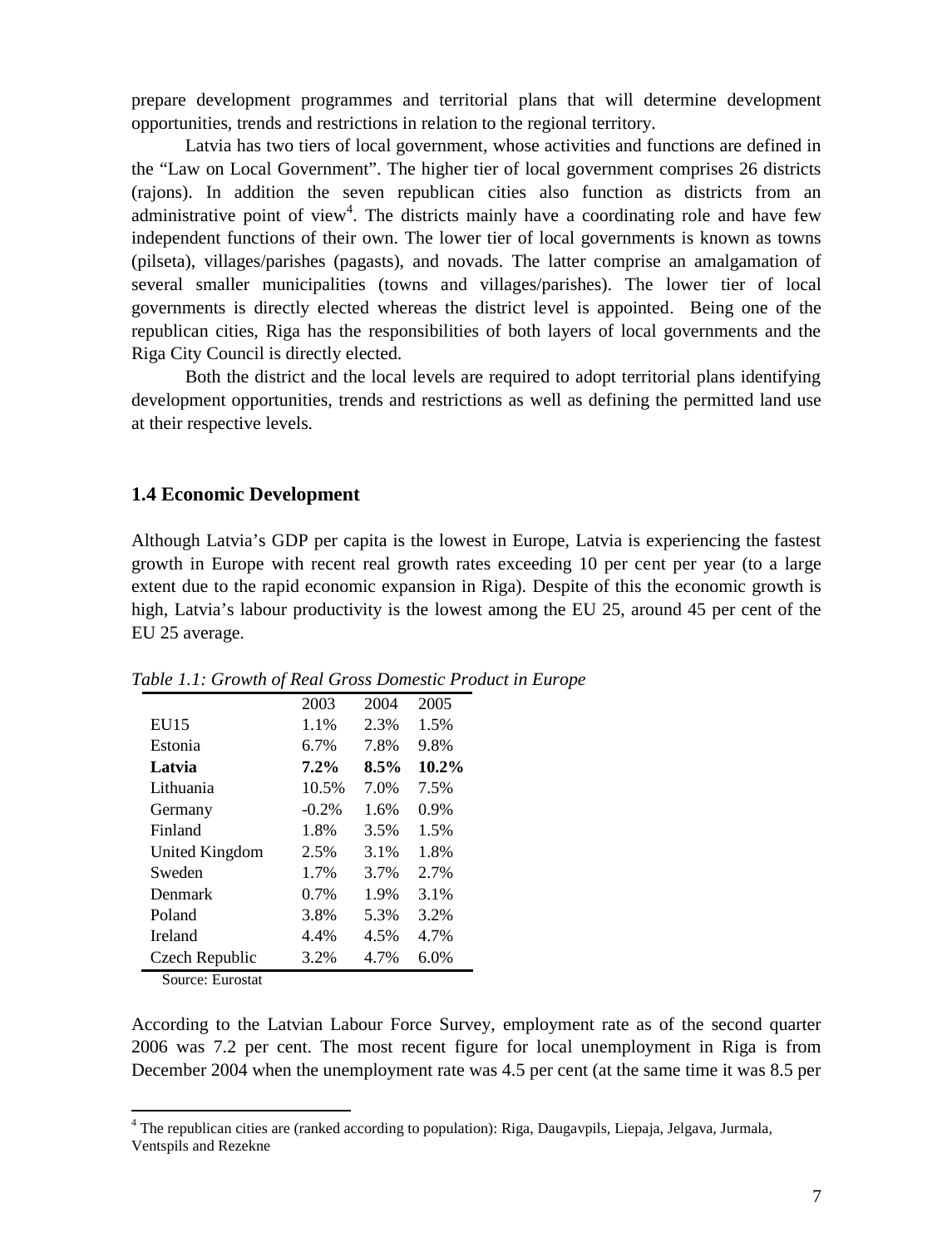cent for the country). For the first quarter 2006, the employment rate for Latvia was 64.2 per cent for the age group 15-64 years old. The work force is reduced by emigration. Mainly lowskilled labour have emigrated to other EU countries, in particular Ireland and the U.K. There is a perceived shortage of labour force, in particular when it comes to low-skilled labour and workers for the construction industry.

Despite the high economic growth the majority of the Latvian companies work in low added value and natural resource intensive sectors that use cheap labour force employing labour intensive production processes and "low tech". The Latvian National Development Plan 2007-2013 recognizes this fact and suggest a number of measures to be implemented in order to achieve the strategic goal "education and knowledge for economic growth and technological change". To achieve the goal the following priorities are set:

- An educated and creative individual
- Technological excellence and flexibility of companies
- Development of science and research

Particular attention is paid to the educational system, the need to further reform it, to improve its infrastructure and to exploit the linkages between research and economic growth through commercialisation of research and innovation, and through technology transfer. The focus on developing the knowledge based sectors of the Latvian economy is supplemented by a discussion of creative industries, which are supposed to play an important role for Latvia's economic development in the coming years:<sup>5</sup>

*"In order to effectively employ Latvia's creative and cultural environment resources, to increase the work efficiency of existing creative sectors, to expand and diversify the economic activities of creative individuals, thus turning their creative potential into economic gain, the creative industry sector, as one of the most promising, should be integrated into the economy of Latvia. In order for this sector in Latvia to reach growth rates equal to those of other countries, special attention should be paid to the specific needs of the creative industries, their innovative potential should be developed, and the experience of creative industries should be systematically expanded."*

## **1.5 Legal Aspects for Business**

According to the World Bank's *Doing Business Data Base* (2006) an entrepreneur has to go through five procedures to set up a new business. This process takes on average 16 days and comes at a cost of 3.5 per cent of the gross national income (GNI) per capita (USD 6,760). For the OECD countries the numbers are 5.3 and 16.6, respectively. To obtain a company registration number the entrepreneur has to deposit an amount which is 26.1 per cent of the Latvian GNI per capita. For the OECD the number is 36.1.

The registration with the enterprise register costs LVL 300 (EUR 430) if done in 3 days and LVL 100 (EUR 140) in done in 14 days.

<sup>&</sup>lt;sup>5</sup> Latvian National Development Plan 2007-2013, pp 21-22.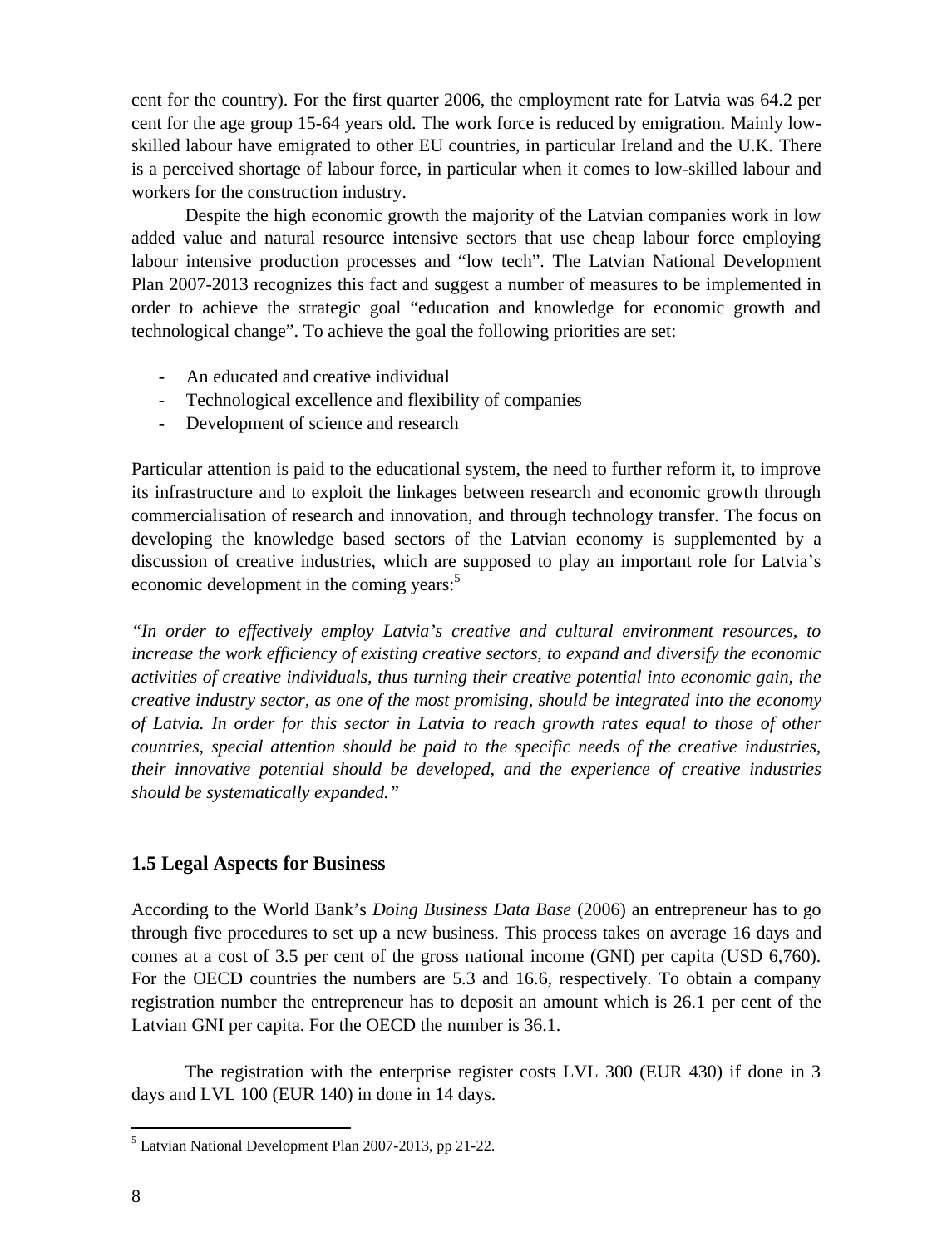To register a limited liability company the minimum equity capital is LVL 2,000 (somewhat less than EUR 3,000). A joint stock company has to have a minimum equity capital of LVL 25,000 (approximately EUR 35,000). Approximately 75 per cent of all companies are limited liability companies.

The Latvian corporate income tax rate is 15 per cent. Dividends and capital income are not taxed. Personal income is subject to a flat tax of 25 per cent (planned to be reduced to 15 per cent). The social payroll tax rate is 33 per cent of which employers are liable for 24 percent. Hence, the tax burden on employees is high and tax wedge is close to 50 per cent creating incentives for 'envelope wages'. The VAT rate is, with few exceptions, of 18 per cent. The consolidated government expenditures in Latvia were 37 per cent of GDP in 2005.

Tax administration is perceived to be rather heavy and the tax legislation is often interpreted differently by business and the State Revenue Service, which in turn can result in penalties for the businesses. The penalties are in the range  $100 - 200$  per cent of the outstanding tax amount. However, according to the World Bank's *Doing Business Data Base* (2006), tax administration in Latvia has improved considerably up from position 106 to 54 from the 2005 to the 2006 survey. Entrepreneurs in Latvia must make 8 payments, spend 320 hours, and pay 42.6 per cent of profit in taxes. The numbers for OECD are 15.3 and 47.8, respectively.

#### **1.6 Internal Asymmetries and Regional Disparities**

Latvia has one of the most concentrated urban structures in the European Union, since Riga with more than 730,000 inhabitants comprise around one third of the nation's population.<sup>6</sup> Daugavpils is the second largest with approximately 150,000 inhabitants in the metropolitan area. The port city of Liepaja and the city of Jelgava are third fourth with 130,000 and 100,000 inhabitants in the respective metropolitan areas.<sup>7</sup> The rest of the urban system is comprised of medium sized and smaller cities/towns with a population between 1,300 and 55,000.

Compared to the relatively balanced pre-1991 situation, the regional disparities within Latvia have increased considerably. At the regional and local levels GDP/capita figures for Latvia show large and increasing regional disparities. According to the 2004 figures<sup>8</sup>, the Riga region is by far the richest region within in Latvia, its GDP per capita is 182 per cent of the Latvian average, while the other four regions are all below the average. The poorest region of Latvia is the eastern region of Latgale with a GDP per capita of just 48 per cent of the national average. The levels of unemployment provide a mirror image of the GDP figures, in the Riga region the level of unemployment is less than 5 per cent, whereas it is higher than 20 per cent in a number of rural districts.<sup>9</sup>

In comparison to the other new member states Latvia has a GDP per capita of 76 per cent of the average. Only the Riga exceeds the average per capita income of the new member states with 138 per cent.

<sup>&</sup>lt;sup>6</sup> Greece might be the only EU country where a metropolitan area (Athens) comprises a higher fraction of the country's population. See Coccossis et al. (2005).

<sup>7</sup> Source: The Latvian Statistical Bureau, 2005.

<sup>&</sup>lt;sup>8</sup> The figures reflect the situation in 2002. Source: The Latvian Statistical Bureau, November 2004.

<sup>&</sup>lt;sup>9</sup> Source: The EU Employment Observatory, "Monthly labour market update for Latvia", November 2004.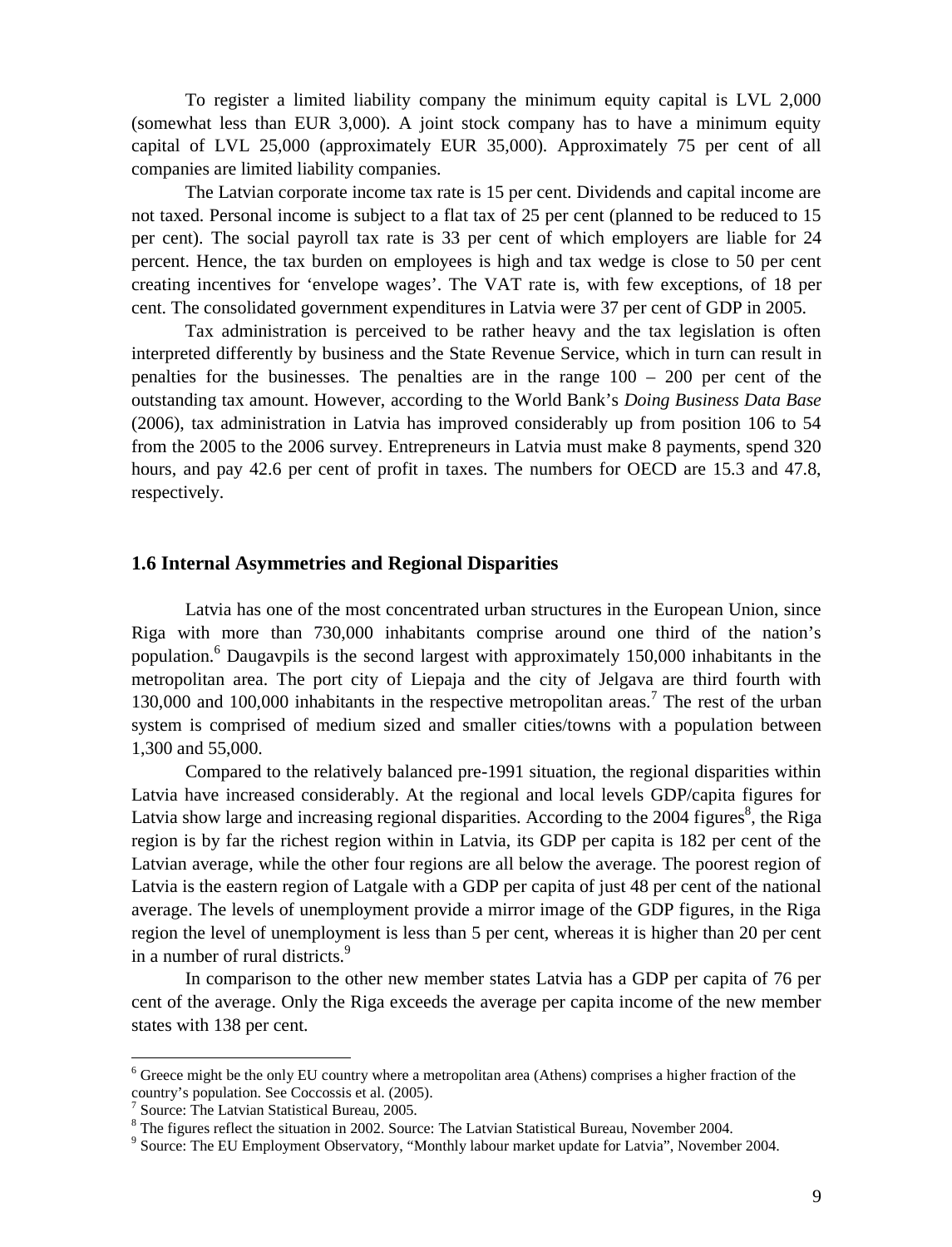The recent development trends in Latvia would seem to confirm the findings of Downes (1996) and Petrakos (2001) that economic transition is likely to increase regional disparities in the short to medium term at least. Metropolitan areas and the more western regions, in the Latvian case Riga and Kurzeme (including the Baltic ports of Ventspils and Liepaja) would appear to be in the best position to adapt to the transition process than the more rural and more eastern regions. The increase in these core-periphery disparities have been exacerbated due to the Riga metropolitan area attracting the lion's share of foreign capital, joint ventures, new enterprises etc., and the Kurzeme ports of Liepaja and Ventspils have also been able to benefit from a lesser degree from the new trade opportunities. In addition, regional disparities are further strengthened by the fact that the Soviet planning system allowed very few functional relationships between urban areas and/or regions. As discussed in Nijkamp (1995) and Coccossis et al (2005), these functional relationships form the basis for clusters, corridors and networks and help to foster economical integration between urban centres and regions, promoting economic growth and development, and hence reducing regional disparities.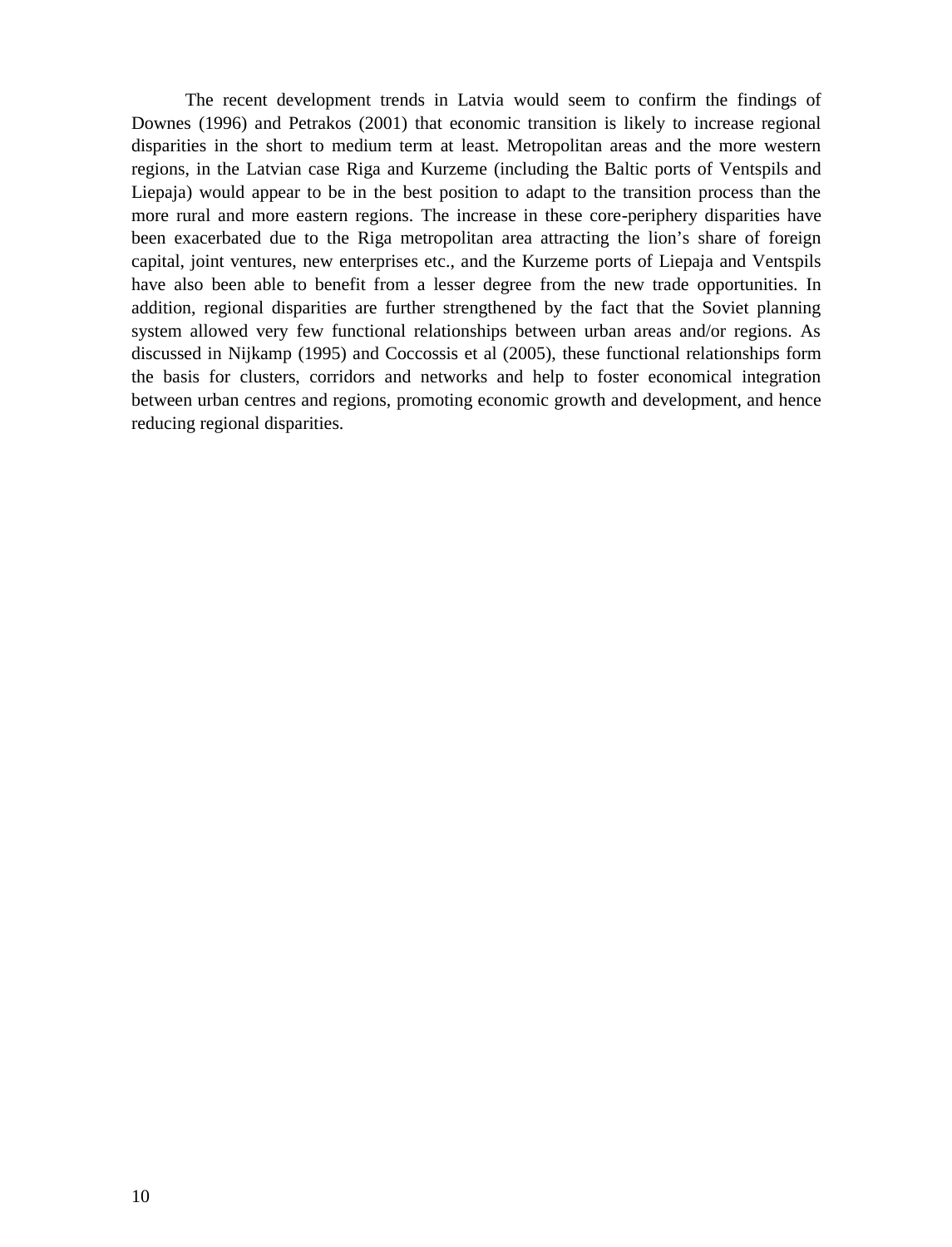# **2. Introduction to the Region**

### **2.1 Definition of the Metropolitan Region**

This metropolitan region considered in this study is the area defined by the Riga city limits, henceforth it will be referred to as "Riga". Riga is the capital of Latvia, it has an elected city council and from an administrative point of view it assumes the tasks of the lower as well as higher level of local government.

Other definitions of the Riga metropolitan region that were considered but rejected were the Riga district (rajons) and the Riga region. There were several reasons for rejecting them, for example they are fairly heterogeneous encompassing urban as well as rural areas, it is difficult to obtain statistical data etc.

Riga covers more than 307 square kilometres, 19 per cent is occupied by parks and gardens, 16 per cent by water, 22 per cent is dwelling territory, and the 43 per cent is occupied by streets, roads, industrial zones etc. Riga is divided into six regions and suburbs. In the centre, between the Daugava River and the City Canal is the Old Town, which has preserved its irregular form of a fortified medieval city. The Old Town is surrounded by the New Town built in the late 1800s and early 1900s. In this part of the city there are offices, banks, stores etc. There are also residential houses, many of them being converted in to commercial offices space. In a wide circle around the city centre (the Old Town and the New Town), major industrial plants are located. Many of the plants are not operating as industries any more and have been converted for other activities. In this area there are also a growing number of shopping malls. Outside this industrial circle, there are several suburbs mainly with residential housing. In addition, within the Riga city limits, there are also a number of forests and lakes which are used for recreation.

#### **2.2 Geographical and Demographical Context**

Riga sits on the Daugava River and has a population of 732.000, i.e. approximately one third of Latvia's population. As an ancient merchant town and member of the Hanseatic League, Riga has a unique cultural and historic heritage. During its more than 800 years of existence, Riga has always been an important transport hub and centre of trade and commerce. Riga is located in the centre of the Baltics, the road distance to the other two Baltic capitals, Tallinn and Vilnius, is about 300 kilometres. However, in a European Union perspective, Riga is located in the periphery. The distance to Brussels is more than 2,000 kilometres. Moscow is at a distance of 1,000 kilometres.

Riga being in the centre of the Baltic countries has always been at the crossroads and on the border between Western and Eastern Europe. Throughout the centuries Riga has been an international city bridging the East and West. In the early 1930s Germans and Jews were the two largest ethnics groups in Riga after Latvians. Each of them constituting around 15 per cent of the total population. In the 1960s Russians became the largest ethnic group in Riga as a consequence of Soviet policy. The ethnic distribution of the population (for Riga) according to the 2001 census is shown in figure 1.1.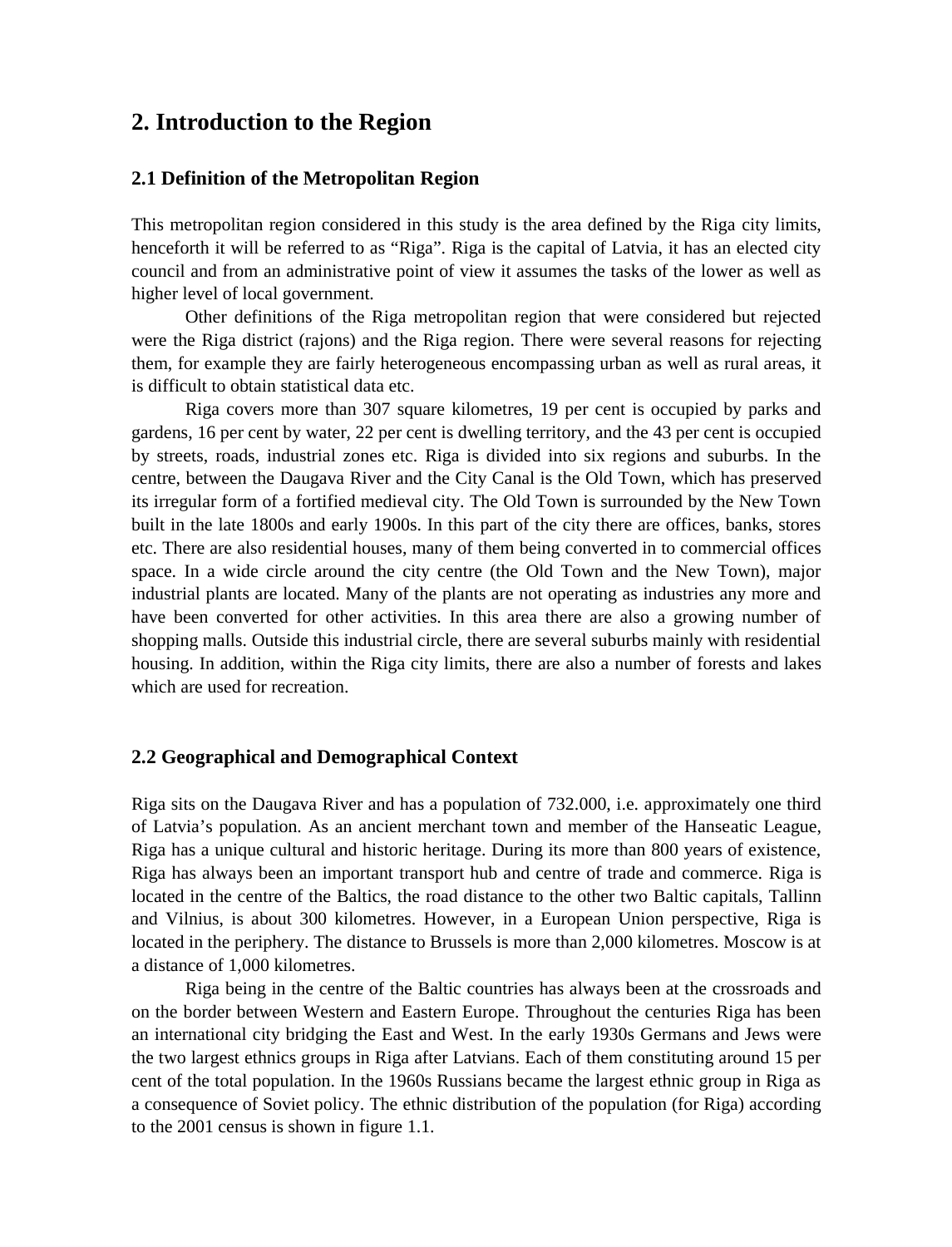*Figure 2.1: Population in Riga by ethnicity (2001 census)*



In contrast to Western Europe where most metropolitan areas gained in population in the 1990s and early 2000s, the population dynamics has been negative in the Riga region. During the 15 year period, 1990-2005, the Riga region's population has fallen with approximately 150.000 individuals. During the first part of the period, right after Latvia had regained independence, the loss in population was to a large extent due to the emigration of Soviet military personnel. During the second part of the period low and falling birth-rates contributed to the decline. Since the early 2000s it looks like the population has stabilized, although with migration within the region with a tendency for people to leave Riga and move to the outskirts physically outside the city borders (but within the Riga region).

The long-term population projection for the Riga region is assumed to follow the same trend as for Latvia, i.e. under-replacement of generations in the future combined with a rapid ageing of the population. There is a rapid absolute and relative reduction in the number of children and by 2020 the number of people age 15-19 will be half of those in 2000. Overall this means that there will be potential shortage of workforce 15-20 years from now.

#### **2.3 Main Economic Specialisations**

Riga is Latvia's main attractor of both investment (including foreign investment) and employment. It is the administrative and educational centre of Latvia. Due to its favourable geographical location it serves as transportation hub as well as a centre for trade commerce with good domestic and international connections.

Riga is the main educational and scientific centre in Latvia. Out of Latvia's 32 universities and institutions of higher education, 26 are located here. Several of them having separate research institutes. Latvia is in the process of integrating its higher education system into the European model. Education reforms from the Soviet type of education have been completed and adjustments have been made to meet the high demand for education, especially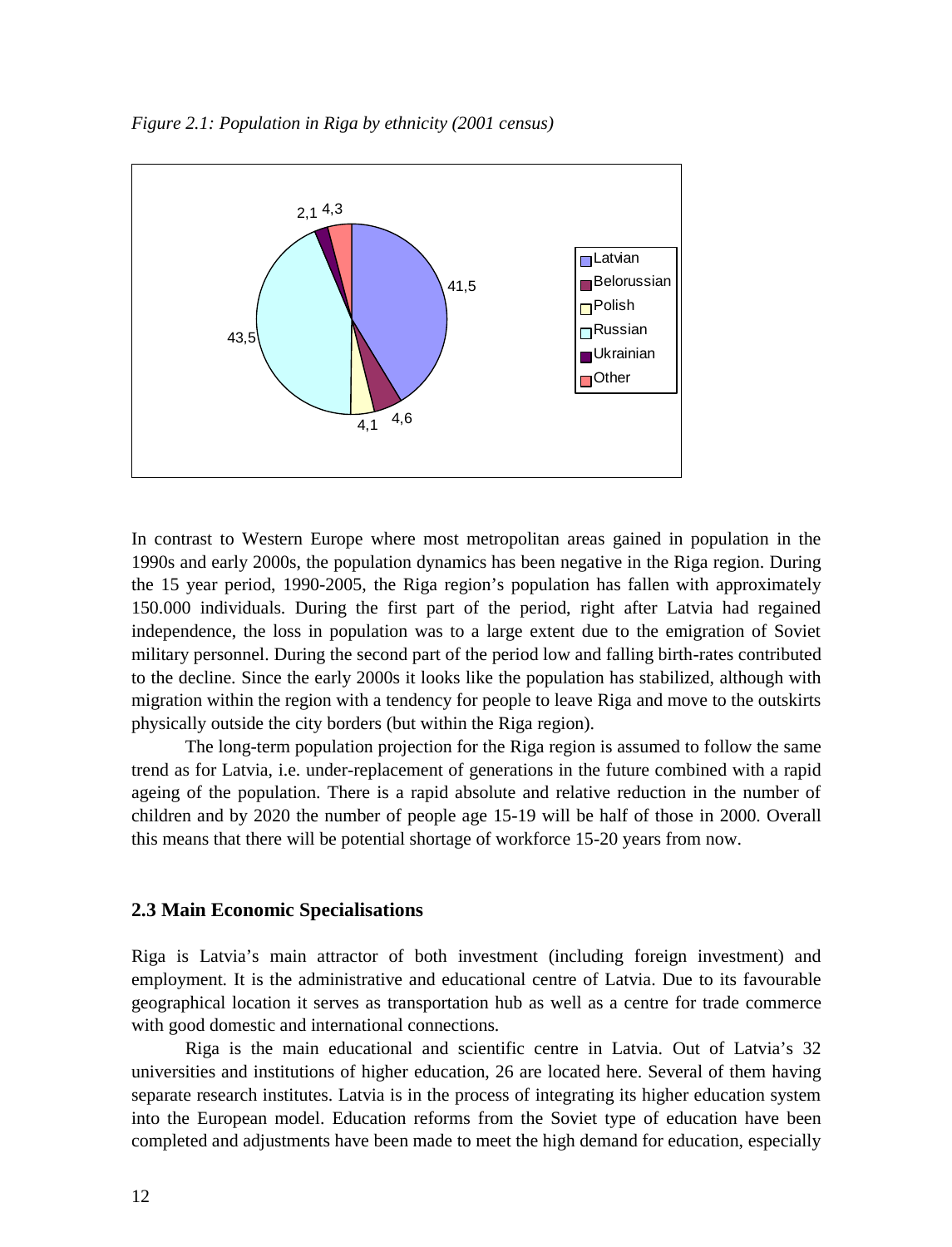in the social sciences. Private institutions of higher education have emerged and provide roughly one fourth of the higher education study places.

If compared to Latvia as a whole, Riga is specialised in the tertiary sector, i.e. the service sector. The main activities are real estate, renting and business activities; financial intermediation; and transport, storage and telecommunication. Since the collapse of the Soviet Union, Riga's industrial sector has undergone a substantial transformation and the industry structure has changed drastically. Many of the large factories have either down-sized their activities considerably or closed down operations entirely. Furthermore, the service industry as well as the number of small enterprises has have grown.

### **2.4 Position in the European Networks and Hierarchies**

The transition of the former socialist countries poses a major challenge for regional policy and economic development, not only because central control mechanisms have been abandoned in favour of market mechanisms, but also because the countries' macro-geographical position has changed. Research, by among others Sachs (1997) and Gallup et al (1999), emphasises the role of geography in economic transition and economic integration. Along the same lines are the findings in Petrakos (2000), showing that the integration of the former socialist countries into the economy of the European Union has a macro-geographical dimension which is related to the proximity of each of the countries to the Union's development centres. Hence, to understand the challenges facing Riga (as well as Latvia), Riga's macro-geographical position has to be considered.

The macro-geographical position of Latvia and Riga changed drastically with the fall of the Soviet Union. Latvia's as well as Riga's strategic position within the Soviet Union was very strong given its proximity to the Soviet gravity centre given by the triangle Moscow-Leningrad<sup>10</sup>-Minsk. Hence, part of Latvia's Soviet legacy is an infrastructure system built to serve the gravity centre of the former Soviet Union. The legacy is illustrated for example by the fact that many of the infrastructure networks still reflect the needs of the centrally planned economy and old political borders resulting in a need to restructure the national transportation system in order to fit the new geopolitical and economic realities.

After the fall of Soviet Union, Latvia and Riga moved from occupying a strategic geographical location within the hierarchy of the Soviet economic space to occupy a peripheral location in the hierarchy of the European Union economic space. The country has swapped its position of relative power to become a perimetric country in a peripheral region of the European Union. As discussed in Petrakos (2000) and Coccossis et al (2005) countries that occupy a geographically peripheral location are likely to be integrated more slowly and selectively than countries located close to the core as the countries located near the core will experience the benefits of an eastward-directed dispersion of development more rapidly.<sup>11</sup> With the elimination of the administrative barriers within the European Union geographical factors such as distance, accessibility and centrality emerge as important factors in the spatial organisation of activities. For a country like Latvia and a metropolitan area like Riga, both

<sup>&</sup>lt;sup>10</sup> Now Saint Petersburg.

<sup>&</sup>lt;sup>11</sup> There is no unanimous definition of the European Union gravity centre or core area. However, one core area that has been frequently discussed is the pentagon whose corners are given by London, Paris, Milan, Munich and Hamburg. See, e.g. Faludi (2001) for a discussion.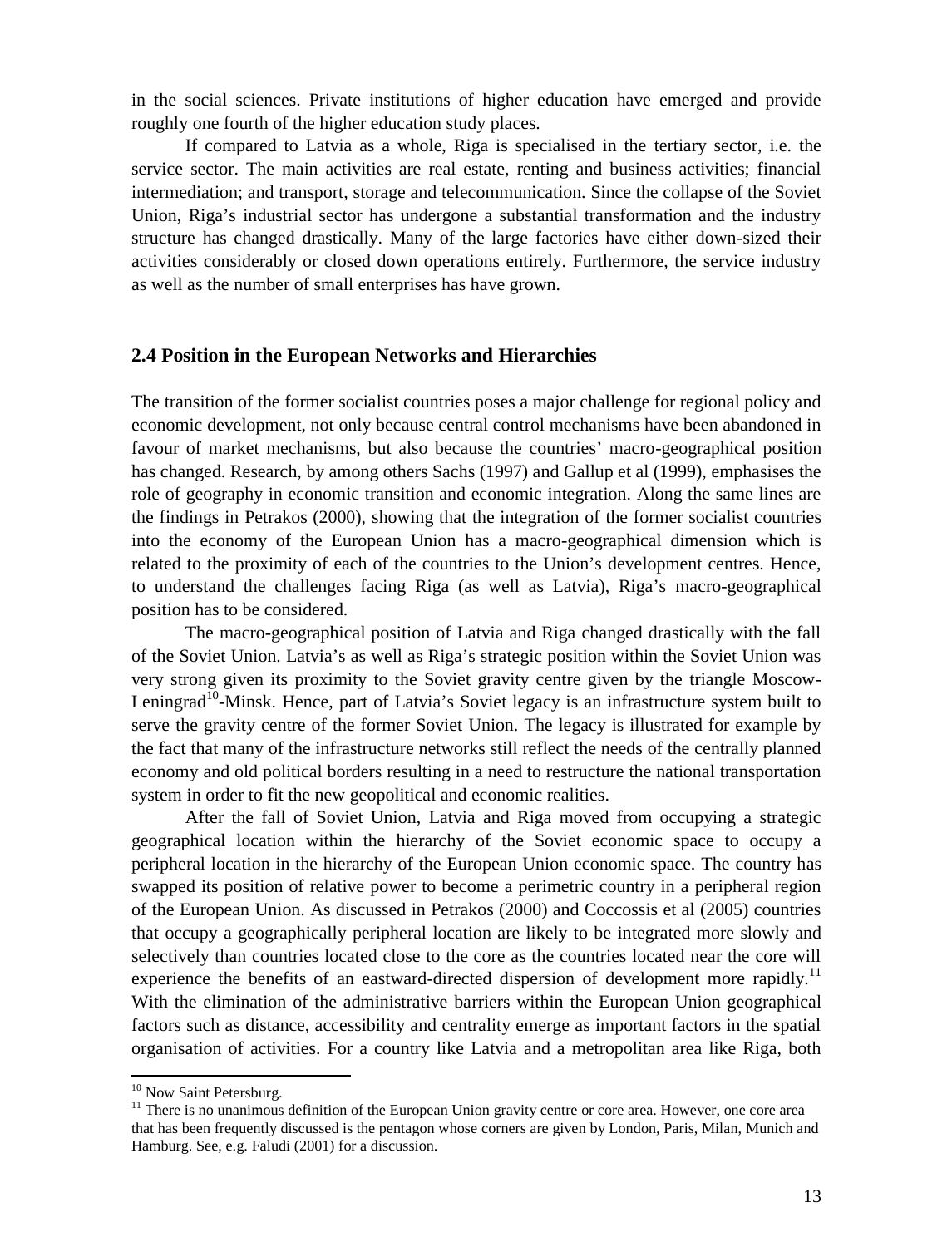being far from the European gravity centre, it will be difficult to attract higher order economic functions and to develop multiple strategic location cities or regions that will be placed in the upper part of the European hierarchy. The only exception, when it comes to experience a positive net effect from the increased openness, is the Riga metropolitan area, possibly together with the western port cities of Ventspils and Liepaja.

However, if the Russian-Latvian relations improve and if Russia opens up to the European Union, then Riga's strategic position will once again change considerably and Riga as well as Latvia will be able to fully exploit the comparative advantage that stems from its geographical location on the shores of the Baltic Sea and close as well as easily accessible to important development centres of the Baltic Sea region and Russia, i.e. at the crossroads of important communication routes between Western Europe and Russia.<sup>12</sup> This has played a significant role in the development of the territory that now constitutes Latvia. Crohn-Wolfgang (1923) argues that the advantages of Riga and Latvia:<sup>13</sup>

*"…were a product of nature which could not be changed by political events and will never be changed by these… Irrespective of the political changes in the east, one thing is certain, namely that the geographic area constituting European Russia even in the future will continue to use Riga as its main gateway; and here all human reason suggest that Riga's future as port is determined, as is that of Latvia as a transit region. Specifically, the country will continue to be the coastal transit zone for Russia and the bridge between Western Europe and Russia."*

With the exception of the close to 50 years of Soviet occupation Riga has since it was founded in 1201 always been an international city where trade and commerce have been the main businesses. As can been seen from the industry structure, Riga and the Riga region are now regaining this position and this will continue to be Riga's competitive advantage. This is seen in the 2005 development strategy for Riga covering the period up to 2025 it is said "Riga – the city of opportunity for everyone", and Riga envisages itself in 2025 to be a city with:

- A highly educated and skilled society
- An economy that is built around the East-West connection
- Development on a human scale and with a high quality environment

## **2.5 Conclusions**

This section defined the geographical area to be considered in this study as the area defined by the Riga city limits and discussed Latvia's and Riga's macro-geographical position:

- Riga has always been at the crossroads and on the border between Western and Eastern Europe, bridging East and West.
- Riga's macro-geographical position changed drastically with the fall of the Soviet Union. Riga's strategic position in the Soviet Union was very strong given its proximity to the Soviet gravity centre.

<sup>&</sup>lt;sup>12</sup> For example, before the First World War about 25% of Russia's total export and import was conveyed through the Latvian ports of Riga, Liepaja and Ventspils, see Crohn-Wolfgang (1922).

<sup>&</sup>lt;sup>13</sup> Translated from German by one the authors of this report.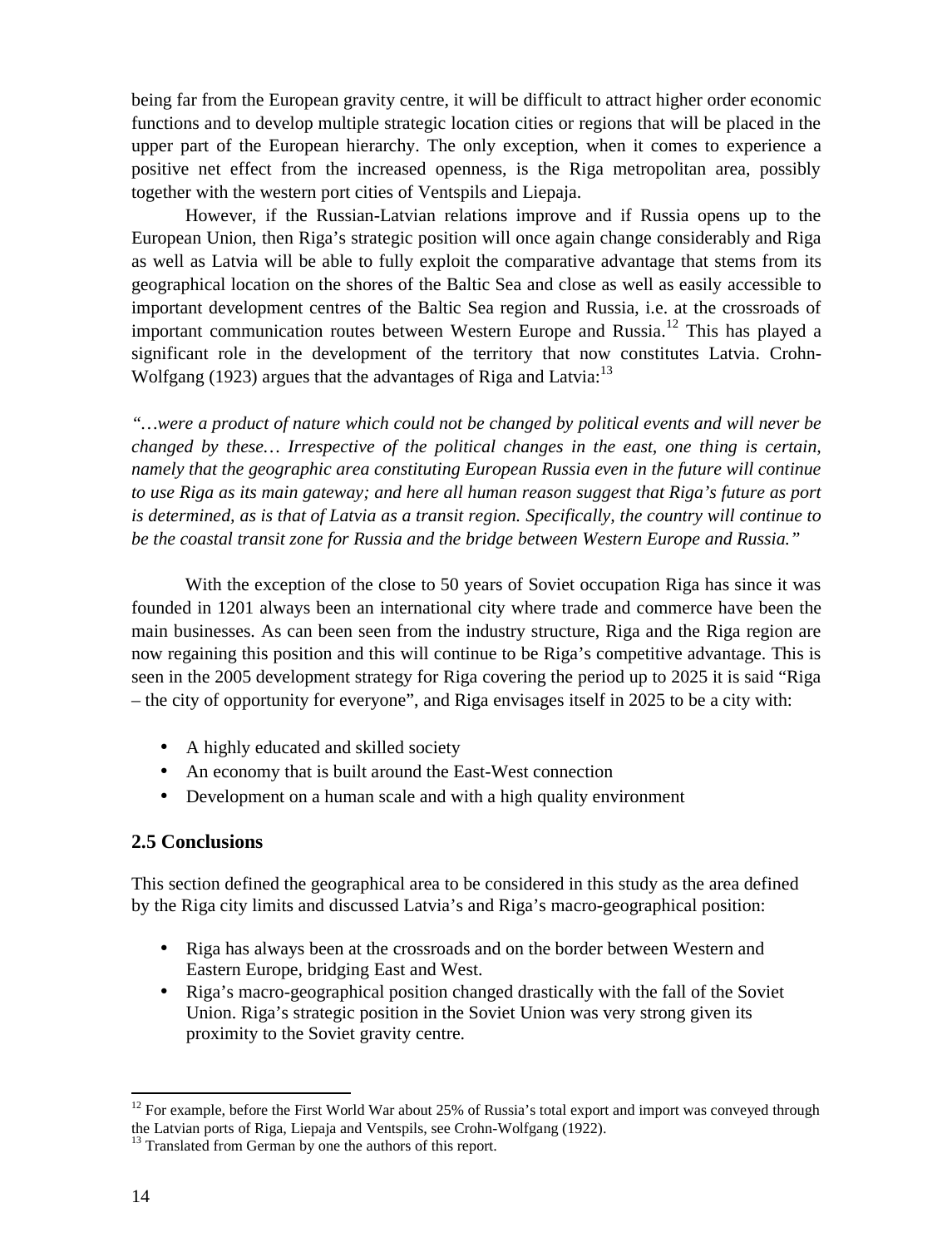- Part of Latvia's Soviet legacy is an infrastructure system built to serve the gravity centre of the former Soviet Union.
- With the fall of the Soviet Union, Latvia and Riga moved from occupying a strategic geographical location within the hierarchy of the Soviet economic space to occupying a peripheral location in the hierarchy of the European Union economic space.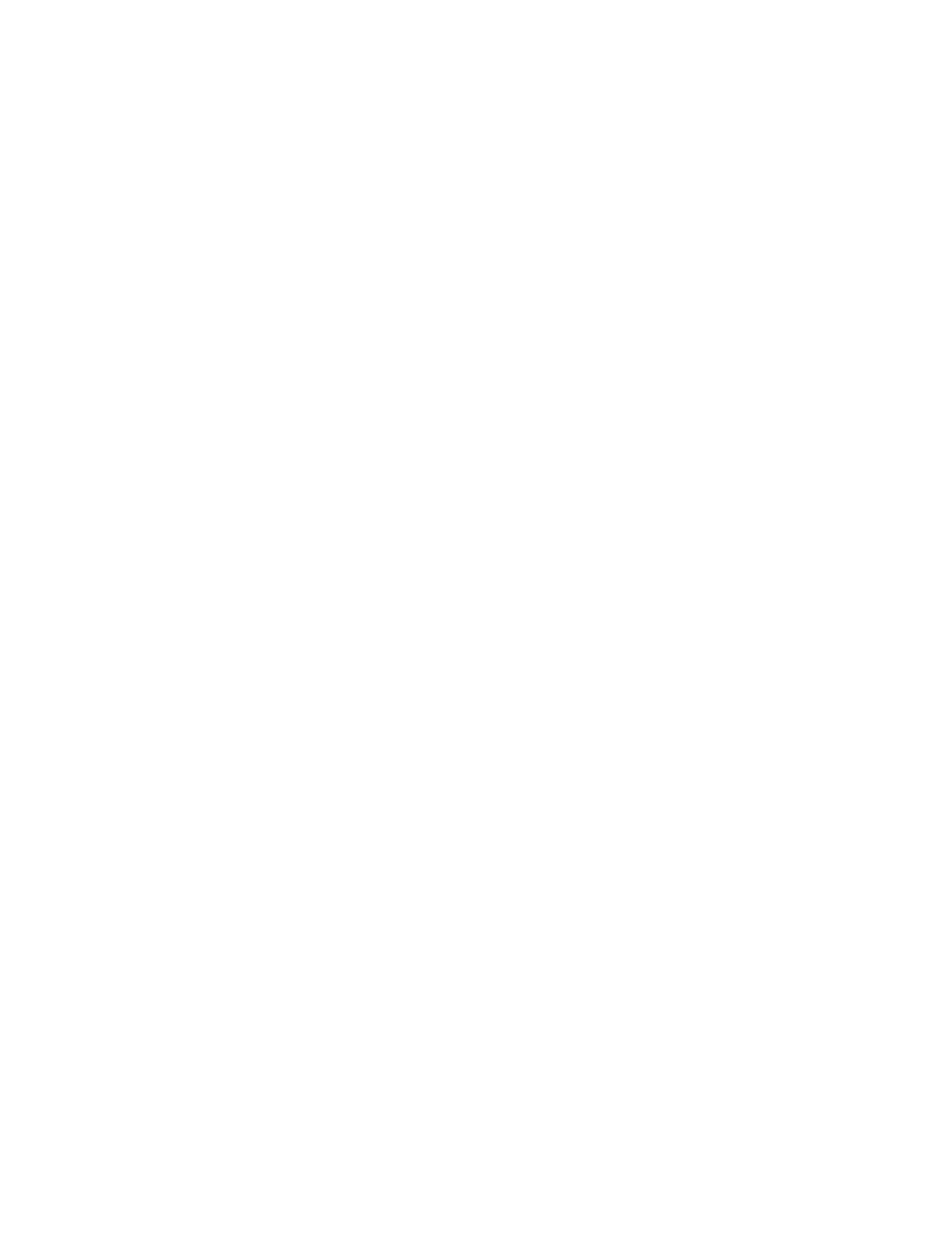# **3. Historic Development Path**

### **3.1 Introduction**

Archaeological excavations indicate that the area which today is occupied by Riga most likely was inhabited and operated as a trading centre as early as the second century BC. The first time what could be considered a city is mentioned was in 1201 when Bishop Albert of Bremen established the locus Riga and the first German fortress. From the very beginning until the eve of the First World War, Baltic Germans were strong in Riga. Even though Riga throughout the centuries was a part of the Russian or Swedish empires, it was more or less entirely ruled by the Baltic Germans.

Riga has since it was founded in 1201 been a centre of trade and commerce. In 1282 it joined the Hanseatic league. Throughout the centuries Riga's prosperity has been closely related to the trade. In periods of peace and stability the trade blossomed bringing prosperity and commercial success to Riga.

Industrialization in what is today Latvia started in the second part of the  $19<sup>th</sup>$  century and was to a large extent concentrated to Riga. The development from the mid 1800s to the end of the 1900s can be divided into four very distinct periods related to the political development. The pre-first world war period, when Riga was one of the biggest cities in the Russian empire (the demographical development is shown in table 3.1). The period can be characterized by heavy industrialization and large scale factories. The second period 1918- 1940 coincides with Latvia's first period of independence and is characterized by small scale industry and an economy suffering from the loss of the Russian market and the fact that most of the industrial plants were moved to Russia during the First World War. The third period, Soviet occupation 1945-1991 is again characterized by heavy industrialization and Latvia became one of the most important industrial centres of the Soviet Union. The fourth period 1991-2000, is like the intra-war period characterized by a loss of the Russian market and closing down of most of the Soviet era industrial enterprises.

| Year | Population |
|------|------------|
| 1800 | 27.894     |
| 1862 | 102,590    |
| 1881 | 169,329    |
| 1897 | 282,230    |
| 1913 | 517,522    |
| 1925 | 337,629    |
| 1930 | 377,917    |
| 1935 | 385,063    |
| 1959 | 580,423    |
| 1979 | 731,831    |
| 1989 | 910,445    |
| 1997 | 815.581    |
| 2001 | 763,675    |

*Table 3.1: Riga population 1800-2001*

Sources: Plakans (1995), Enciklopedija Latvijas Pilsetas (1999), and the 2001 Census.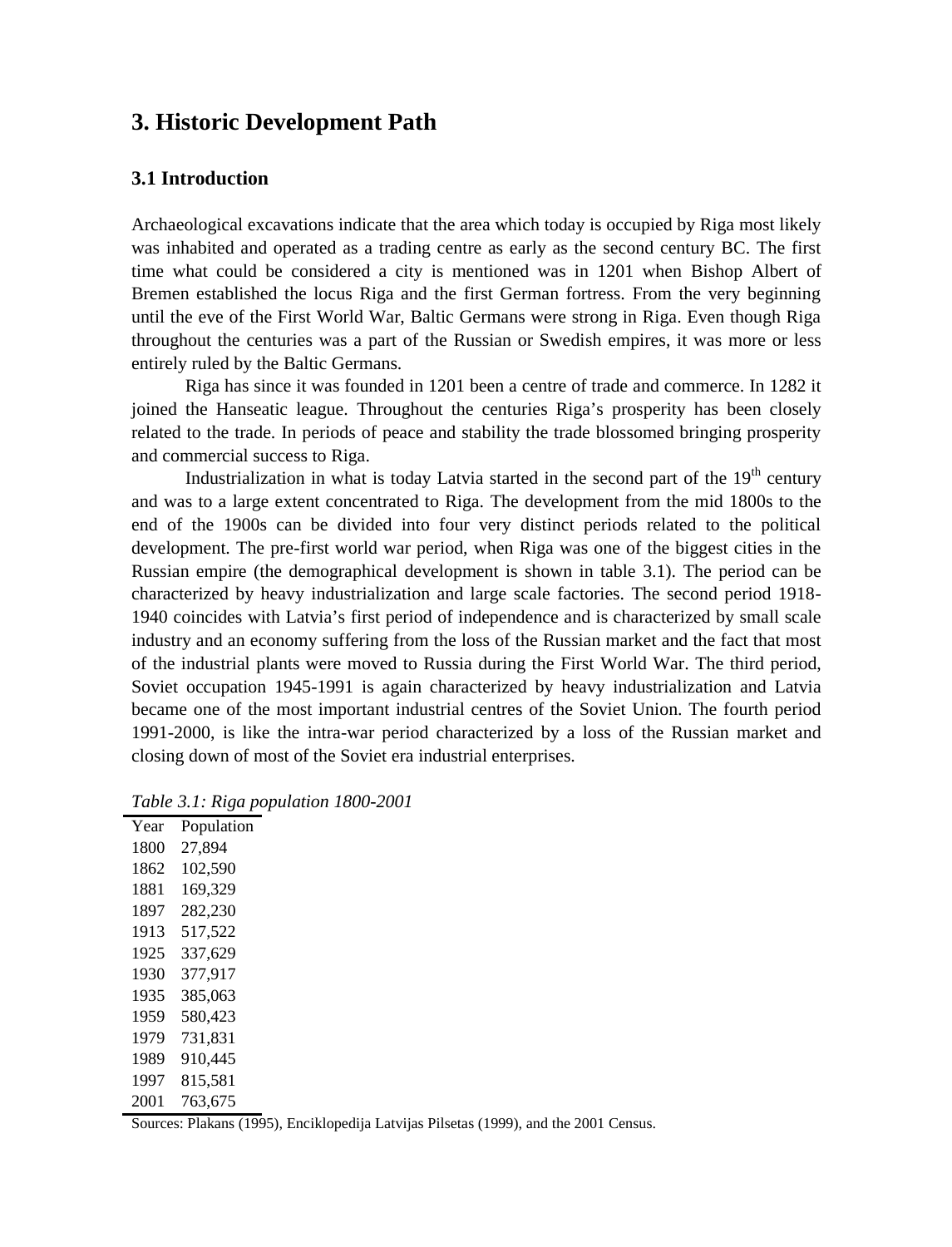The development of Riga's territory is given in table 3.2. Out of today's 307 square kilometres.

*Table 3.2: Territory of Riga*

| Century          | Square km |
|------------------|-----------|
| 13 <sup>th</sup> | 0.135     |
| 16 <sup>th</sup> | 0.35      |
| 18 <sup>th</sup> | 0.60      |
| 21 <sup>st</sup> | 307,2     |

Sources: Debrer (1982) and Enciklopedija Latvijas Pilsetas (1999).

## **3.2 Industrialization 1860-1914**

## *3.2.1 Economic development*

The industrialization of what today is Latvia in general and Riga in particular was determined by the Latvia's and Riga's geographical position, the traditional links with Western Europe, the economic dominance of the Baltic Germans, a qualified workforce (compared to other parts of the Russian Empire) and the opportunities provided by the market of inland Russia. As discussed in Pabriks (2002), in the early 1860s Riga was not much different from it Hanseatic former self, controlled by the guilds and export oriented. By the end of the century Riga was one of the most modern cities and prosperous cities of the Russian Empire. The economic prospects were good and the city attracted considerable foreign capital and investment. At the eve of the First World War, Riga was the third largest industrial centre in the Russian Empire after Moscow and St. Petersburg.<sup>14</sup>

Several factors contributed to this development. The German Baltic elite converted much of their wealth based on land-holding to wealth based on trade and industry. Furthermore, the liberalisation of peasant movement gave Riga the workforce needed for the rapid industrialization.

An overview of the industrial development in Riga covering the period 1858 to 1914 is given in table 3.3. In 1858, the Kuznetsov china factory was the largest factory in Riga employing over 200 people. In 1879 Riga had acquired the position as Russia's third largest industrial centre in terms of works and fourth in terms of output (after St. Petersburg, Moscow and Ivanovo-Voznessensk). In 1901 Riga was home to 59 per cent of Latvia's enterprises and had 70 per cent of the workers.

|          | Year Number of factories Number of workers |        |
|----------|--------------------------------------------|--------|
| 1858 47  |                                            | 4,500  |
| 1879 145 |                                            | 12,100 |
| 1901 278 |                                            | 47.242 |
| 1914 372 |                                            | 87,606 |

*Table 3.3: Industrial development in Riga*

 $14$  Duzmans (1926).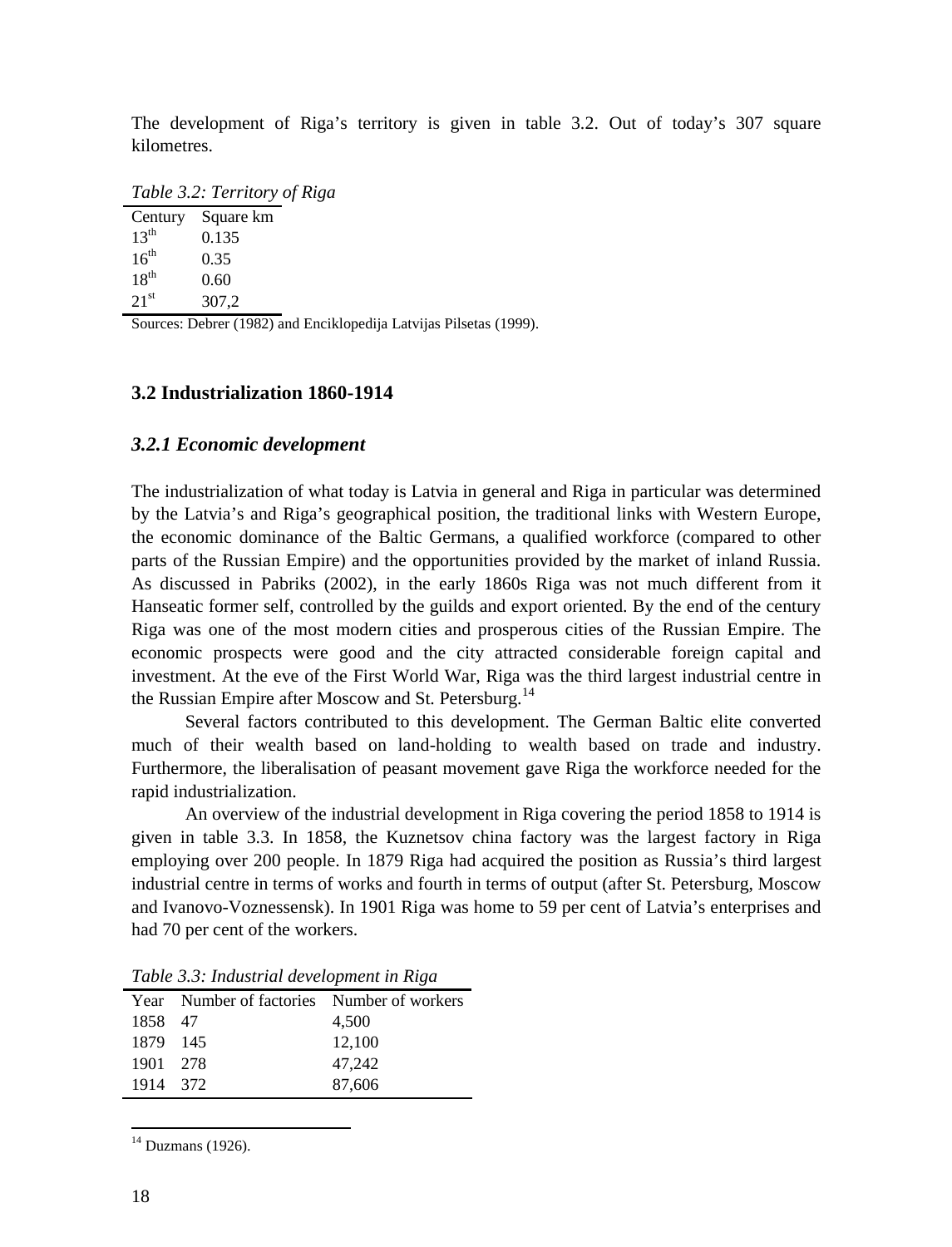Sources: Crohn-Wolfgang (1923) and Kiaupa et al. (1999).

In the decade prior to the outbreak of the First World War, Riga's industry experienced rapid modernization and the annual growth rate in output was 6.4 per cent. Furthermore, the concentration of Latvia's industries to cities in general and Riga in particular that started during the last two decades of the  $19<sup>th</sup>$  century continued in the early  $20<sup>th</sup>$  century. This process was further intensified by the consolidation of enterprises into larger units and as seen from table 3.4 this process had reached a remarkable level by 1913. This process was accompanied by a monopolisation and internationalisation of the industries.

*Table 3.4: Proportions of Riga's industrial labour force employed by small, medium- and large-sized companies in 1913*

| Size (number of employees) | Proportion |
|----------------------------|------------|
| $1-100$                    | 19%        |
| 101-500                    | 35%        |
| $501 -$                    | 46%        |

Source: Bleiere et al. (2006) and own calculations.

Among the largest employers in Riga before the First World War were the rubber manufacturer Prowodnik with around 15,000 workers, the Russian-Baltic Wagon Factory with 4,000 workers, and the Railway Carriage Factory Phoenix with 3,000 workers. The latter two also produced high quality steel, agricultural machinery, and engines. The Russian-Baltic Wagon Factory also produced automobiles. The world's largest metal file maker, Salamandra as well as the Felser Shipboiler Works were located in Riga as well. Other large employers were in industries such as metal working, mechanical engineering, chemicals, timber and food. However, the in the 1800s important textile industry lagged behind. Approximately two thirds of the inhabitants of Riga were dependent on industry for their livelihood.

Riga was also a major transport hub, and it served as Russia's main gateway to the West. According to Crohn-Wolfgang (1922), the shipping trade of Riga's port doubled between 1900 and 1913. During these years the port became the biggest timber exporting port in Europe. In addition, the port handled a flourishing export trade in products such as flax, timber, hides, rye, butter and eggs. The import trade handled comprised products such as rubber, steel. A substantial part of the imported products were converted into finished goods for the Russian Empire. In 1913, 17 per cent of the value of the Russian Empire's trade went through the port of Riga (or one third of European Russia's trade).

Riga was home to an impressive banking and financial network serving the trade and industry. However, the centre of banking was St. Petersburg and most of the banks and financial institutions had their head offices in St. Petersburg.

The expansion of economic activity in Riga also altered the city's physical appearance. In the 1860s, the old city walls were torn down and the city expanded rapidly. Medieval structures disappeared and were replaced by modern buildings, working class residential areas were built, and main thoroughfares were built and paved. The medieval heart of Riga, became the historic part of an expanding city centre, and the nearby small rural estates were developed into suburban areas. With the exception of the Soviet suburbs from the 1960s, 70s, and early 80s, much of contemporary Riga was built from 1890 to 1914.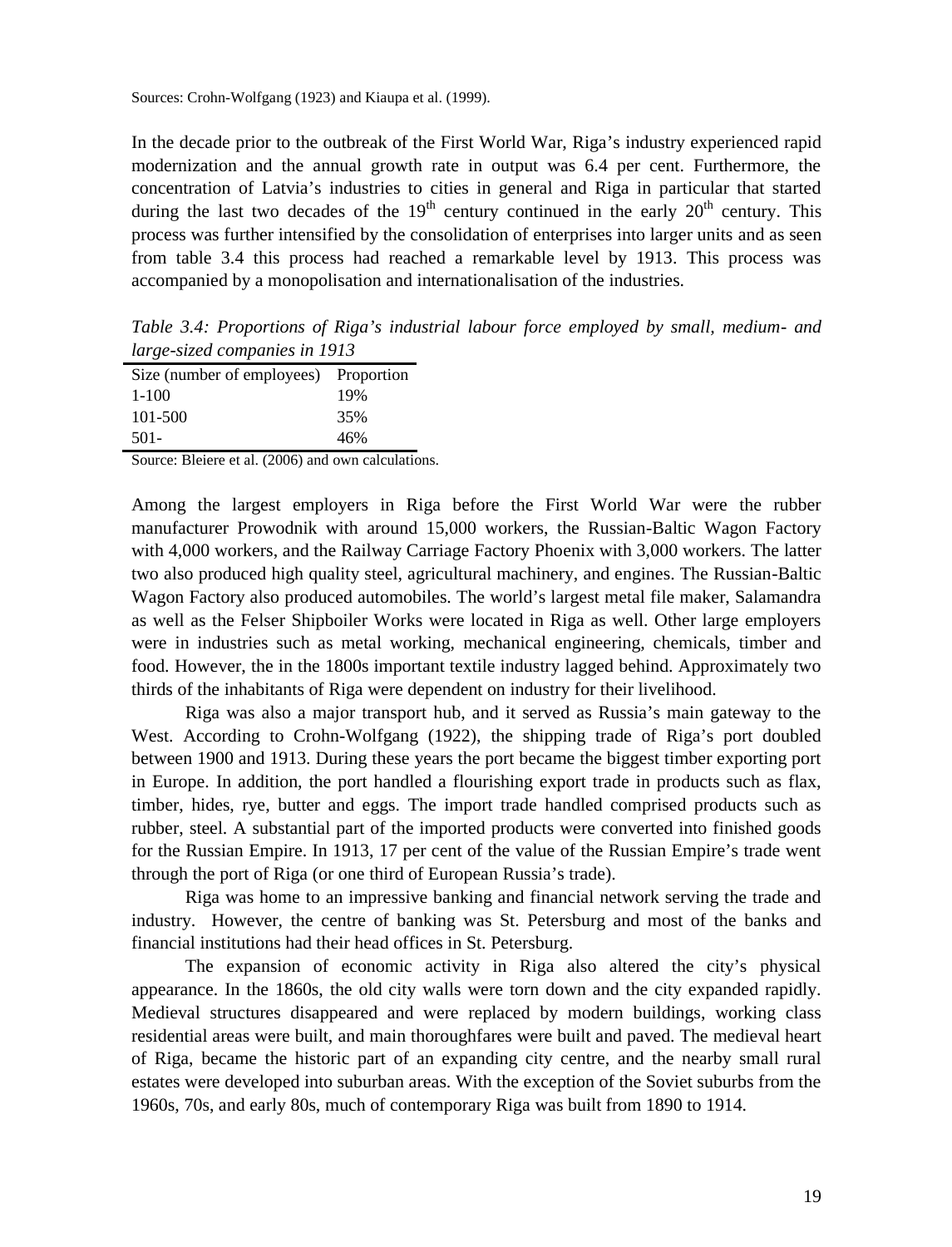## *3.2.2 Social and demographic development*

The liberalisation of peasant movement within the Russian Empire resulted in an in-migration of workforce to Riga. During the thirty years 1867 to 1897 Riga's population doubled and reached 282,000 in 1897. During the same period the labour force quadrupled. The ethnic distribution of Riga's population in 1867 is given in figure 3.5.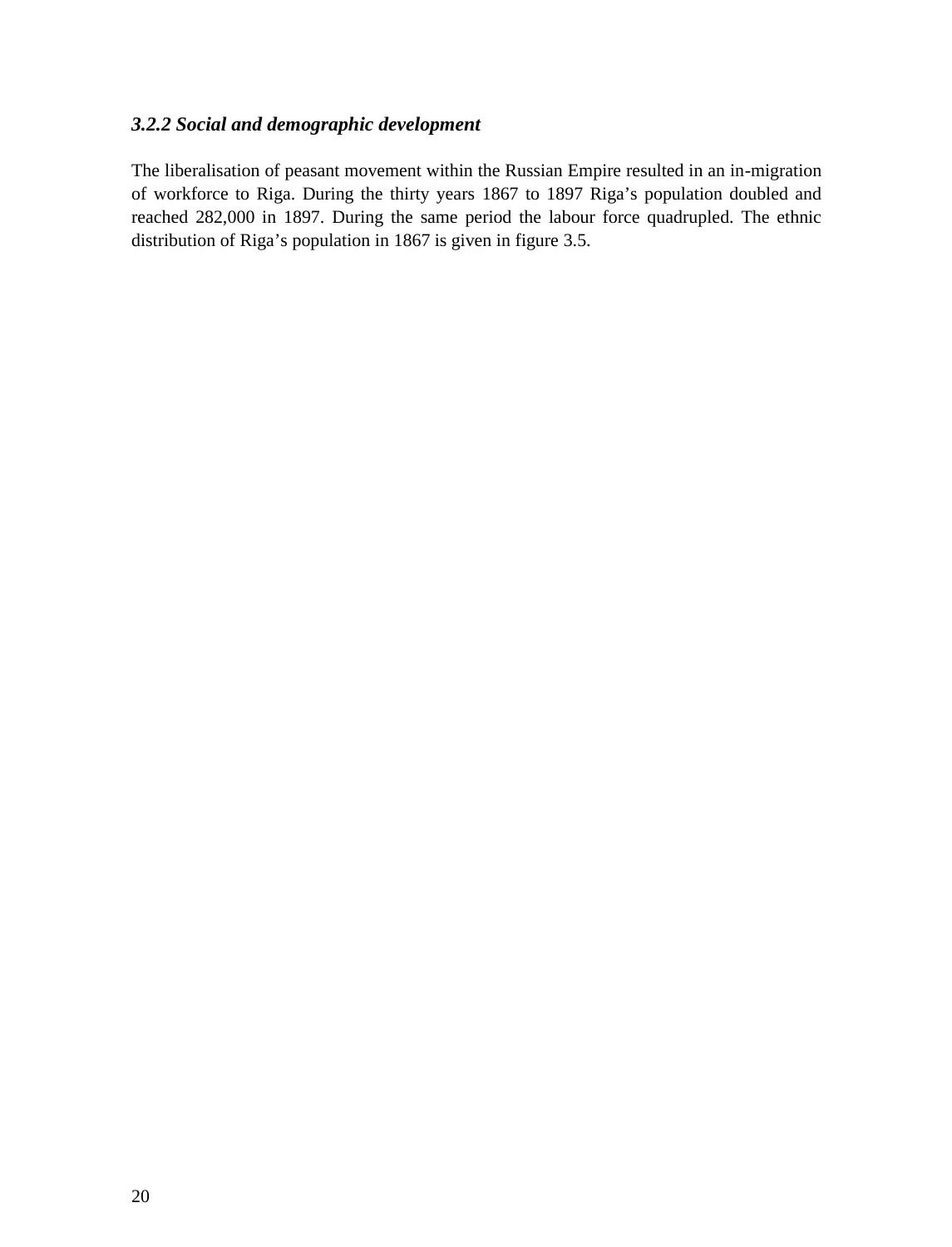*Figure 3.5: The ethnic distribution of Riga's population in 1867 (per cent).*



Source: Henriksson (1983).

At the end of the 19th century, ethnic Latvians comprised close to half of Riga's population, Baltic Germans somewhat more than 20 per cent of the population, and ethnic Russians somewhat less than 20 per cent. Other ethnic groups of significant size were Poles and Jews, each of them making up somewhat less than five per cent of Riga's population. Other important ethnic minorities were Lithuanians and Byelorussians.<sup>15</sup> From the turn of the century, Riga's Russian population grew rapidly, mainly through an inflow of military personnel and workers of Russian ethnicity. By the end of the 19th century, Riga had become the sixth largest city in the Russian Empire.

The period 1897 to 1913 saw Riga's population increase to 482,000 in 1913. Out of the total population 42 per cent were not engaged in paid employment, 39 per cent were workers, and 16 per cent belonged to the 'bourgeoisie' (property owners, civil servants and members of the free professions). Ethnic Latvians were in a weak position among Riga's wealthy population, making up only 20 per cent of the top civil servants and members of the free professions. Latvians owned craft workshop and small industrial businesses, where all the big businesses were owned by non-Latvians.

In the early  $20<sup>th</sup>$  century, Riga was characterized by a unique multi-ethnic setting with a great diversity of languages, religions, cultures and customs. Education was provided in 11 different languages and newspapers published in seven different languages. As discussed in Bleiere et al. (2006), the Rigans were in general tolerant towards each other, apart from the rivalry between Latvians and Baltic Germans.

The industrialization led to the emergence of a working class and a socialist movement. Whereas Riga approached the Western European standards of cultural and economic achievement, the political institutions lagged behind and the lack of political rights frustrated all classes in the society. The workers could not legally organize, and the Latvians could not challenge the Baltic Germans' power, and the Russification of the society could not be challenged. In January 1905, police killed dozens of demonstrators in Riga. As a consequence, the Russian Empire's Baltic provinces erupted in revolution and Riga, like other urban centres, were controlled by workers' councils. The main aim was to stop the Tsarist autocracy and to establish a democratic system of rule. In the end of 1905 tsarist troops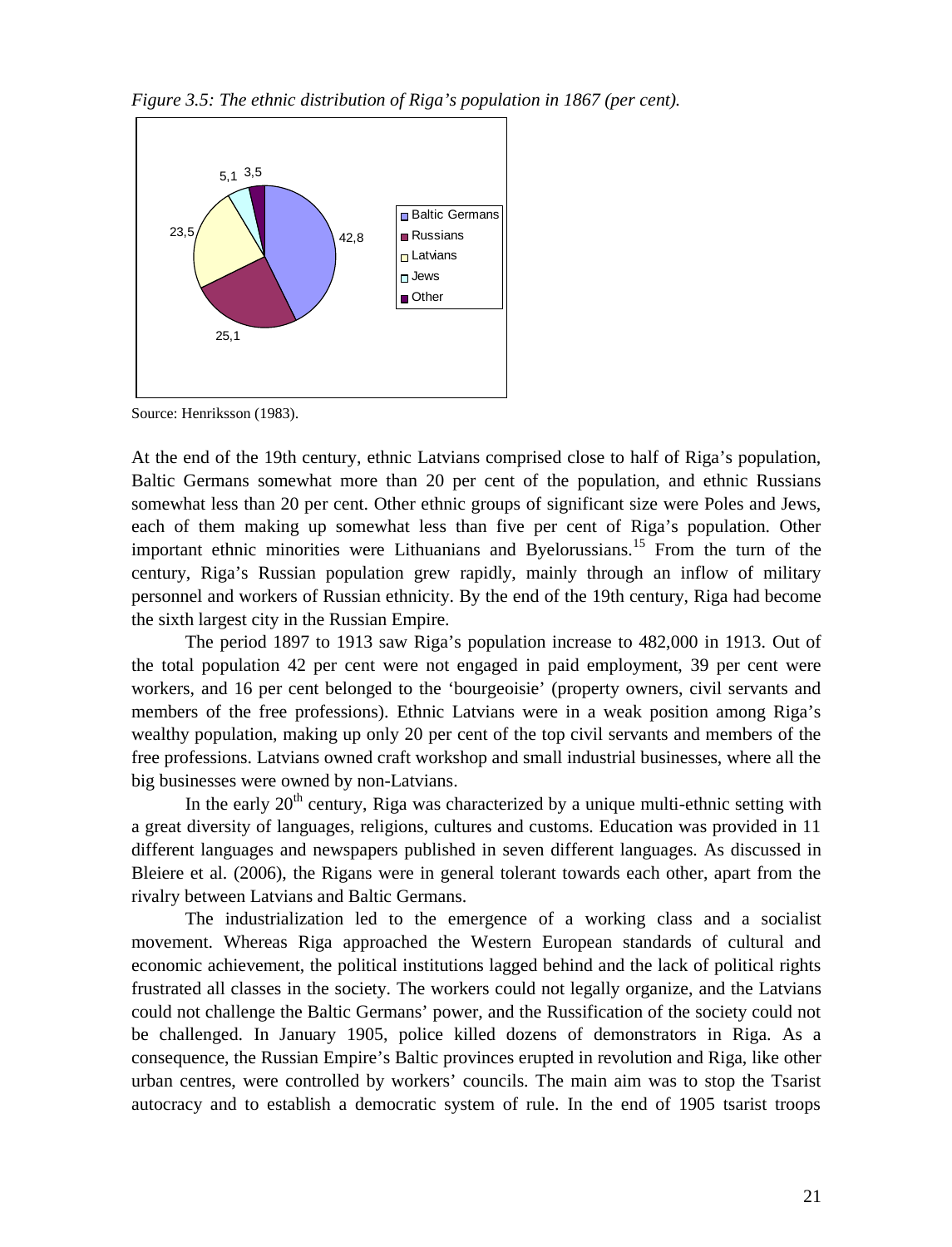arrived and together with Baltic German militia they defeated the revolutionaries and the revolution was crushed militarily by mid-1906.

## *3.2.3 Cultural development*

The Baltic German hegemony of Riga was not only economical, it was also political and cultural. Although Latvians always have been ethnically unique with a distinct language and culture, it was not until the latter half of the  $19<sup>th</sup>$  century that the Latvian identity emerged. Latvian language, tradition and folklore were 'rediscovered', books, journals and newspaper in Latvian language were published. In 1868, the Latvian Society of Riga was established. It promoted education and culture, and in 1873 it organized the first Latvian song festival in Riga.

In 1888 the Latvian national epic Lacplesis (the Bear Slayer) by Andrejs Pumpurs was published in Riga. Since Latvians, like Estonian and Finns, did not have any historic state to look back to for inspiration they all populated their national epics with methodological heroes.

In the struggle for national and cultural awakening, the Russian Imperial power was not seen as the main obstacle – the main obstacle was the Baltic German hegemony. However, the hegemony was challenged with the increasing number of in-migrating Latvians supplying the expanding factories with labour force. The tens of thousands Latvians coming to Riga overwhelmed the old mechanisms for assimilation into the Baltic German culture and social control. A 'Latvian Riga' was created at the end of the  $19<sup>th</sup>$  century; a Riga where Latvian was spoken, Latvian words were being read, and where Latvian theatre, art and popular entertainment were in high demand. In 1896 the Latvian Society organized the Exhibition of Latvian Ethnography. The Exhibition was a success and a powerful demonstration of Latvian ethnicity.

Although the Baltic German hegemony was challenged, it managed to maintain its grip of the city throughout the Imperial period. The Baltic German strong cultural hold of Riga in the late 1800s and early 1900s is still visible in today's Riga through the Jugendstil (Art Noveau) architecture. Riga has block after city block with the best examples of Jugendstil architecture in Europe. The Jugendstil buildings, together with the wooden buildings (most of them from the time after the Riga fire in 1812), contribute to Riga's unique architectural character.

# **3.3 The First Independence 1918-1940**

# *3.3.1 Economic development*

Latvia was one of the battle fields of World War One and Riga suffered several, long sieges. Furthermore, even after the German collapse in late 1918 war activities continued on the Latvia territory for one more year since the Latvian territory was the main theatre for the Baltic operations of the German forces in 1919.

<sup>&</sup>lt;sup>15</sup> Enciklopedija Latvijas Pilsetas (1999).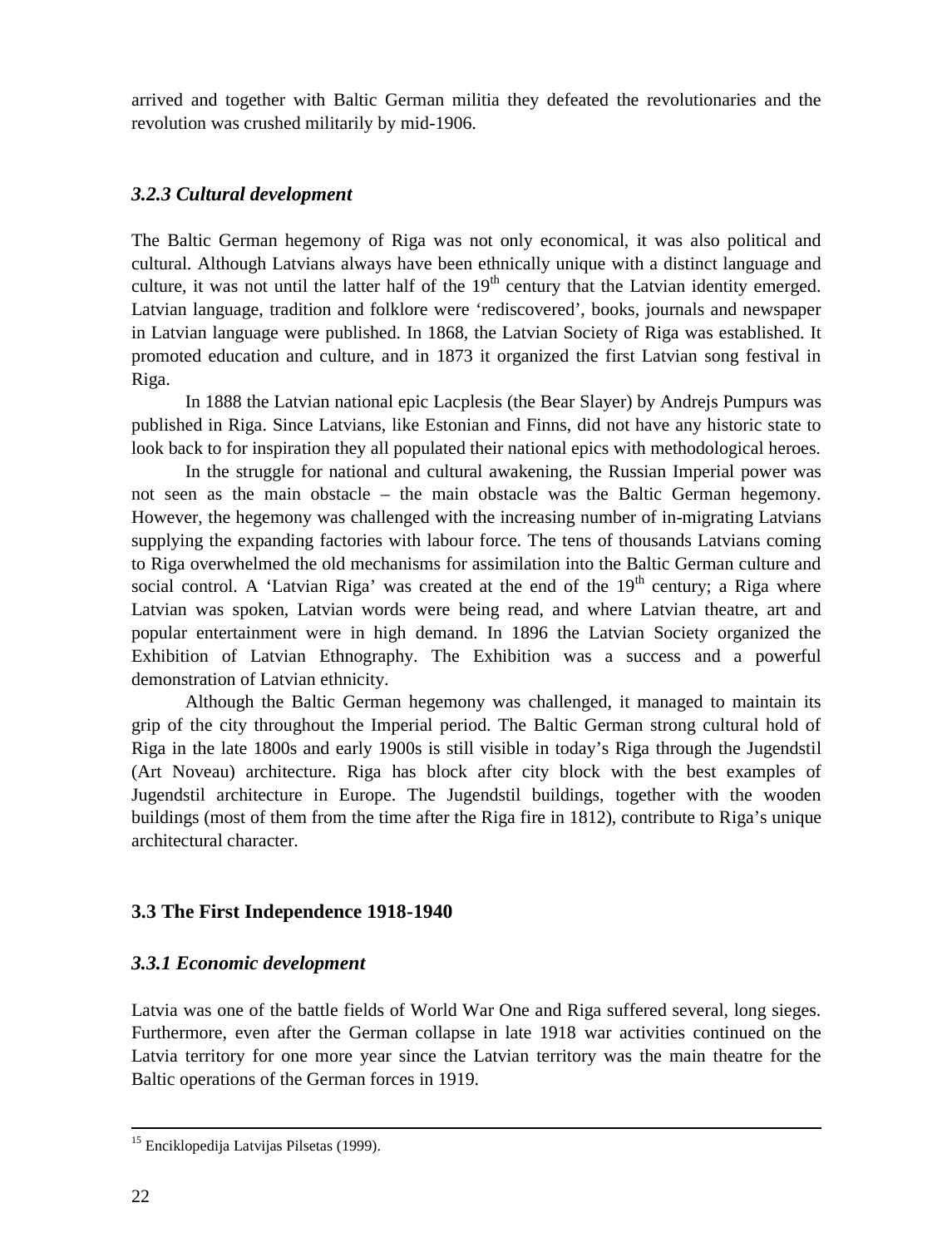Riga not only suffered from the damages caused by the war as such, it also suffered from the fact that virtually all major industrial and transportation equipment had been evacuated to the interior of Russia in 1915 and 1916, and only about 10 per cent of these, mainly the small ones, were returned to Latvia after the signing of the peace treaty with Soviet Russia in 1920. The largest ones remained in Russia and the shells of the factories were reminders of the pre-war industry. Furthermore, Riga's port was destroyed and remained silent close to four and a half year after the end of the War, and it never fully recovered in terms of tonnage shipped. In 1920 the entire Latvian industry employed slightly more than 21,000 workers, to be compared with more than 87,000 employed in Riga alone in 1913.

Riga's industry structure changed radically after the War. The big Russian market, which was the cornerstone for Riga's prosperity before the War, was lost and the trade had to be oriented towards Western Europe. The large scale industries in Riga were gone and the industry sector was made up of what today is called small and medium sized enterprises with not more than 500 employees (SMEs).

Riga's changed geo-political location after World War One showed considerable similarities with that of the 1990s. The economy was compelled to be restructured and reoriented on an entirely new basis. In the early 1920s, Riga like the rest of the regions was seen as, using the words of O'Malley (1920) "…a very good jumping off ground for British trade with Russia whenever this becomes possible". Not only Brits, but businessmen from all over Europe flocked to Riga to prepare for the opening of the Russian market. However, these expectations never materialized even thought the trade with the Soviet increase during the ere of New Economic Policy. However, with the introduction of the first Soviet five-year plan, the Soviet Union turned in on itself.

Unlike the pre-war period, Riga's economy (like independent Latvia's) was to a large extent built on Latvia's own resources. The wood working sector expanded. Although most of its goods were exported, it had low value-added. The food sector, which on the other hand had high efficiency and high value added, expanded as well. The sector was highly successful and many of the companies were well-known. Some of them, like Laima and Staburadze, still exist today. There were also a number of tobacco factories. The chemical sector, in particular rubber manufacturing, was successful and attracted substantial foreign investment. The textile business expanded as well and the company Rigas Audums introduced new products, hired talented artists and designers and cultivated contacts with the fashion houses in Paris and Milan during the 1930s.

The banking system was reconstructed after the War and Riga became the home of several of the leading banks in the region. German interests had a prominent position in the banking system. The Riga Commercial Bank, founded in 1871, to a large extent on the basis of German capital, was after reconstruction of the largest commercial banks and even after the War its management remained in German hands. The bank had branches in Estonia and Lithuania and servicing German businesses throughout the Baltic countries.

Like in most parts of Europe the government interfered with the economy and there was a tendency to increase the state's share of ownership in the economy. The authoritarian coup by President Ulmanis in 1934 resulted in drastically increased state intervention in the economy through nationalisation of private companies on a large scale. Most of the state owned enterprises were far less successful than the private ones. However, there was one notable exception the VEF factory in Riga. VEF started its production in 1919 of radios, in 1920 of telephones and later in the 1920s it expanded into electrical bulbs. By 1930, VEF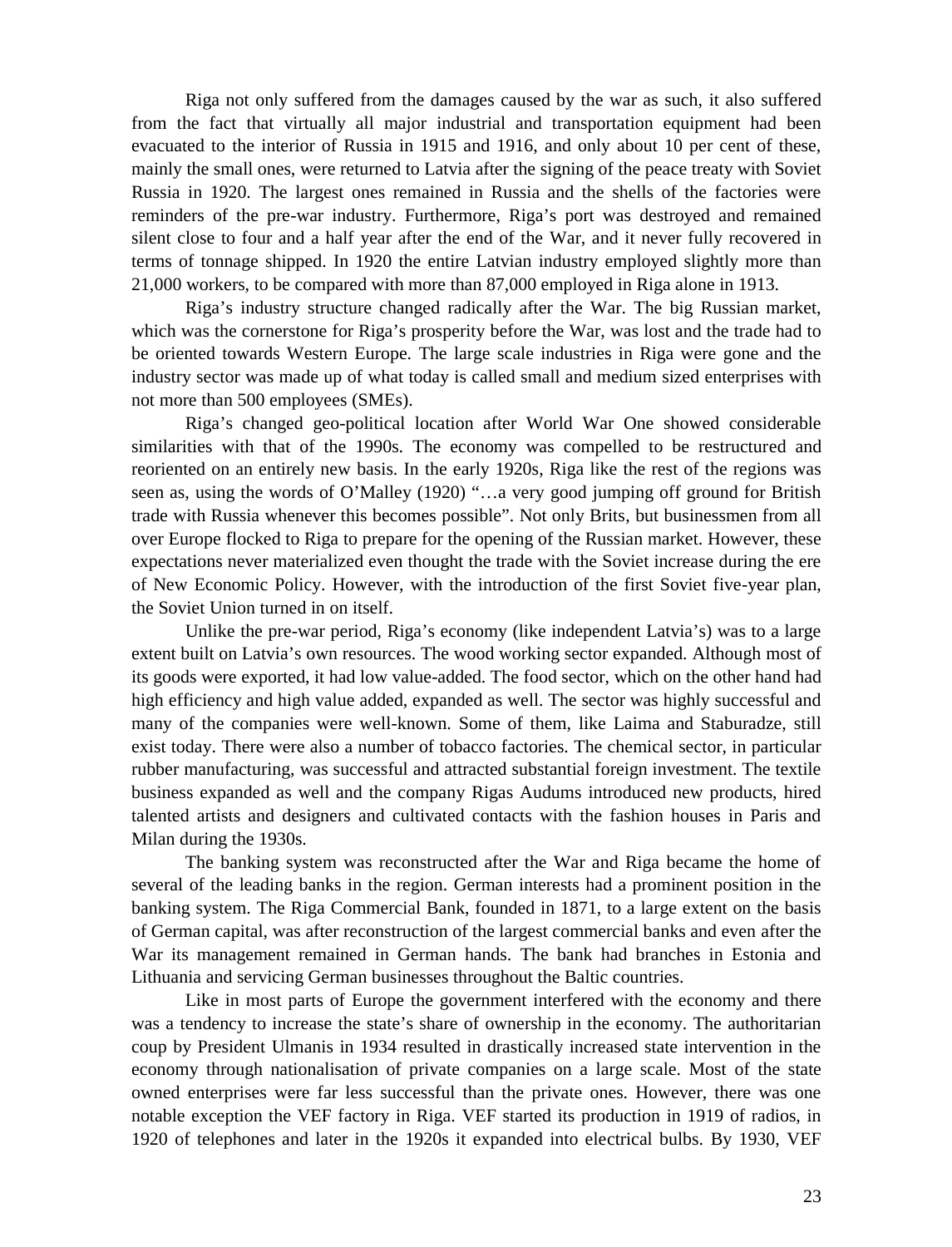employed more than 1,000 highly skilled engineers and workers. In 1938 it began producing the smallest camera in the world, the Minox. The Minox camera together with the VEF radios became the symbols of Latvia's innovation potential combined with technical superiority and excellence in design. Like most of the Latvian companies VEF reached its heights just before the Second World War and the first Soviet occupation.

### *3.3.2 Social and demographic development*

Riga, like the rest of Latvia, was depopulated during the war. After the war the population of Riga was somewhat higher than half of the pre-war population, and it was not until the 1950s Riga's population reached its pre-war level (then mainly because of the in-migration from other parts of the Soviet Union). Most of lives lost were young men killed in action. This created a huge sexual imbalance. Before the War there were 37,000 more women than men in Latvia, after the War this figure had increased to 153,000. Furthermore, there were around 535,000 children under the age of ten before the war, after the war there were less 250,000. This created the huge demographic imbalances that characterized the inter-war period with 'too few' people in the working prime (i.e. between the ages of 20 and 40), which in turn hampered the rebuilding of Latvia and the inter-war economic development. To reverse the negative demographic trend, all inter-war governments followed a pronatalist policy to promote marriage and large families.

As regards the ethnic distribution of Riga's population, the Latvian's increased both in absolute and relative numbers during the inter-war period, whereas the number of Baltic Germans fell gradually during the period and the number of Russians remained fairly stable in absolute terms, but fell in relative terms. In 1935 the proportion of Latvians in Riga reached 63 per cent. The other main ethnic groups were Jews, 11 per cent, Baltic Germans, 10 per cent, Russians, 9 per cent, and Poles 4 per cent. In the fall of 1939 the exodus of the Baltic Germans began as a consequence of the Ribbentrop-Molotov pact between Nazi Germany and the Soviet Union.

#### *3.3.3 Cultural development*

Broad support for culture was a characteristic of new Latvian state from the very beginning, and the job of, as Plakans (1995) calls it, "culture building" that started with the national awakening in the second half of the  $19<sup>th</sup>$  century continued through the interwar period. Song and dance festivals flourished. Exiled authors and artists came back to Latvia. Throughout the interwar period, the artistic creativity in the fine arts as well as in writing had a national tone and the cultural policy aimed at strengthening the Latvian cultural world. The Ulmanis regime continued along these lines with a wide network of cultural subsidies and special grants for study and research.

In 1919 the University of Latvia was established in Riga. The University of Latvia was, and still is, the largest institution of academic learning in Latvia. The year 1919 also saw the establishment of the Latvian Conservatory, the Latvian Art Academy, and the Latvian National Theatre as well as the National Opera. The number of museums and public libraries in Riga increased considerably throughout the 1920s. So did the number of elementary and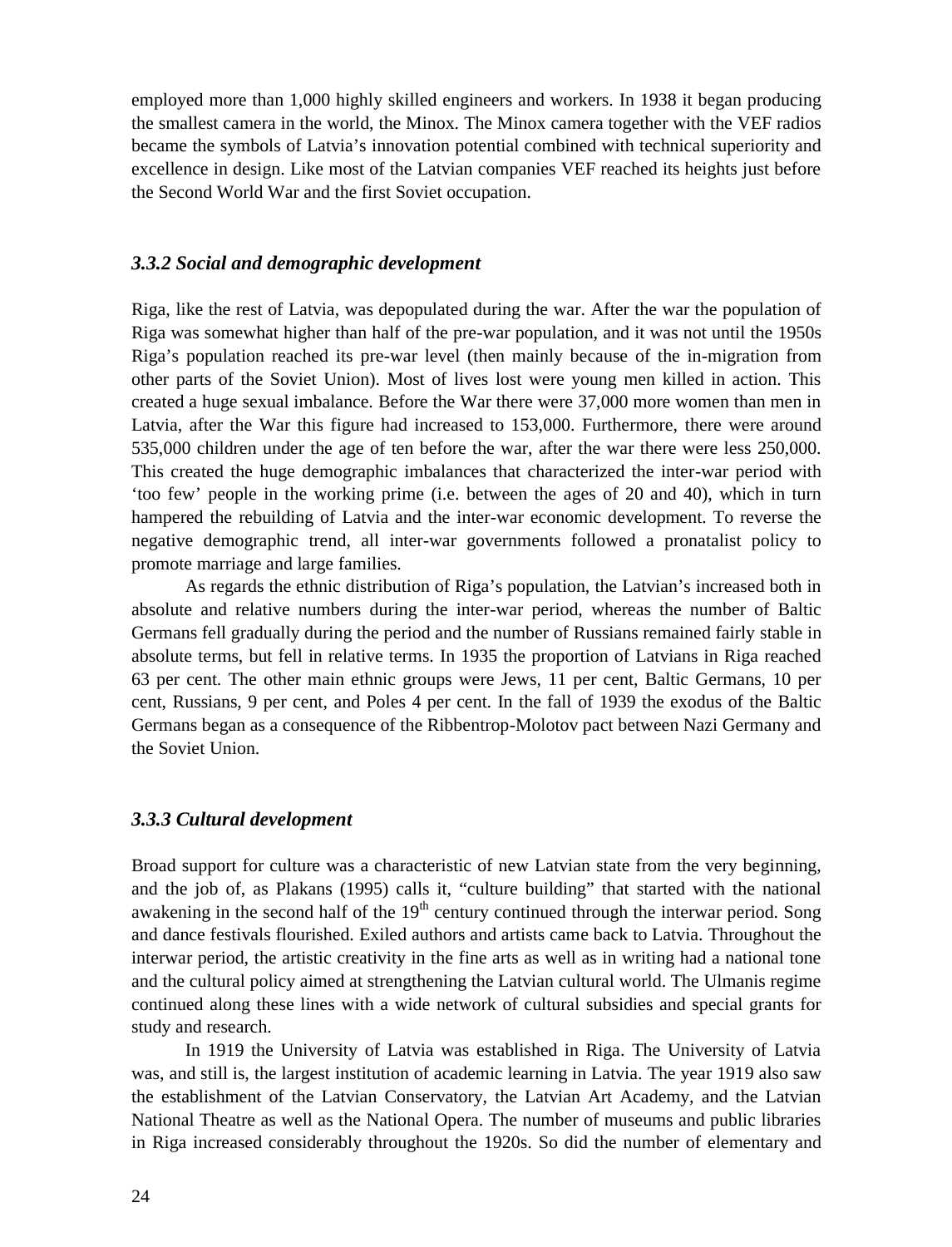primary schools as well as the number of printing and publishing houses. In 1928 the first building was erected in the Ethnographic Open Air Museum (the Museum still exists today and there are now more than 100 buildings).

Although the language of most cultural activities were Latvian, there were also cultural activities in the fields discussed above carried out in languages other than Latvian, primarily German and Russian. Despite the fact that the old order was destructed the Baltic German flourished in many ways, e.g. the German Theatre in Riga, until the mid 1930s. Furthermore, the Latvian constitution of 1922 required the cultural autonomy of national minorities to be protected and subsidized. For example, education was offered in a number of different languages throughout the interwar period.

### **3.4 Soviet Occupation 1945-1991**

#### *3.4.1 Economic development*

Soviet troops re-entered Riga in October 1944 and the last German soldiers on Latvian territory capitulated in May 1945. In Latvia, like in the two other Baltic countries, the Soviet rule was met with determined resistance and guerrilla formations operated in the Latvian countryside until the early 1950s. The war activities caused substantial damage to Riga's infrastructure. All the bridges crossing the Daugava River were destroyed, and so were the railway lines and the port. Parts of the historical city centre burned down in 1941, whereas the damage to the industrial sector was relatively little and in many cases easy to repair.

Like in the rest of the Soviet Union, Latvia's and Riga's economy was subordinated to central planning through five-year plans and the forced development of the industry was seen as the ultimate objective of the economic development. The Stalinist era saw a rapid programme of industrialisation pushed through by the Soviet authorities in Riga. The industrialisation was accompanied by liquidation of private property. The development of Riga during the Soviet occupation is characterized by Plakans (1995) in the following way:

*In many ways, since 1945 Riga had reassumed the position it had had before the First World War – a large an important urban center in an "empire" with leaders who made "imperial" plans with little reference to regional or republic sensitivities. …Latvians had to adjust to the thought that the future of "their" capital would be determined by decisions in which their views counted for little.*

The large scale industrialization of Riga draw on the human as well as physical capital inherited from the tsarist times and Latvia's first period of independence. The human capital included the technical and managerial skills of the labour force, the manufacturing culture as well as the high levels of education. The physical capital included manufacturing buildings and equipment – most of it just needed only to be fitted for the specific needs in order to start production; the complex of the former rubber manufacturer Prowodnik was turned into a plant for the Riga Electro Machine Factory, RER. The physical capital also included the infrastructure, in particular the railroad network, which was quickly repaired after the War.

The industrialisation resulted in a re-integration of Riga into the Russian/Soviet economic sphere from which it had been detached during Latvia's first period of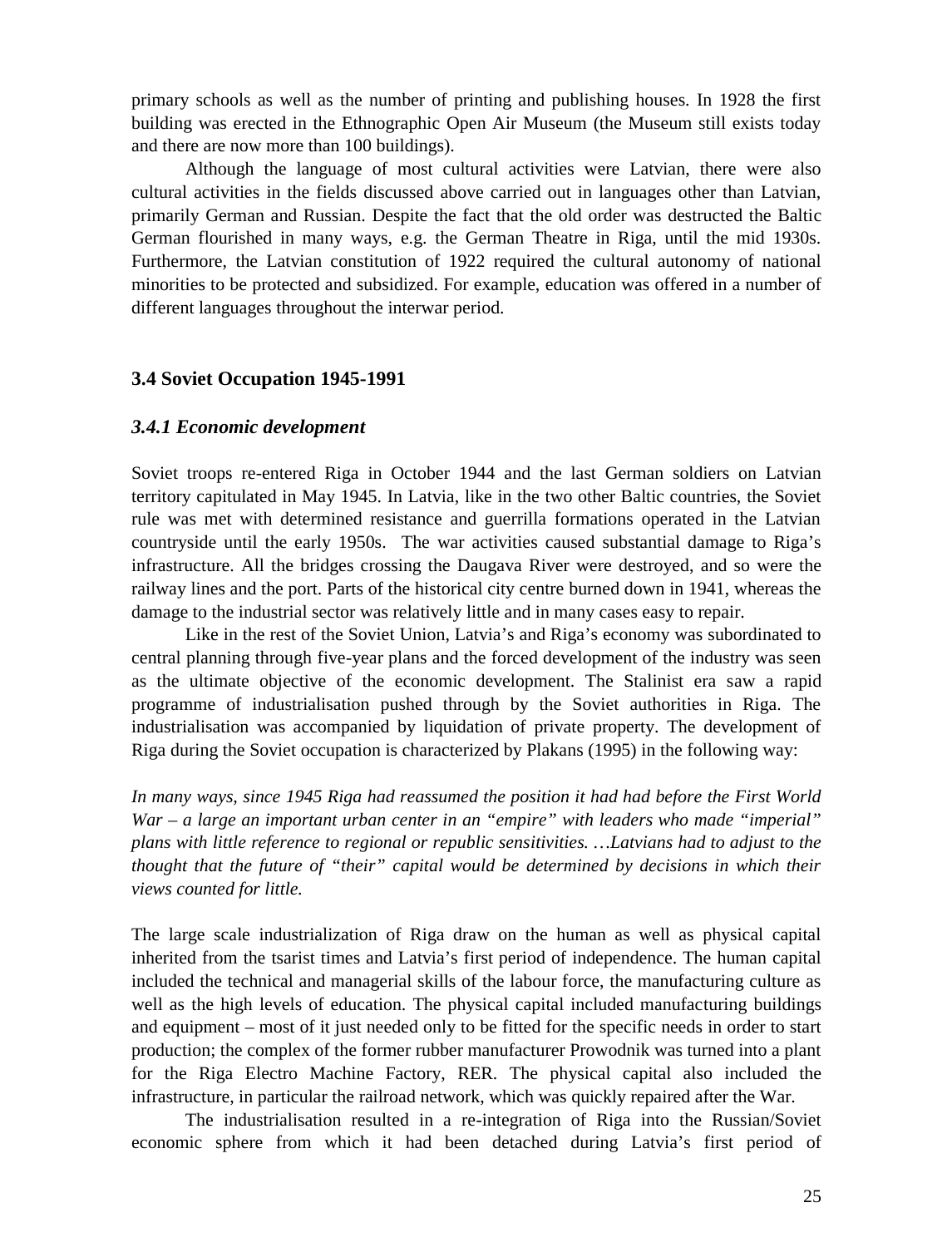independence. The central planners considered Riga to be an important centre of manufacturing and huge capital investments were made by the Soviet Union in Riga's industry and throughout the Soviet occupation Riga's industry became more and more fitted into all-Union plans and integrated into a network of specialised plants in other Soviet republics.

The economic Soviet policy brought Riga into the larger Russian economic sphere from which it had been detached during the Latvia's first period of independence. The reindustrialisation of Riga had an emphasis on the same industries for which Riga had been important prior to 1914. Many of the industries were "All-Union" and hence serving the entire Soviet Union with their goods. Examples include machinery manufacturing , metal processing, chemical industry, and railroad equipment. Manufacturing also included military equipment. Furthermore, certain pre-Second World War features of Riga's industrial structure were evident as well, for example electronic technology, through VEF and later also Radiotehnika, continued to be an important sector, and so was food processing. Many of the consumer products manufactured in Riga were popular throughout the Soviet Union and earned a reputation for high quality (by Soviet standards). At the company's peak in the late 1980s, it employed more than 20,000 people in its Riga factories.

Although many factories were built outside of Riga from the 1960s to the 1980s and industries were relocated to the Latvian regions, Riga continued to be the industrial centre of Latvia, and more than half of Latvia's industrial output was produced in Riga.

From the beginning of the Soviet occupation until the late 1980s there were no direct means of passenger transportation between Riga and the West. During the 1940s and 50s, there was little international trade through the Riga port. The opening up of Soviet trade in the 1960s influenced the development of the Riga port which specialised in the transhipment of dry cargo.

In the first part of the 1960s, the standard of living improved considerably as a consequence of the increases in productivity which largely exceeded the average Soviet development, resulting in an increase of private consumption, private housing and private cars. In the declining years of the Brezhnev era during the 1970s, the problems of the Soviet economy began to show. Not only in terms of lower productivity in the industrial sectors, but also in terms of shortages of food and consumer goods. The living standard of the population declined during the 1970s and 80s and the gap between Riga and the rest of Soviet Union in terms of standard of living diminished. Not only the economy suffered, during the same period the environmental damage caused by the Soviet industrialisation became more and more evident.

## *3.4.2 Social and demographic development*

The Second World War brought the destruction of the German Baltic and the Jewish communities in Riga. In 1944, around 250,000 ethnic Latvians fled westward in the face of the invading Soviet Red Army. A majority of those that fled were intellectuals causing a brain-drain of ethnic Latvians.

During the Soviet occupation, the Soviet Union came, as discussed in Hiden and Salmon (1994), closer than any other of the past rulers to extinguishing the national identity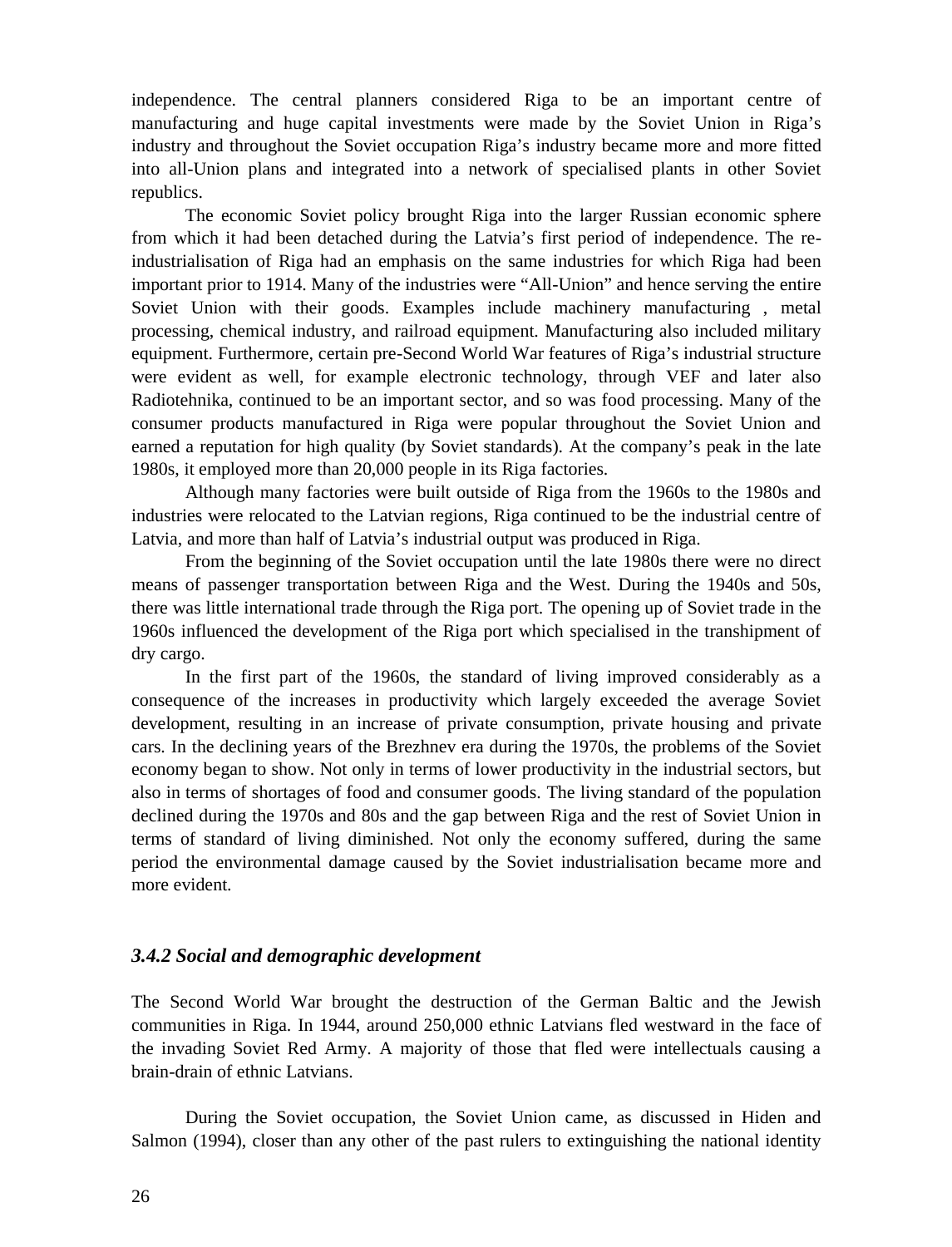of the Latvian people. This was not so much through direct attacks on Latvian culture, the effect was effect was a consequence of Soviet-style economic modernisation. The rapid industrialization required far more workers than Latvia alone could supply and large scale inmigration from other parts of the Soviet Union took place. During the period 1961-1989 close to 1.5 million immigrants from other parts of the Soviet Union (mainly Russia) moved to Latvia. Most of them were workers needed for the growing industries in Riga and elsewhere, but there were also a substantial number of military personnel. The majority of them stayed for brief periods and then left Latvia again. However, around 350,000 settled permanently in Latvia (most of them in Riga). This radically shifted the ethnic balance of the Latvian society. Ethnic Latvians were already in minority in Riga (in the late 1970s the fraction of Ethnic Latvians fell beyond 40 per cent), and in the 1980s they were on the verge of becoming a minority in the Latvian Soviet republic.

The population grew constantly until the end of the 1980s when it reached its peak of more than 910,000 inhabitants. The large-scale immigration from other parts of the Soviet Union resulted in an increased demand for housing. Initially the development of Riga's manufacturing industry came at the expense of housing. To meet the demand for housing a large part of Riga's stock of apartments was turned into communal flats with several households sharing a bigger apartment; one household per room sharing a common kitchen and bathroom. Many of the apartments were taken from the deportees of the Stalinist era's large deportations of ethnic Latvians to Siberia. However, from the late 1950s new residential areas were developed, and large scale suburbs were being developed in a belt around Riga in the late 1960s, the 1970s, and early 1980s. Several of the buildings built in the 1960s were constructed in such a way that they would be used for approximately 20 years and then to be torn down. However, they are still used today.

Furthermore, Riga with its high living standards (by Soviet standards) and its 'western' life style attracted tourists as well as settlers from other parts of the Soviet Union. The latter leading to illegal migration into Riga.

The rapid industrialization of Latvia in general, but Riga in particular, was, as in other advanced societies, accompanied by increased social pressure and hence a rapid increase in social problems. From the 1960s the crime, suicide, divorce and abortion rates rose steadily. At the same time birth rates dropped considerably. The increase in alcohol consumption was to a large extent the root to these problems and alcohol abuse became common on work place. Today's Latvia is still suffering from its Soviet heritage in terms of a decreasing population and as Pabriks (2002) puts it: "the debilitating alcohol problem is and will continue to be one of the longest-lasting vestiges of Soviet Rule in Latvia".

#### *3.4.3 Cultural development*

The essence of the Soviet cultural policy was to be "socialist in essence and national in form" strictly following class principles. Furthermore, the Soviet cultural policy involved selective destruction of the intellectual heritage resulting through cleansing of "bourgeois literature" from libraries etc. In the 1970s the official policy of the Soviet Union focussed on the creation of one Soviet people, *homo sovieticus*, which in fact meant Russification.

Between the late 1940s and the early 1980s, Riga, like the rest of Latvia and the two other Baltic Soviet republics, was to a large extent isolated from the world outside the Soviet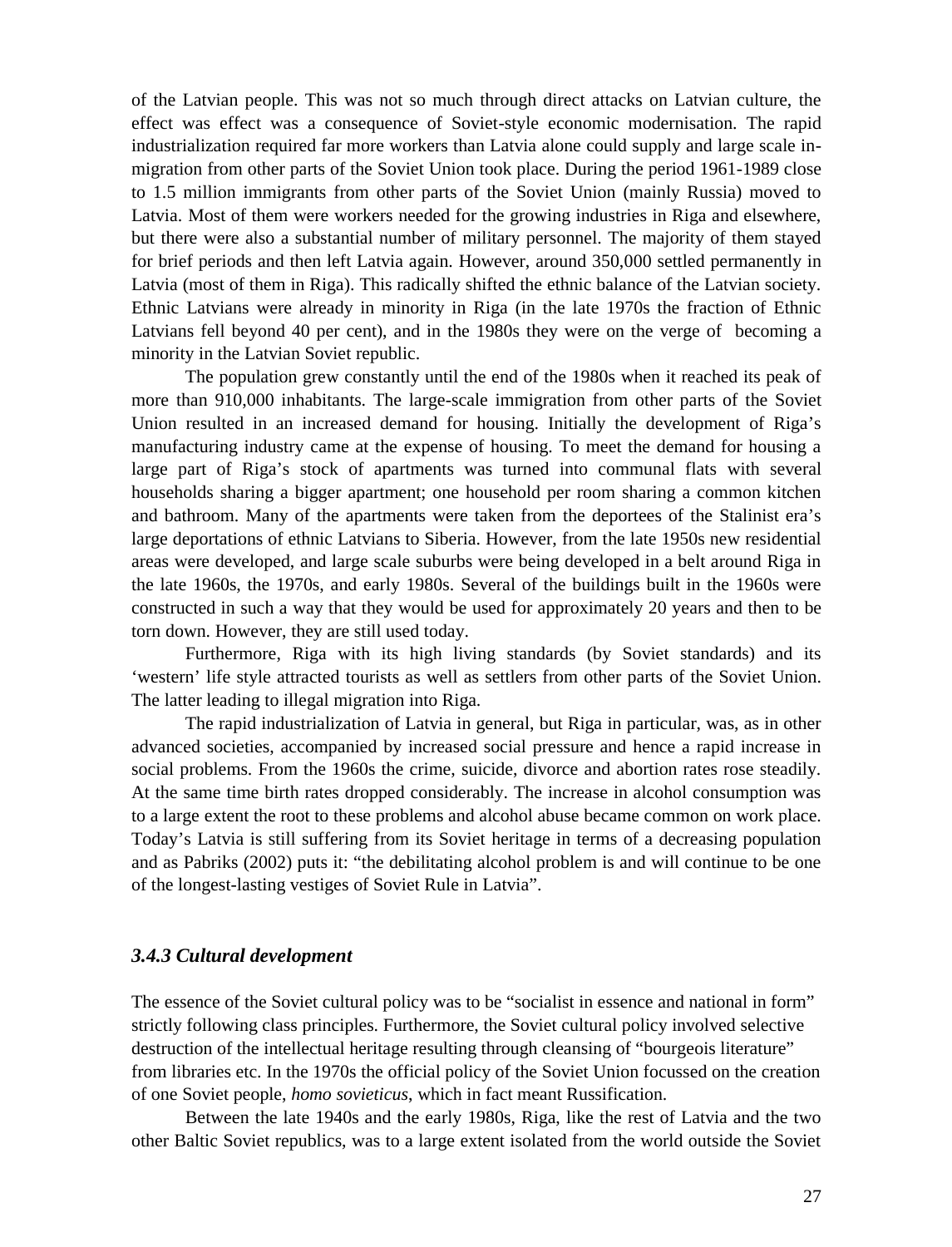Union. During the Stalinist era virtually all contact with the West was cut off. It remained closed to Western journalists until the 1960s. Foreign tourism into Latvia was mainly confined to Riga.

The three Baltic republics enjoyed the highest standard of living in the Soviet Union and throughout the Soviet occupation Riga remained distinctively 'western' in culture and outlook. The Baltic Soviet republics' small sizes accompanied by their political, intellectual and cultural sophistication gave them a unique position in the Soviet Union. Estonia in particular, but Riga as well, was considered to be a kind of 'laboratory' where the study of technological, managerial and cultural change could take place.

The Sovietisation (and hence Russification) of Latvia in general and of Riga in particular with its large majority of non-ethnic Latvians resulted in an increased use of Russian language as well as an expansion of Russian culture. The number of schools with tuition in Latvian decreased, an increasing number of civil servants did not speak Latvian language (or were afraid to use it), and meetings were conducted in Russian.

A distinct feature of the Soviet culture was amateur activities and the tradition from the interwar period of independence with amateur orchestras, choirs, drama societies etc. was carried on. Towards the end of the 1950s a new generation of creative intelligentsia entered the cultural life resulting in an increase of high-level professional culture. The tradition of song festivals continued during the Soviet occupation and gradually they became nationallybiased mass events.

As a reaction to the Sovietisation and industrialization of Latvia two cultural currents emerged. The growing interest in folk art and its customs and traditions – an interest that remains strong in today's Latvia as well; and a small underground hippie movement in the early 1970s. The great song festivals remained a means for national self-expression as they had been in tsarist times a century ago. Other types of music, such as jazz and rock, were viewed with suspicion by the Soviet authorities.

Although Latvian culture was under a Sovietisation attack during these years, a revival of Latvian culture took place which included record attendance at theatre performances, museum exhibits and film screenings. However, at the same time the number of books, journals and newspapers published in Latvian language dropped and by 1984 less than 50 per cent of the books published in Latvia were published in Latvian language.

## **3.5 The Transition 1991-1999**

## *3.5.1 Economic Development*

The Latvian independence and the break up of the Soviet Union resulted in a breach of trading links with the rest of the former Soviet Union and the decline in industry output in Riga and Latvia was steeper than in most other parts of the former Union. The breach of trading links made it difficult for several of Riga's industries to get components needed for production. For example, the Riga Railway Carriage Factory, RVF, relied to a large extent on components produced elsewhere in the former Soviet Union. Furthermore, the producers of consumer goods, like VEF and Riga's Radiotehnika, suffered from the lack of image, design, packaging and marketing. Even though their products technically were as good as many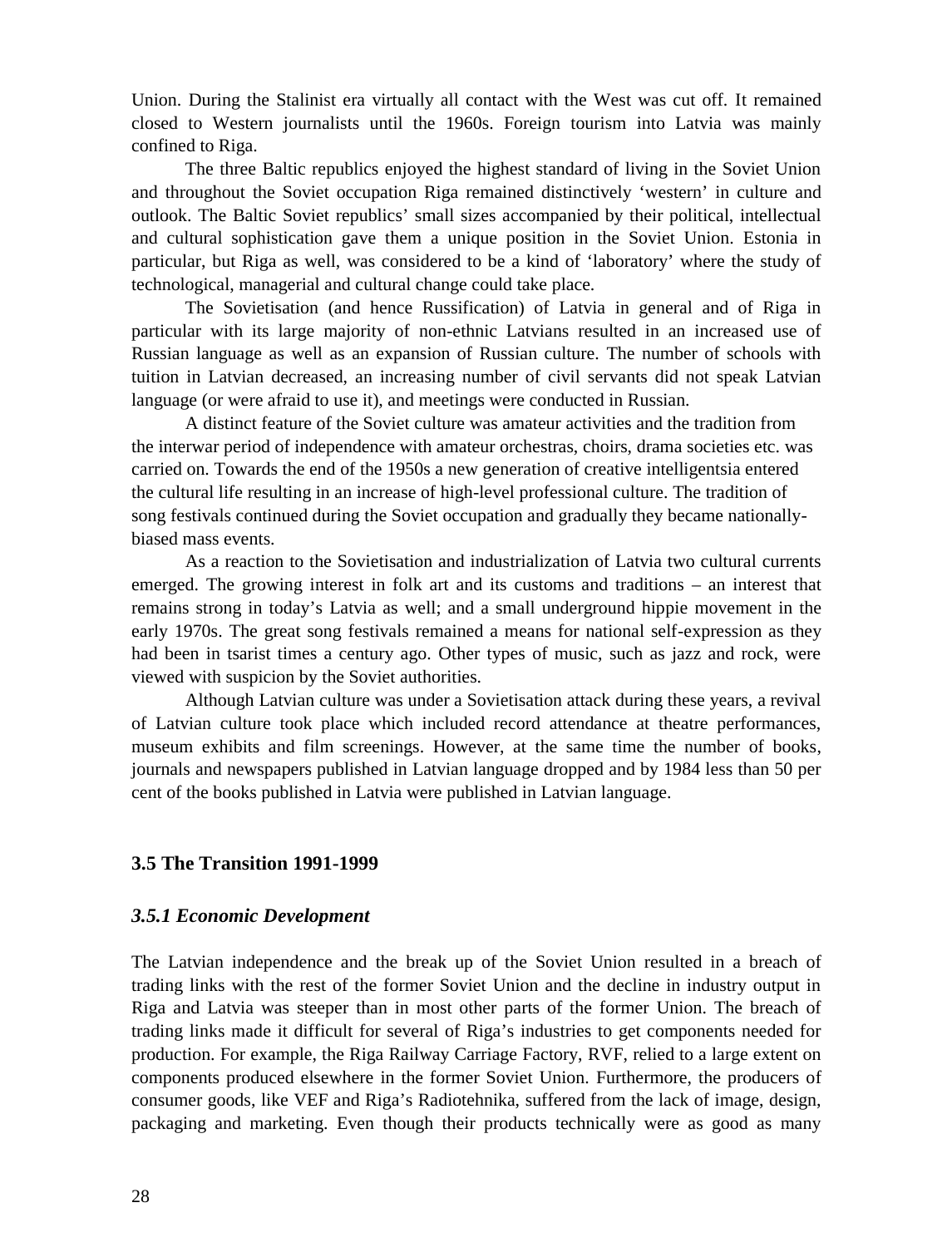imports, consumers preferred something with a Western brand name and an attractive design and packaging.

In the early days of transition, most of the workers still clung to their jobs, although productivity was extremely low. Later, the gigantic workshops of the Soviet factories turned silent with the exceptions of a few of the former workers trying to produce something using the old machinery.

The, during the Soviet era, underdeveloped service sector expanded rapidly during the 1990s. The expansion of the service sector was the main explanation for the rapid growth of small and medium sized enterprises. During the period 1991 and 1998 more than 350,000 jobs were created in the Latvian SME sector.<sup>16</sup> Although the statistics describe the Latvian development, it is reasonable to believe that the majority of them were created in Riga. In 1998 45 per cent of the SMEs operated in retailing, 39 per cent in the service industry (excluding banking and finance, education, and medical care). Out of Latvia's total number of enterprises in 1998; enterprises employing less than 50 people comprised 93 per cent of the total enterprises in Latvia, contributing to close to 60 per cent of the total employment, and to 50 per cent of Latvia's GDP.

By the end of the 1990s and the early 2000s the situation stabilized and former large employers such as VEF, Rigas Radiotehnica, RVR and the pharmaceutical company Grindex emerged as restructured companies. VEF was split into several companies ("baby VEFs") – one of them being merged with Radiotehnika into VEF Radiotehnika RRR. However, the number of persons employed by these restructured companies is much lower than in the Soviet time. The VEF companies now have around 3,500 employees.

## *3.5.2 Social and demographic development*

Riga's population fell drastically during the period. The natural increase in population was negative, i.e. the death rate exceeded the birth rate. For example, compared to the number of births per 1,000 women in reproductive age in Riga in 1990, the number was less than half in 1999. In addition to the natural decrease in population, the emigration from Riga has exceeded the immigration to Riga throughout the period. Most of the people leaving Riga were of Russian ethnicity. The outflow of people also contributed to a demographic aging, since the majority of emigrants were in working age. Furthermore, the drastic fall in life expectancy, in particular among males, contributed to the decrease in population as well.

The Latvian standard of living, as measured by the United Nation's Human Development Index, fell considerably until the end of the 1990s. In 1993, Latvia was ranked 35 and in 1998 it was ranked 92.

The collapse of the large Soviet industries also had direct social consequences, since the factories provided the employers and their dependants with various forms of social security. Hence, with the closure of the factories a whole social support system vanished.

<sup>&</sup>lt;sup>16</sup> Sources: Latvian Ministry of Economy (1998) and Kuzmina (2003). The definition of SMEs used here, consider an enterprise to be an SME if it has less than 250 employees.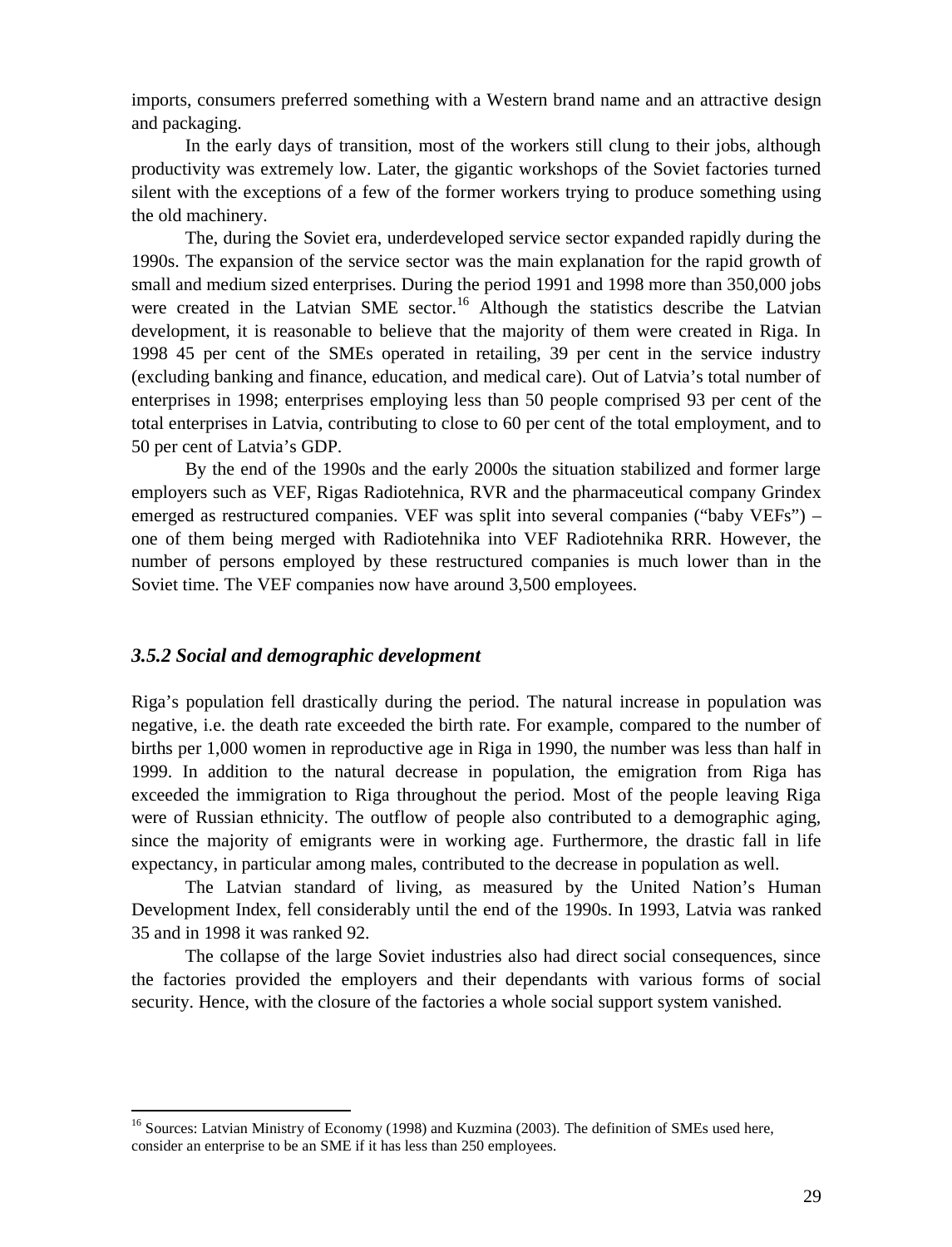## *3.5.3 Cultural Development*

Already during the period of national re-awakening in the second half of the 1980s, major changes in culture took place and previously unavailable gems of Latvian as well as 'foreign' culture were discovered, and the Latvian culture was re-united with the culture of the Latvian Diaspora. Meanwhile, the interest and demand for Russian culture fell. This changes continued in the 1990s and with the independence came the opportunity for Latvian creative intellectuals to go abroad and to be integrated into the international cultural developments. At the same time the demand for and from the mass culture grew rapidly.

The economic transition brought difficulties that more or less affected all cultural spheres in Latvia. Cultural institutions and publications had to adapt to the new environment. However, many of them were unable to survive under the new conditions. On the other hand, there were many new initiatives that managed to survive in the new environment.

The transition to market economy was most painfully felt by art genres requiring large capital investments. The Riga film studio, which during the 1980s produced up to 40 films a year more or less collapsed in the first half of the 1990s. However, cooperation with foreign partners resulted in a small, but anyway revival of the Riga film industry in the late 1990s.

The Latvian National Opera House was reopened in 1995 after renovation and many acclaimed productions have been staged there since its reopening. Among the other Riga theatres, the New Riga Theatre, established in 1992, have staged several performances that have won international recognition.

In 1997 the historic centre of Riga was inscribed as UNESCO World Heritage. In the decision it was taken into consideration that "the historic centre of Riga, while retaining its medieval and later urban fabric relatively intact, is of outstanding universal value by virtue of the quality and the quantity of its Art Nouveau/Jugendstil architecture, which unparalleled anywhere in the world, and its  $19<sup>th</sup>$  century architecture in wood"<sup>17</sup>.

## **3.6 The Soviet Heritage**

## *3.6.1 Cityscape*

The Soviet legacy is visible in the Riga cityscape. There are industrial complexes located on what in most European capital would be considered prime locations for commercial development. In terms of architecture it is mainly visible outside the city centre, and as Lieven (1994) puts it:

*Compared to the great empires of history, the Soviet Union has left a visually disappointing legacy. The drab, grimly modernist offices of the fallen Communist Party, or the concrete memorials to the Great Patriotic War, hardly compare in grandeur with the remains of Timgad, of Persepolis or Fatehpur Sikri.*

<sup>17</sup> Source: http://whc.unesco.org/en/list/852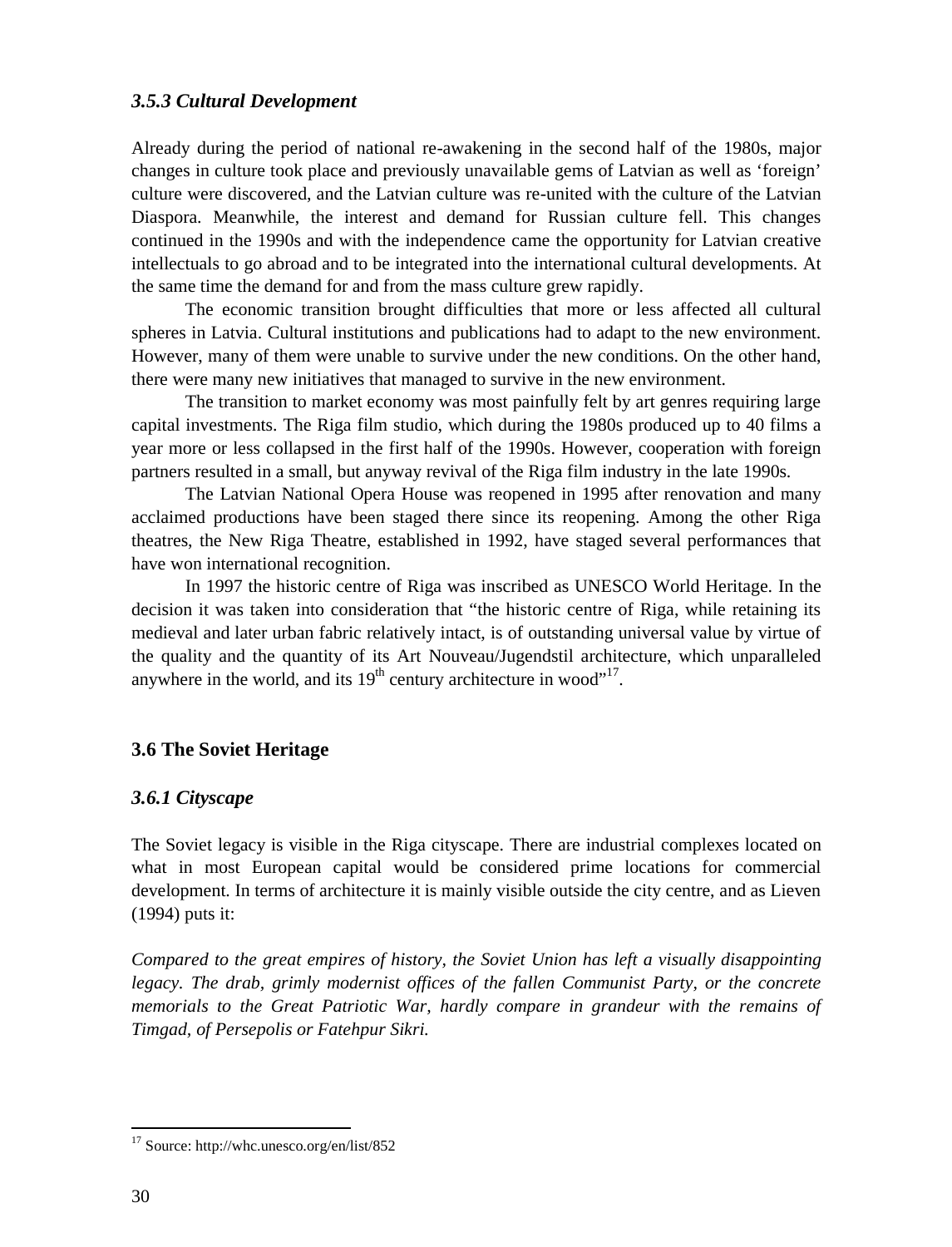### *3.6.2 Civil Society*

On important aspect of the Soviet heritage is the effect it had, and still has, on the civil society. According to Schrader (2004), post-socialist societies face a situation where the social capital of the entire society is weak compared to the social capital based on personal networks. This in turn has a negative impact on the emergence of a well-functioning civil society, which in turn affects the involvement of various stakeholders in the city development process.

The increased interest in regional development has highlighted the need to involve various stakeholders in the processes. Hence, successful strategies requires partnership between all stakeholders, i.e. a concordat between the local government, business and the voluntary sector. Logan and Molotch (1987) claim that growth coalitions, involving and cooperating with local politicians, media, public leaders and semi-public institutions (such as development agencies, chambers of commerce, employers' federations and trade unions) with a view towards generating a coherent vision and strategy, are crucial when it comes to the economic development of a city. Furthermore, the success of a growth coalition and hence of a city's economic development is dependent on and related to the nature and structure of its political and, in particular, economic elites. According to Judge *et al*. (1995), comparative research has shown that the existence of close and hegemonic growth coalitions weaving together public and private elites play a crucial role in generating and maintaining competitive spaces. Swyngedouw (2000) further discusses the role of and the importance of involving civil society in the process. Failure to bring broad layers of the civil society in line with the growth coalition's vision might result in conflicts that have the potential to erode the base on which successful development rests.

Taken together, this means that it will be important to involve civil society at the local level. In this respect, Riga faces a major challenge, not only because of the large minority of non-citizens, but also because its Soviet legacy. In looking at the latter North (1990) argued that the actions and behaviour of individuals, as well as the functioning of institutions are path-dependent. Applied to Riga, this means that its Soviet past might still play an important role when trying to understand individual behaviour and actions. The Latvian evidence so far however is not very promising; the extent of stakeholder participation in planning processes has been very limited. Hence, people need to be convinced of the added value from participation. Another aspect is the need to raise the capacity of stakeholders and local communities so that they can play a full and active role in the process as members of the growth coalition.

### **3.7 Conclusions**

This section has analyzed Riga's historic development path in terms of cultural, social and cultural development during the period 1860-1999 and the findings can be summarized as follows:

 Riga has always been a centre of trade and commerce (with the exception for the Soviet occupation 1945-1991).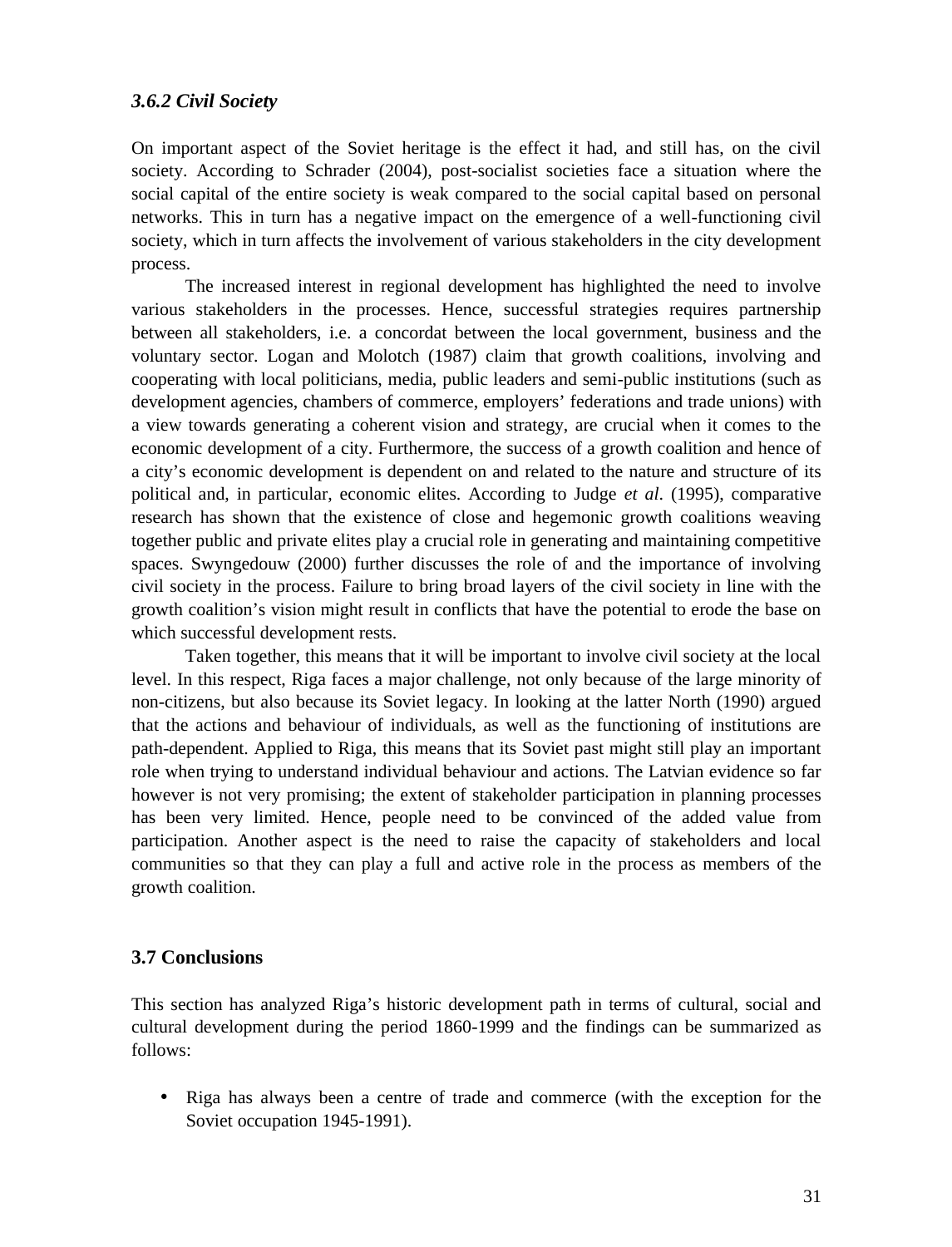- Riga holds primacy over Latvia's economic, political, social and cultural functions.
- Riga has always been a multiethnic city. Ethnic Latvians have been in minority in the city during most of the period 1860-2006. Prior to World War II the main ethnic groups, in addition to Latvians, were Baltic Germans and Russians; after the Second World War Russians.
- The industrialisation period (1860-1914) and the period of Soviet occupation (1945- 1991) saw large scale industries being established in Riga, to a large extent staffed by migrants from other parts of the Soviet Union.
- The period of independence 1918-1940 saw more of small scale industry with several technologically advanced enterprises.
- The transition period (1991-1999) saw the collapse of the large scale Soviet industries and the emergence of new industrial structure with small enterprises to a large extent in the service sectors.
- The Baltic German hegemony of Riga was economical as well cultural. It was not until the latter half of the  $19<sup>th</sup>$  century that the Latvian identity emerged. The national awakening continued during the interwar period.
- The period of Soviet occupation saw massive Sovietisation (Russification).
- The Soviet occupation has left a heritage in the cityscape as well as in the civil society that still affect today's development.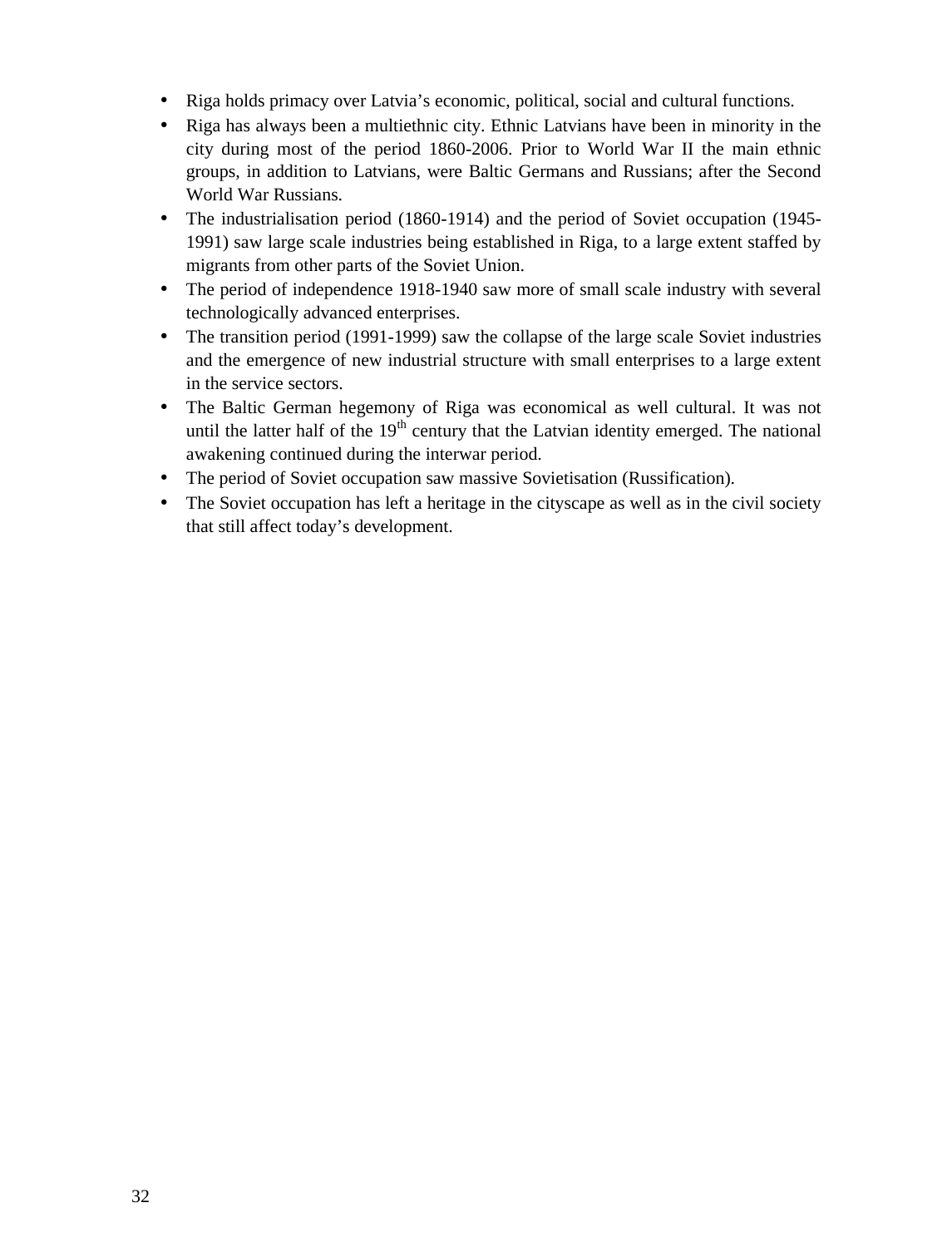# **4. The Current Situation**

## **4.1 Demographics**

## *4.1.1 Demographic development*

The population of Riga increased between 1935 and 1989, whereas it has, as seen from Figure 4.1, decreased since 1990. Hence, Riga has never returned to the all time high number of close to million inhabitants in 1989. One can even say that the city now, as compared to 1989, has lost approximately one fifth of its population<sup>18</sup>. Still, in recent years, the decrease of population has been more gradual.

<sup>&</sup>lt;sup>18</sup> In fact, during this period, Riga accounts for 49% of the total population loss of Latvia as a whole. On the other hand, there is a gradual increase of the population numbers in surrounding areas suggesting that part of the Riganians move out of the centre of the city to the Greater Riga area.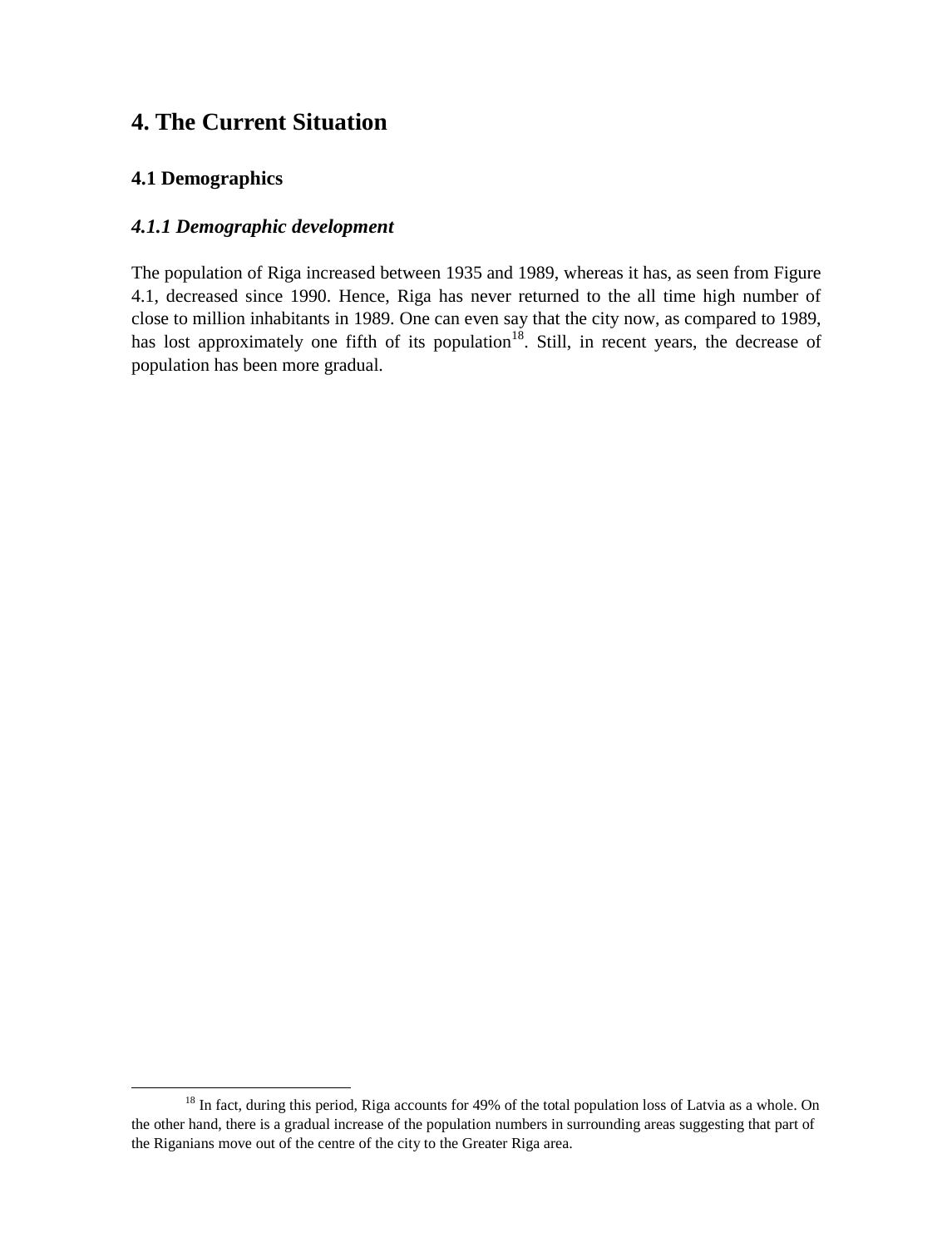



Source*: Riga, a detached view: comparative city statistics, 2000-2004: Riga, Nordic and Baltic Capital Cities*, p 11

*Figure 4.2: Population 1994-2004.*



Source: *Riga City development programme 2006-2012*, p. 24

The remaining part of this section presents demographic situation for the city of Riga using some appropriate indicators. The source of information presented here is the Global Entrepreneurship Monitor Database 2005. The target population is adults, 18-64 years old, who with  $634$  120 persons constitute 87% of Riga's population<sup>19</sup>. All results in the forthcoming analysis are weighted.

<sup>&</sup>lt;sup>19</sup> Source: Central Statistical Bureau of Latvia, "Riga in Figures 2005".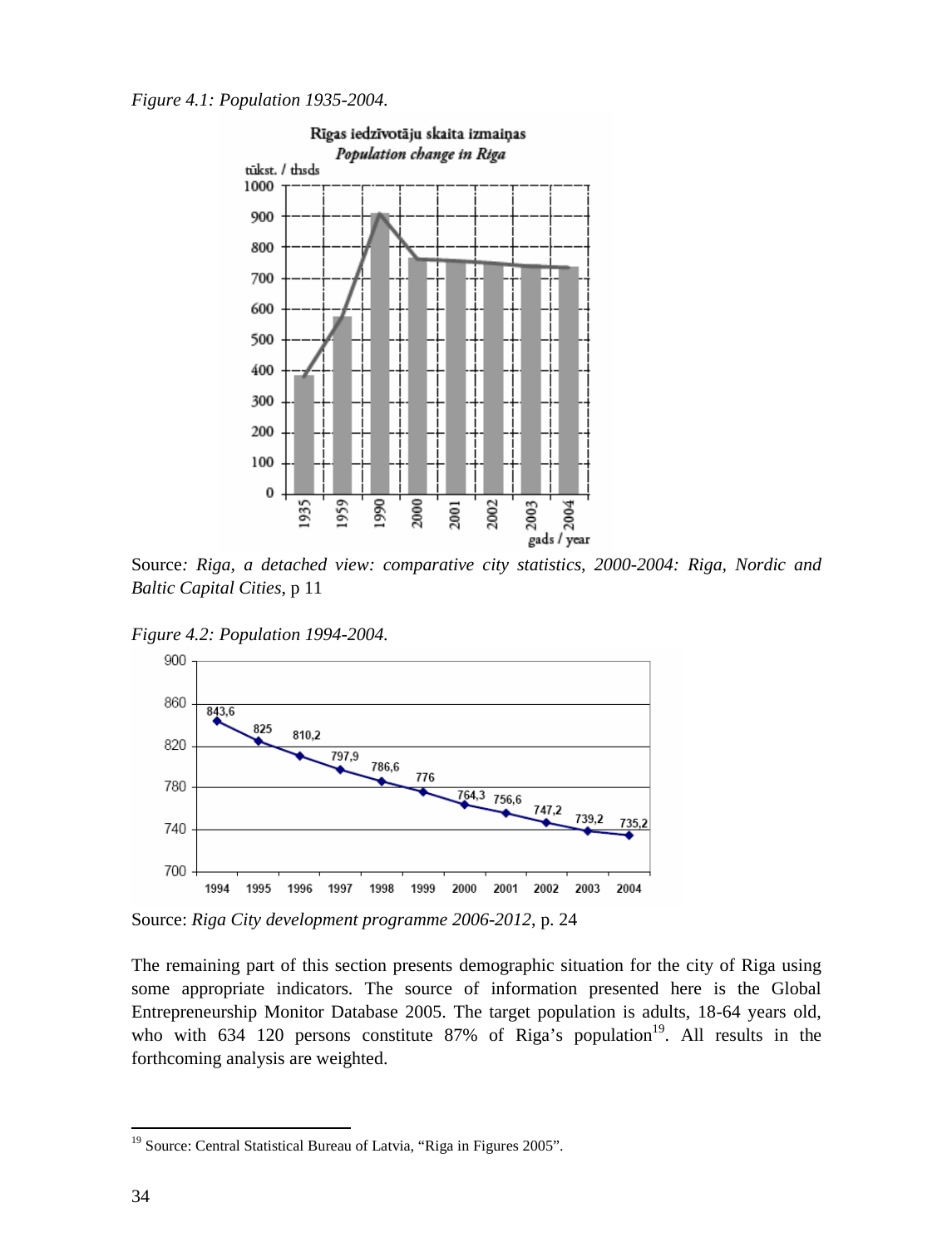Riga is the largest city in Latvia, with a share of more than 32% of country's population<sup>1</sup>. Tables 1 and 2 show the distribution of Riga's population by gender and age. Thus, 8.24% of all Riga's residents are males of age from 20 to 24. 47% of residents are men.

|             | Males,                   | Females,                 |
|-------------|--------------------------|--------------------------|
| Age cohorts | the percentage of Riga's | the percentage of Riga's |
|             | population               | population               |
| $20 - 24$   | 8.2                      | 4.9                      |
| $25-29$     | 5.0                      | 4.8                      |
| 30-34       | 6.5                      | 5.3                      |
| 35-39       | 6.0                      | 6.5                      |
| 40-44       | 4.2                      | 6.9                      |
| 45-49       | 4.1                      | 4.9                      |
| 50-54       | 3.8                      | 4.6                      |
| 55-59       | 3.6                      | 5.0                      |
| 60-64       | 3.3                      | 6.0                      |

*Table 4.1: Decomposition of Riga's population by age and gender in 2005.*

*Table 4.2: Decomposition of Riga's population by age and gender in 2005*

|             | Males,     | Females,                                          |
|-------------|------------|---------------------------------------------------|
| Age cohorts |            | the percentage of Riga's the percentage of Riga's |
|             | population | population                                        |
| 18-24       | 10.8       | 8.7                                               |
| 25-49       | 25.8       | 28.5                                              |
| 50-64       | 10.7       | 15.6                                              |

Riga is a multi-ethical city with Latvians and Russians being the largest ethnic groups representing 50 per cent and 43 per cent of the population, respectively. As seen from table 3, the proportion of persons of Russian ethnicity is higher in Riga than in the country in general.

|                  | Percentage of Riga's   Percentage |                     |
|------------------|-----------------------------------|---------------------|
| <b>Ethnicity</b> | population                        | Latvia's population |
| Latvians         | 49.7                              | 58.5                |
| <b>Russians</b>  | 42.9                              | 32.2                |
| Others           |                                   | 9.3                 |

*Table 4.3: Decomposition of Riga's and Latvia's populations by ethnicity in 2005*

The Latvians in Riga are younger than the Russians: 48 per cent of the Latvians are less than 35 years old, whereas the number for the Russians are 33 per cent and for the other ethnic groups 41 per cent.

The largest age cohort of Latvians is  $25 - 34$  years olds (26 per cent of all Latvians), but of Russians 45 – 55 years olds (23 per cent of all Russians). All ethnic Latvians have Latvian citizenship. On the other hand, 54 per cent of the Russians (i.e. 20 per cent of Riga's population) and 75 per cent of the other ethnicities (i.e. 6 per cent Riga's total population) do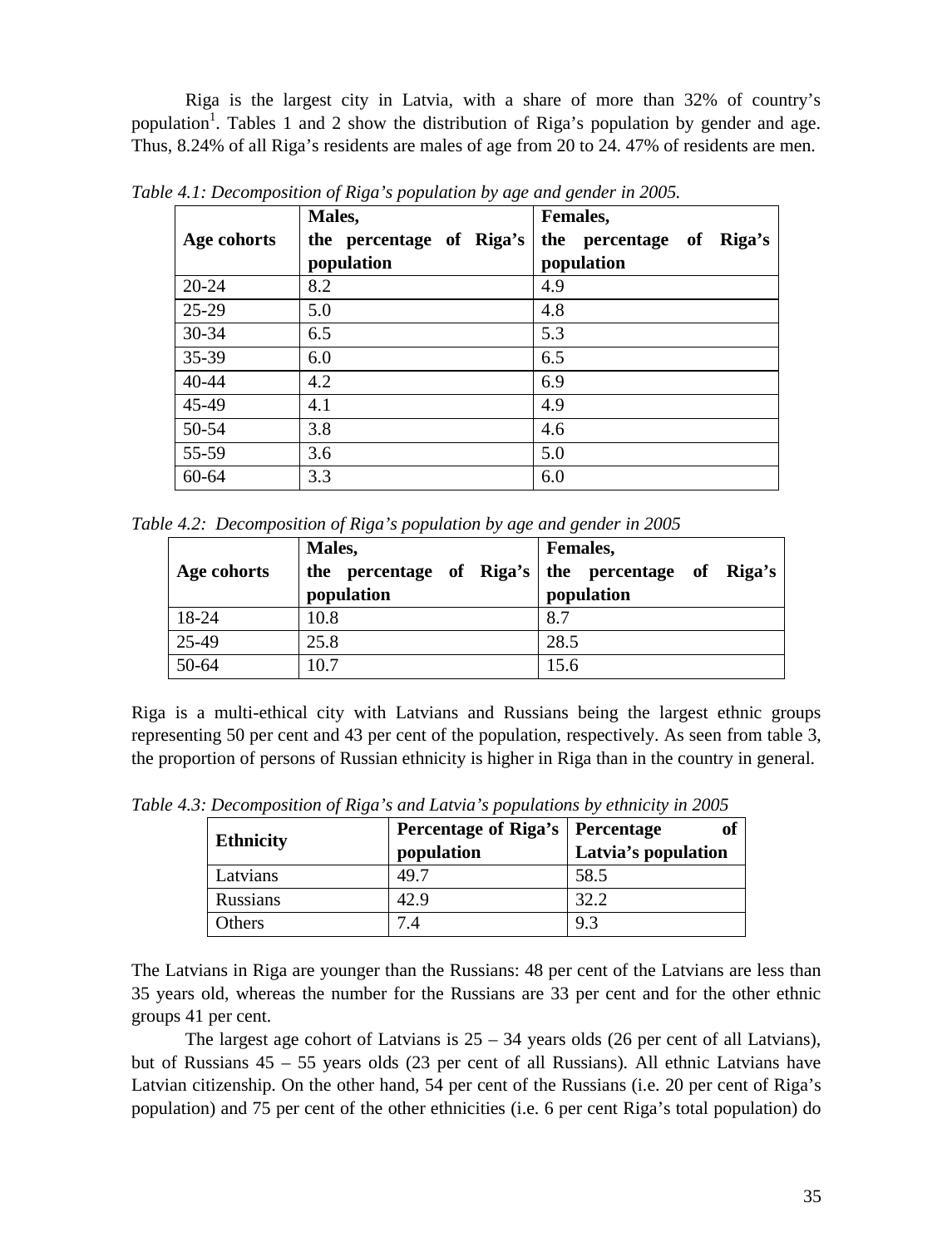not have Latvian citizenship. Hence, approximately 26 per cent of Riga's population is noncitizens.

#### *4.1.2 Marital Status*

Out of Riga's population (age group 18-64) 28 per cent are not married, 52 per cent are married, 15 per cent are divorced, and 5 per cent are widowed. The majority of singles, 61 per cent, are in the cohort 16-24 years. In the next age group (from 25-34) 66 per cent are married and the percentage of married people is steadily high throughout the all consequent cohorts in the age group from 35 to  $44 - 69$  per cent are married, in the group  $45-54 - 59$  per cent and in the group 55-64 – 51 per cent. The cohort with the largest fraction of divorcees, 34 per cent, is the cohort 45-54 years of age.

#### *4.1.3 Religion*

Several religious beliefs are presented in Riga. The main confession in the city is Christian – altogether more than 75 per cent declared that they belong to one of the main Christian churches, i.e. to Orthodoxy, Catholicism or Protestantism. The second largest group is nonbelievers – 20 per cent of Riga's population consider themselves to be atheists. Other religions, such as Islam, Buddhism, Judaism and some minor Christian confessions (for example Old Believers, Jehovah's Witnesses etc) constitute the remaining 5 per cent. The distribution among the different religions by nationality in Riga is very unequal.

Out of the persons of Latvian ethnicity, almost 40 per cent o are Lutherans, 28 per cent are Catholics and 25 per cent non-believers. For the population of Russian ethnicity almost 75 per cent are orthodox Christians and 16 per cent are atheists. For the group "other nationalities" 45 per cent are orthodox, 30 per cent are Catholics and 12 per cent atheists.

#### **4.2 Ethnicity in Riga**

For centuries Riga has been a multi ethnic and multi cultural city although its ethnic composition has experienced rather dramatic historical shifts reflecting the corresponding changes of the population of Latvia at large. In the early 1800s Latvia's ethnic composition was relatively homogeneous with the Latvians constituting more than 90% of the total population. There was a small German population (Baltic Germans), belonging mainly to the ruling social stratum, and very small numbers of Russian, Jewish, Polish and other immigrants. Major changes in the composition of the population occurred during and after the Second World War. In the first place, almost all the Baltic Germans left Latvia at the outbreak of war. Then, in 1941, the occupying Soviet authorities began deporting people to Siberia on a mass scale. This was followed by the Nazi German invasion, which brought virtual annihilation of the Jewish population, and the slaughter of the majority of the Roma.

At the close of the war, several hundred thousand people fled from Latvia in fear of renewed Communist oppression and eventually found refuge in various countries around the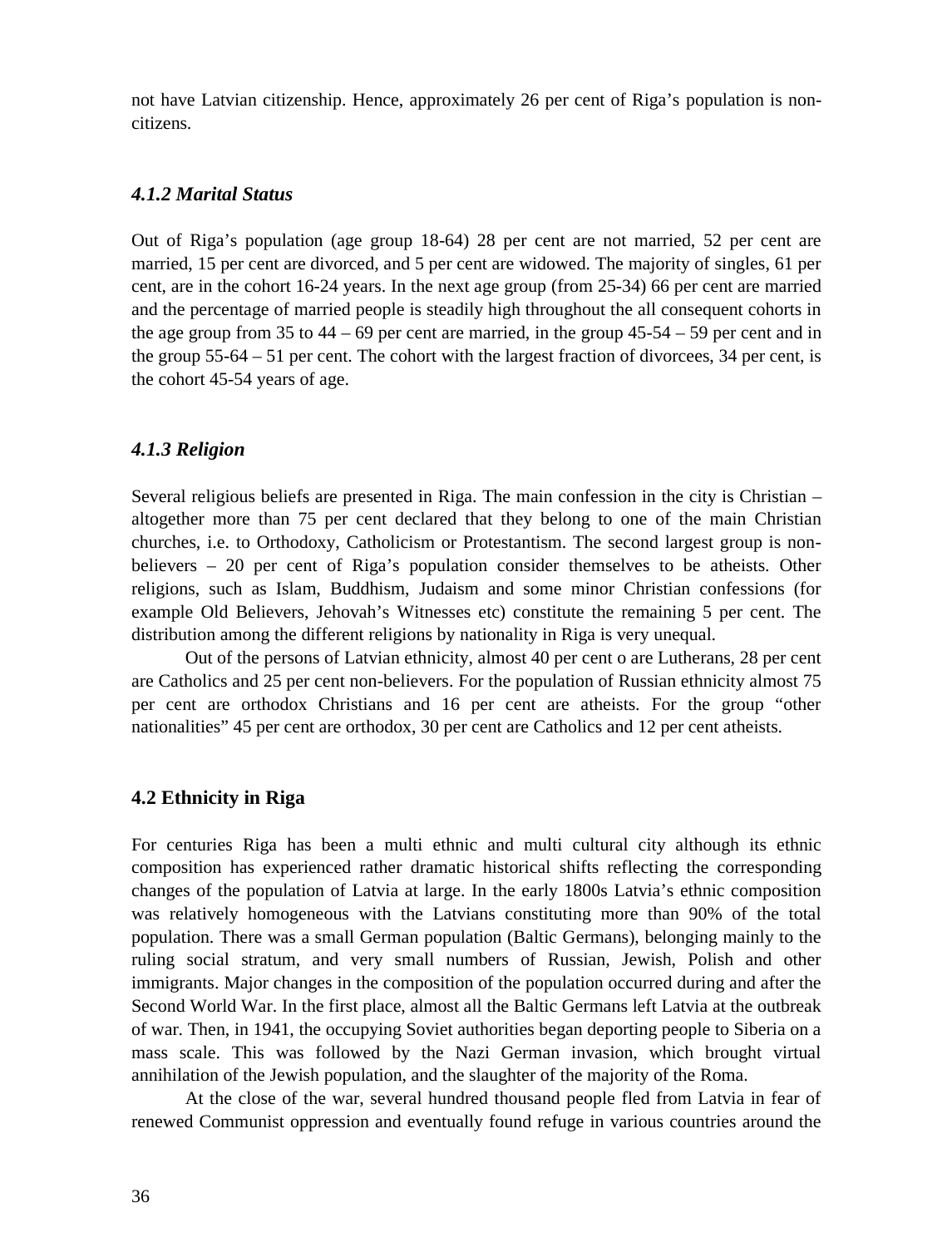world: the USA, Canada, Australia, Germany, Sweden, etc. When the Soviet Army invaded Latvia again in 1944–45, they recommenced repression against the local population, culminating in 1949, when around 45 thousand of the most prosperous farmers were deported to Siberia.

During the years of Soviet rule, a total of at least 1.5 million immigrants from other parts of the former USSR arrived in Latvia, half of whom stayed to live here. The majority of them were economic migrants. Latvia's Russian population increased fivefold; while at the same time the Latvian population did not even regain its pre-war level. As a result of the Soviet rule, Latvia's ethnic composition changed significantly: the proportion of ethnic Latvians fell from at least 80% before the Second World War to 52% percent in 1989. Meanwhile, the proportion of Russians grew from under 9% before the Second World War to as much as 30% in 1989. Also, the Belarusian population has increased fivefold since the war, and the Ukrainian minority appeared only in the Soviet period. The number of Poles and Lithuanians has remained approximately the same, while the Roma community has grown several times over, due to their high birth rate.

The available data on ethnic composition roughly gives the picture shown in figure 4.3.



*Figure 4.3: Riga's population by ethnicity 1935-2004.*

Source*: Riga, a detached view: comparative city statistics, 2000-2004: Riga, Nordic and Baltic Capital Cities*, p 12

Most of the Latvia's Russians live in Riga and other big cities. Other ethnic groups, too, are concentrated mainly in Riga and the other cities. In Riga itself there are certain historically developed districts and suburbs where Latvians are minority and where Russians are minority. In the districts with single-family homes, and in those parts of the city that were built up before the Second World War, the majority of the inhabitants (two thirds to three quarters) are Latvians, while the Russians form the majority in the districts of apartment blocks built during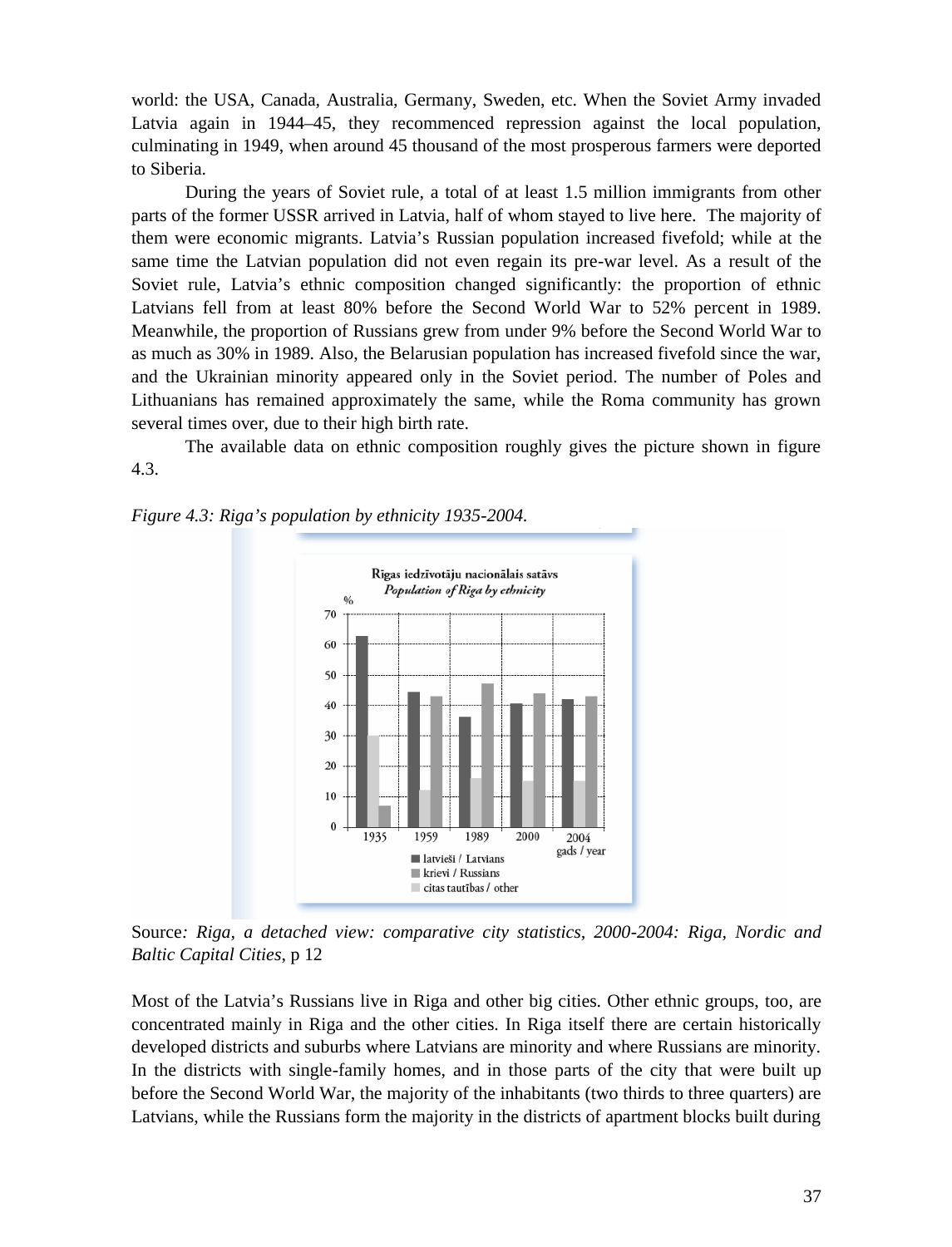the Soviet era. However, the great majority of Rigans live in houses with a mixed ethnic composition, and that there are practically no minority 'ghetto districts'.

Analysis of income levels among Latvians and non-Latvians leads to the conclusion that there are no significant differences in this regard. Still, as some observations suggest<sup>20</sup> among the Russian population there is a greater degree of stratification, since they are slightly more represented among the very poorest and also among the very richest people in Riga. Likewise, comparison of the ethnic composition of the unemployed and employed workforce does not reveal any major ethnic differences. One can hardly find any substantial proof (not anecdotal) of ethnically dominated professions. The exception is the civil service. Two selection criteria – citizenship and the highest level proficiency in Latvian give selection bias and favour more Latvians than Russian speaking people. This applies to Latvia as a whole and Riga in particular.

When Latvia regained its independence in 1991, a principle of inherited citizenship was applied: all those who had been citizens of the Republic of Latvia in 1940, before the Soviet occupation, automatically regained Latvian citizenship, and it was bestowed automatically on all the direct descendants of the citizens. The people automatically granted Latvian citizenship also included tens or even hundreds of thousands of people from the minorities – Russians, Poles, Belarusians, Jews and others – regardless of their knowledge of the Latvian language. The remainder of the population, i.e. those who had arrived in Latvia in recent decades and their descendants, were offered a choice of either applying for citizenship from their country of origin or becoming permanent residents of Latvia without Latvian citizenship ("non-citizens"). During the past decade, 100 thousand people have chosen to become naturalised as Latvian citizens, a process that has gathered speed particularly since the country joined the EU. Latvia currently has one of the highest rates of naturalisation among  $EU^{21}$ . The non-citizens are mainly older people who have difficulty accepting the collapse of the Soviet Union and the great political changes associated with it, and most of this group will probably never wish to become Latvian citizens.

| Ethnic group       | Citizens<br>Latvia | ofNon-<br>citizens | Foreign<br>nationals |               | Ethnic<br>group<br>as                                                                  | of<br>aPercentage |
|--------------------|--------------------|--------------------|----------------------|---------------|----------------------------------------------------------------------------------------|-------------------|
|                    |                    |                    |                      | Total         | percentage of the total citizens                                                       | in<br>the         |
|                    |                    |                    |                      |               | population                                                                             | ethnic group      |
| Latvians           | 1 349 539          | 2 1 2 0            | 1 0 3 3              | 1 352 692     | 58.9%                                                                                  | 99.8%             |
| <b>Russians</b>    | 346 746            | 288 207            | 21 0 84              | 656 037       | 28.6%                                                                                  | 52.9%             |
| Belarusians 28 551 |                    | 56 829             | 2 0 2 4              | 87404         | 3.8%                                                                                   | 32.7%             |
| Ukrainians 13 812  |                    | 40 952             | 3813                 | 58 577        | 2.6%                                                                                   | 23.6%             |
| Poles              | 40.642             | 14 8 8 5           | 556                  | 56 083        | 2.4%                                                                                   | 72.5%             |
| Lithuanians 17 655 |                    | 12 2 63            | 1 5 7 1              | 31 4 89       | 1.4%                                                                                   | 56.1%             |
| Jews               | 6418               | 2 7 9 6            | 360                  | 9 5 7 4       | $0.4\%$                                                                                | 67.0%             |
| <b>Estonians</b>   | 1 5 2 2            | 658                | 349                  | 2 5 2 9       | $0.1\%$                                                                                | 60.2%             |
| Others             | 21 9 19            | 14 159             | 5 5 9 9              | 41 677        | 1.8%                                                                                   | 52.6%             |
| <b>TOTAL</b>       | 1 826 804          | 432 869            | 36 389               | 2 2 9 6 0 6 2 | 100.0%                                                                                 | 79.6%             |
|                    |                    |                    |                      |               | Table source: Mežs Ilm rs, (2005), The People of Latvia, Fact Sheet on Latvia, No. 13, |                   |

*Table 4.4: The legal status of different ethnic groups at the beginning of 2005 (data for the entire Latvia)*

Latvijas Instit ts

<sup>&</sup>lt;sup>20</sup> Although no hard evidence is available to support or falsify.

 $^{21}$  Almost 1% of the population is granted citizenship every year (CSB)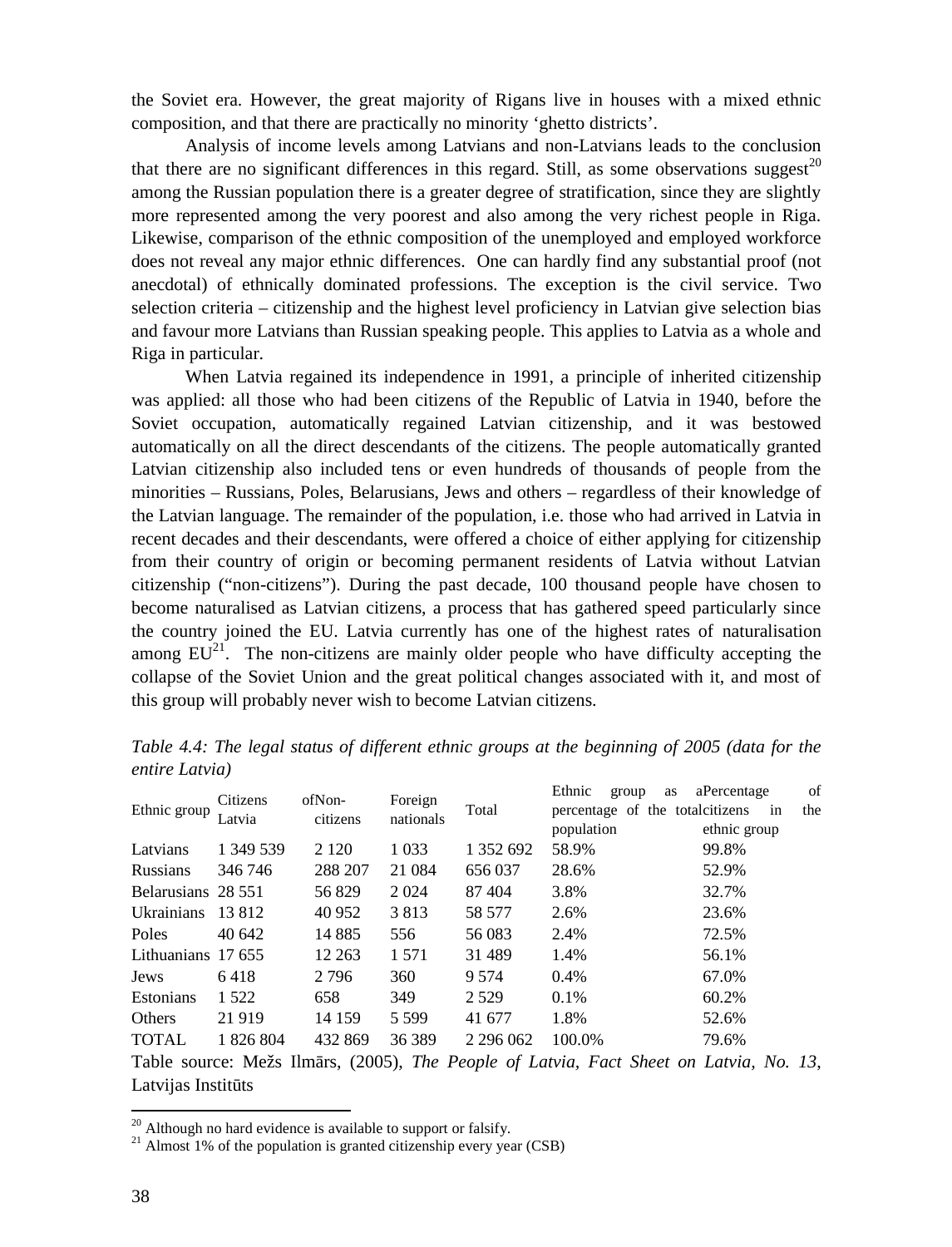According to rather crude calculations, shown in figure 4.4, the percentage of citizens among Riga inhabitants is somewhere around 65 per cent and foreign citizens around 4 per cent with the rest being the so-called "non-citizens"<sup>22</sup>.



*Figure 4.4: Percentage of citizens, non-citizens and foreign citizens in Riga 2000-2004*

Source*: Riga, a detached view: comparative city statistics, 2000-2004: Riga, Nordic and Baltic Capital Cities*, p 13.

# **4.4 Education in Riga**

Riga is the main scientific centre in Latvia. Most of the country's scientific and academic institutions are located in Riga and the Riga region. Out of Latvia's 32 universities or institutions of higher education, 26 are located in the Riga region. Among them are Latvia's two leading universities: University of Latvia (26,000 enrolled students, out which 21,000 are enrolled as full time students) and Riga Technical University (16,000 enrolled students, out of which 10,000 are enrolled as full time students). In total there around 93,000 students enrolled at Riga's universities and institutions of higher education. Out of these students 60,000 are enrolled at public universities and institutions of higher education, whereas 33,000 are enrolled at private ones. In terms of academic research, there are several research institutes associated with the public academic institutions.

<sup>&</sup>lt;sup>22</sup> This distribution has direct relevance to the policy level since non-citizens are not eligible to participate in either national or local/municipal elections (whereas EU-citizens residing in Latvia are eligible to participate in the local elections).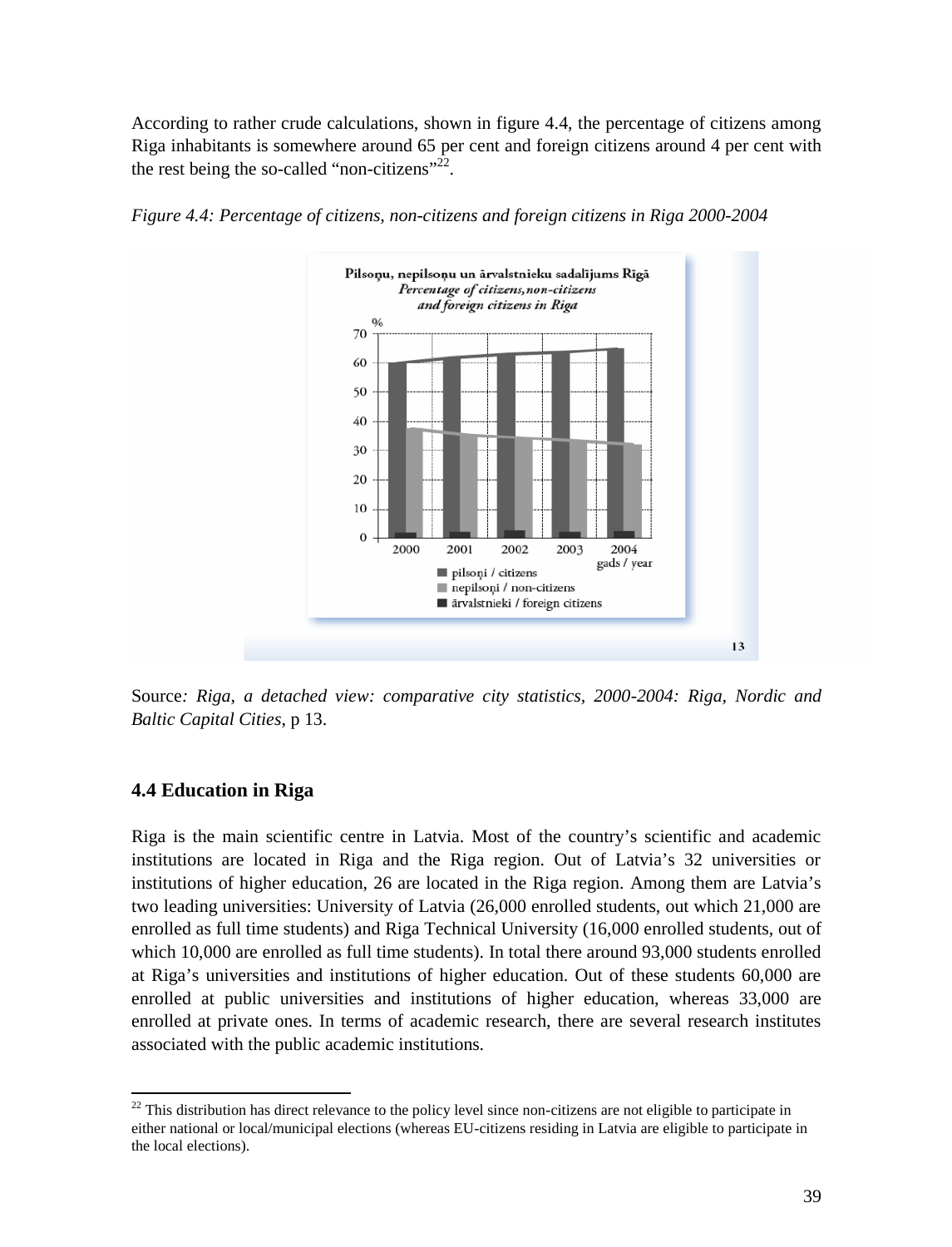In Latvia the share of population with tertiary education is 12 percent, whereas in Riga the share is 16 per cent. Although the share of the population with tertiary education is low by European standards, the number of students per 1000 population in tertiary education is very high by international standards. In 2002/2003 there were 55 students in higher education per 1,000 population – the highest number in Europe. However, as shown in table 4.5 the proportion of students in natural sciences and engineering is by European standards low in Latvia. Consequently, education in Latvia is very much oriented towards the social sciences and humanities.

| $2002/2003^a$ |                 |                        | Graduates in natural sciences Graduates in engineering and |
|---------------|-----------------|------------------------|------------------------------------------------------------|
|               | and             | mathematics technology |                                                            |
|               | $(\%$ of total) |                        | $(\%$ of total)                                            |
| Latvia        | 6.2             |                        | 71                                                         |
| $EU-15$       | 11 1            |                        | 14.6                                                       |

*Table 4.5: Proportion of students in natural science and engineering*

Source: Central Statistic Bureau of Latvia, Education Institutions in Latvia 2003/2004. <sup>a</sup>Latest data available.

The education in Latvia is to a large extent oriented towards the social sciences and humanities. The number of students enrolled in natural sciences and mathematics indicates that sciences and engineering are not popular in Latvia. The following characteristics of the Latvian education market might at least partly explain the high interest in social sciences (business administrations, economics, finances, and law) programmes:

- High proportion of older students (acquiring second diploma after Soviet education).
- Low proportion of students in natural sciences and engineering because of very high demand for social sciences education by older generation students.
- Poor matching between educational outcome and business needs.

# **4.5 Labour Market**<sup>23</sup>

Out of Riga's population age 18-64, 78 per cent of the men were working 2005, whereas 65 per cent of the women were working. The pattern of employment is quite similar between Latvians and Russians – in both groups men are working more than women. In total 71 per cent of Riga's citizens between 18-64 were working in 2005; of them 38 per cent were Latvians, 28 per cent Russians and 5 per cent representatives of other ethnic groups.

Table 8 analyzes the labour force by age and by gender. From the table it is seen that the majority of the labour force belongs to the age group 25-44 years old; 53 per cent of the working males and 57 per cent of all women are from that group. Young males comprise 18 per cent of Riga's male labour force, where as young women comprises 9.5 per cent of Riga's working females. Furthermore, table 8 shows, that in the first two cohorts, men are the

 $23$  Like in Section 4.1, the source of information presented in this section is, unless otherwise indicated, the Global Entrepreneurship Monitor Database 2005. The target population analyzed comprises adults, 18-64 years old. All results are weighted.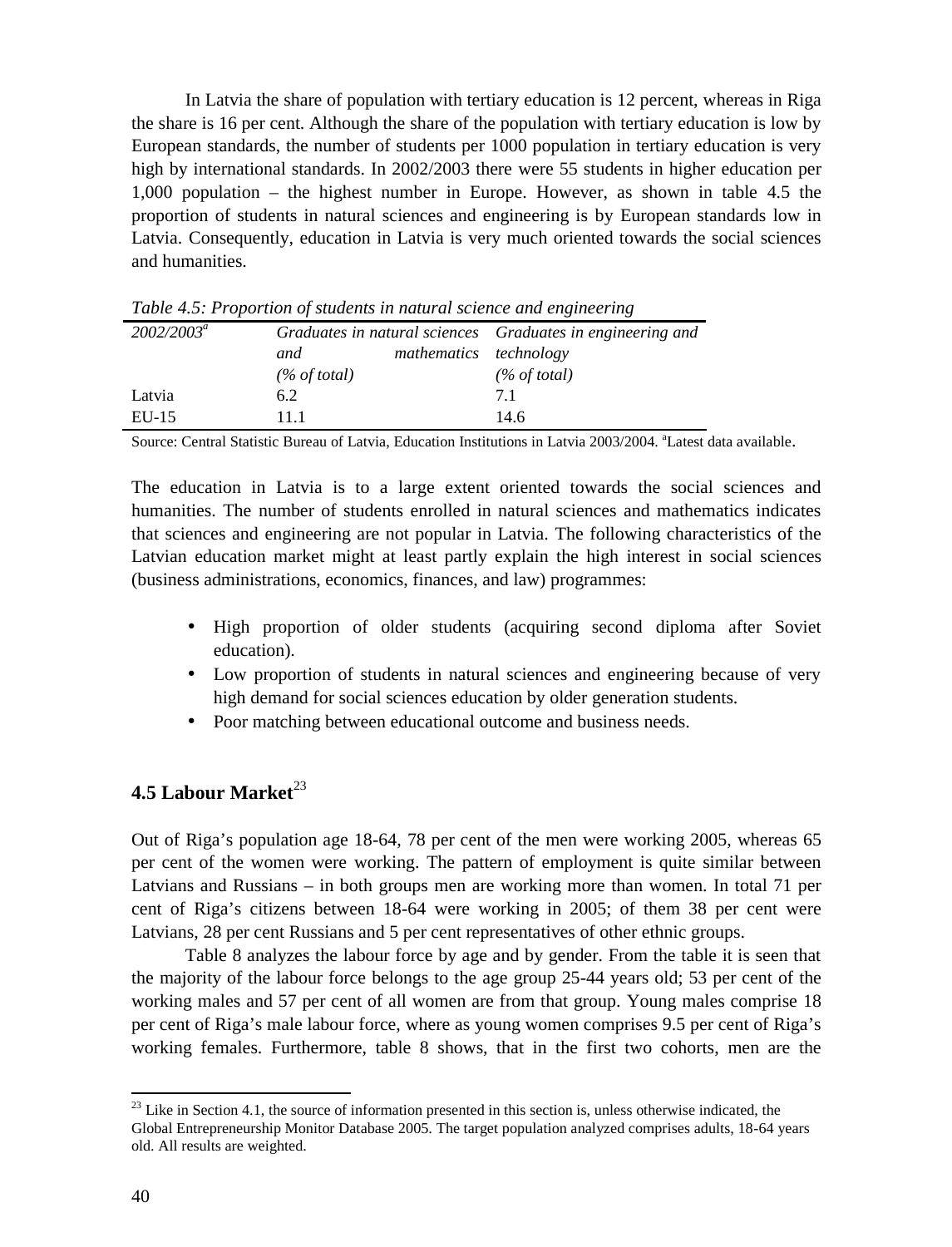majority of workers, however in the three older cohorts the majority of the labour force are  $women<sup>24</sup>$ .

| Age cohort | working<br>population | males | Percentage of the Percentage of the<br>working<br>population | females |
|------------|-----------------------|-------|--------------------------------------------------------------|---------|
| 18-24      | 18.0                  |       | 9.5                                                          |         |
| 25-34      | 27.8                  |       | 23.5                                                         |         |
| 35-44      | 25.3                  |       | 33.5                                                         |         |
| 45-54      | 18.0                  |       | 20.8                                                         |         |
| 55-64      | 11.0                  |       | 12.8                                                         |         |

*Table 4.6: Percentage of Riga's labour force by gender and age group in 2005*

Most of the jobs in Riga are full-time – only 8 per cent of the workers work part-time. The distribution of the part-time work between males and females is not even, more men than women are working part-time, 5 and 3 per cent out of the total population, respectively. Out of the working women around 94 per cent of all women with a job are working full-time. The same number for males is 90 per cent.

Table 9 shows distribution of the working population by their status. The database provides eight levels of classification of employees. The two largest groups are skilled workers and specialists and professionals with, respectively, 24.2 per cent and 15.6 per cent.

| <b>Working status</b>                                    | Percentage of Riga's<br>working population |
|----------------------------------------------------------|--------------------------------------------|
| Unskilled worker                                         | 8.2                                        |
| Skilled worker                                           | 24.2                                       |
| Specialist, professional                                 | 15.6                                       |
| Office employee, civil servants, clerk, military, police | 13.8                                       |
| Mid/high level management in state sector                | 13.8                                       |
| Employer / owner in private sector                       | 3.8                                        |
| Mid/high level management in private sector              | 3.2                                        |
| Craftsman, self employed                                 | 0.8                                        |

*Table 4.7: Percentage of Riga's working population by working status in 2005*

In table 10 the unemployed citizens age 18-64 are divided into four groups: (i) already retired, (ii) students, (iii) are a housekeepers and women on a maternity leave or (iv) unemployed or who for the other reasons do not work. The percentage of retired females is twice as high as for men, which follows from the fact that age of retirement for females in 2005 was 60 years (till July  $1<sup>st</sup>$ ) and 60.5 (after July  $1<sup>st</sup>$ ), whereas the retirement age for men was 62 years. Furthermore, the low life expectancy of men compared to women (66 and 76 years, respectively) contributes as well<sup>25</sup>.

 $24$  To a large extent this reflects that there are, as shown in table 1, in section 4.1, more women than men of age 40 and older.

<sup>&</sup>lt;sup>25</sup> Source: World Health Organization, in Internet: http://www.who.int/countries/lva/en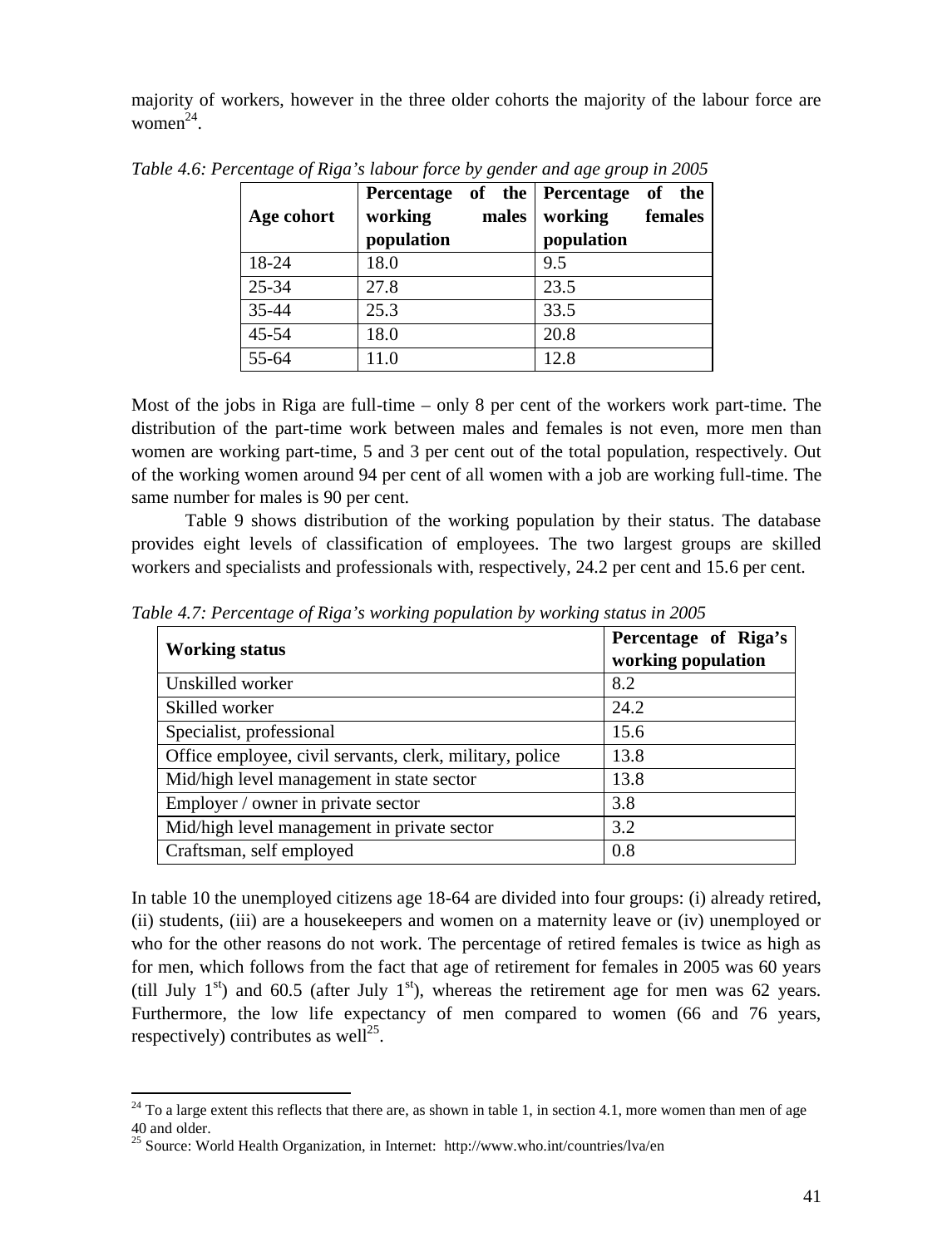|                                | Percentage of Riga's Percentage | Riga's<br>of           |
|--------------------------------|---------------------------------|------------------------|
| <b>Category of non-workers</b> | non-working<br>males            | non-working<br>females |
|                                | population                      | population             |
| Pensioners, retired            | 24.2                            | 33.9                   |
| <b>Students</b>                | 42.4                            | 25.4                   |
| Housewives/men<br>and          |                                 |                        |
| maternity/paternity leave      | 0.00                            | 24.2                   |
| Unemployed/do not work         | 33.3                            | 16.5                   |

*Table 4.8: Percentage of Riga's non-working population by unemployment status and gender in 2005 (ages 18-64)*

Tables 11 through 13 provide some additional information on Riga's labour market. Table 11 shows employment rates, labour force participation rates, and part-time employment rates. In table 12 employment rates by level of education are shown, whereas the employment rates for the whole population (18-64 years old) by age and gender are shown in table 13.

*Table 4.9: Participation, employment, and part-time employment rates for the whole Riga's population, for males and females in 2005*

|                                   | <b>The</b><br>whole<br>population, % |      | Males, $\%$   Females, $\%$ |
|-----------------------------------|--------------------------------------|------|-----------------------------|
| Participation rates <sup>26</sup> | 77.6                                 | 85.4 | 70.5                        |
| Employment rates $27$             | 71.1                                 | 78.1 | 64.5                        |
| Part-time employment rates        | 5.6                                  | 7 A  | 4.0                         |

From table 11 it is evident that the male participation rates are higher than the female. More than 85 per cent of Riga's men from 18 to 64 are in the labour market, compared to 70% of the women. Furthermore, 78 per cent of men from of the working age are employed, whereas less than 65 per cent of the women in the same age group have a job. Finally, as discussed above more male are working at the part-time job than women – part-time employment rate for the former is 7.4 per cent and for the latter 4.0 per cent.

Table 12 analyzes the employment rates in the light of the highest attained level of education. For persons with first and second stages of tertiary education the rates are the highest and almost identical. Not surprisingly, the population with primary education has lowest employment rates. As regards gender, men have a higher employment rates.

<sup>&</sup>lt;sup>26</sup> The participation rate is the sum of employed and unemployed persons aged  $18 - 64$  as a percentage of the same age population.

 $27$  The employment/part-time employment rate represents employed/part-time employed persons aged 18-64 as a percentage of the same age population.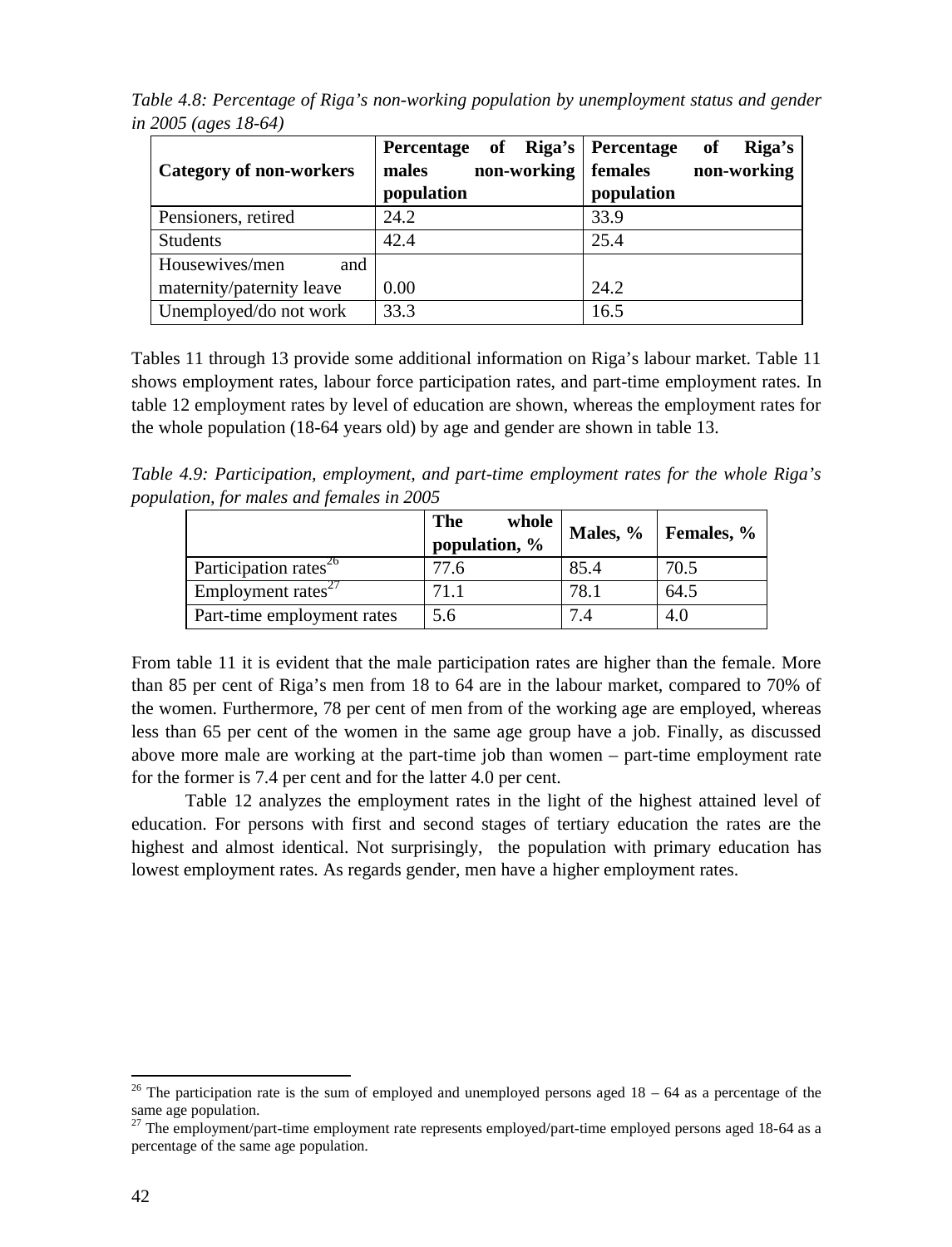*Table 4.10: Employment rates for the whole population, males and females by the level of education in 2005*

| <b>Level of education</b>          | Population, %   Males, %   Females, % |    |    |
|------------------------------------|---------------------------------------|----|----|
| Primary degree                     | 40                                    | 45 |    |
| Secondary degree                   | 68                                    | 78 | 60 |
| First stage of tertiary education  | 81                                    | 87 | 77 |
| Second stage of tertiary education | 80                                    | 88 | 72 |

*Table 4.11: Employment rates for the whole population, males and females by age groups in 2005*

|            |            |                                                 | Employment rates   Employment rates   Employment rates of |
|------------|------------|-------------------------------------------------|-----------------------------------------------------------|
| Age cohort |            | of total Riga's of males Riga's $\vert$ females | Riga's                                                    |
|            | population | population                                      | population                                                |
| 18-24      | 51.0       | 60.0                                            | 38.8                                                      |
| 25-34      | 84.8       | 90.0                                            | 78.9                                                      |
| $35 - 44$  | 87.6       | 92.2                                            | 84.2                                                      |
| $45 - 54$  | 78.9       | 83.9                                            | 74.7                                                      |
| $55-64$    | 47.1       | 60.0                                            | 39.1                                                      |

#### **4.6 Infrastructure**

Today's Riga is the major industrial and business centre of the Baltic region. It is also an important transport hub. The main elements making Riga a transit centre are the port of Riga, the Riga international airport, the developed railway and road networks connecting Riga with the rest of Latvia as well as with the neighbouring countries.

The seaports in Riga handle both international passenger traffic and goods. In terms of goods shipments Riga's port is Latvia's second after Ventspils. In total close to 250 thousand passengers and close to 25 million tons of cargo were handled by the Riga ports in 2005. In addition to the Riga port, the other ports of the Riga region are in Skulte and Salacgr va.

Riga is an important railway junction and there are direct passenger trains to Moscow and St. Petersburg. Riga's international airport has undergone a rapid expansion since the EU accession. In 2003 it served 700 thousand passengers, in 2005 close to two million, and in 2006 more than 2.5 million. There are more than 40 destinations (most of them European) directly connected with Riga. There is one domestic destination, the western city of Liepaja.

The number of fixed internet connections as well as the mobile telephone penetration is increasing in Latvia. According to a survey, LETA (2003), on internet and telecom access, Latvia was classified as an upper access country. Not very far from countries such as Cyprus and Ireland, but far behind the Nordic countries which scored highest in the survey. The Latvian internet and telephone penetration is presented in table 4.11. Currently, there are three mobile phone operators in Latvia. With the entrance of a third operator in 2005, the increased competition brought down the prices and, according to the 2007 Global Information Technology Report, Latvia ranks 5 among 120 countries in terms of mobile telephone call costs. Furthermore, Latvia ranks 42 according to the Networked Readiness Index, which examines the preparedness of countries to use information and communication technology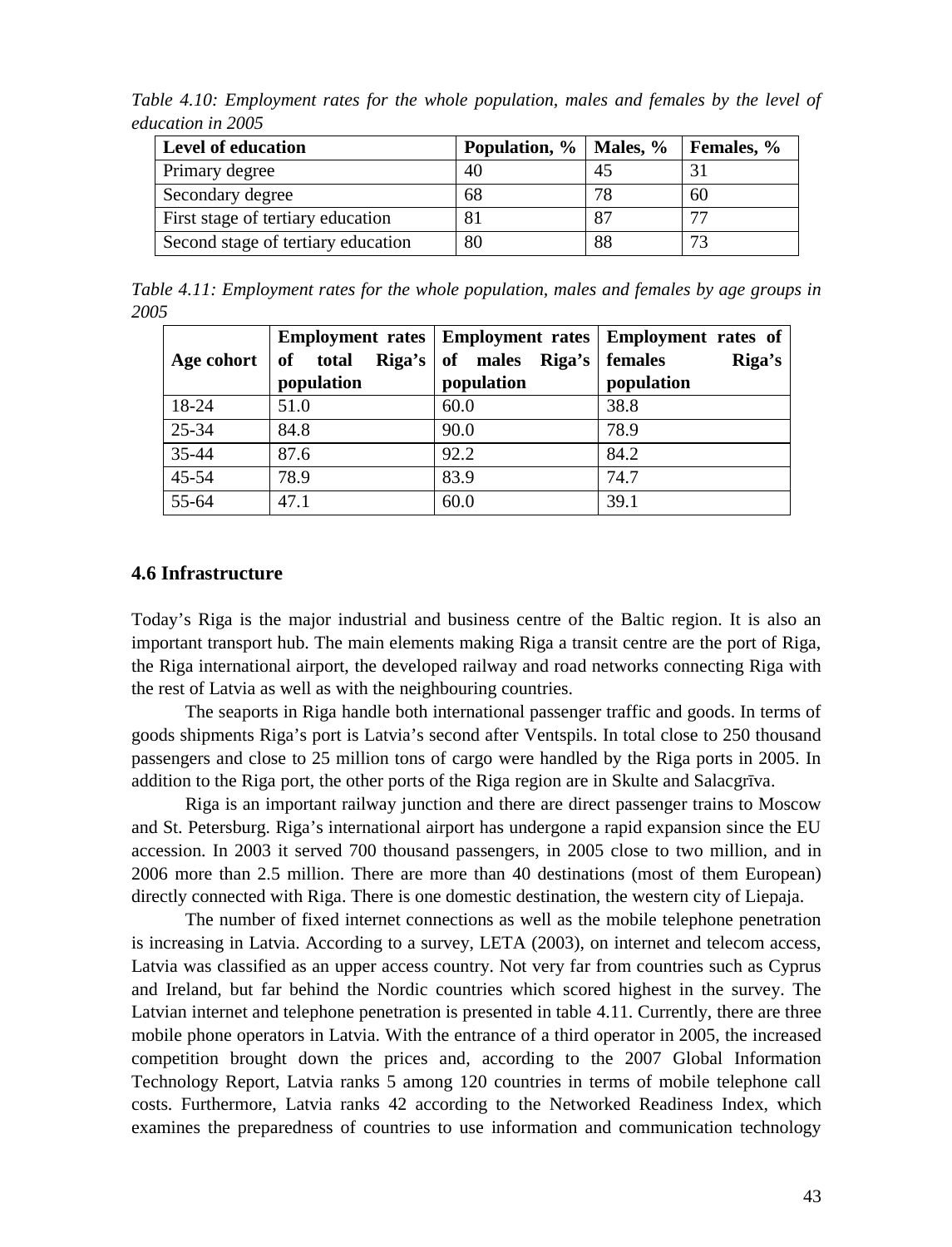(ICT) effectively. Among the factors considered are: general business, regulatory and infrastructure environment for ICT; preparedness of individuals, businesses and governments to use and benefit from ICT; and actual usage of the latest ICT available. Latvia is seen to have problems with the government's readiness for ICT development and the government's promotion of ICT. Furthermore, Latvia also has problems with availability of scientists and engineers in the ICT sector.

| $\frac{1}{2}$ and $\frac{1}{2}$ and $\frac{1}{2}$ are $\frac{1}{2}$ and $\frac{1}{2}$ and $\frac{1}{2}$ and $\frac{1}{2}$ are $\frac{1}{2}$ and $\frac{1}{2}$ are $\frac{1}{2}$ and $\frac{1}{2}$ are $\frac{1}{2}$ and $\frac{1}{2}$ are $\frac{1}{2}$ and $\frac{1}{2}$ are $\frac{1}{2}$ a |       |  |                                               |  |    |  |  |
|-----------------------------------------------------------------------------------------------------------------------------------------------------------------------------------------------------------------------------------------------------------------------------------------------|-------|--|-----------------------------------------------|--|----|--|--|
|                                                                                                                                                                                                                                                                                               | Fixed |  | internet Cellular mobile Main telephone       |  |    |  |  |
|                                                                                                                                                                                                                                                                                               |       |  | connections per subscribers per lines per 100 |  |    |  |  |
|                                                                                                                                                                                                                                                                                               |       |  | 100 inhabitants 100 inhabitants inhabitants   |  |    |  |  |
| Latvia                                                                                                                                                                                                                                                                                        | 2.4   |  | 59.                                           |  | 28 |  |  |

*Table 4.12: Telephone and internet, 2004*

Source: The International Telecommunication Union

Major infrastructure projects improving the Riga region's competitiveness include: a new bridge over the Daugava river (and in addition maybe also a tunnel); expansion of the port, improved rail connections with Tallinn and Vilnius and further on to Warsaw and Berlin through the Rail Baltica project; the Via Baltica road project aiming at developing a pan-European transport corridor from Helsinki to Warsaw where it will connect to the Trans-European Network for Transportation; expansion of Riga International airport both in terms of capacity and number of destinations served.

## **4.7 Main Economic Specializations**

Riga is Latvia's main attractor of both investment and employment and its continuing attractiveness for capital and people is a prerequisite for the economic development of Latvia as a whole. By European standards Latvia stands out as being highly concentrated not only in terms of population vis-à-vis the rest of the country, but also in terms of economic activity. According to the European Commission (2004), the variation within Latvian between the highest and lowest income per capita region in 2002 was 3.8:1.<sup>28</sup> The Riga region has the highest GDP per capita amounting to 76% of the EU average, while Latgale is the poorest region, not only within Latvia, but also within the EU, with a GDP per capita of 20% of the EU average. Hence, the capital city region is by far the richest Latvian region, and this difference has, as discussed in Fokins et al (2005), been further accentuated over the last decade even though Latvia has experienced rapid economic growth during the same period. This development has been further accentuated by the fact that Riga dominates in terms of population with more than one third of Latvia's population and being seven times as populous as the Latgalian city of Daugavpils, which is Latvia's second largest city.

As discussed in the previous section, the Riga region has very good domestic and international infrastructure connections. Riga is the transportation hub of Latvia and, as

<sup>&</sup>lt;sup>28</sup> The largest difference in EU is by far in the United Kingdom with 4.4:1. In Estonia and Lithuania the differences are 2.6:1 and 2.5:1, respectively. For a discussion of regional disparities within the three Baltic countries, see Fokins et al (2005).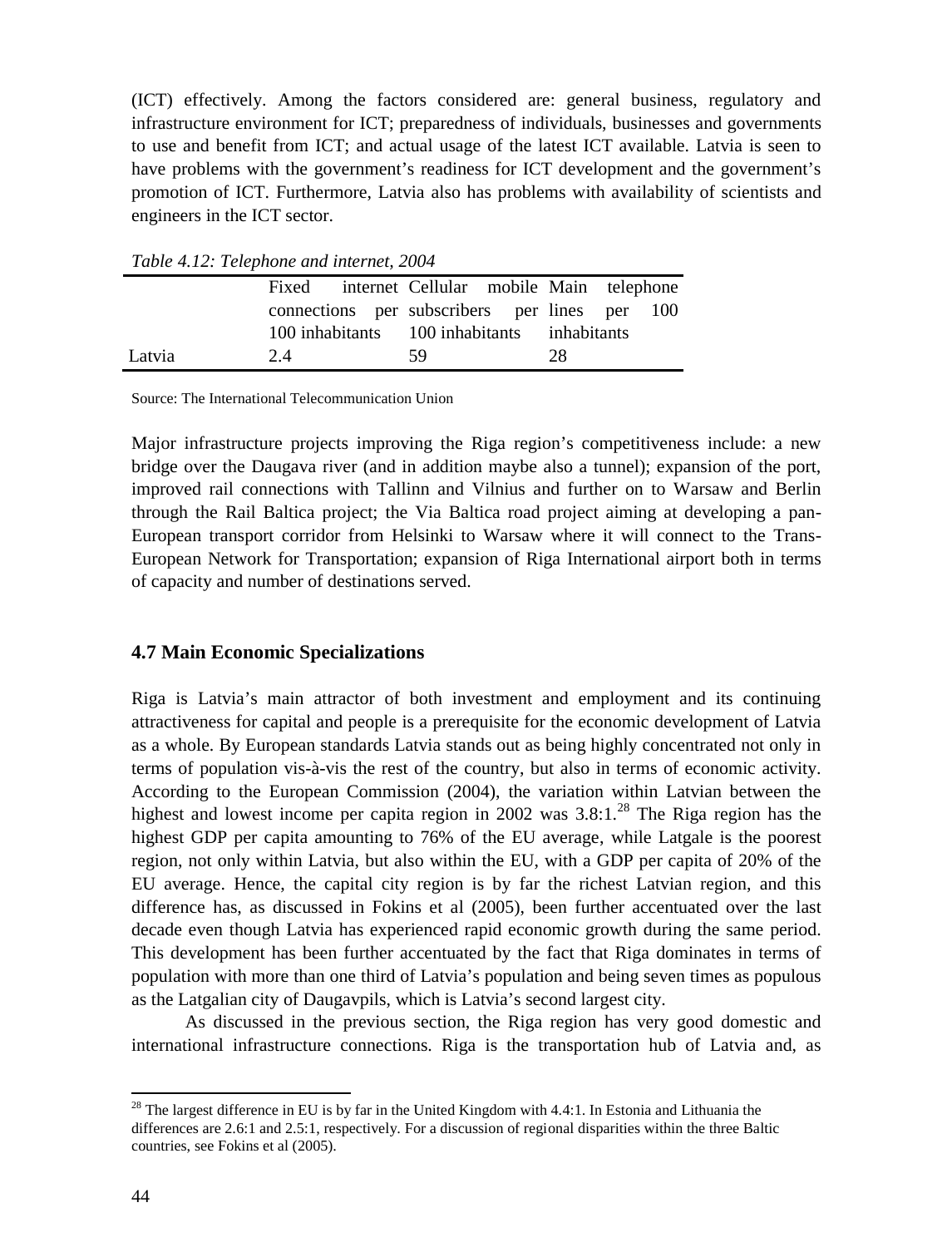discussed in the previous section, there are several infrastructure projects that will strengthen the region's role as a hub.

In comparison with Latvia as a whole, Riga is, as shown in table 1, specialised in the service sector (i.e. the tertiary sector). Second in importance is the manufacturing sector (secondary sector). The agricultural sector (primary sector) is naturally low in Riga.

*Table 4.13: Gross Value Added, metropolitan regions and national data 2003<sup>a</sup> , three sectors*

|        | Primary sector | Secondary sector | Tertiary sector |
|--------|----------------|------------------|-----------------|
| Riga   | $\frac{9}{6}$  | 19%              | 80%             |
| Latvia | 5%             | 23%              | 73%             |

Source: Central Statistical Bureau of Latvia. <sup>a</sup>Latest data available.

The findings in table 1 are a product of the Riga regions favourable geographical location as well as it role as a transportation hub and centre for trade and commerce with good domestic as well as international connections.

The specialisation of economic activity in Riga vis-à-vis the rest of Latvia is shown in figure using the location quotient.<sup>29</sup> The location quotient measures the significance of employment in a certain sector in Riga compared with its significance in Latvia. If the quotient is larger (smaller) than 1, then the sector makes up a larger (smaller) share in Riga than in Latvia as a whole.

 $29$  The location quotient is measured as the ratio between the relative employment in a certain sector in the Riga region and the relative employment in the sector in all Latvia.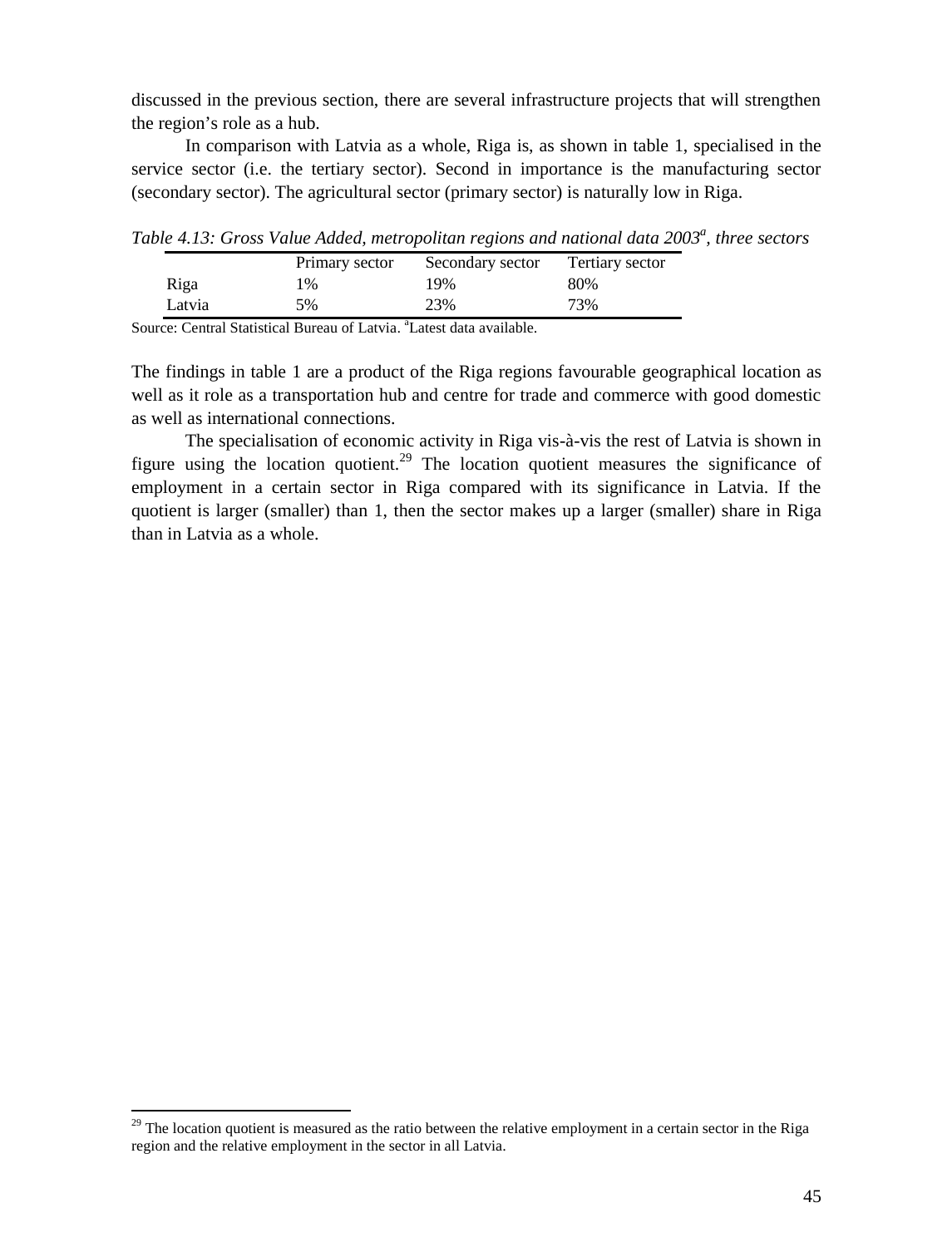

*Figure 4.5: Specialisation of employment in Riga in 2003<sup>a</sup>*

Source: Towards a Coordinated Investment Strategy for Riga, Tallinn and Vilnius, A report for BaltMet Invest, BICEPS, July 2006. <sup>a</sup> This is the latest data at city level available from the Eurostat Urban Audit.

To complement table 4.12 above, table 4.13 below shows the net value added in the Riga Region according to NACE code for the period 2000-2004.

*Table 4.14: Net Value Added in the Riga Region, million LVL in actual prices according to NACE code<sup>30</sup> .*

| 11,774<br>16,609<br>11,181<br>18,205<br>6,842<br>A<br>2,078<br>в<br>٠<br>С<br>D<br>298,695<br>358,123<br>282,666<br>320,556<br>304,564<br>E<br>55,994<br>66,470<br>61,681<br>62,141<br>F<br>158,317<br>196,088<br>215,528<br>156,504<br>236,834<br>485,829<br>G<br>590,436<br>626,569<br>815,456<br>456,263 |
|-------------------------------------------------------------------------------------------------------------------------------------------------------------------------------------------------------------------------------------------------------------------------------------------------------------|
|                                                                                                                                                                                                                                                                                                             |
|                                                                                                                                                                                                                                                                                                             |
|                                                                                                                                                                                                                                                                                                             |
|                                                                                                                                                                                                                                                                                                             |
|                                                                                                                                                                                                                                                                                                             |
|                                                                                                                                                                                                                                                                                                             |
|                                                                                                                                                                                                                                                                                                             |
| н<br>34,597<br>38,660<br>43,005<br>54,289<br>71,455                                                                                                                                                                                                                                                         |
| 292,008<br>405,239<br>502,254<br>550,507<br>656,423                                                                                                                                                                                                                                                         |
| 197,303<br>218,746<br>281,370<br>159,755<br>J<br>162,567                                                                                                                                                                                                                                                    |
| 483,342<br>547,627<br>591,265<br>619,860<br>750,883<br>Κ                                                                                                                                                                                                                                                    |

<sup>30</sup> NACE code: A = Agriculture, hunting and forestry, B = Fishing, C = Mining and quarrying, D = Manufacturing,  $E =$  Electricity, gas and water supply,  $F =$  Construction,  $G =$  Wholesale and retail trade; repair of motor vehicles, motorcycles and personal and household goods,  $H =$  Hotels and restaurants,  $I =$  Transport, storage and communications,  $J =$  Financial intermediation,  $K =$  Real estate, renting and business activities,  $L =$ Public administration, defence,  $M =$  Education,  $N =$  Health and social work,  $O =$  Other community, social and personal service activities.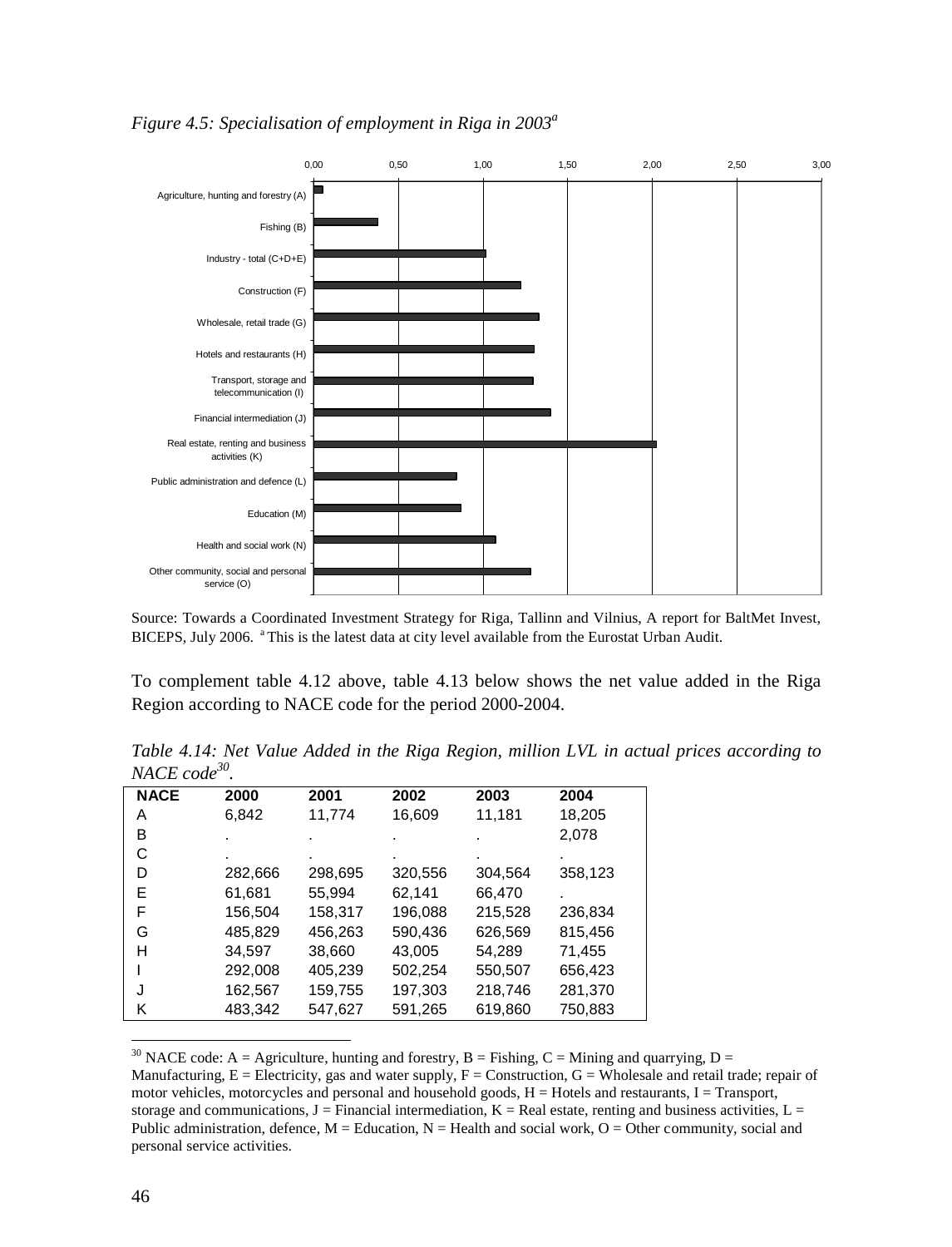|       | 137,433  | 144,733  | 171,228  | 185,585  | 201,691  |
|-------|----------|----------|----------|----------|----------|
| М     | 84.879   | 100.120  | 104.060  | 131,588  | 138,994  |
| N     | 58.706   | 67.265   | 74.546   | 86.067   | 94.157   |
| O     | 100,736  | 110.239  | 121.110  | 136.497  | 158,100  |
| Total | 2357,755 | 2561.744 | 2993.554 | 3209.369 | 3872.421 |
|       |          |          |          |          |          |

### **4.8 Entrepreneurship in Riga**

The 2005 Global Entrepreneurship Monitor Latvia Report (henceforth referred to as GEM) provides some information about the entrepreneurial level in Riga. GEM focuses on early stage entrepreneurial activity which is defined as the sum of:

- Nascent entrepreneurs, i.e. individuals between the ages of 18 and 64 who have taken some action in the past year toward creating a new business. To qualify, the individuals must also expect to own a share of the business they are starting.
- Owner-managers of firms are classified as new business owners if they report being active as an owner-manager of a new firm that has paid wages or salaries for more than three months, but less than 42 months.

Measure in this way, and as shown in table early-stage entrepreneurial activity involves 7.3 per cent of the Riga's population age  $18-64^{31}$  and close to half of them being involved in consumer-oriented business. Comparison with other countries participating in the GEM survey reveals that the proportion of early stage entrepreneurs is somewhat below average. However, if compared with a previous study on Latvia, using a different methodology, the scope of entrepreneurship has grown dramatically during the last two years.

According to the World Bank's *Doing Business Data Base* (2006) an entrepreneur has to go through five procedures to set up a new business. This process takes on average 16 days and comes at a cost of 3.5 per cent of the gross national income (GNI) per capita (USD 6,760). For the OECD countries the numbers are 5.3 and 16.6, respectively. To obtain a company registration number the entrepreneur has to deposit an amount which is 26.1 per cent of the Latvian GNI per capita. For the OECD the number is 36.1.

## **4.9 Property Market**

The construction level of modern office space as well as residential housing is high in Riga. Demand for space has grown more rapidly than construction. Office rents have increased and so have the number of pre-lease and pre-sale deals. At the end of 2005, Riga's A and B class office market stock reached close 100,000 square metres, and the overall vacancy rate was around 10 per cent.

In Latvia, after denationalization, over 80 per cent of the housing stock is privately owned. Out of the total Latvian housing stock around 20 per cent is in an extremely bad or dilapidated condition. Furthermore, almost half of the buildings are large-scale panel building that would require heat insulation. In Riga there is still housing without running water, without hot water and without WCs. Although less common in today's Riga, there are still

 $31$  This number refers to the Riga region since data for Riga city is not available.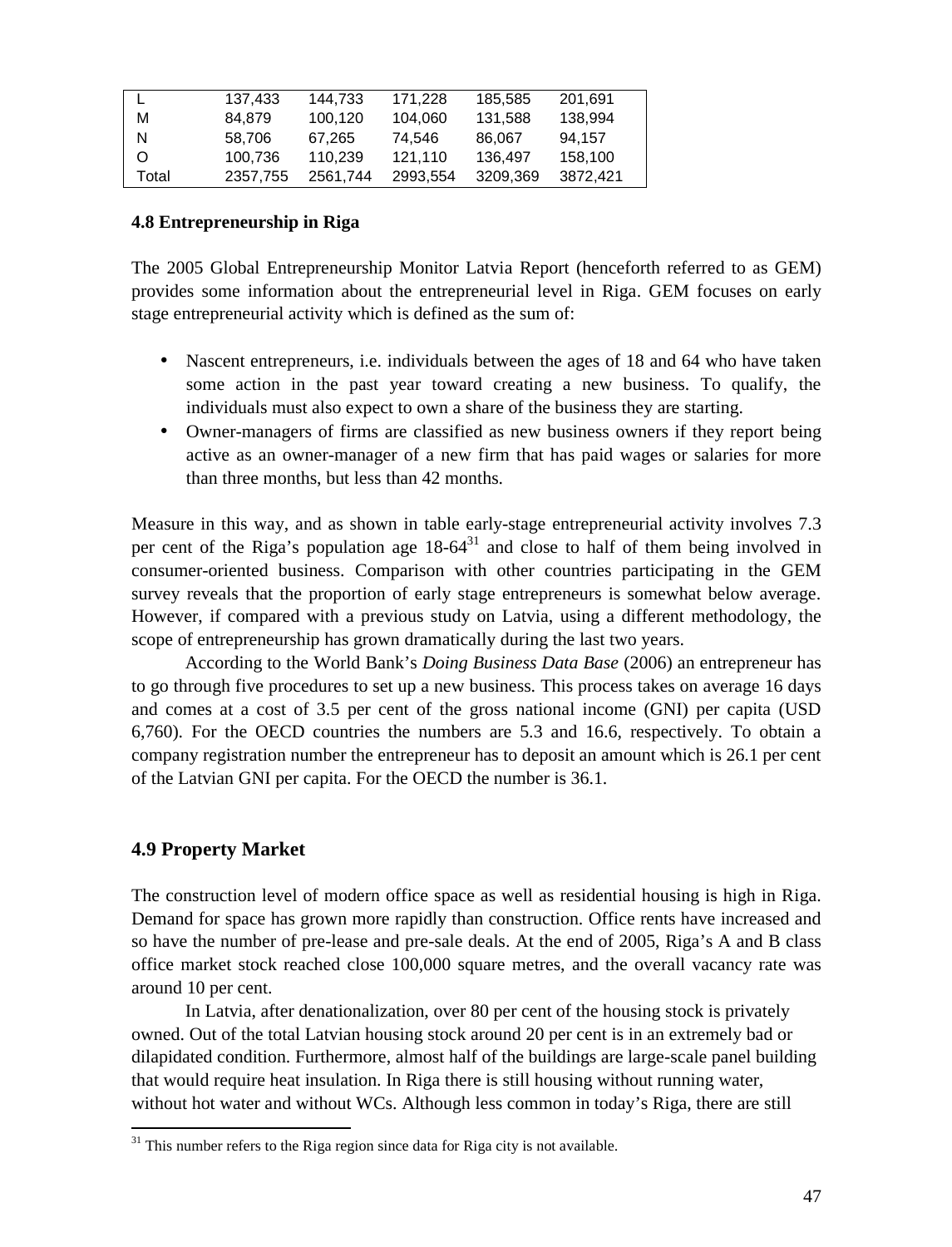communal flats ("kommunalka") where a number of households share one flat, having a private room but sharing kitchen and bathroom (if any).

As regards the demand for residential housing demand has increased considerably. At the end of year 2000, the average price per square metre of residential housing in Riga was approximately EUR 400. By the end of 2006, the average prices were around EUR 1,400 per square metre, i.e. an increase of roughly 250 per cent over a period of 6 years. The increase in real estate prices has been accompanied by a rapid expansion of credits.

The vintage of the dwelling stock is given in the table 4.13.

*Table 4.15: Dwelling stock, building year, percentage of total.*

| Before 1918    | 15,1 |
|----------------|------|
| 1919-1945      | 8,2  |
| 1946-1960      | 7,7  |
| 1961-1970      | 20,4 |
| 1971-1980      | 24,7 |
| 1981-1990      | 21,2 |
| 1991-1995      | 2,3  |
| 1996 and later | 0,3  |

# **4.10 Soft Factors**

# *4.10.1 Crime*

Table 4.14 shows the number of registered crimes in Riga per 1,000 inhabitants for the period 1995-2004. After being fairly stable until 2003, the number of registered crimes increased with more than 30 per cent between 2003 and 2004.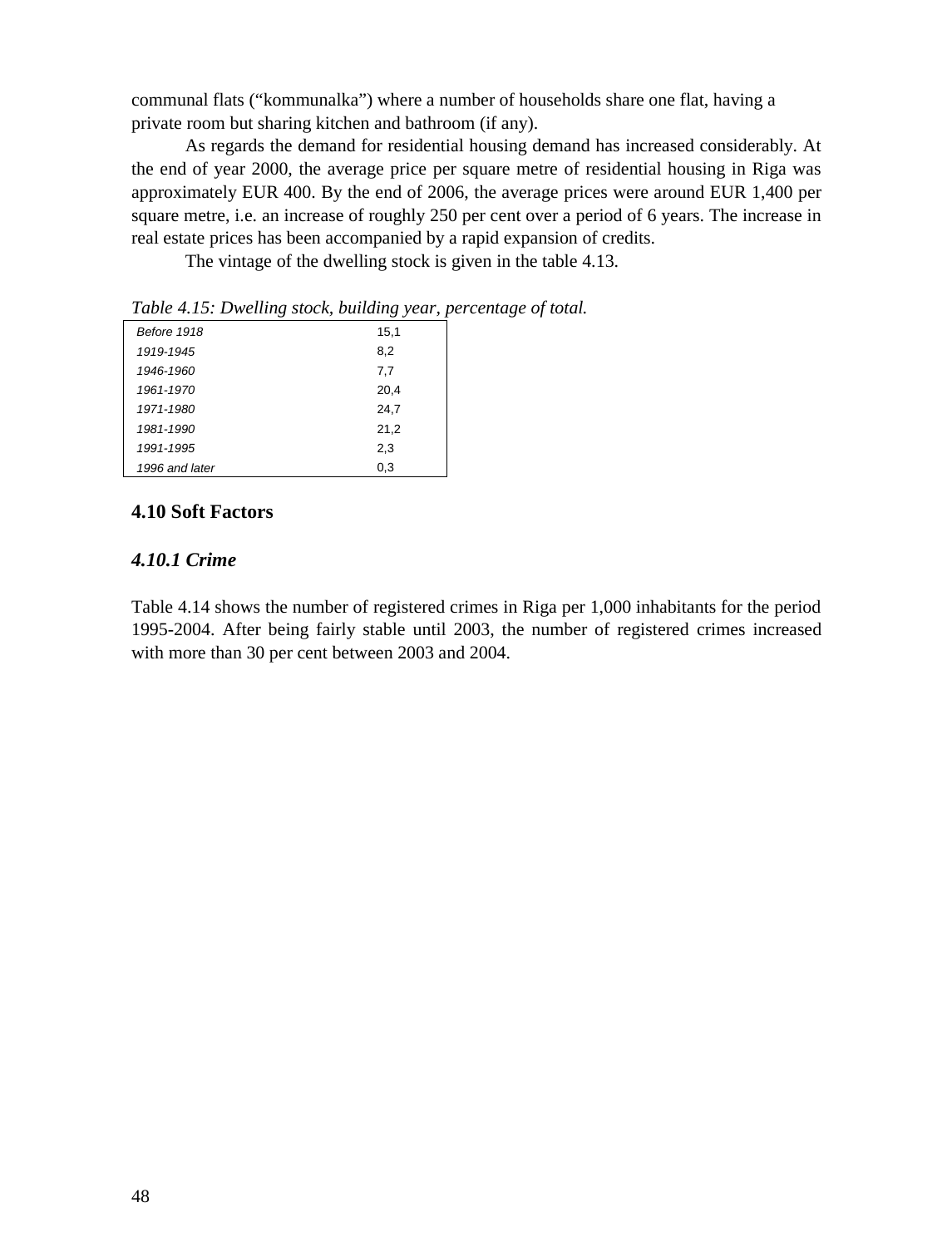*Table 4.16: Number of registered crimes in Riga per 1,000 inhabitants.*



A closer look at the 2004 figures reveals that close to half of the registered crimes are property related. Out of the property related crimes, burglary and theft from motor vehicles represent about one fifth each. Other common property related crimes are shoplifting and stealing of motor vehicles, each representing somewhat more than a tenth of the property related crimes.

Crimes such as serious bodily injury, intentional homicide and rape, altogether amount to two per cent of the total registered crimes in 2004. Out of all crimes registered in 2004, 40 per cent have been solved.

Injuries to one's body such as serious bodily injury, intentional homicide or rape together amount to 2% of the total for registered crimes. 40% of the recorded crimes have been cleared.

#### *4.10.2 Theatres, museums etc.*

In today's Riga there are 37 museums and 6 theatres (out of which one is Russian). During the last 10 years the number of museums have increased from 28 ten years ago, whereas the number of theatres has remained the same. The number total number of persons attending performances in Riga's theatres during 2006 was 260,000. The number of museum visitors in 2004 was close to 730,000.

Out of the Riga theatres, the state-owned Riga New Theatre is probably the most interesting. The Theatre's productions provide innovative and contemporary art and its repertoire includes classics as well modern plays. The Theatre has toured Europe as well as North America and has earned several prizes at theatre festivals abroad.

In addition to the theatres there is an opera, the Latvian National Opera and a permanent Circus a seating capacity of around one thousand. The number of performances at the Opera exceeds 200 per year. Furthermore, in early summer every year the Opera organises the annual Opera Festival.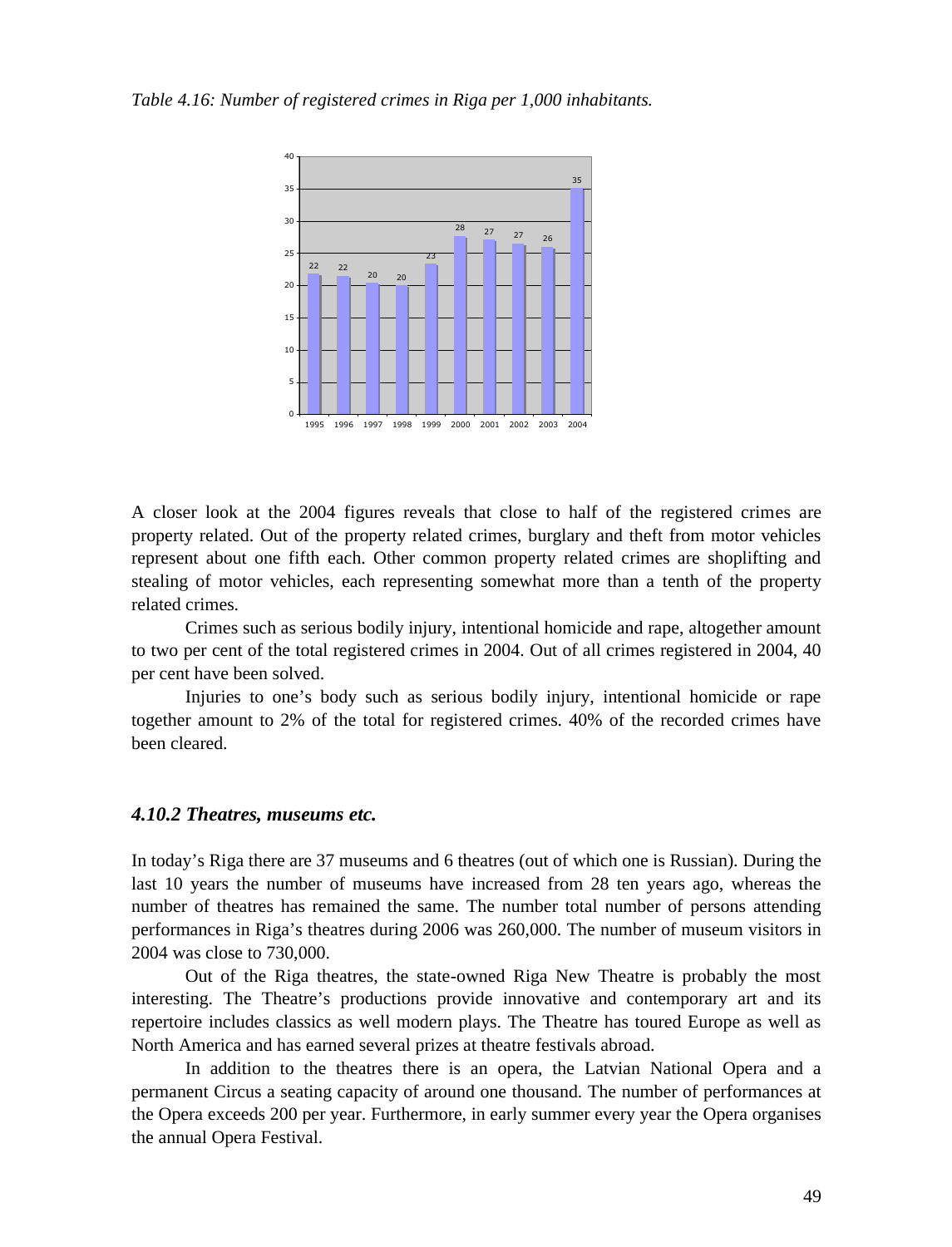#### *4.10.3 Hotels, Restaurants and Bars*

With the accession to the European Union and the entry of low cost carriers such as Ryanair, the number of tourists visiting Riga has grown tremendously. The growth in the number of tourists is also reflected in the number of hotels, restaurants and bars in Riga. During the tenyear period 1995-2005 the number of hotels more than doubled, and the number of beds increased three times. The number of bars and restaurants increased more than four times during the same time.

#### *4.10.4 The Song and Dance Festival*

The very first Song Festival took, as discussed in section 3, place in 1873. Nowadays the Song and Dance Festival takes places every fifth year (the next Festival will take place in 2008). Each time it takes choirs from all over Latvia come to Riga to perform at the Festival. The number of singers and dancers participating in the recent Festivals has exceeded 13,000. During the Festival there are choir and dance performances all over Riga. The main event is however the choir of choirs when more than 13,000 singers sing together on the grand openair stage in the park Mezaparks. This impressive event is preceded by a parade of participants through the city.

In 2003 the Song and Dance Festival was proclaimed UNESCO Masterpiece of the Oral and Intangible Heritage of Humanity, i.e. included in the UNESCO list as part of the unique cultural heritage.

#### *4.10.5 The New Three Brothers Project*

To improve Riga's cultural facilities, three main projects are under development. The project, labelled the New Three Brothers (with a reference to the three medieval buildings in Old Riga name the Three Brothers), comprises a new library, a new concert hall, and a new museum of contemporary art.

In addition to the being a depository of knowledge with access to state-of-the art library services, the new library will be a multi-functional culture and education centre. The new library building, the Castle of Light, by the Latvian architect Gunars Birkerts, will be accompanied by an information network, Network of Light, linking all Latvian libraries.

The new concert hall, located on the Daugava river opposite the Old Town, will be the home of the Latvian Symphonic Orchestra, the State Choir, and the State Chamber Orchestra. There will be two halls, the big one having 1,400 seats and a stage for 120 musicians, and the small one with 350 seats and a stage for around 50 musicians.

The new museum of contemporary art will be built in the Riga port and part of it will be in a building of a former thermo-electric plant. The museum will have exhibition space of approximately 4,000 square metres. Furthermore, there will be a cinema, a conference hall, and a computerized information centre.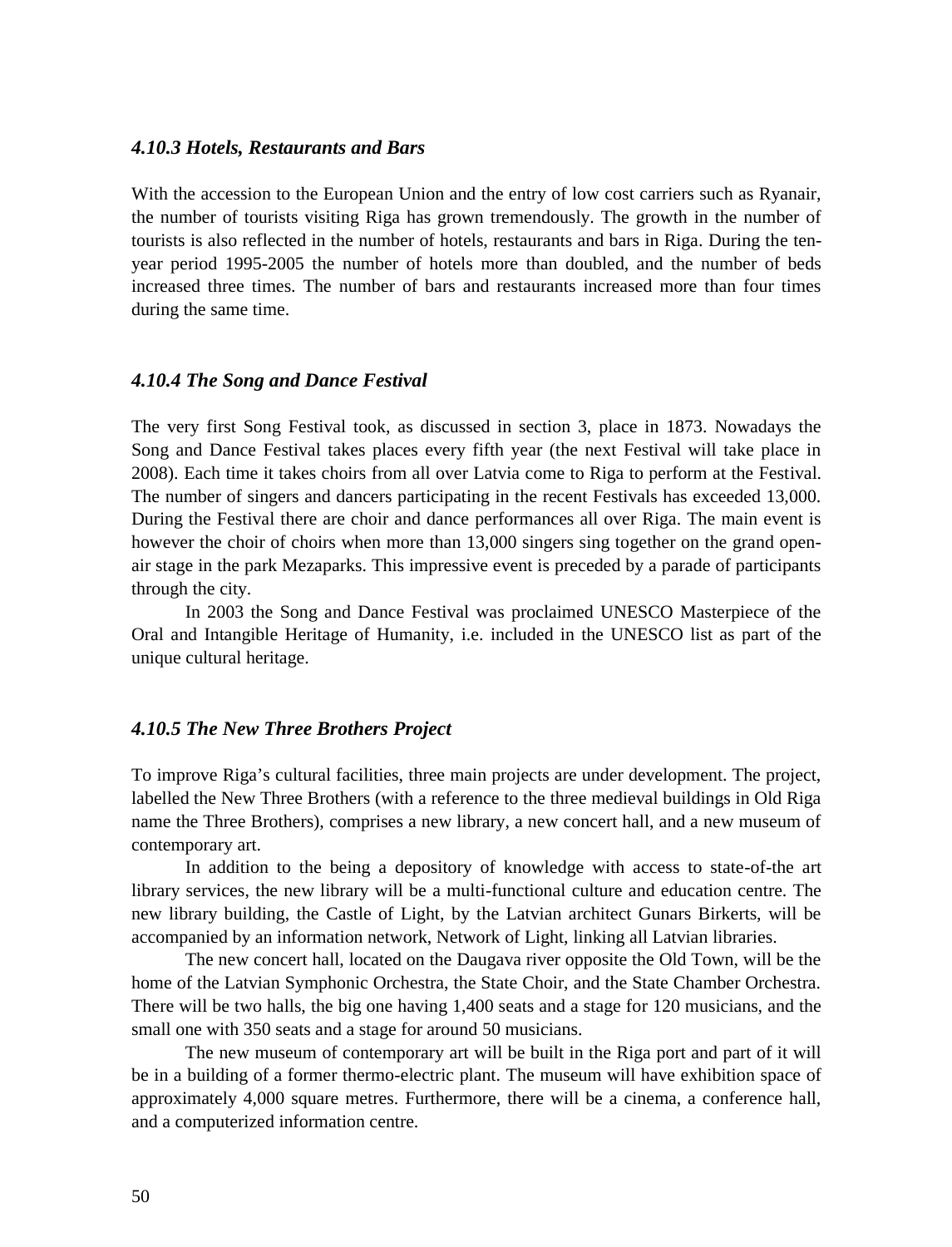The three projects will be financed through a combination of sources: from Riga City Council, the central government, EU structural funds, and public and private partnerships.

# **4.11 Conclusions**

This section analyzed the current situation in Riga along several dimensions:

- Riga's population has fallen with close 20 per cent since it peaked in 1989.
- Riga is a multiethnic city, close to 50 per cent are ethnic Latvians and somewhat more than 40 per cent are ethnic Russians.
- The labour force participation is close to 80 per cent.
- $\cdot$  Riga is specialised in the service sector 80 per cent of the gross value added comes from the tertiary sector.

 In terms of value added the most important activities are: real estate, renting and business activities; wholesale and retail trade; financial intermediation; transport, storage and telecommunication; and hotel and restaurants.

 Around 8 per cent of Riga's population in working age is involved in early-stage entrepreneurial activity.

To improve Riga's competitiveness major infrastructure investments are needed.

 Riga is the cultural capital of Latvia and several major cultural infrastructure projects are planned.

A relatively large fraction of the housing stock is sub-standard.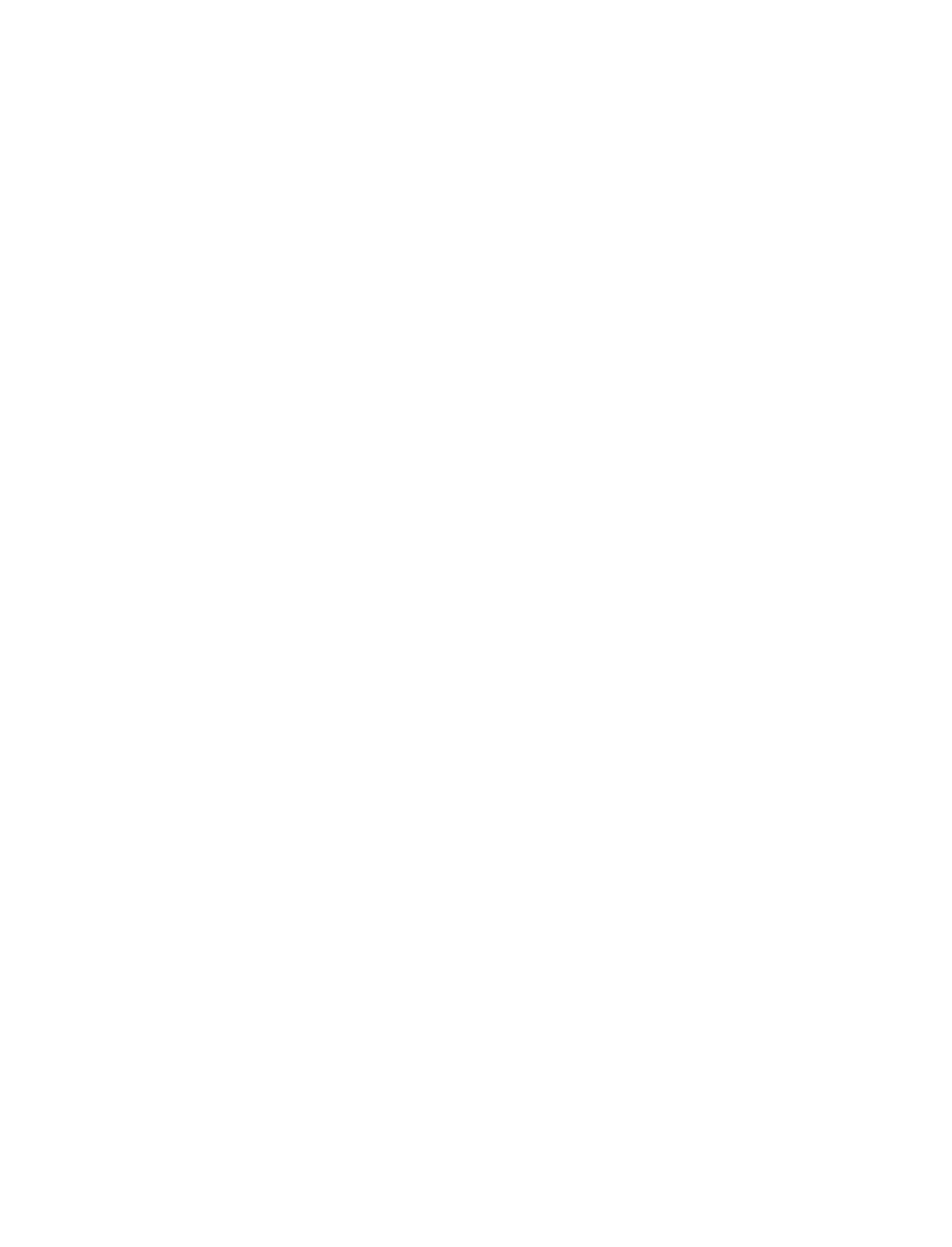# **5. The State of the Creative Knowledge Sectors**

#### **5.1 The State of the Creative Knowledge Sectors**

This section presents the state of the creative knowledge sectors in Riga using statistics for the period 2001-2005. The definition of the creative knowledge sectors follows the ACRE definition for the data on the number of companies in the sector as well as for the turnover data. For employment, a slightly different (more aggregated) definition is used due to lack of disaggregated data at the Riga level. Finally, the data underestimate the activities in the creative knowledge sectors since self-employed creative professionals are not included.

When analyzing the data in this section, there are at least two caveats to be considered. Firstly, there are question marks about the quality of the data as such, in particular at the disaggregated level (i.e. at the NACE four digit level). Secondly, although many jobs belong to the creative knowledge sector according to the ACRE definition, in practice many of them are low-skilled and low-wage jobs in labour intensive production processes. Since Latvian labour costs are (have been) relatively low by European standards and hence many European manufacturers, e.g. Scandinavian ones, have outsourced relatively low skilled production to Latvia. However, with increasing Latvian labour costs, labour intensive manufacturing in Riga will become less competitive. This will, *ceteris paribus*, lead to an apparent reduction in the creative knowledge sector employment, turnover etc.

From the discussion of higher education in Riga, it should be evident that higher education and research related activities constitute a large part of the activities in the creative knowledge sectors in Riga. This is also confirmed by the findings in tables 5.1-5.4.

In the following, developments in some of the more important sub-sectors of the creative knowledge sector in Riga will be discussed.

# *5.1.1 Manufacturing of Fibres, Textiles, Clothing etc.*

The discussion above on labour costs is of particular relevance to many of the activities within NACE codes 17, 18, and 19 (manufacturing of fibres, textiles, clothing etc.), which take advantage of the relatively low Latvian labour costs. While there is a tendency (due to the rising Latvian labour costs) to move production in these sectors to countries further East or South, there has at the same time been a growth in the number companies active in these sectors (in particular in manufacturing of textiles and apparel). The latter perhaps indicating that there is a tendency towards smaller (in terms of scale), but more specialized activities, e.g. design, in these fields.

#### *5.1.2 Financial Intermediation and Financial Services*

Inspection of tables 5.1-5.4 as well as of table 4.13 reveals that the activities in the fields of financial intermediation/services (NACE 65, 66, 67, J) both in terms of number of employees and value added have grown considerably during the period. To a large extent this growth reflects Latvia's recent rapid economic growth. In total there are 25 banks in Latvia. Approximately one third of them are owned by Nordic banks, and out of the three biggest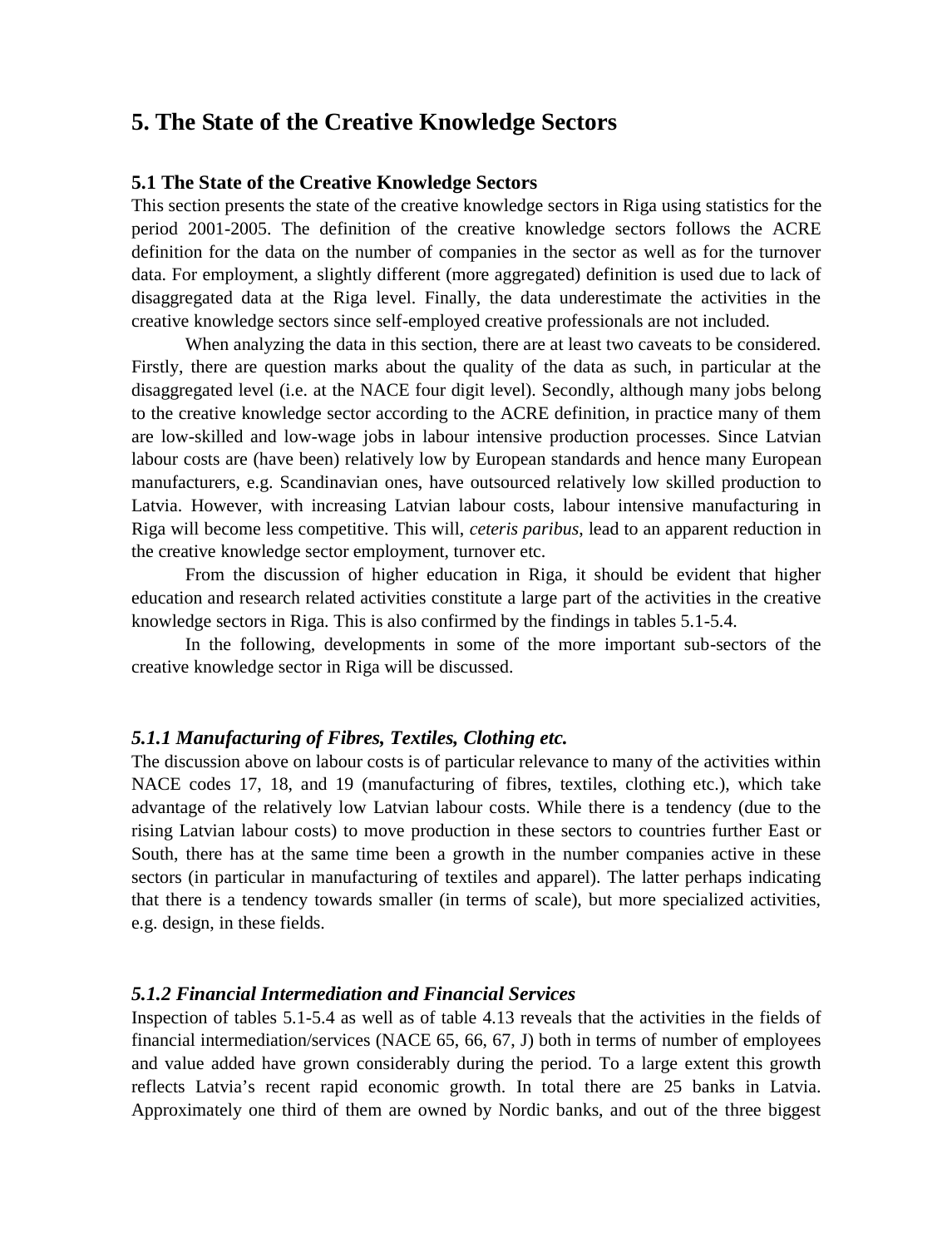ones, two are owned by Nordic banks. Out of the 25 banks, there are a number that more or less exclusively serve non-resident, mainly Russian, clients.

The Latvian financial market is still in many ways in its infancy. Very limited financial instruments are offered and regularly traded and the trading as well as the number of companies listed on the Riga Stock Exchange is low. The same applies to the retail financial services offered by the banking sector – they are to a large extent standard payment, savings and credit products. However, the Latvian banks have been very active and also highly successful in developing e-based products within the field of standard services. In many cases, they have been in forefront, well ahead of their Nordic 'mother banks'. However, despite the development in e-banking and related e-services, the Latvian banking system is still fairly labour intensive relying on low labour costs relative to those in the parent Nordic banks. Recently, Scandinavian banks have begun to relocate back office activities to Riga in order to benefit from the relatively low labour costs.

Recent years have seen a number of small investments banks being established. These offer highly specialised services and have highly qualified employees.

#### *5.1.3 Information and Communication Technology*

Information and Communication Technology (ICT) includes NACE 642 and NACE 72 in the ACRE definition of creative knowledge industries. Firstly, consider the telecommunications sector (NACE 642). The former state telecom monopoly as well as the 'new' mobile phone operators all have their headquarters in Riga. The employment in the sector has fallen during the period analyzed reflecting less use of labour intensive process relying on cheap labour. On the other hand, there are a growing number of companies producing advanced goods and services for the telecommunication sector using highly qualified Latvian labour force.

The software and data processing sectors (NACE 72) have grown fast during the period 2001-2005. There two trends contributing to this development. The relatively low Latvian labour costs making outsourcing to Latvia/Riga attractive. The other is the growth of a domestic industry in Riga that produces advanced software programming.

# *5.1.4 Advertising, Architectural and Engineering, and Legal and Accounting Activities*

Like the Latvian economy, the activities in the Advertising (NACE 7440), Architectural and Engineering (NACE 7420), and Legal Accounting and Book-Keeping (NACE 7410) have expanded rapidly during the five-year period analysed. Although located in Riga, many of the companies in these sectors serve the entire Latvia.

The number of companies in each of the categories has almost doubled during the period 2001-2005. The same is true for the number of employees. Inspection of the tables also reveals that the average company is fairly small, both in terms of turnover and number of employees.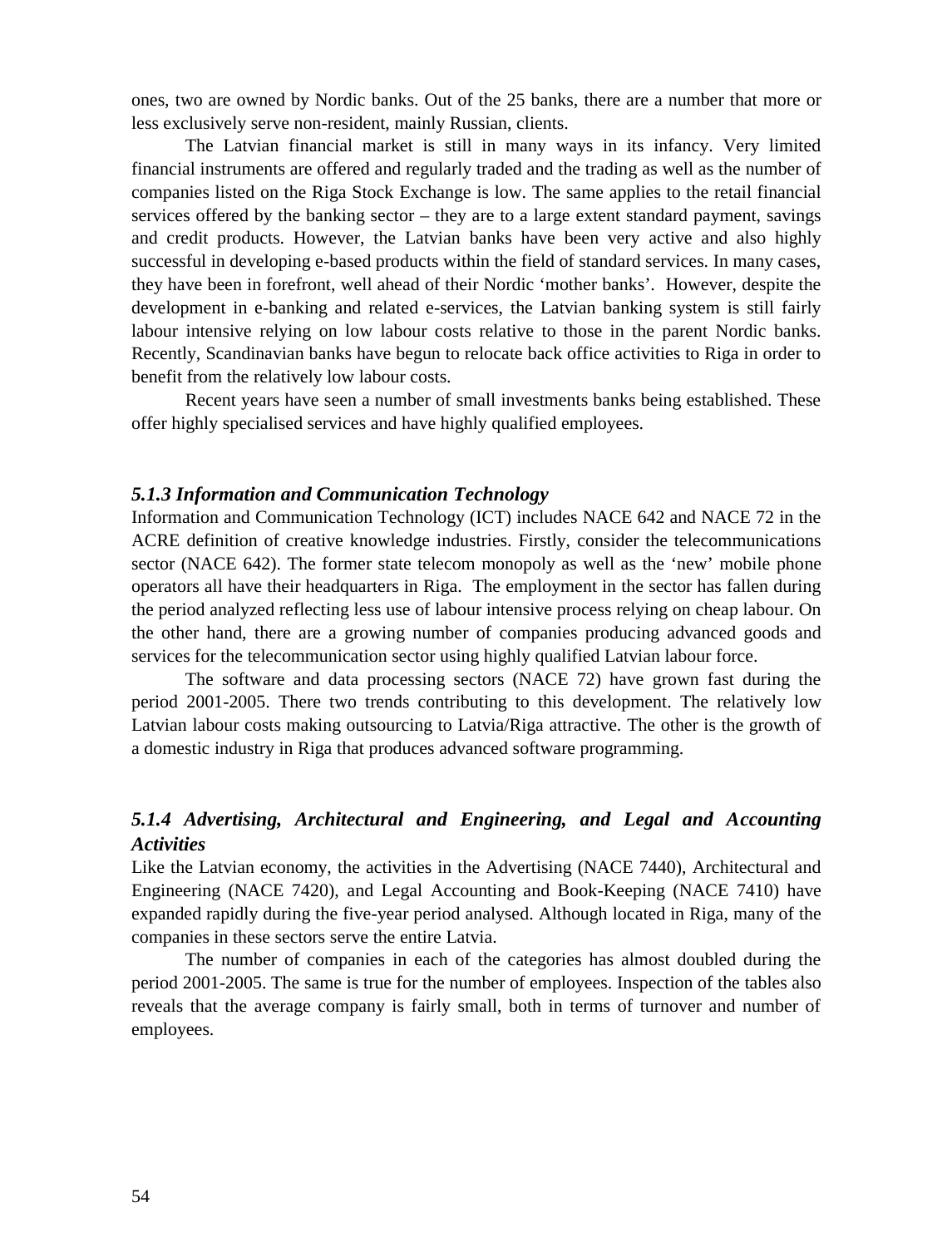| 200J.                                  |                      |                |                |      |                |
|----------------------------------------|----------------------|----------------|----------------|------|----------------|
| <b>NACE</b>                            | 2001                 | 2002           | 2003           | 2004 | 2005           |
| 7440 Advertising                       | 389                  | 405            | 494            | 664  | 670            |
| 7420 Architectural and                 |                      |                |                |      |                |
| Engineering activities                 | 356                  | 395            | 435            | 531  | 624            |
| 1710 Preparation of textiles           | 4                    | $\overline{4}$ | 4              | 5    | 3              |
| 1720 Textile weaving                   | $\overline{c}$       | 3              | $\overline{4}$ | 3    | 5              |
| 1730 Finishing of textiles             | 1                    | $\overline{c}$ | 3              | 5    | $\overline{4}$ |
| 1740 Manufacture of textile            |                      |                |                |      |                |
| articles, except of apparel            | 32                   | 28             | 33             | 39   | 42             |
| 1750 Manufacture of other              |                      |                |                |      |                |
| textiles                               | 21                   | 20             | 23             | 22   | 23             |
| 1760 Manufacture of knitted            |                      |                |                |      |                |
| and crocheted fabrics                  | 1                    | 1              | 1              | 1    | 1              |
| 1770 D:o articles                      | 27                   | 29             | 35             | 32   | 30             |
| 1810 Manufacturing of                  |                      |                |                |      |                |
| leather clothes                        | 7                    | 4              | 5              | 3    | 4              |
| 1820 Manufacturing of other            |                      |                |                |      |                |
| wearing apparel                        | 202                  | 213            | 226            | 242  | 243            |
| 1830 Dressing and dyeing of            |                      |                |                |      |                |
| fur                                    | 7                    | 8              | 9              | 8    | 6              |
| 1910 Tanning and dressing              |                      |                |                |      |                |
| of leather                             | $\overline{2}$       | 2              | 1              | 2    | 2              |
|                                        |                      |                |                |      |                |
| 1920 Manufacture of luggage            | 23                   | 24             | 24             | 22   | 22             |
| etc<br>1930 Manufacture of             |                      |                |                |      |                |
| footwear                               | 16                   | 13             | 18             | 15   | 12             |
|                                        |                      |                |                |      |                |
| 2230 Reproduction of<br>recorded media | 10                   | 11             | 12             | 14   | 14             |
|                                        |                      |                |                |      |                |
| 9210 Motion pictures and               |                      |                |                |      |                |
| video                                  | 48                   | 47             | 51             | 69   | 77             |
| 7480 Misc business activities          | $\ddot{\phantom{0}}$ |                |                |      |                |
| 9230 Other entertainment               | 110                  | 114            | 129            | 152  | 165            |
| 9270 Other recreational                | 53                   |                |                |      | 55             |
| 2210 Publishing                        | 230                  | 242            | 235            | 268  | 260            |
| 9240 News agency                       | 7                    | 4              | 4              | 5    | 7              |
| 7220 Software consultancy              |                      |                |                |      |                |
| and supply: computer games             | 198                  | 223            |                |      |                |
| 9220 Radio and TV                      | 47                   | 48             | 48             | 50   | 50             |
| 3000 Manufacture of office             |                      |                |                |      |                |
| machinery and computers                | 19                   | 20             | 24             | 24   | 21             |
| 3130 Manufacture of                    |                      |                |                |      |                |
| insulated wire and cable               | 1                    | 1              | 2              | 3    | 6              |
| 3210 Manufacture of                    |                      |                |                |      |                |
| electronic valves and tubes            |                      |                |                |      |                |
| etc                                    | 9                    | 9              | 9              | 11   | 6              |
| 3220 Manufacture of TV and             |                      |                |                |      |                |
| radio transmitters etc                 | 20                   | 16             | 15             | 15   | 14             |
| 3230 Manufacture of TV and             |                      |                |                |      |                |
| radio receivers etc                    | 12                   | 14             | 10             | 13   | 11             |
| 3320 Manufacture of                    |                      |                |                |      |                |
| instruments and appliances             |                      |                |                |      |                |
| for measuring etc                      | 33                   | 33             | 33             | 34   | 34             |

*Table 5.1: Number of companies in Riga in selected NACE categories for the period 2001- 2005.*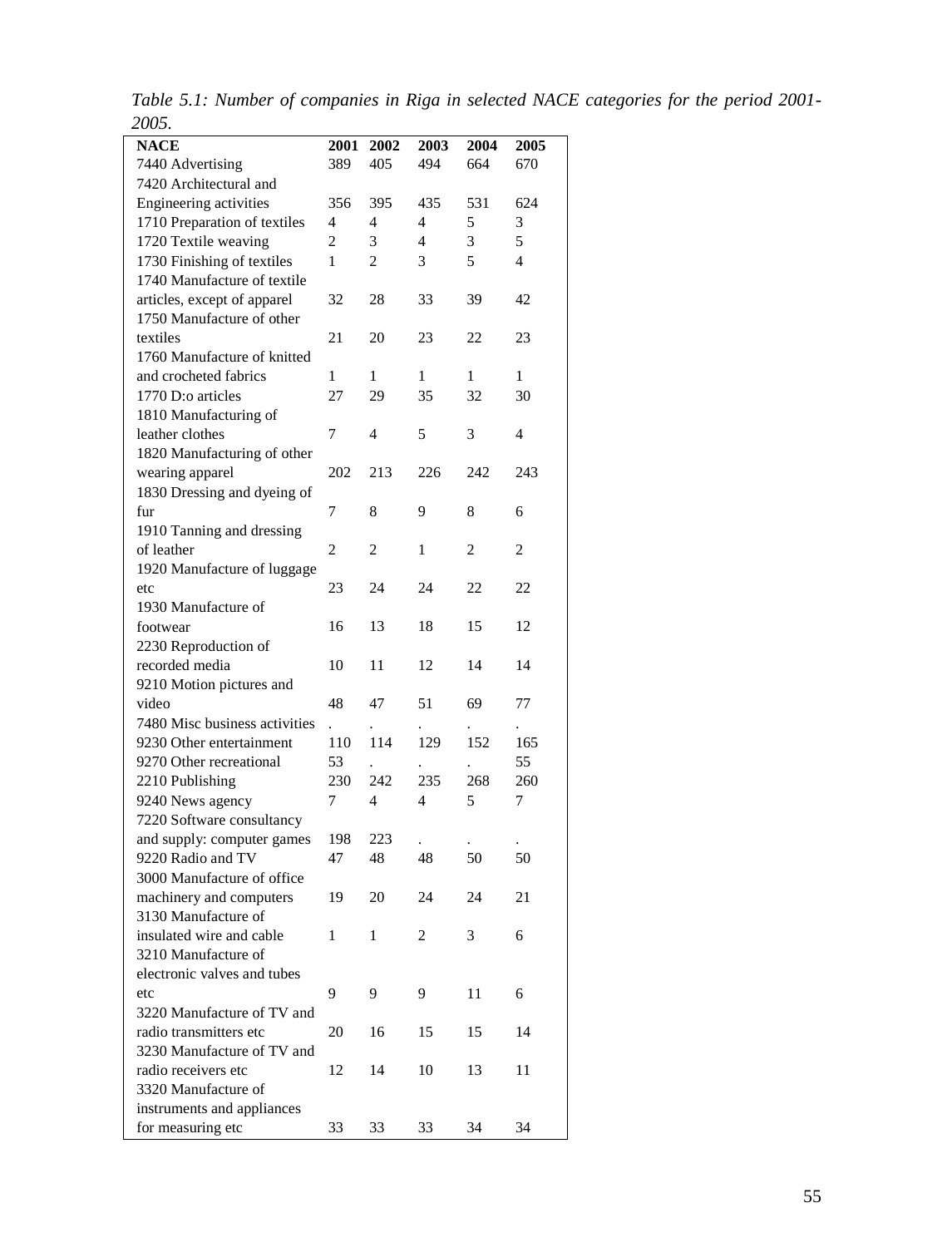| 3330 Manufacture of          |                |     |      |      |      |
|------------------------------|----------------|-----|------|------|------|
| industrial process equipment | $\overline{c}$ | 3   | 3    | 4    | 6    |
| 6420 Telecommunications      | 79             | 76  | 80   | 137  | 184  |
| 7210 Hardware consultancy    | 9              | 13  | 20   | 38   | 53   |
| 7230 Data processing         | 22             | 19  | 46   | 56   | 66   |
| 7240 Database activities     | 80             | 116 | 145  | 158  | 169  |
| 7250 Maintenance and repair  |                |     |      |      |      |
| of office machinery          | 78             | 88  | 111  | 130  | 146  |
| 7260 Other computer related  |                |     |      |      |      |
| activities                   | 15             | 16  | 9    | 16   | 22   |
| 6500 Financial               |                |     |      |      |      |
| intermediation, except       |                |     |      |      |      |
| insurance and pension        |                |     |      |      |      |
| 6600 Insurance and pension   |                |     |      |      |      |
| funding                      | 41             | 32  | 36   | 39   | 37   |
| 6700 Activities auxiliary to |                |     |      |      |      |
| financial intermediation     |                |     |      |      |      |
| 7410 Legal, accounting and   |                |     |      |      |      |
|                              |                |     |      |      |      |
| book-keeping and auditing    |                |     |      |      |      |
| activities                   | 825            | 980 | 1225 | 1602 | 1848 |
| 7430 Technical testing and   |                |     |      |      |      |
| analysis                     | 66             | 83  | 96   | 105  | 104  |
| 7450 Labour recruitment and  |                |     |      |      |      |
| provision of personal        | 64             | 76  | 91   | 113  | 129  |
| 7460 Investigation and       |                |     |      |      |      |
| security activities          | 129            | 121 | 137  | 147  | 154  |
| 7310 Research and            |                |     |      |      |      |
| experimental development on  |                |     |      |      |      |
| natural sciences and         |                |     |      |      |      |
| engineering                  | 67             | 56  | 60   | 60   | 60   |
| 7320 Research and            |                |     |      |      |      |
| experimental development on  |                |     |      |      |      |
| social sciences and          |                |     |      |      |      |
| humanities                   | 19             | 15  | 13   | 14   | 14   |
| 8030 Higher education        | 19             | 21  | 22   | 21   | 22   |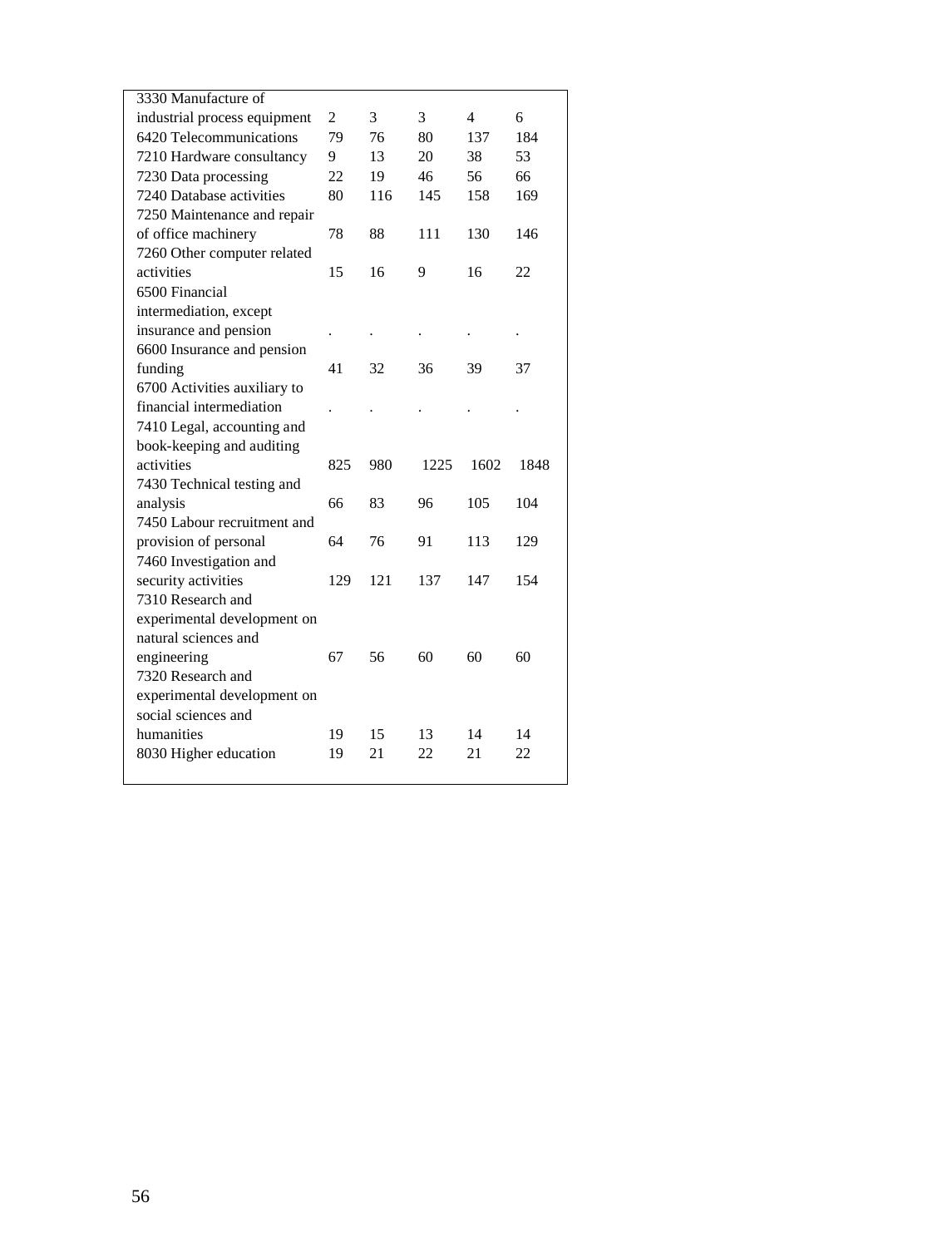| <b>NACE</b>                                   | 2001                 | 2002    | $\circ$<br>2003 | $\mathbf{r}$<br>2004 | 2005    |
|-----------------------------------------------|----------------------|---------|-----------------|----------------------|---------|
| 7440 Advertising                              | 55 166               | 82 605  | 101 189         | 100 619              | 129 225 |
| 7420 Architectural and                        |                      |         |                 |                      |         |
|                                               |                      |         |                 |                      |         |
| Engineering activities<br>1710 Preparation of | 39 391               | 51 076  | 62 670          | 87 503               | 123 521 |
| textiles                                      | 9 2 6 5              | 9453    | 9082            | 6449                 |         |
| 1720 Textile weaving                          |                      |         |                 |                      |         |
| 1730 Finishing of                             |                      |         |                 |                      |         |
| textiles                                      |                      | 88      |                 |                      | 224     |
| 1740 Manufacture of                           |                      |         |                 |                      |         |
| textile articles, except of                   |                      |         |                 |                      |         |
| apparel                                       | 14 3 8 7             | 16 181  | 19 3 89         | 18 3 64              | 12856   |
| 1750 Manufacture of                           |                      |         |                 |                      |         |
| other textiles                                | 1717                 | 1677    | 2845            | 2 3 3 1              | 3 6 0 5 |
| 1760 Manufacture of                           |                      |         |                 |                      |         |
| knitted and crocheted                         |                      |         |                 |                      |         |
| fabrics                                       |                      |         |                 |                      |         |
| 1770 D:o articles                             |                      | 5924    | 8090            | 9859                 | 6430    |
| 1810 Manufacturing of                         |                      |         |                 |                      |         |
| leather clothes                               |                      |         |                 |                      |         |
| 1820 Manufacturing of                         |                      |         |                 |                      |         |
| other wearing apparel                         | 32 108               | 38 033  | 44 821          | 49 965               | 53 585  |
| 1830 Dressing and                             |                      |         |                 |                      |         |
| dyeing of fur                                 |                      |         |                 |                      |         |
| 1910 Tanning and                              |                      |         |                 |                      |         |
| dressing of leather                           |                      |         |                 |                      |         |
| 1920 Manufacture of                           |                      |         |                 |                      |         |
|                                               |                      |         |                 |                      |         |
| luggage etc                                   |                      |         |                 |                      |         |
| 1930 Manufacture of                           |                      |         |                 |                      |         |
| footwear                                      | 1 3 5 1              | 619     | 1 1 6 9         | 1449                 | 1518    |
| 2230 Reproduction of                          |                      |         |                 |                      |         |
| recorded media                                |                      |         |                 |                      |         |
| 9210 Motion pictures                          |                      |         |                 |                      |         |
| and video                                     | 5 0 2 1              | 4570    | 4781            | 8701                 | 13 091  |
| 7480 Misc business                            |                      |         |                 |                      |         |
| activities                                    | 3 3 6 3              | 6 8 8 4 | 26 641          | 41 456               | 48 248  |
| 9230 Other                                    |                      |         |                 |                      |         |
| entertainment                                 | 11 095               | 7728    | 11 077          | 10 596               | 17 663  |
| 9270 Other recreational                       | 35 381               | 40 806  | 50 968          | 71 584               | 100 274 |
| 2210 Publishing                               | 50794                | 59 30 6 | 67417           | 71 662               | 82 247  |
| 9240 News agency                              | 1798                 | 1760    | 2075            | 1925                 | 2470    |
| 7220 Software                                 |                      |         |                 |                      |         |
| consultancy and supply:                       |                      |         |                 |                      |         |
| computer games                                |                      |         |                 |                      |         |
| 9220 Radio and TV                             | 23 066               | 25 7 39 | 31 540          | 33 550               | 41 806  |
| 3000 Manufacture of                           |                      |         |                 |                      |         |
| office machinery and                          |                      |         |                 |                      |         |
| computers                                     |                      |         |                 |                      |         |
| 3130 Manufacture of                           |                      |         |                 |                      |         |
| insulated wire and cable                      | $\ddot{\phantom{a}}$ |         |                 |                      |         |
| 3210 Manufacture of                           |                      |         |                 |                      |         |
| electronic valves and                         |                      |         |                 |                      |         |
| tubes etc                                     |                      | 3 0 6 8 | 1450            | 2 1 0 8              | 2888    |
| 3220 Manufacture of TV                        | 4619                 | 5406    | 8412            | 16 301               |         |
|                                               |                      |         |                 |                      |         |

*Table 5.2: Nominal turnover in 1,000 LVL for Riga companies in selected NACE categories.*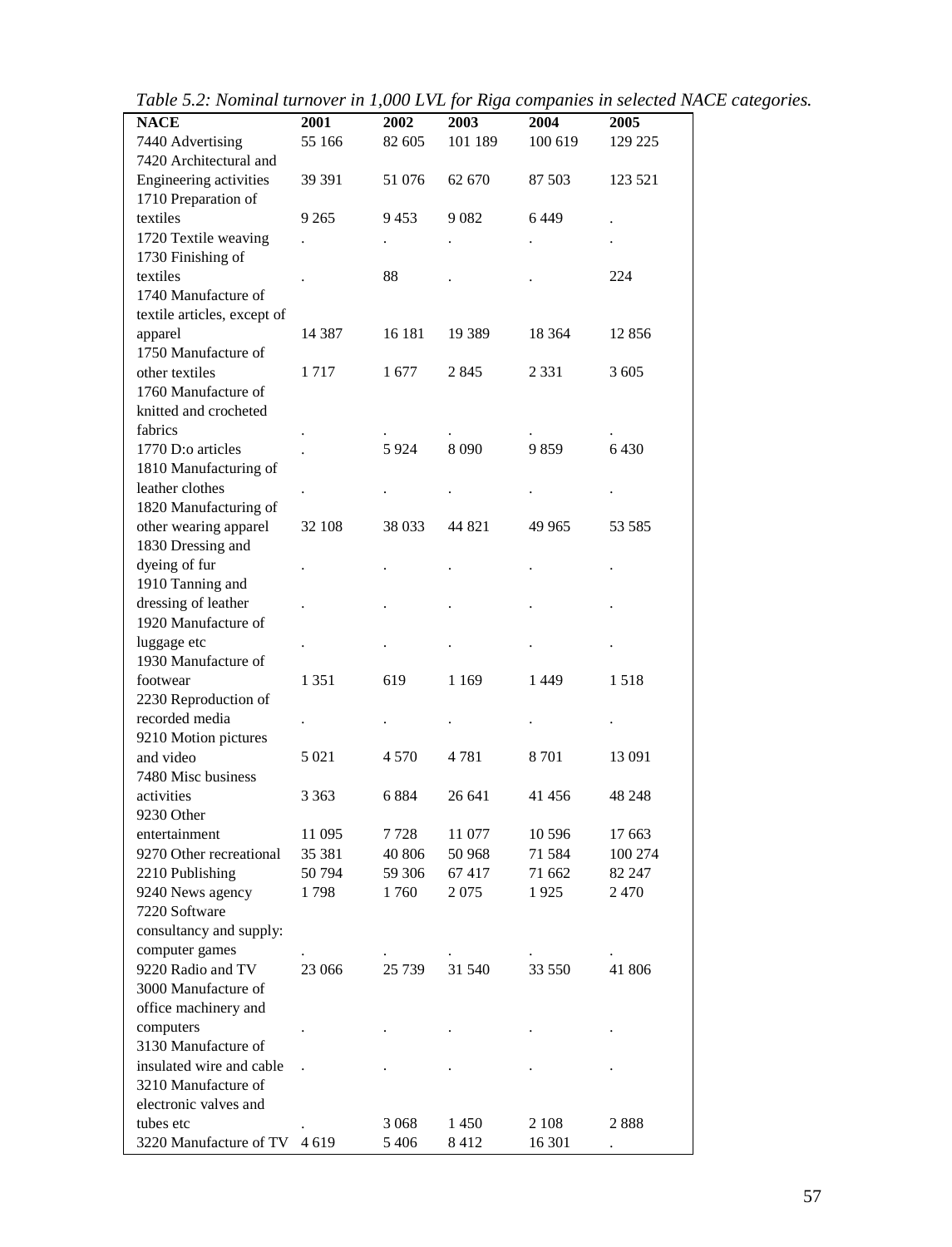| and radio transmitters    |         |          |         |         |          |
|---------------------------|---------|----------|---------|---------|----------|
| etc                       |         |          |         |         |          |
| 3230 Manufacture of TV    |         |          |         |         |          |
| and radio receivers etc   |         |          | 2883    | 3 0 6 1 | 2 947    |
| 3320 Manufacture of       |         |          |         |         |          |
| instruments and           |         |          |         |         |          |
| appliances for measuring  |         |          |         |         |          |
| etc                       | 5 0 9 1 | 5 275    | 15 437  | 13 099  | 16 5 91  |
| 3330 Manufacture of       |         |          |         |         |          |
| industrial process        |         |          |         |         |          |
| equipment                 |         |          |         |         | 783      |
| 6420                      |         |          |         |         |          |
| Telecommunications        | 311 058 | 342 097  | 366 046 | 404 358 | 455 975  |
| 7210 Hardware             |         |          |         |         |          |
| consultancy               |         |          |         |         |          |
| 7230 Data processing      |         |          |         |         |          |
| 7240 Database activities  |         |          |         |         |          |
| 7250 Maintenance and      |         |          |         |         |          |
|                           |         |          |         |         |          |
| repair of office          |         |          |         |         |          |
| machinery                 |         |          |         |         |          |
| 7260 Other computer       |         |          |         |         |          |
| related activities        |         |          |         |         |          |
| 6500 Financial            |         |          |         |         |          |
| intermediation, except    |         |          |         |         |          |
| insurance and pension     |         |          |         |         |          |
| 6600 Insurance and        |         |          |         |         |          |
| pension funding           | 0       | $\Omega$ | 4 7 4 4 | 5967    | 9 1 5 2  |
| 6700 Activities auxiliary |         |          |         |         |          |
| to financial              |         |          |         |         |          |
| intermediation            | 7482    |          |         |         | 13 9 5 6 |
| 7410 Legal, accounting    |         |          |         |         |          |
| and book-keeping and      |         |          |         |         |          |
| auditing activities       | 35 851  |          |         |         | 138 562  |
| 7430 Technical testing    |         |          |         |         |          |
| and analysis              |         |          |         |         |          |
| 7450 Labour recruitment   |         |          |         |         |          |
| and provision of          |         |          |         |         |          |
| personal                  | 3974    | 5 602    | 5 888   | 4 343   | 11 852   |
| 7460 Investigation and    |         |          |         |         |          |
| security activities       | 20 104  | 22 838   | 25 240  | 29 721  | 39 200   |
| 7310 Research and         |         |          |         |         |          |
| experimental              |         |          |         |         |          |
| development on natural    |         |          |         |         |          |
| sciences and engineering. |         |          |         |         |          |
| 7320 Research and         |         |          |         |         |          |
| experimental              |         |          |         |         |          |
| development on social     |         |          |         |         |          |
| sciences and humanities   |         |          |         |         |          |
| 8030 Higher education     | 9448    | 12 838   | 15 158  | 17 667  | 20 230   |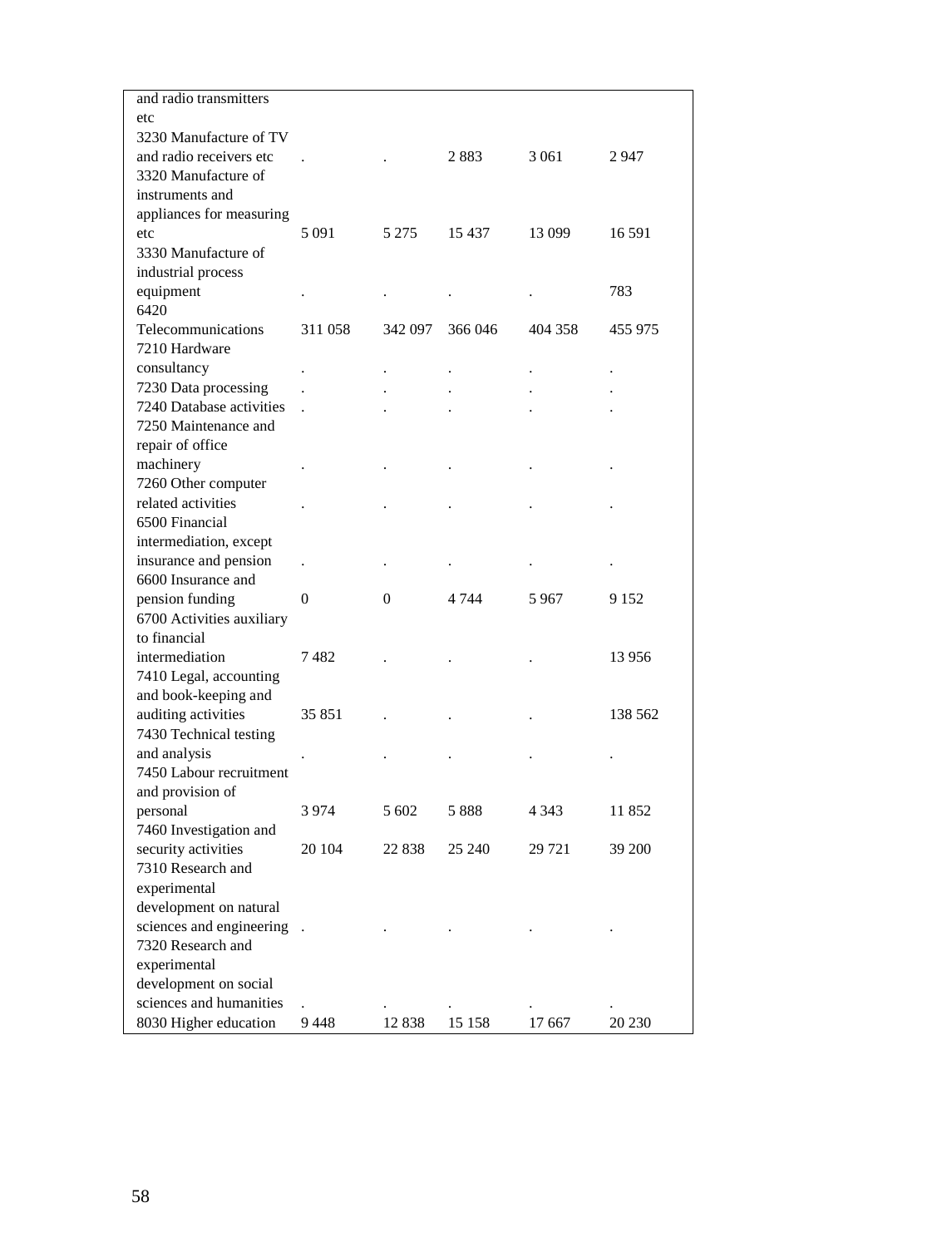*Table 5.3: Turnover in 1,000 LVL discounted with PPI 2000 for Riga companies in selected NACE categories.*

| <b>NACE</b>              | 2001                 | 2002    | <b>2003</b>          | 2004    | <b>2005</b> |
|--------------------------|----------------------|---------|----------------------|---------|-------------|
| 7440 Advertising         | 53 611               | 79 812  | 89 074               | 85 852  | 106 709     |
| 7420 Architectural       |                      |         |                      |         |             |
| and Engineering          |                      |         |                      |         |             |
| activities               | 38 281               | 49 349  | 55 167               | 74 662  | 102 000     |
| 1710 Preparation of      |                      |         |                      |         |             |
| textiles                 | 8 9 3 4              | 9055    | 8 4 2 5              | 5 722   |             |
| 1720 Textile weaving     | $\ddot{\phantom{0}}$ |         | $\ddot{\phantom{0}}$ |         |             |
| 1730 Finishing of        |                      |         |                      |         |             |
| textiles                 | 0                    | 84      |                      |         | 208         |
| 1740 Manufacture of      |                      |         |                      |         |             |
| textile articles, except |                      |         |                      |         |             |
| of apparel               | 13 874               | 15 4 99 | 18 291               | 18438   | 14 794      |
| 1750 Manufacture of      |                      |         |                      |         |             |
| other textiles           | 1656                 | 1606    | 2 7 7 0              | 2 2 1 0 | 3 2 8 6     |
| 1760 Manufacture of      |                      |         |                      |         |             |
| knitted and crocheted    |                      |         |                      |         |             |
| fabrics                  |                      |         |                      |         |             |
| 1770 D:o articles        |                      | 5 5 5 1 | 7456                 | 9074    | 5876        |
| 1810 Manufacturing       |                      |         |                      |         |             |
| of leather clothes       |                      |         |                      |         |             |
| 1820 Manufacturing       |                      |         |                      |         |             |
| of other wearing         |                      |         |                      |         |             |
| apparel                  | 31 083               | 36 021  | 36916                | 40 754  | 41 640      |
| 1830 Dressing and        |                      |         |                      |         |             |
| dyeing of fur            |                      |         |                      |         |             |
| 1910 Tanning and         |                      |         |                      |         |             |
| dressing of leather      |                      |         |                      |         |             |
| 1920 Manufacture of      |                      |         |                      |         |             |
| luggage etc              |                      |         |                      |         |             |
| 1930 Manufacture of      |                      |         |                      |         |             |
| footwear                 | 1409                 | 695     | 1 302                | 1584    | 1563        |
| 2230 Reproduction of     |                      |         |                      |         |             |
| recorded media           |                      |         |                      |         |             |
| 9210 Motion pictures     |                      |         |                      |         |             |
| and video                | 4941                 | 4 4 3 2 | 4 4 3 1              | 7797    | 11 453      |
| 7480 Misc business       |                      |         |                      |         |             |
| activities               | 3 2 6 8              | 6 6 5 1 | 23 451               | 35 372  | 39 841      |
| 9230 Other               |                      |         |                      |         |             |
| entertainment            | 10 852               | 7 247   | 9765                 | 8 967   | 14 5 8 7    |
| 9270 Other               |                      |         |                      |         |             |
| recreational             | 34 824               |         |                      |         | 87 729      |
| 2210 Publishing          | 49 219               | 52 716  | 57 968               | 59 323  | 65 275      |
| 9240 News agency         | 1770                 | 1707    | 1923                 | 1725    | 2 1 6 1     |
| 7220 Software            |                      |         |                      |         |             |
| consultancy and          |                      |         |                      |         |             |
| supply: computer         |                      |         |                      |         |             |
| games                    |                      |         |                      |         |             |
| 9220 Radio and TV        | 22 703               | 24 9 65 | 29 231               | 30 062  | 36 576      |
| 3000 Manufacture of      |                      |         |                      |         |             |
| office machinery and     |                      |         |                      |         |             |
| computers                |                      |         |                      |         |             |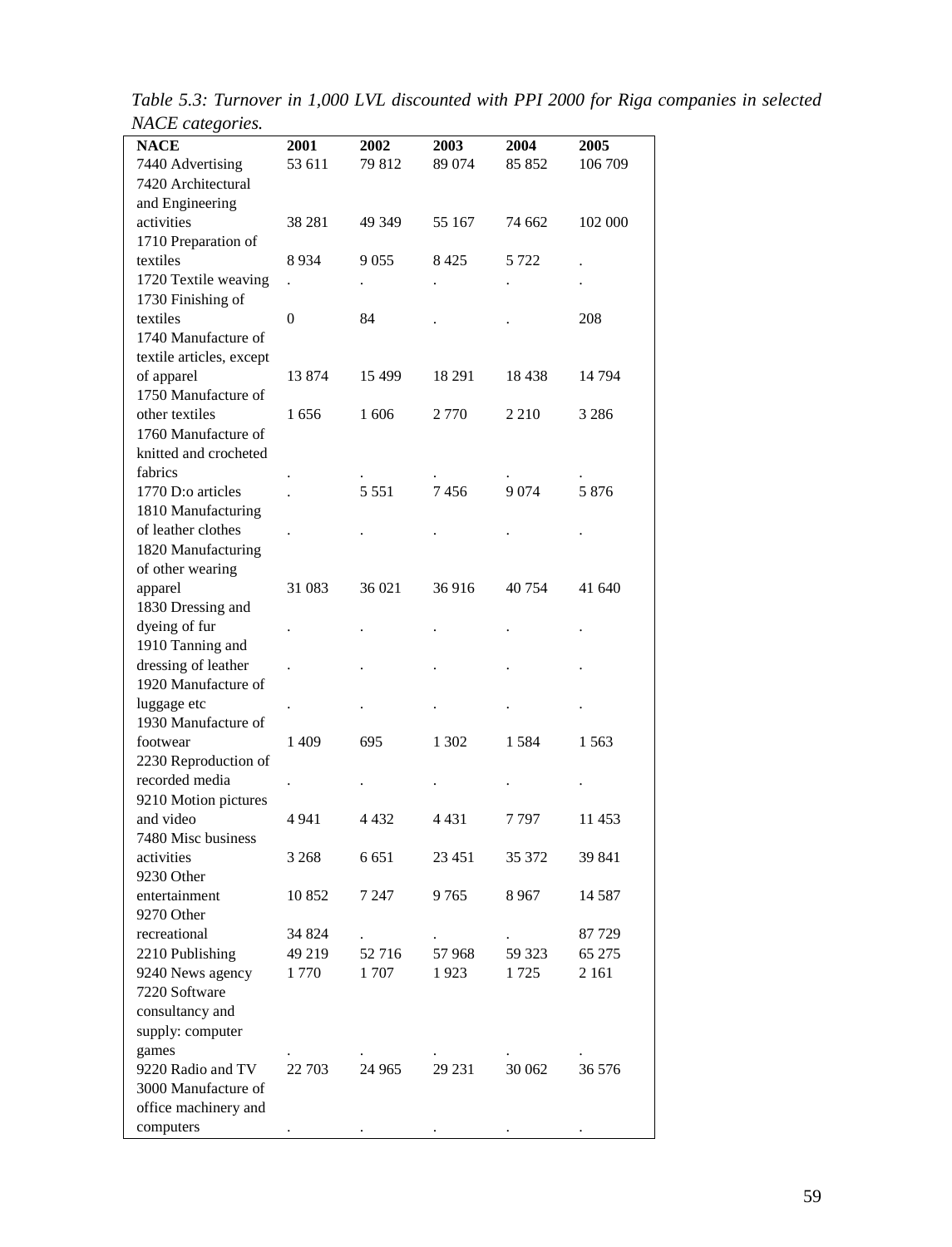| 3130 Manufacture of                 |                      |                      |         |         |         |
|-------------------------------------|----------------------|----------------------|---------|---------|---------|
| insulated wire and                  |                      |                      |         |         |         |
| cable                               |                      |                      |         |         |         |
| 3210 Manufacture of                 |                      |                      |         |         |         |
| electronic valves and               |                      |                      |         |         |         |
| tubes etc                           |                      | 3 0 7 4              | 1456    | 1959    | 2 7 5 0 |
| 3220 Manufacture of                 |                      |                      |         |         |         |
| TV and radio                        |                      |                      |         |         |         |
| transmitters etc                    | 4 680                | 5417                 | 8 5 4 0 | 16 701  |         |
| 3230 Manufacture of                 |                      |                      |         |         |         |
| TV and radio                        |                      |                      |         |         |         |
| receivers etc                       |                      |                      | 2894    | 2845    | 2 806   |
| 3320 Manufacture of                 |                      |                      |         |         |         |
| instruments and                     |                      |                      |         |         |         |
| appliances for                      |                      |                      |         |         |         |
| measuring etc                       | 5 0 0 1              | 5 1 2 7              | 14 509  | 11 351  | 13 210  |
| 3330 Manufacture of                 |                      |                      |         |         |         |
| industrial process                  |                      |                      |         |         |         |
| equipment                           | 0                    |                      |         |         | 624     |
| 6420                                |                      |                      |         |         |         |
| Telecommunications                  | 321 009              | 372 655              | 413 612 | 458 976 | 535 811 |
| 7210 Hardware                       |                      |                      |         |         |         |
| consultancy                         |                      |                      |         |         |         |
| 7230 Data processing                |                      |                      |         |         |         |
| 7240 Database                       |                      |                      |         |         |         |
| activities                          |                      |                      |         |         |         |
| 7250 Maintenance and                |                      |                      |         |         |         |
| repair of office                    |                      |                      |         |         |         |
| machinery                           |                      |                      |         |         |         |
| 7260 Other computer                 |                      |                      |         |         |         |
| related activities                  |                      |                      |         |         |         |
| 6500 Financial                      |                      |                      |         |         |         |
| intermediation, except              |                      |                      |         |         |         |
| insurance and pension               | $\ddot{\phantom{a}}$ | $\ddot{\phantom{0}}$ |         |         |         |
| 6600 Insurance and                  |                      |                      |         |         |         |
| pension funding                     | $\Omega$             | $\overline{0}$       | 3.567   | 3952    | 5 1 3 3 |
| 6700 Activities                     |                      |                      |         |         |         |
| auxiliary to financial              |                      |                      |         |         | 7827    |
| intermediation                      | 7 1 2 6              |                      |         |         |         |
| 7410 Legal,<br>accounting and book- |                      |                      |         |         |         |
| keeping and auditing                |                      |                      |         |         |         |
| activities                          | 34 841               |                      |         |         | 114 420 |
| 7430 Technical testing              |                      |                      |         |         |         |
| and analysis                        |                      |                      |         |         |         |
| 7450 Labour                         |                      |                      |         |         |         |
| recruitment and                     |                      |                      |         |         |         |
| provision of personal               | 3 862                | 5413                 | 5 1 8 4 | 3 706   | 9 787   |
| 7460 Investigation and              |                      |                      |         |         |         |
| security activities                 | 19 537               | 22 066               | 22 218  | 25 359  | 32 370  |
| 7310 Research and                   |                      |                      |         |         |         |
| experimental                        |                      |                      |         |         |         |
| development on                      |                      |                      |         |         |         |
| natural sciences and                |                      |                      |         |         |         |
| engineering                         |                      |                      |         |         |         |
|                                     |                      |                      |         |         |         |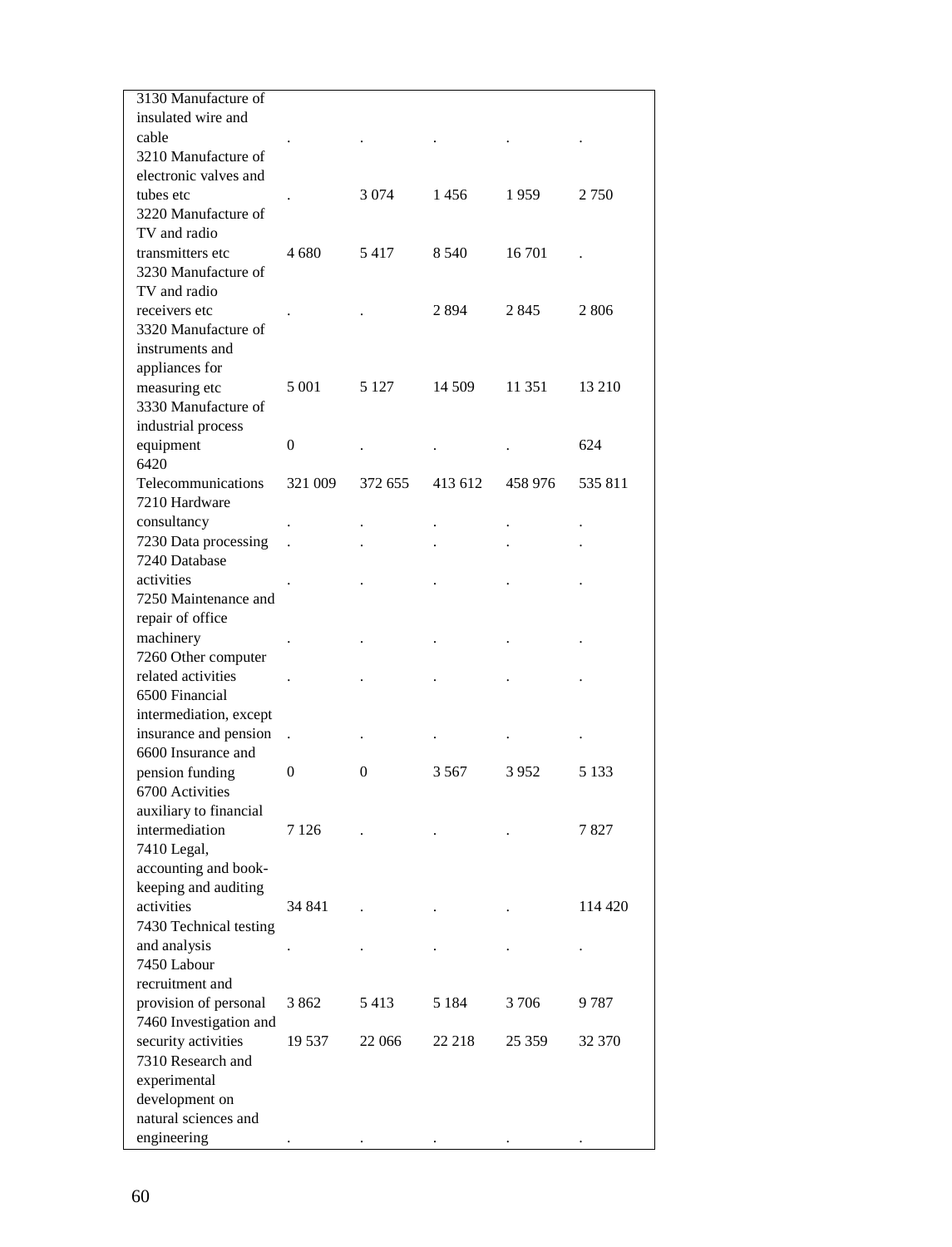| 7320 Research and           |   |      |        |        |        |
|-----------------------------|---|------|--------|--------|--------|
| experimental                |   |      |        |        |        |
| development on social       |   |      |        |        |        |
| sciences and                |   |      |        |        |        |
| humanities                  | ٠ |      |        |        |        |
| 8030 Higher education 8 511 |   | 9883 | 10.827 | 12.076 | 12.796 |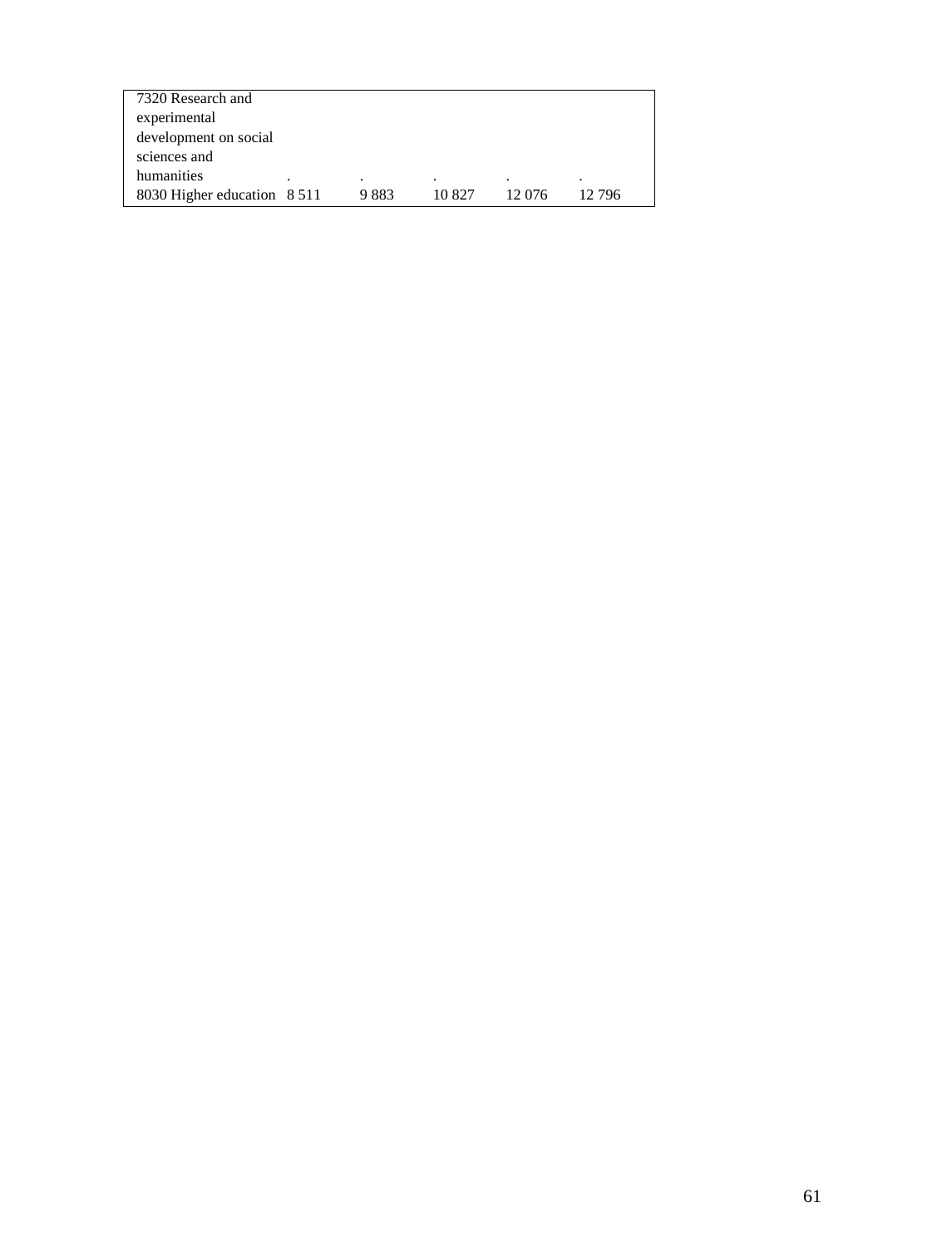| <b>NACE</b> code |        | 2001                     | 2002                     | 2003                     | 2004                     | 2005                     |
|------------------|--------|--------------------------|--------------------------|--------------------------|--------------------------|--------------------------|
| 1711             | Latvia | 1100                     | 959                      | 943                      | 651                      | 490                      |
|                  | Riga   | 1100                     | 959                      | 943                      | $\overline{651}$         | 490                      |
| 1712             | Latvia | 18                       | 24                       | 27                       | $\overline{29}$          | 24                       |
|                  | Riga   | $\overline{a}$           | $\overline{2}$           | 3                        | $\mathbf{1}$             | $\mathbb{L}$             |
| 1713             | Latvia | 2493                     | $\mathbb{L}$             | $\mathbf 1$              | $\overline{2}$           | 228                      |
|                  | Riga   |                          | $\overline{a}$           | $\overline{a}$           | $\overline{a}$           | $\overline{\phantom{a}}$ |
| 1714             | Latvia | 103                      | 111                      | 110                      | 152                      | $\frac{120}{2}$          |
|                  | Riga   |                          |                          |                          |                          |                          |
| 1715             | Latvia | $\overline{a}$           | $\overline{\phantom{a}}$ | $\overline{\phantom{0}}$ | $\overline{\phantom{0}}$ | $\overline{\phantom{0}}$ |
| 1716             | Latvia | $\overline{\phantom{0}}$ | $\overline{\phantom{a}}$ | $\overline{a}$           | $\overline{\phantom{a}}$ | $\blacksquare$           |
| 1717             | Latvia | $\frac{1}{2}$            | $\frac{1}{2}$            | $\overline{\phantom{0}}$ | $\overline{a}$           | $\overline{\phantom{a}}$ |
| 1721             | Latvia | 178                      | 403                      | 423                      | 393                      | 520                      |
|                  | Riga   | 178                      | 403                      | 419                      | 388                      | 515                      |
| 1722             | Latvia | $\overline{\phantom{a}}$ | 39                       | 32                       | ÷                        | $\overline{\phantom{a}}$ |
|                  | Riga   | $\overline{\phantom{a}}$ | $\mathfrak{Z}$           | 3                        | $\frac{1}{2}$            | $\blacksquare$           |
| 1723             | Latvia | $\overline{\phantom{a}}$ | $\overline{\phantom{a}}$ | $\frac{1}{2}$            | $\overline{\phantom{a}}$ | $\blacksquare$           |
| 1724             | Latvia | $\overline{\phantom{0}}$ | $\frac{1}{2}$            | $\frac{1}{2}$            | $\frac{1}{2}$            | $\Box$                   |
| 1725             | Latvia | 1513                     | 1467                     | 1403                     | 318                      | 252                      |
|                  | Riga   | $\frac{1}{2}$            | $\frac{1}{2}$            | $\frac{1}{2}$            | $\overline{a}$           | $\overline{\phantom{m}}$ |
| 1730             | Latvia | 5                        | 170                      | 29                       | 28                       | 14                       |
|                  | Riga   |                          | 14                       | 21                       | $\overline{22}$          | $\overline{14}$          |
| 1740             | Latvia | 1476                     | 1707                     | 2014                     | 1985                     | 1742                     |
|                  | Riga   | 1220                     | 1358                     | 1635                     | 1561                     | 1272                     |
| 1751             | Latvia | $\frac{1}{2}$            | $\overline{\phantom{a}}$ | $\mathbf{1}$             | 3                        | $\bar{\gamma}$           |
|                  | Riga   | $\frac{1}{2}$            | $\overline{\phantom{a}}$ | $\overline{a}$           | $\overline{\phantom{a}}$ | $\blacksquare$           |
| 1752             | Latvia | 115                      | 218                      | 267                      | 480                      | 508                      |
|                  | Riga   | 12                       | 33                       | $28\,$                   | $20\,$                   | $\overline{35}$          |
| 1753             | Latvia | 21                       | 33                       | 18                       | 23                       | 17                       |
|                  | Riga   | 21                       | $\overline{33}$          | 18                       | 23                       | 17                       |
| 1754             | Latvia | 389                      | 389                      | 447                      | 465                      | 440                      |
|                  | Riga   | 389                      | $\overline{363}$         | 410                      | 392                      | 397                      |
| 1760             | Latvia | 1375                     | 1394                     | 1435                     | 1499                     | 1296                     |
|                  | Riga   | 25                       | 38                       | 53                       | 60                       | 25                       |
| 1771             | Latvia | 496                      | 662                      | 733                      | 793                      | 770                      |
|                  | Riga   | 490                      | 574                      | 628                      | 772                      | 301                      |
| 1772             | Latvia | 444                      | 2774                     | 2719                     | 2258                     | 1833                     |
|                  | Riga   | 62                       | 273                      | 365                      | 296                      | 265                      |
| 1810             | Latvia | 36                       | 44                       | 39                       | 42                       | 46                       |
|                  | Riga   | 36                       | 41                       | 37                       | 39                       | 43                       |
| 1821             | Latvia | 1935                     | 2759                     | 2397                     | 2457                     | 2273                     |
|                  | Riga   | 503                      | 681                      | 714                      | 828                      | 609                      |
| 1822             | Latvia | 7330                     | 8280                     | 7960                     | 7484                     | 6604                     |
|                  | Riga   | 4010                     | 4436                     | 4051                     | 3981                     | 3729                     |
| 1823             | Latvia | 2735                     | 3029                     | 3342                     | 3834                     | 3900                     |
|                  | Riga   | 1393                     | 1629                     | 1854                     | 1810                     | 1733                     |
| 1824             | Latvia | 197                      | 366                      | 544                      | 563                      | 456                      |
|                  | Riga   | 71                       | 57                       | 50                       | 93                       | 63                       |
| 1830             | Latvia | 41                       | 103                      | 62                       | 77                       | 64                       |

*Table 5.4: Employment according to NACE code in Latvia and in Riga (more aggregated than the ACRE definition).*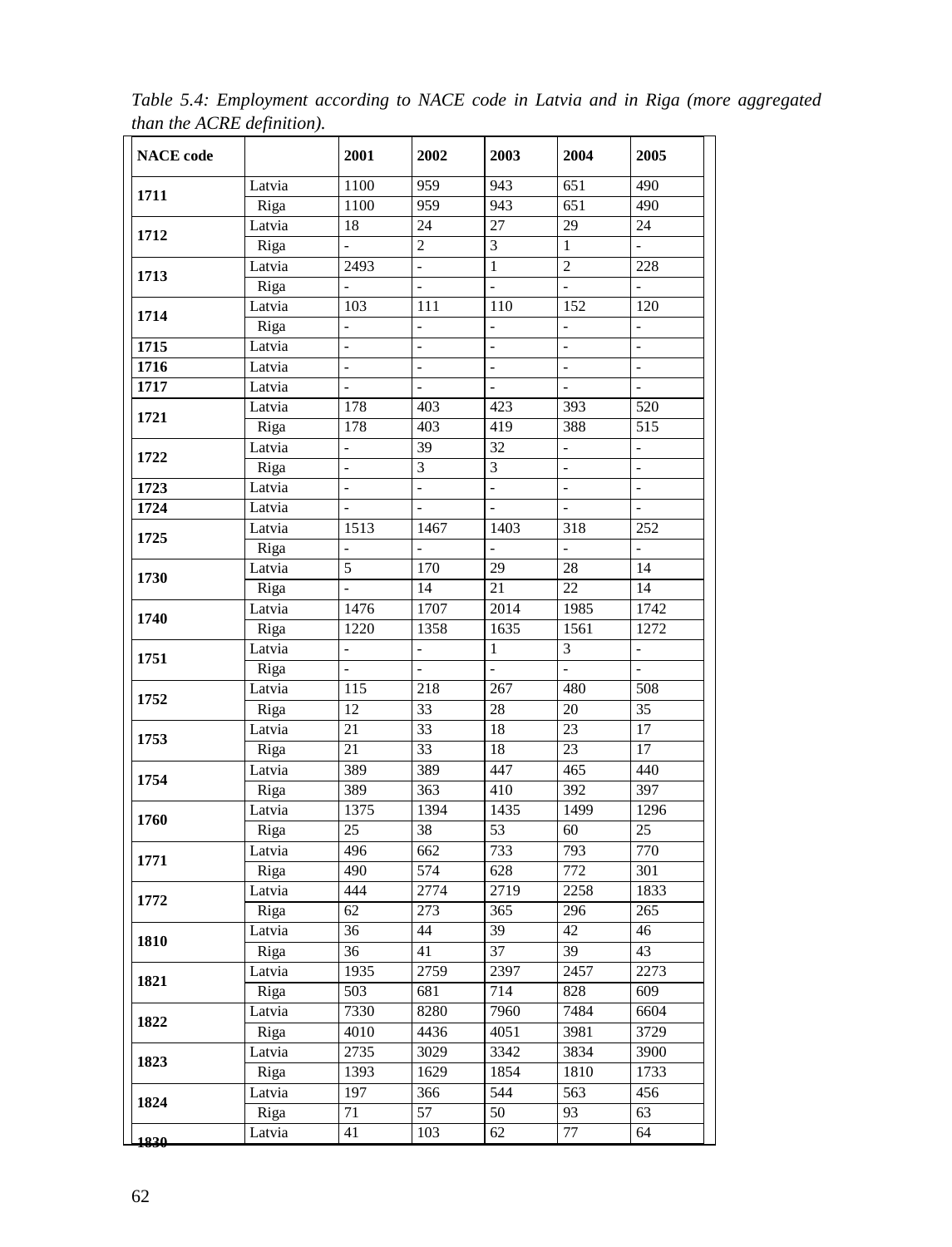|              | Riga   | 14                       | 57              | 17               | 34               | 27              |
|--------------|--------|--------------------------|-----------------|------------------|------------------|-----------------|
|              | Latvia | $78\,$                   | 84              | 83               | $80\,$           | 72              |
| 1910         | Riga   | $20\,$                   | 21              | 21               | $20\,$           | 20              |
|              | Latvia | 156                      | 297             | 257              | 265              | 233             |
| 1920         | Riga   | 115                      | 257             | 223              | $\overline{224}$ | 187             |
|              | Latvia | 470                      | 262             | $\overline{342}$ | 417              | 325             |
| 1930         | Riga   | 285                      | 228             | 254              | 330              | 230             |
| 2211         | Latvia | 792                      | 918             | 840              | 1012             | 1136            |
|              | Riga   | 764                      | 869             | 803              | 985              | 1109            |
| 2212         | Latvia | 2037                     | 2509            | 2823             | 2877             | 2264            |
|              | Riga   | 1806                     | 2232            | 2497             | 2476             | 1905            |
| 2213         | Latvia | 1977                     | 1874            | 2067             | 2603             | 2751            |
|              | Riga   | 1614                     | 1460            | 1638             | 2110             | 1880            |
| 2214         | Latvia | 59                       | 108             | 104              | 81               | 83              |
|              | Riga   | 59                       | 94              | 93               | 64               | 79              |
| 2215<br>2231 | Latvia | $\overline{77}$          | 62              | 140              | 118              | 134             |
|              | Riga   | 77                       | 56              | 101              | 115              | 118             |
|              | Latvia | $\overline{34}$          | $\overline{4}$  | $\overline{7}$   | $\overline{28}$  | 10              |
|              | Riga   | $\overline{34}$          | $\overline{4}$  | 6                | $\overline{28}$  | 10              |
|              | Latvia | 6                        | 18              | 13               | 19               | 18              |
| 2232         | Riga   | $\frac{1}{2}$            | 18              | 13               | $\overline{19}$  | $\overline{18}$ |
| 2233         | Latvia | $\overline{a}$           | $\overline{5}$  | $\overline{6}$   | 12               | $\overline{31}$ |
|              | Riga   | $\overline{a}$           | $\overline{5}$  | $\overline{6}$   | 11               | $\overline{31}$ |
| 3001         | Latvia | $\frac{1}{2}$            | 21              | $\overline{31}$  | $\overline{33}$  | $\overline{33}$ |
|              | Riga   | $\overline{\phantom{0}}$ | $\overline{21}$ | 31               | $\overline{33}$  | $\overline{33}$ |
| 3002         | Latvia | 163                      | 175             | 122              | 215              | 144             |
|              | Riga   | 163                      | 165             | 112              | 213              | 144             |
| 3130         | Latvia | 16                       | 153             | 305              | 435              | 512             |
|              | Riga   | 16                       | 8               | 18               | 107              | 157             |
| 3210         | Latvia | 238                      | 271             | 339              | 312              | 334             |
|              | Riga   | 236                      | 270             | 298              | 276              | 316             |
| 3220         | Latvia | 505                      | 554             | 631              | 626              | 384             |
|              | Riga   | 415                      | 489             | 503              | 481              | 297             |
| 3230         | Latvia | 67                       | 336             | 317              | 388              | 355             |
|              | Riga   | 61                       | 273             | 292              | 330              | 282             |
| 3320         | Latvia | $\overline{514}$         | 620             | 890              | 852              | 825             |
|              | Riga   | 513                      | 583             | 860              | 826              | 795             |
| 3330         | Latvia | 5                        | 19              | 22               | 32               | 46              |
|              | Riga   | $\frac{1}{2}$            | 5               | $\overline{12}$  | 14               | $\overline{24}$ |
| 642          | Latvia | 6564                     | 6172            | 5777             | 5658             | 5707            |
|              | Riga   | 6412                     | 5912            | 5517             | 5293             | 5261            |
| 651          | Latvia | 8963                     | 9197            | 9935             | 10595            | 11386           |
|              | Riga   | 8811                     | 9036            | 9770             | 9227             | 9947            |
| 652          | Latvia | 1579                     | 1988            | 1689             | 2458             | 3387            |
|              | Riga   | 1377                     | 1782            | 1497             | 2274             | 3192            |
| 6601         | Latvia | 107                      | 120             | 154              | 261              | 302             |
|              | Riga   | 107                      | 120             | 143              | 252              | 294             |
| 6602         | Latvia | 11                       | 19              | 22               | 32               | 39              |
|              | Riga   | 11                       | 19              | 22               | 32               | 38              |
| 6603         | Latvia | 3022                     | 2796            | 2961             | 5405             | 4952            |
|              | Riga   | 3022                     | 2796            | 295              | 5395             | 4925            |
|              | Latvia | 1379                     | 1732            | 999              | 1237             | 1467            |
| 67           |        |                          |                 |                  |                  |                 |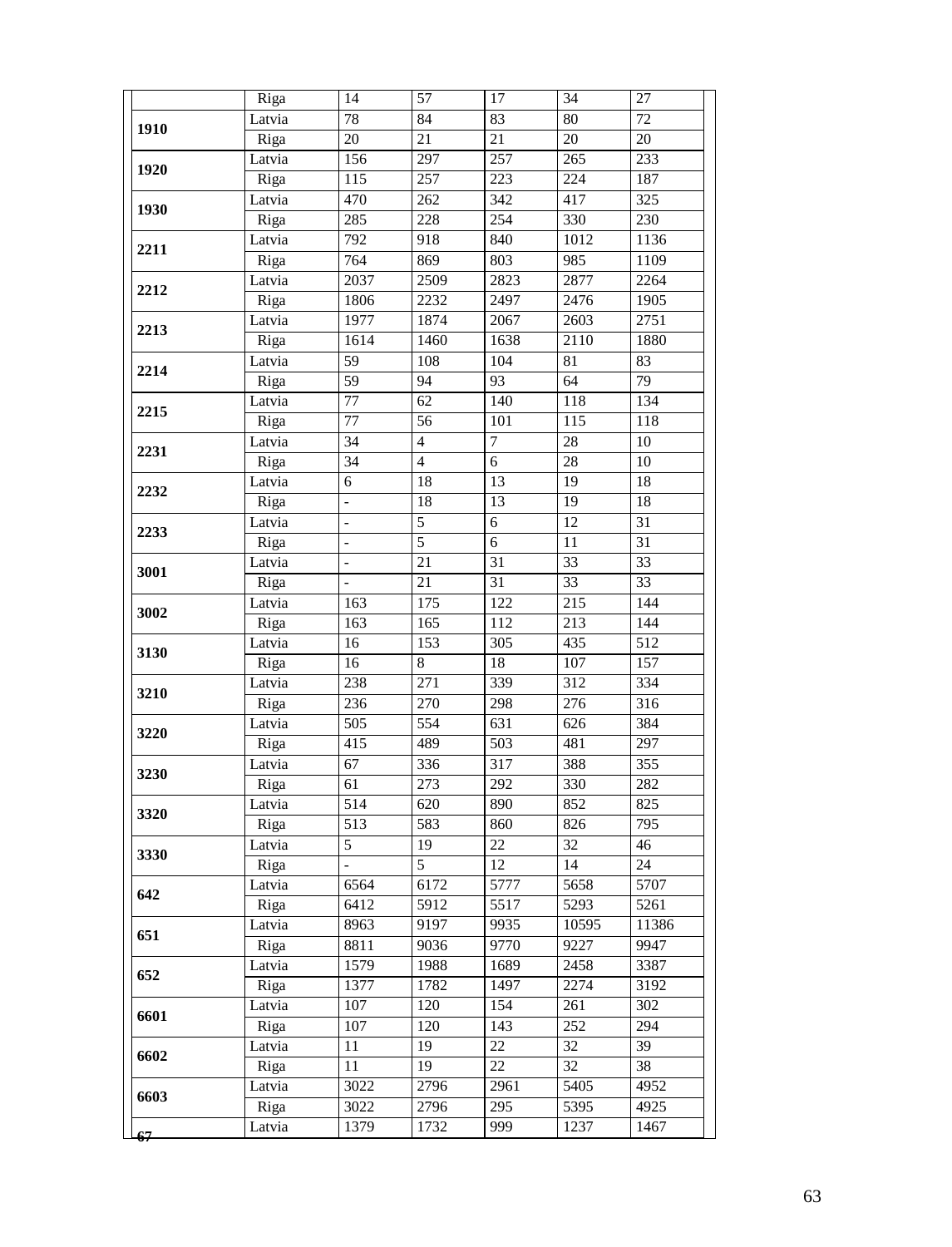|                   | Riga   | 1270             | 1578             | 876              | 1105            | 1325             |
|-------------------|--------|------------------|------------------|------------------|-----------------|------------------|
| 72                | Latvia | 1050             | 2090             | 4829             | 5508            | 6240             |
|                   | Riga   | 801              | 1711             | 4225             | 5021            | 5398             |
| 73                | Latvia | 2795             | 3029             | 2894             | 2829            | 2758             |
|                   | Riga   | 2126             | 2339             | 2183             | 2115            | 2054             |
| 7413              | Latvia | 523              | 804              | 1049             | 1075            | 1545             |
|                   | Riga   | 521              | 758              | 718              | 953             | 1452             |
| 741 excl 7413     | Latvia | 2929             | 5471             | 6020             | 7864            | 9035             |
|                   | Riga   | 2356             | 4218             | 4735             | 6203            | 6777             |
| $742 + 743$       | Latvia | 3772             | 5256             | 5955             | 7223            | 7959             |
|                   | Riga   | 3331             | 4328             | 4938             | 5858            | 6208             |
| 744               | Latvia | 2203             | 3000             | 3540             | 4721            | 4564             |
|                   | Riga   | 2061             | 2676             | 3195             | 4148            | 3455             |
| 745               | Latvia | 354              | 840              | $\frac{975}{ }$  | 886             | 1838             |
|                   | Riga   | 318              | 743              | 911              | 813             | 1779             |
| 746               | Latvia | 4277             | 5360             | 6062             | 6839            | 7465             |
|                   | Riga   | 3828             | 4636             | 5122             | 5805            | 6054             |
| 747               | Latvia | 1389             | 2253             | 2337             | 3075            | 3785             |
|                   | Riga   | 1080             | 1690             | 1913             | 2518            | 3039             |
| 748               | Latvia | 402              | 1175             | 3117             | 4262            | 3621             |
|                   | Riga   | 264              | 675              | 2229             | 3093            | 2597             |
| $801 + 802 + 803$ | Latvia | 91149            | 91996            | 79781            | 79181           | 79027            |
|                   | Riga   | 32805            | 33457            | 20423            | 20218           | 20505            |
| $9211 + 9212$     | Latvia | $\overline{258}$ | $\overline{214}$ | 234              | 386             | 329              |
|                   | Riga   | 246              | 195              | $\overline{229}$ | 371             | $\overline{306}$ |
| 9213              | Latvia | 299              | 198              | 281              | 241             | 199              |
|                   | Riga   | 182              | 120              | $\overline{200}$ | 184             | 169              |
| 9220              | Latvia | 1859             | 1786             | 1819             | 1805            | 1932             |
|                   | Riga   | 1605             | 1556             | 1559             | 1521            | 1702             |
| 9231              | Latvia | 2099             | 2210             | 2135             | 2604            | 2662             |
|                   | Riga   | 1589             | 1700             | 1636             | 2086            | 2056             |
| 9233              | Latvia | $\overline{89}$  | $\overline{37}$  | 59               | 77              | 112              |
|                   | Riga   | 74               | $\overline{22}$  | $\overline{36}$  | $\overline{50}$ | 86               |
| 9234              | Latvia | 2403             | 2620             | 2085             | 2166            | 2191             |
|                   | Riga   | 1073             | 1053             | 600              | 534             | $\overline{605}$ |
| 9240              | Latvia | 187              | 183              | 182              | 173             | 210              |
|                   | Riga   | 187              | 183              | 182              | 173             | 209              |
| 927               | Latvia | 2896             | 3650             | 6137             | 6862            | 6270             |
|                   | Riga   | 2724             | 3446             | 5903             | 6628            | 6025             |
|                   |        |                  |                  |                  |                 |                  |

# **5.2 Conclusions**

The objective of this section was to analyze the current state of the creative knowledge sectors in Riga. The analysis applied the ACRE definition of creative knowledge sectors and focussed on the major creative knowledge sub-sectors in Riga.

 The total number of employees in the creative knowledge intensive sectors in Riga is around 110,000, or roughly one third of the employees in Riga are working in the creative knowledge sectors.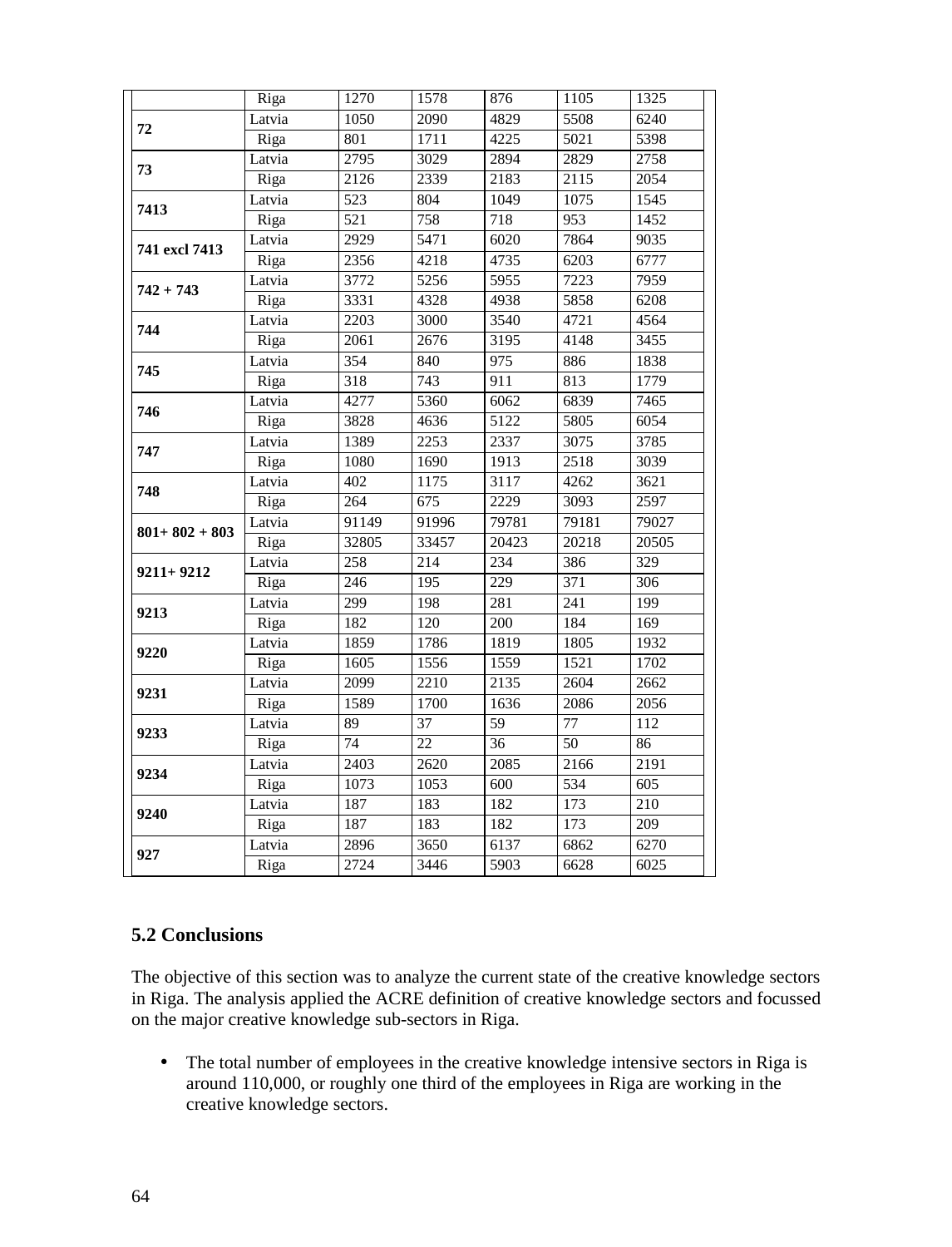- Many of the activities in the creative knowledge sectors are low-skilled, low-wage jobs in labour intensive production processes. The notable exceptions being the information and communication technology sector, some of the business services as well as some of the activities within the financial intermediation/services sector (in particular the ICT based ones).
- With the increasing Latvian labour costs it is reasonable to assume that the employment in the creative knowledge sectors will fall as the low-skilled jobs are moved to countries East or South of Latvia with lower labour costs. Hence, the challenge is to keep and further develop the human capital in these sectors in order to create new businesses with higher value added.
- Given that Riga is Latvia's centre for higher education, it is reasonable to believe that there is a potential for considerably more of creative knowledge activities based on university and research institute spin offs.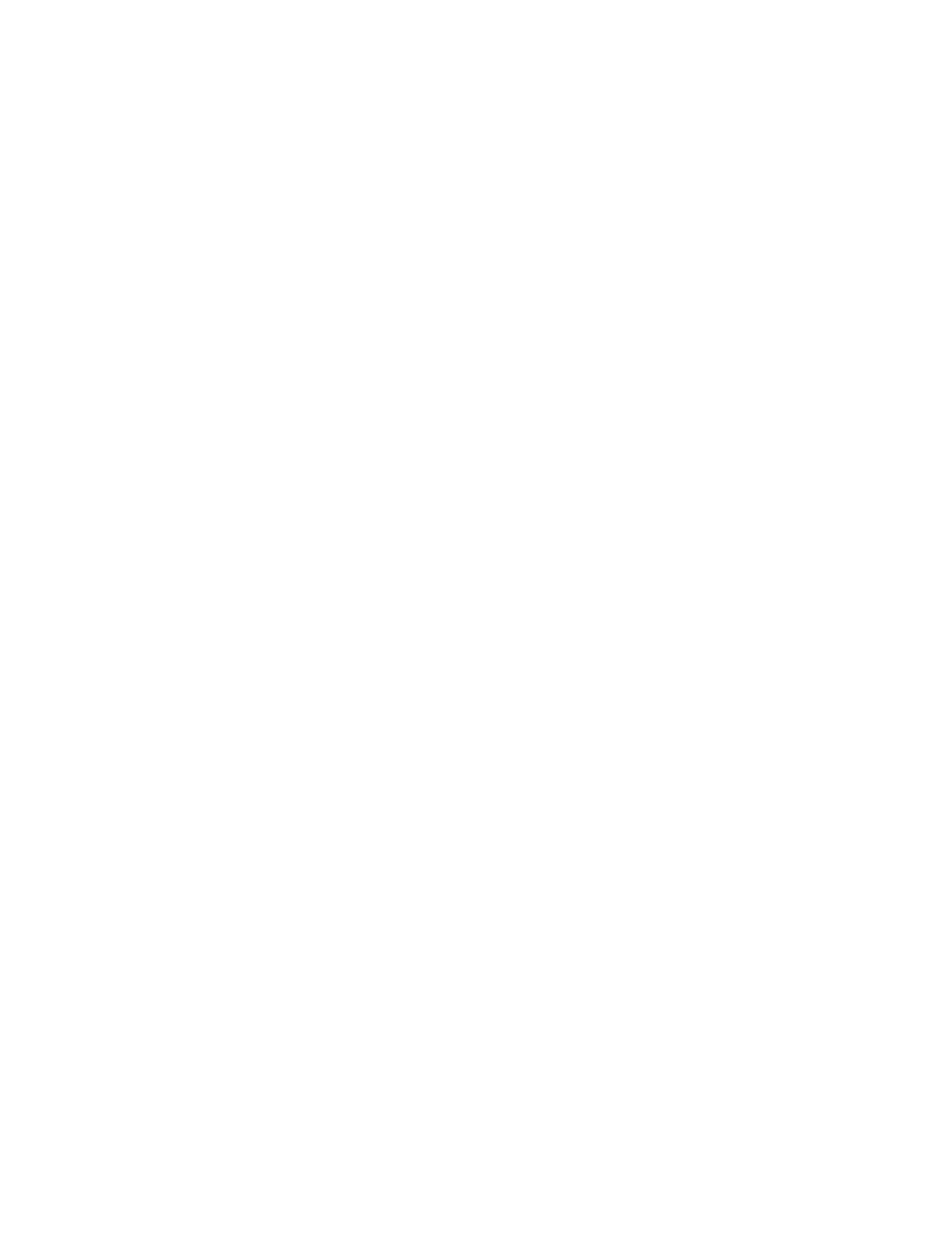# **6. Analysis of Policy Applied over the Past Decade Aiming at Improving Competitiveness.**

The analysis of the policies aimed at increasing city's competitiveness has been partly addressed by the *Riga Long term development strategy of Riga City till 2025* and the *Riga* City development programme  $2006-2012$  and some related research work<sup>32</sup>. Both these umbrella type documents have been prepared in 2005, and subsequently put to the public discussion. By this date, they were officially accepted<sup>33</sup>. With all their shortcomings the documents still provide the most up to date overview of the policy developments over the last ten years as well as define the priorities and key action points for the medium and long-term development. Yet, in order to see the context of the newly defined priorities, some outlook of the existing work done is in order.

# **6.1 Evaluation of the Key Past Policies.**

Riga City development over the past 10 years (1995-2005) was outlined in the *Riga Development Plan 1995-2005.* The brief sketch of its implementation may largely reflect the character of the policies geared towards boosting (or not) Riga's competitiveness and, where it is appropriate, supporting creative and knowledge city ideology.

The Plan itself in 1995 was adopted in the absence any decent strategy documents at a national level. Also, the available research statistical data was rather limited. Inevitably the Plan turned out to be quite vague and general. This in turn allowed developing policies that reflected short term concerns of the City (councilors) much more than medium-to long term goals. The adopted policies also lacked co-ordination. Early attempts of the Mayor of Riga to initiate policy planning process at the departmental level turned out to be fiasco as none of the departments in 1996/97 came up with any initiative or proposal whatsoever.

The most elaborate part of the Plan<sup>34</sup> was that devoted to urban zonal planning and mapping of different city territories. Yet, this part only indirectly (via restrictions what and where can be built as well as stipulated procedure of licensing construction works) has impacted on the competitiveness of the city $35$ .

The vagueness of the plan resulted in the absence of a considered approach to public transportation – the concern addressed more thoroughly in the current strategic plans of the public transport development (period 2006-2018). Rather chaotic development of the transport infrastructure in the last ten years has clearly pointed to the need for the advancement of light rail transit, regional rail (to integrate Greater Riga area), introduction of efficient and widely used park-and-ride system, and optimization parking system and minibuss commuting.

The matters of education, culture (exception – Riga Historical centre), knowledge intensive economy and creativity were not addressed by the Plan at all. Thus, all subsequent

<sup>32</sup> See more http://www.rdpad.lv/

 $33$  Resolution of the Riga City Council 584, protocol 26,7 from 15.11.2005

<sup>&</sup>lt;sup>34</sup> And widely recognized as the only part that worked

<sup>&</sup>lt;sup>35</sup> In other words, it has been difficult to precisely evaluate the impact of this part on the competitiveness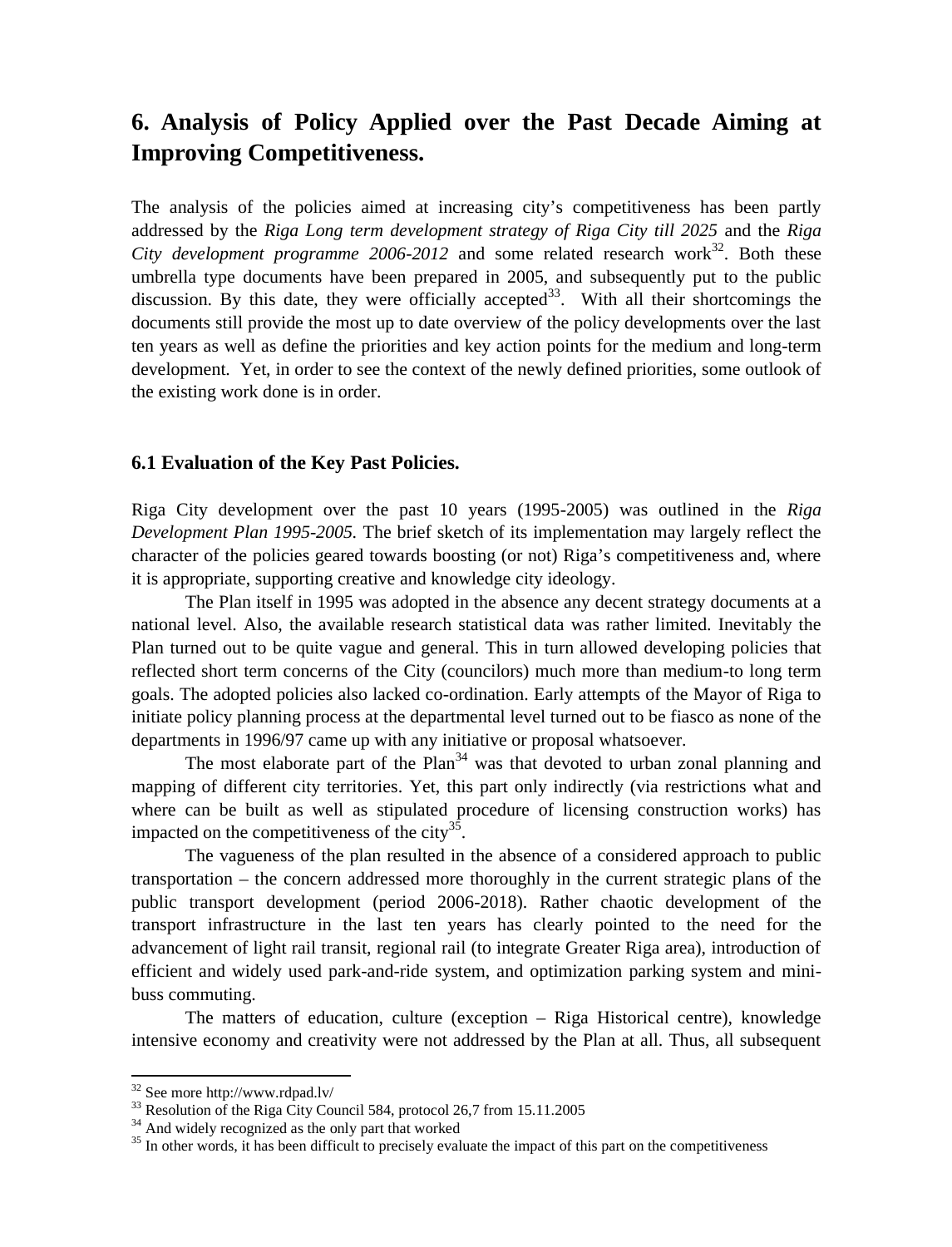initiatives in this regard were adopted and implemented without any connection to the Plan and were based on short-term concerns in an ad hoc manner.

Still, some positive outcomes of the Plan at a policy level were the following. The plan created a certain feeling of stability and notion of at least some direction. This was one of the first attempts in Latvia to involve a wider public in the discussion of the development issues of the city and also the first municipality plan in the Baltic States after the collapse of the USSR. The fact of the acceptance of the plan was some sort of license to acquire a special status for the historical centre of Riga (included in the UNESCO's World Heritage list). This in turn led to the development and acceptance by the Cabinet of Ministers the Law of Preservation of Riga Historical centre. The Law regulations necessitated much more thorough consideration of the development of new office and economic activity areas thus devoting more attention the urban planning outside the historical centre. The plan also provided further grounds for the Riga region planning.

# **6.2 Current Institutional Arrangements**

Riga city council is elected once in four years and comprises 60 elected members - councilors. Riga City Council sets up commissions and working groups from among the Riga City councillors and residents of the municipality. The need to form such commissions and working groups is determined by specific laws, regulatory acts or by the Council's decisions; specialists may be invited to work in such formations, with remuneration for their work paid from the municipal budget. The policies are implemented through the institution of executive director and departments. Currently there are departments of City Development, Municipal Services, Transport, Welfare, Property, Environmental, Culture, Finance, Education, Youth and Sports. There are also Agencies, such as Housing, and special status institutions, such as Tourism Bureau.

## **6.3 Riga Development Vision, Mission and Priorities**

The new planning documents (see above) define the main priorities of the development of Riga and point out tasks, activities and projects for social and economic development of the municipality. The documents cover not only the issues under the full control of the Riga City Council, but also some Riga can not solve single-handed and is in need to get involved into partnership. This strategy is aimed at becoming the ground for several other major planning documents and policies, such as the formation of the budget of the city, planning the urban environment, attracting investments, drafting and implementing various projects related to the development of the urban environment, integrating various interests, priorities and objectives of different stakeholders.

The strategy sets out **three priorities** "expected to have most rapid and positive effect on each inhabitant of Riga and to facilitate improvement of the quality of everyone's life" (Development Strategy, p.7).

- to develop a well-educated, skilful, culture-respecting society
- to promote the development of economy based on East-to-West link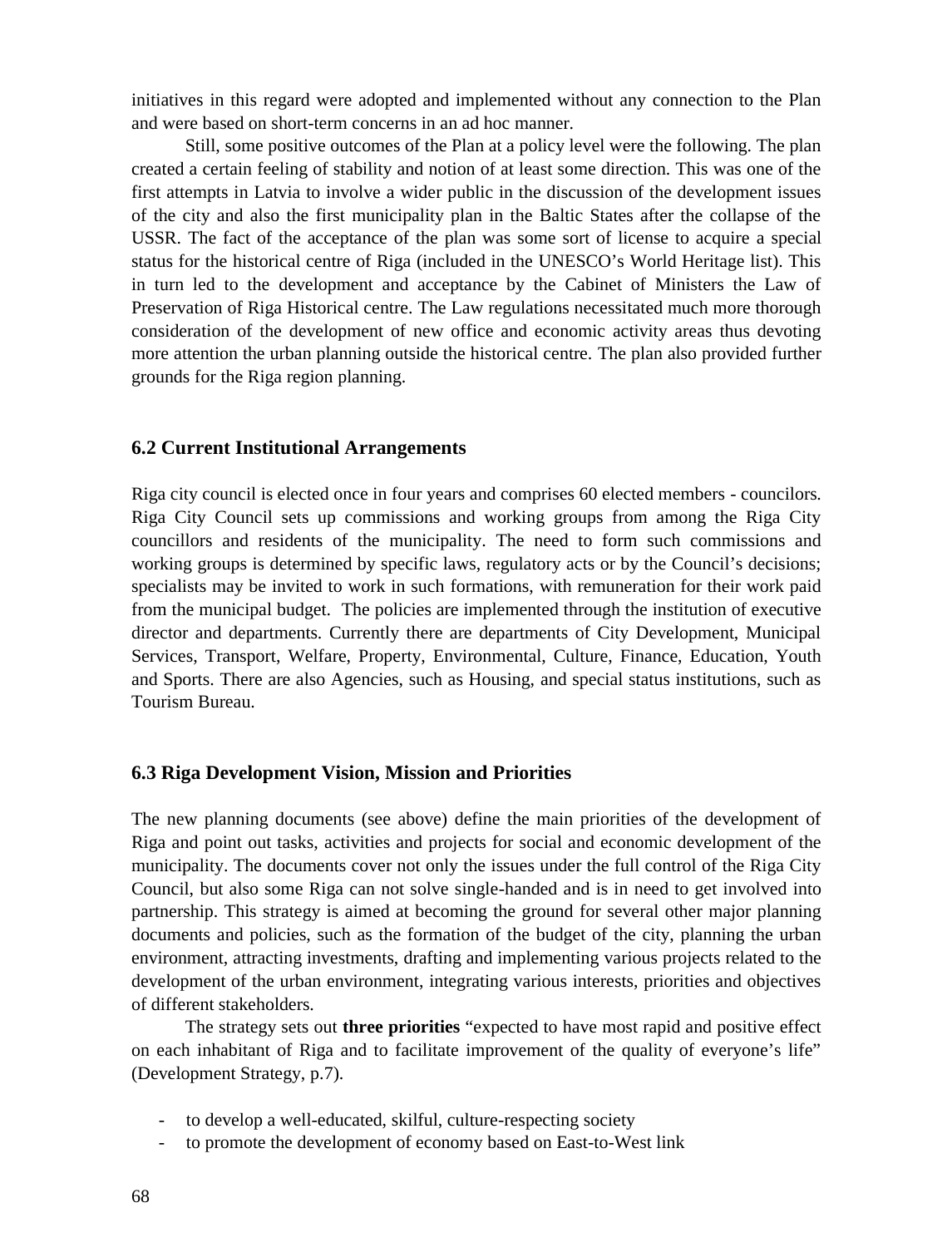- to promote living in high-quality urban neighbourhoods (ibid., p.9)

# *6.4.1 Vision of Riga (official)*

The city provides "opportunity for everyone" which means "the opportunity to live in a qualitative, harmonious environment, opportunity to develop oneself and one's welfare; the municipality is entrusted with professional servicing the inhabitants of the city, facilitating their personal growth and improvement of the quality of their lives" (ibid, p.10)

## *6.4.2 Mission of Riga (official)*

*As a city of opportunities for everyone*, Riga supports enterprising and active people thus facilitating the improvement of everyone's quality of life, respecting free choice and ownership as far as they do not harm the interests of society.

*As a convenient and comfortable place to live*, Riga is developing into a safe, healthy, attractive seaport city, the transportation system of which is designed to be safe and convenient for everyone.

*As the Baltic metropolis*, Riga is to become the driving engine of the development of Latvia and the Baltic States, the most efficient Baltic Sea Region gateway of the EU to the neighbouring markets, and the centre of culture, education and tourism.

*As a city of efficient administration*, Riga municipality is to become an efficient, client-oriented institution, supporting implementation of progressive and entrepreneurial ideas, and boosting the recognition of Riga in Europe and the world (ibid, pp. 10-12)

## **6.5 Factors of Competitiveness**

## *6.5.1 Human Capital*

One of the key factors of competitiveness is labour force. In Riga, as compared to other parts of Latvia, there is a greater share of the residents at employment age. Also, the higher is the share of high skilled and higher educated people. Given the unprecedented rate of out migration Latvia experiences after joining the EU in  $2004^{36}$ , it is increasingly worrying that it is precisely those highly educated Riganians who might be most attracted by the prospects of higher earnings outside Latvia. It is also likely that due to demographic trends, the share of elderly, over the employment aged people in Riga and Greater Riga area shall increase over the next 5-10 years thus putting much more pressure on the squeezed Riga's labour force. The expected decrease of the total population in Riga for the period 2005-2025 is around 20% from 736.6 thousands in 2005 to around 590 thousands in 2025. (p.20).

<sup>&</sup>lt;sup>36</sup> No one knows exactly how much, yet various calculations suggest between 5-10% of the Latvia' s labour force now works outside Latvia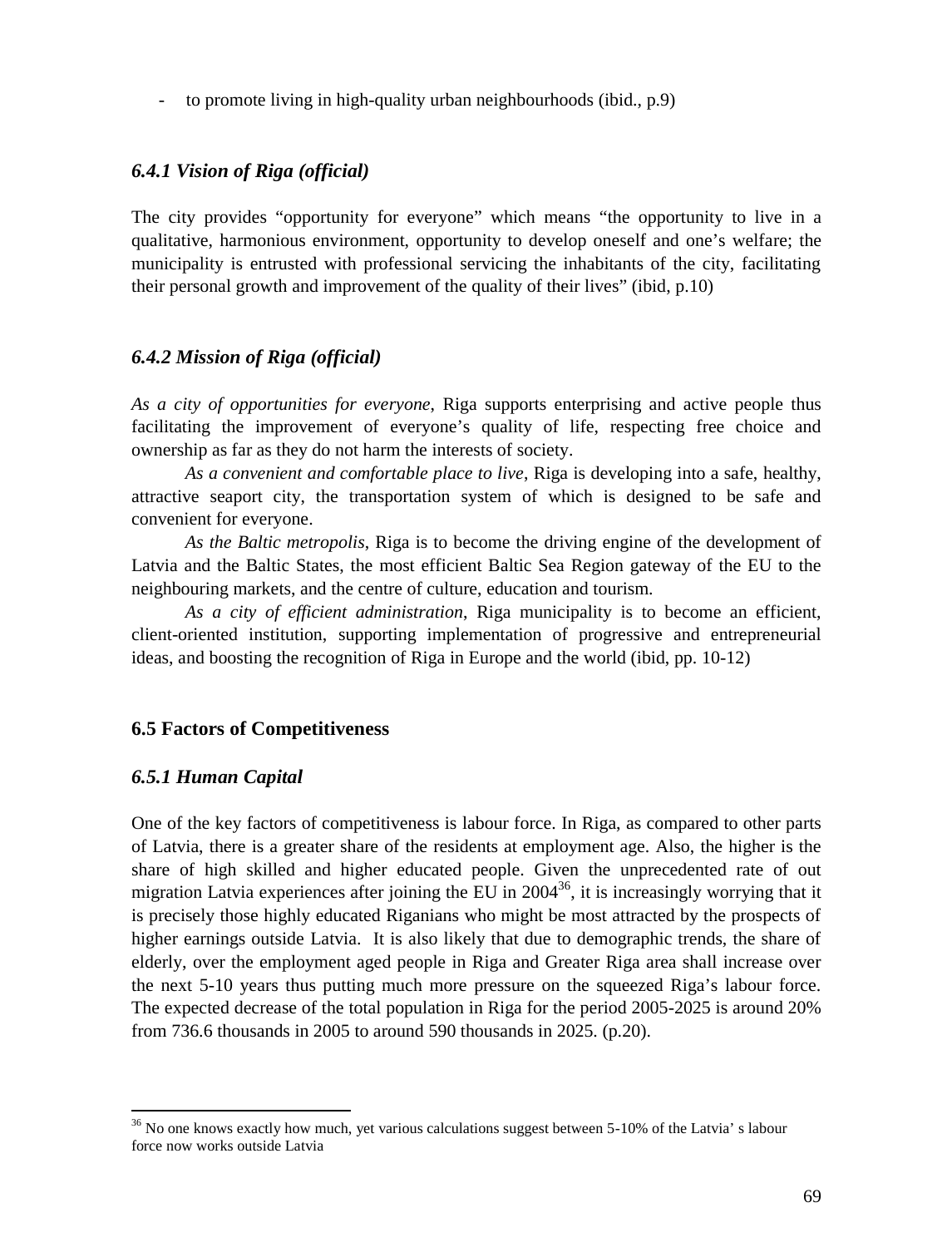*Figure 6.1: Population forecast until 2025 for Riga, the Riga surroundings, the Riga region, cities other than Riga, and countryside.*



Iedzīvotāju skaita paredzamās pārmaiņas Rīgā, Pierīgā un pārējās Latvijas teritorijās līdz 2025. g., tūkstošos cilvēku

Currently the official unemployment level in the city is 4.4% of economically active population.

*Figure 6.2: Employment in Riga 1996-2003 (employed unemployed, number of economic active persons).*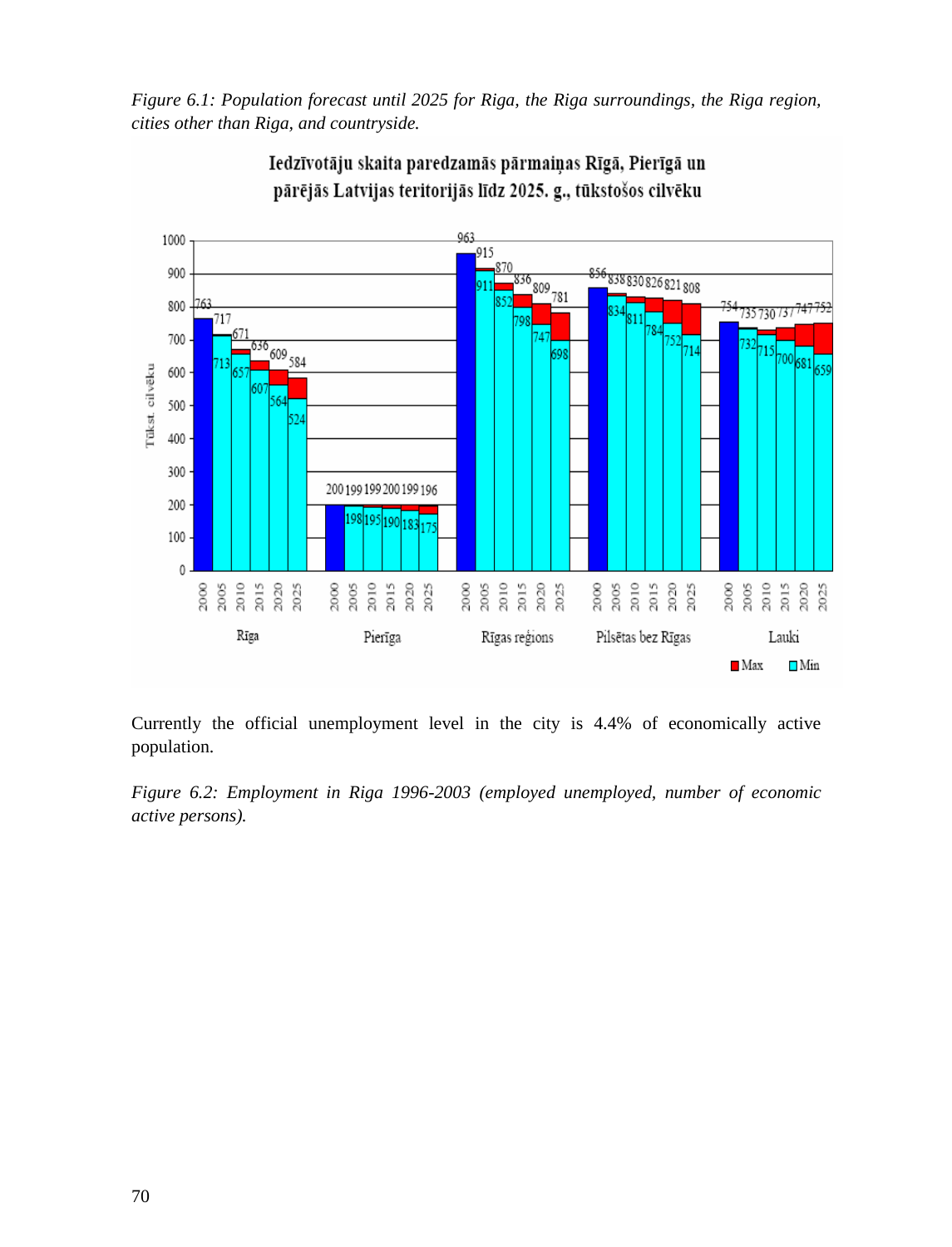

Iedzīvotāju ekonomiskā aktivitāte Rīgā

Source: Central Statistical Bureau of Latvia

This low figure though hides several noteworthy trends, not the least to mention is some increase of unemployment levels in 2002 mainly due to the changes in "Law on unemployment and the status of job-seeker" (adopted 01.06.2002) that made the acquisition of the status of unemployment much easier than before.

The policy measures proposed for improving natural demographic trends are passed on to the national level – such as policies to increase birth rate (already in place), measures to decrease death ratio etc. The only visible initiative here is publicly voiced intention to work out policies to attract young people from other parts of Riga at an even greater scale than<sup>37</sup> now.

#### *6.5.2 Value Added Economic Activities.*

Over the last 10 years the share of commodity production has been decreasing giving way to the increased share of the value generated in the service sector. Even if the production in absolute numbers has increased, this has been largely in low value added direction. The commercial services represent 17 % of Riga's economy (4% nation wide) whereas public sector represents only 11% (compare 19% at a national level).

*Figure 6:3: The structure of the value added in the Greater Riga Area (measured in real prices), percentage of total (services in black and production of goods in grey). Source: Central Statistical Bureau of Latvia.*

----------

<sup>37</sup> Currently Riga attracts the greatest share of all secondary school graduates to its higher education establishments.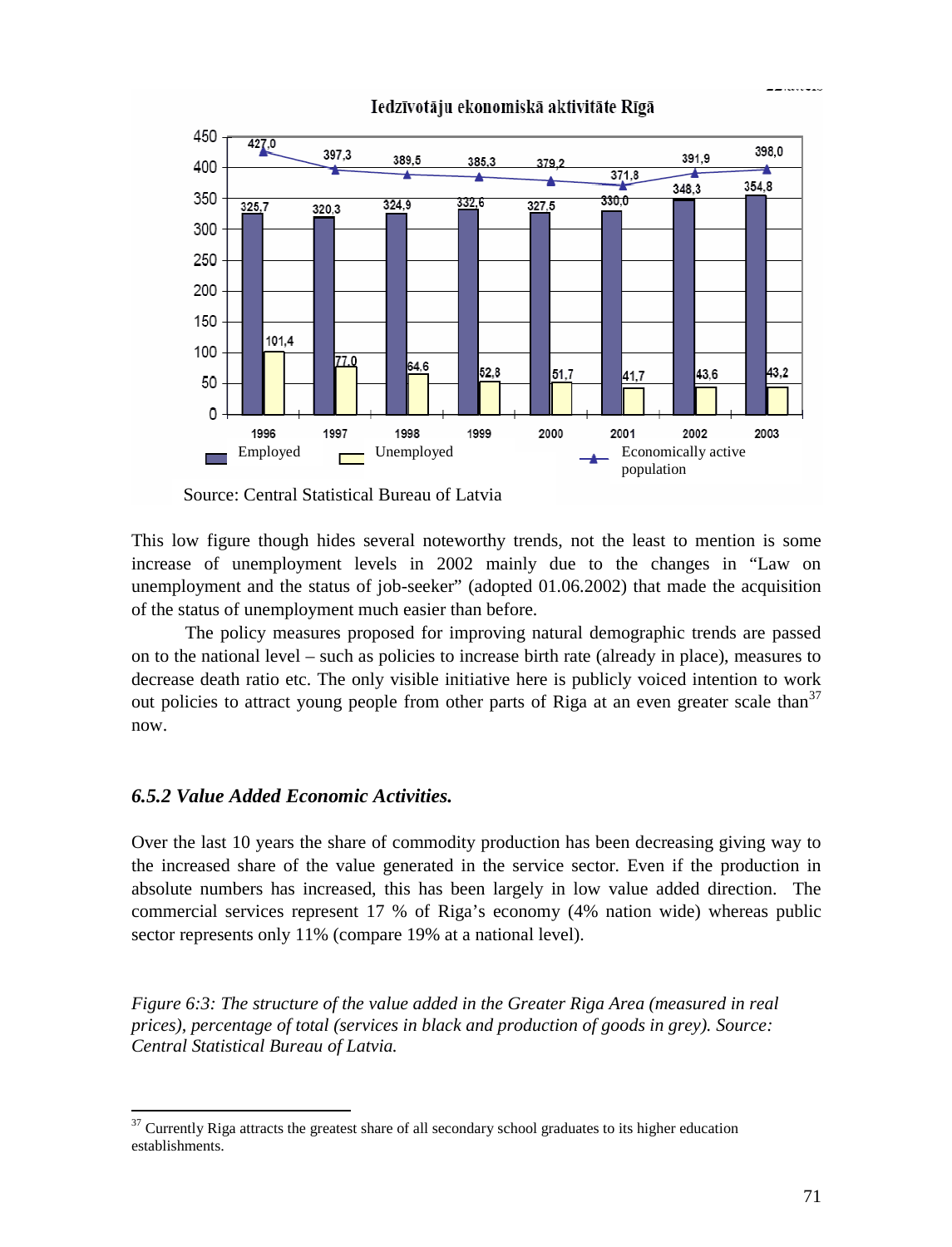

# Rīgas reģiona kopējās pievienotās vērtības sastāva īpatsvars faktiskajās cenās, %

Avots: LR CSP

# *6.5.3 Foreign Direct Investments*

Since 2000 accumulated FDI in the enterprises registered in Riga have been specifically accounted in Latvia's Enterprise register data base Lursoft and by mid-2005 they amounted 1 billion lats. The amount has been growing over these years at 6.4% a year. In 2003 the city began to introduce the principles of medium-term budgeting and has attempted to implement more prudent long-term financial policy in order to reduce the increase of the city's debt.

## *6.5.4 Real Estate and Construction*

One of the main forms how the city council can regulate economic development is through issuing the licenses for construction works. Riga as the capital and the Baltic Sea Region metropolis attracts increasing number of national and regional head offices. Riga City accounts for 2/3 of all construction works done in the country.

Although, the unprecedented and rapid growth of real estate and linked to that mortgage loan market (and, as a result, real estate prices – see graph) has put the construction control (including licensing) under very heavy pressure. There has been an increase of 35 % of the issued construction licenses over the past 10 years.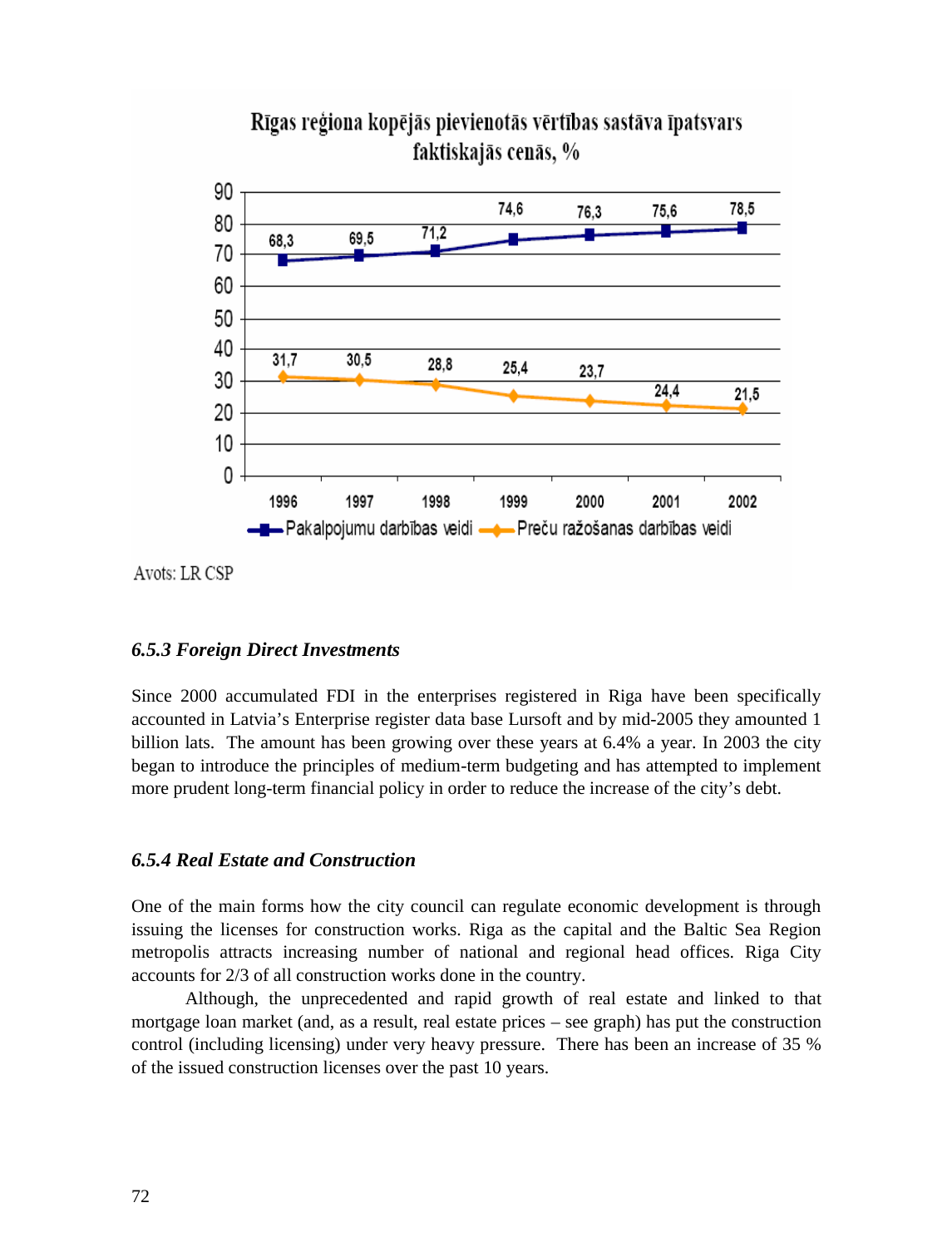*Figure 6.4: The loans issued to private customers by commercial banks and the average price of a standard apartment square meter.*



Riga City Council Development Department monitors the distribution of economic activity (registered enterprises, economically active population) across all the districts in Riga and the respective demands placed on their infrastructure. It also closely follows the real estate prices (land, building, office space, apartments) for future planning purposes. The Department predicts that the increasing share of economic activity shall be moved out of the city centre o the outskirts or even outside the boundaries of the cities. It also intends to restrict further increase of economic activity in currently overburdened parts of the city and stimulate.

#### *6.5.5 Information Technology, Science and Technology Parks*

The highest levels of computer and software use can be observed in the fields of financial services  $(67,6\%)^{38}$  and real state operations  $(66.2\%)$ . The lowest levels are in the hotel business<sup>39</sup> and micro enterprises (less than 10 employees). Still, altogether usage of computers and IT in Riga is nearly 17% higher than Latvia's average.

By the end of 2004 there were three science and technology parks operating in Riga – Latvia's Technology Centre (est.1993) (medical and biotechnological equipment and machinery, material science and technology, design);

<sup>&</sup>lt;sup>38</sup> Of enterprises and employees.

<sup>&</sup>lt;sup>39</sup> Yet, the highest growth rate over the last two years – doubled.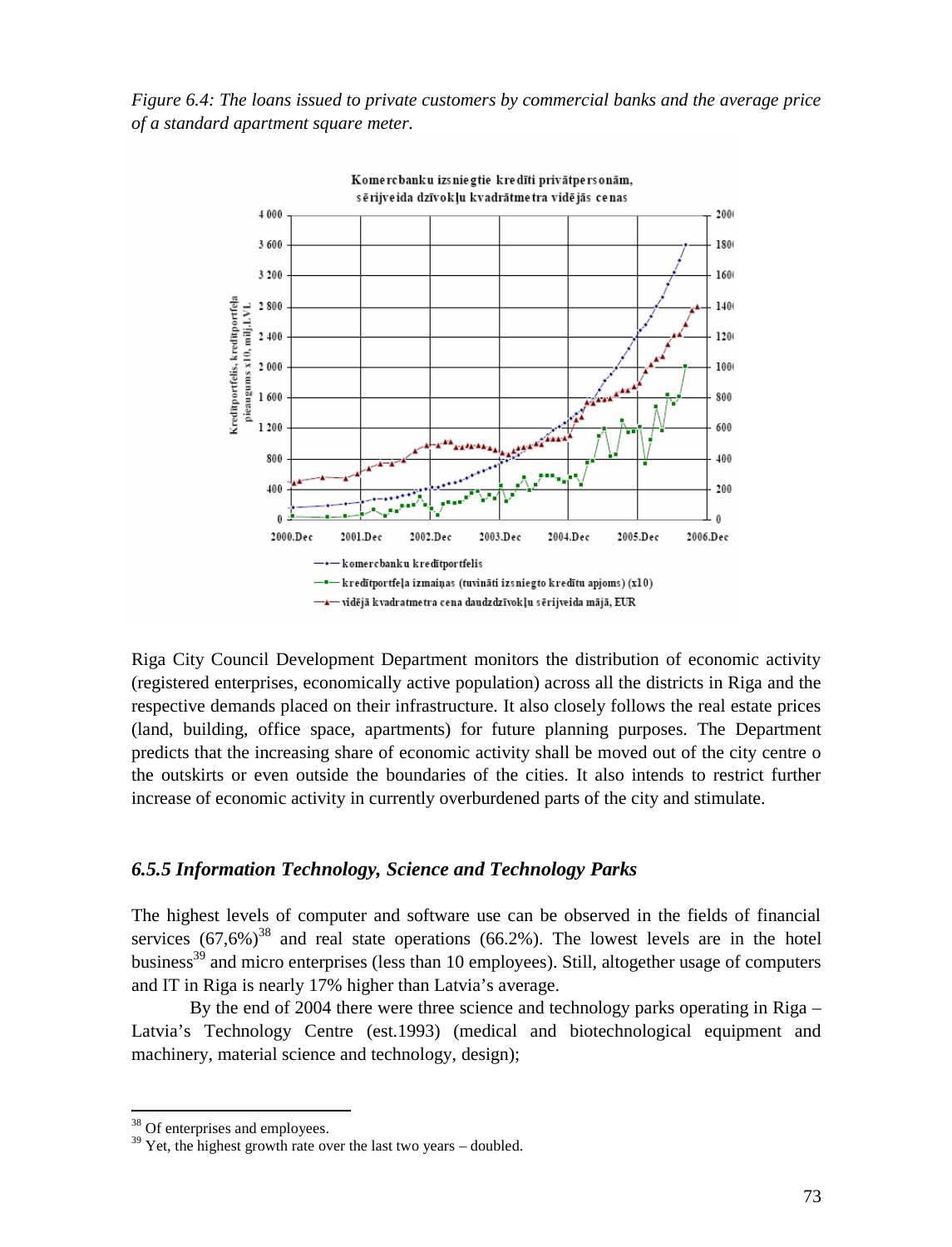Latvia's Electronic Business Innovation Centre (established 1997) support for SMEs in IT and electronic fields, upgrading, export promotion and personnel training;

Latvia's Technology Park (established 1996) – commercialization of innovations in energy, IT, Chemistry, biotechnology, environmental sciences, transportation.

The City Council recognizes that very little has been done to foster the potential of Riga as the centre of higher education and science in generating new knowledge and innovation. Considerably more is done and proposed at a national level, especially in the light of the newly adopted National Development Plan that stipulates the advancement of science and technological excellence as one of the keystones of prioritized knowledge economy.

#### *6.5.6 Education and Culture.*

There are 147 kindergartens and 147 primary and secondary schools, 36 professional schools and 19 leisure time activity centres in Riga. Riga also hosts the majority of the higher education institutions - 79 per cent of all Latvia's students study in Riga. Yet policies in this field are regulated and managed at a national level and therefore no specific policy measures are taken by the municipality in this regard (this is recognized). As to the field of culture, approximately 3.4% of the city annual budget is allocated to cultural activities. The Department of Culture is quite active and can praise itself on a few success stories such as the organization of the  $800<sup>th</sup>$  anniversary of Riga in 2001 (has become the exemplary case of city festival organization) and participation in the international culture festival Surprising Latvia in France in 2005 (although centrally managed by the Ministry of Culture). In late 2006 a new long-term strategy for Cultural development has been proposed by the Department. Interestingly, the strategy does not echo the prioritisation of creative industries (Latvian National development Plan). The strategy also implies the creation of a new policy institution Cultural Agency.

In relation to culture and creative industries field, it is worth a mention that the national level initiatives to build a new public library, concert hall and modern art museum with related development of infrastructure and surrounding areas clearly would benefit the city. Yet, the only significant contribution here has been the allocation of land for the construction works. One should also stress that more strategic national branding activities inevitably implicate Riga as one of the key attractions as well as service encounter place of all sorts of tourists.

#### *6.5.7 Administrative Capacity*

One of the most notable developments that may have substantial impact on the competitiveness of Riga is its comparatively well developed (at least technologically) egovernance system. In 2006 a joint study conducted by researchers at Rutgers University Newark (US) and Sungkyunkwan University (Korea) has evaluated the official websites of the world's major cities and compiled an index ranking them in order of performance. Riga was placed tenth in this index and was the only European Union city to appear in the 'top ten'. It seems that, provided the Government solves a few issues related to digital service introduction and administrative reshuffling of existing service system in public sector at the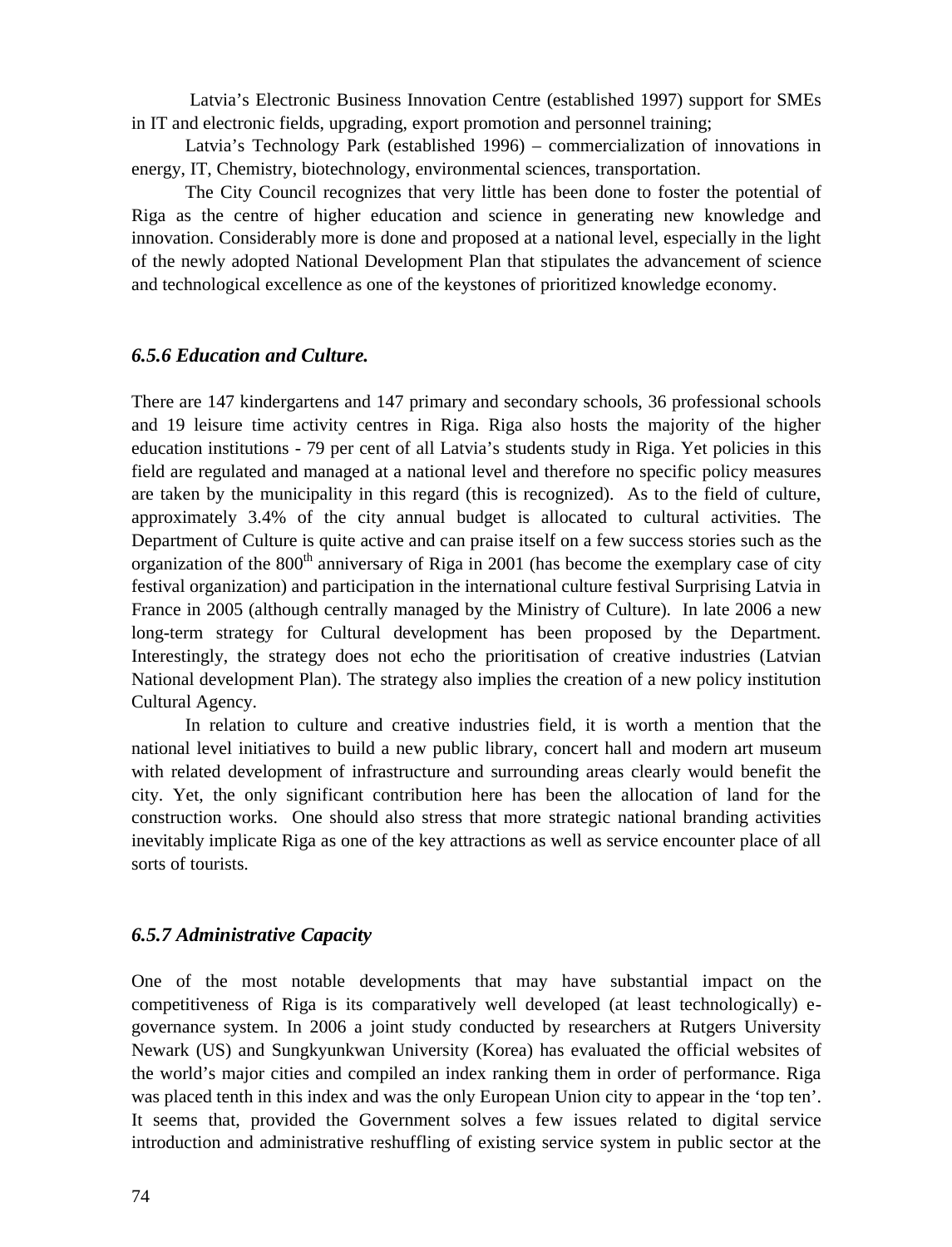national level, Riga e-governance system may become an effective vehicle for boosting overall competitiveness of businesses and service infrastructure in Riga.

### **6.6 Conclusions**

To summarize the key challenges of the development of competitiveness of Riga and fostering creative knowledge based economy are the following:

- To overcome the demographic downside (negative growth of population, out migration and lower than European average life span), sustain and expand high quality human capital making maximum use of existing opportunities as being the country's centre of higher education and science.
- To restructure the economy from the dominance of low value added sectors (notably in service, retail) to a more varied economic structure (communication, consulting, hospitality, recreation, entertainment services as well as education services) including high-value added export oriented activities thus having significant multiplication effect overall.
- To reorganize the public transportation system and the unevenly developed city with functionally overloaded centre and poorly developed local neighbourhoods to more comfortable, easy to reach, friendly and safe urban environment.

To fully exploit the potential as a Baltic Sea regional centre in the fields of commerce, science, communication and culture.

If compared with the priorities of the Latvian National Development Plan (NDP), the Riga priorities are very much in line with those of the NDP, although the time horizon of the NDP is shorter (until 2013), whereas the Riga documents to some extent cover the period up to 2025.

# **7. Conclusions**

Ever since its foundation in 1201 Riga has played a pivotal role as a regional centre for trade and commerce – a role that much predates the emergence of the Latvian nation state of which it is now the capital and today's Riga holds the primacy over Latvia's economic, political, social and cultural functions. Throughout the centuries, Riga has always been a multiethnic city and ethnic Latvian have been in minority in the city for almost all of the period since its foundation with either Baltic Germans or Russians being in majority. Until the second half of the  $19<sup>th</sup>$  century, the Baltic German hegemony of Riga was economical as well as cultural.

The analysis of the development path of Riga from 1860 to 1999 showed that the economic, social and cultural development during the period could be divided into four very distinct sub-periods, each of them separated by dramatic institutional changes. The first period covering 1860-1914 is characterized by the industrialisation of what was by then the third largest city in the Russian Empire and by the Latvian national awakening. The second period 1918-1940 covers the first period of Latvian independence and is characterized by more of small scale industry with several technologically advanced enterprises. Culturally the period could be considered a period of Latvian "culture building" with roots in the national awakening of the late  $19<sup>th</sup>$  century. During this period several important Latvian cultural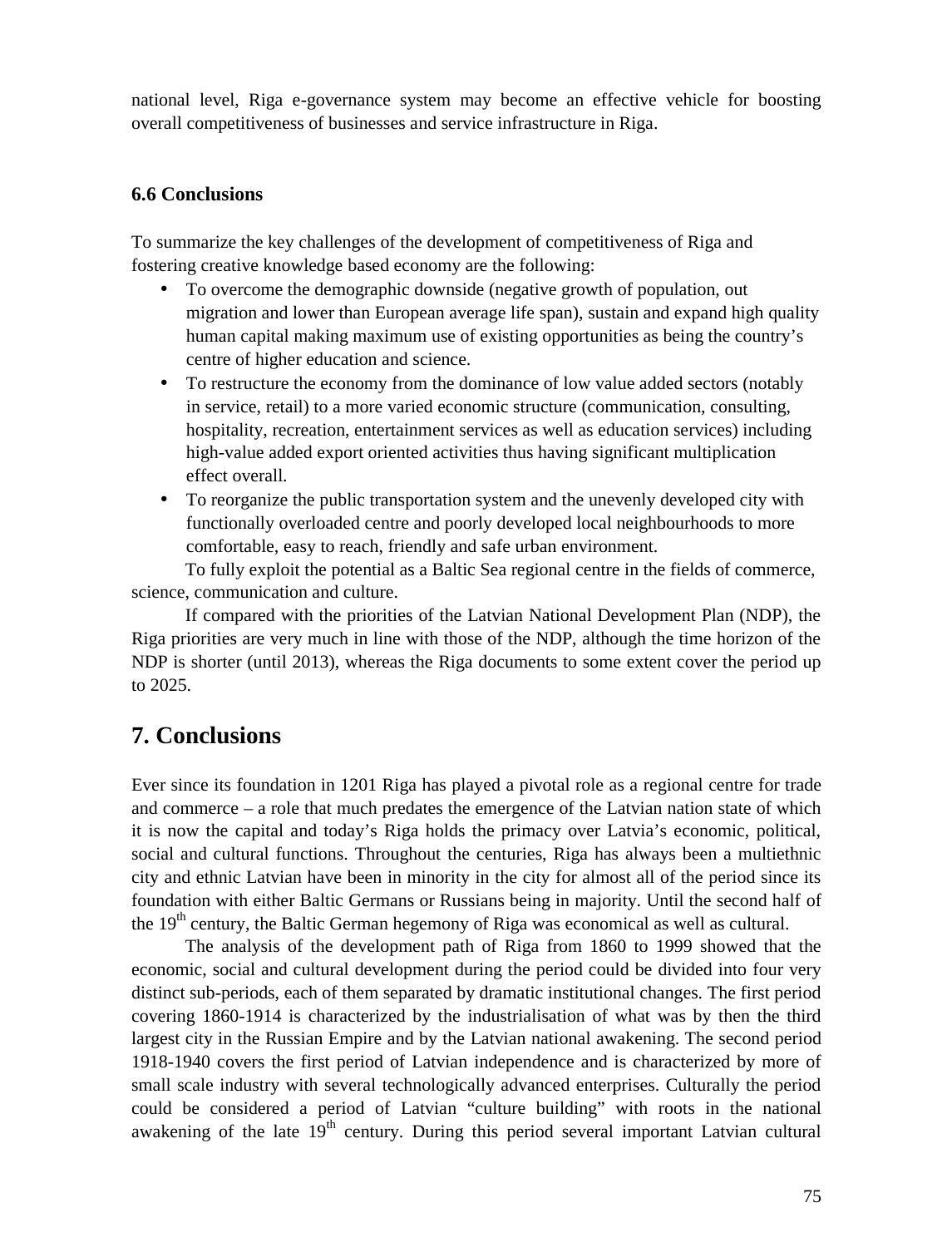institutions were established. The period of Soviet occupation, 1945-1991, saw large scale industries once again being established in Riga. The industries were to a large extent staffed by migrants (mainly of Russian ethnicity) from other parts of the Soviet Union. The cultural policy imposed on Latvia by the Soviet authorities involved selective destruction of the Latvian intellectual heritage.

The period following the break down of the Soviet Union and the restored Latvian independence in 1991 is characterized by the collapse of the large scale Soviet industry in Riga and the emergence of a new industrial structure mainly based on small enterprises that mainly are active in the service sectors. Today the service sector (tertiary sector) is predominant in terms of gross value added by economic activities in Riga. Approximately 80 per cent of the gross value added is generated by the tertiary sector, whereas 19 per cent is generated by the secondary sector (manufacturing). The economic transition brought difficulties to more or less all cultural spheres. Cultural institutions and activities had to adapt to the new market oriented environment and many of them, small as well as those requiring large capital investments, were unable to survive. On the other hand, there were several new initiatives that managed to survive in the new economic and political environment.

Furthermore, with the fall of the Soviet Union, Riga moved from occupying a strategic geographical location within the hierarchy of the Soviet economic space to occupy a peripheral location in the hierarchy of the European Union economic space. Although more than 15 years have passed since the break down of the Soviet Union, the Soviet legacy is still present in Riga. The infrastructure built to serve a gravity centre of the Soviet Union is still there. The Soviet heritage is also visible in the Riga cityscape, both in terms of architecture and in terms of location of industrial complexes. The Soviet heritage also continues to cast its shadows on the Latvian civil society.

The analysis of the current state of the creative knowledge sector in Riga revealed that although it accounts for a considerable part of the total employment in Riga (about one third or 110,000 employees), many of them have low-skill low-wage jobs in labour intensive production processes exploiting the relatively low (by European Union standards) Latvian labour costs. However, as the discussion following the analysis showed, it is reasonable to believe that the Latvian labour costs will increase, resulting in a move of the labour-intensive production processes based on low-skilled labour and low wages to countries with lower labour costs. Hence, the challenge ahead is to be able to maintain and further develop the human capital in the creative knowledge sector and to create favourable conditions for the continuing development of business activities with higher value added based on creative knowledge. There are, as the analysis of the creative knowledge sector showed, exceptions from the low-skill low-wage employment in the sector. Among the notable exceptions are the information and communication technology (ICT) sector, some of the business services (advertising, architectural and engineering, and legal and accounting activities) as well as some of the financial services (mainly the ones dealing with ICT in the financial sector).

The analysis also showed that the higher educational sector in Riga is to a large extent an untapped resource. Since Riga is Latvia's centre of higher education, there is potential for much more of creative knowledge activities based on spin offs from the universities and the research institutes.

From the discussion of the soft factors, it is evident that the challenge for Riga is not only in terms of developing a business friendly climate with an appropriate infrastructure – the soft factors have to be developed as well. Both the Riga planning documents and the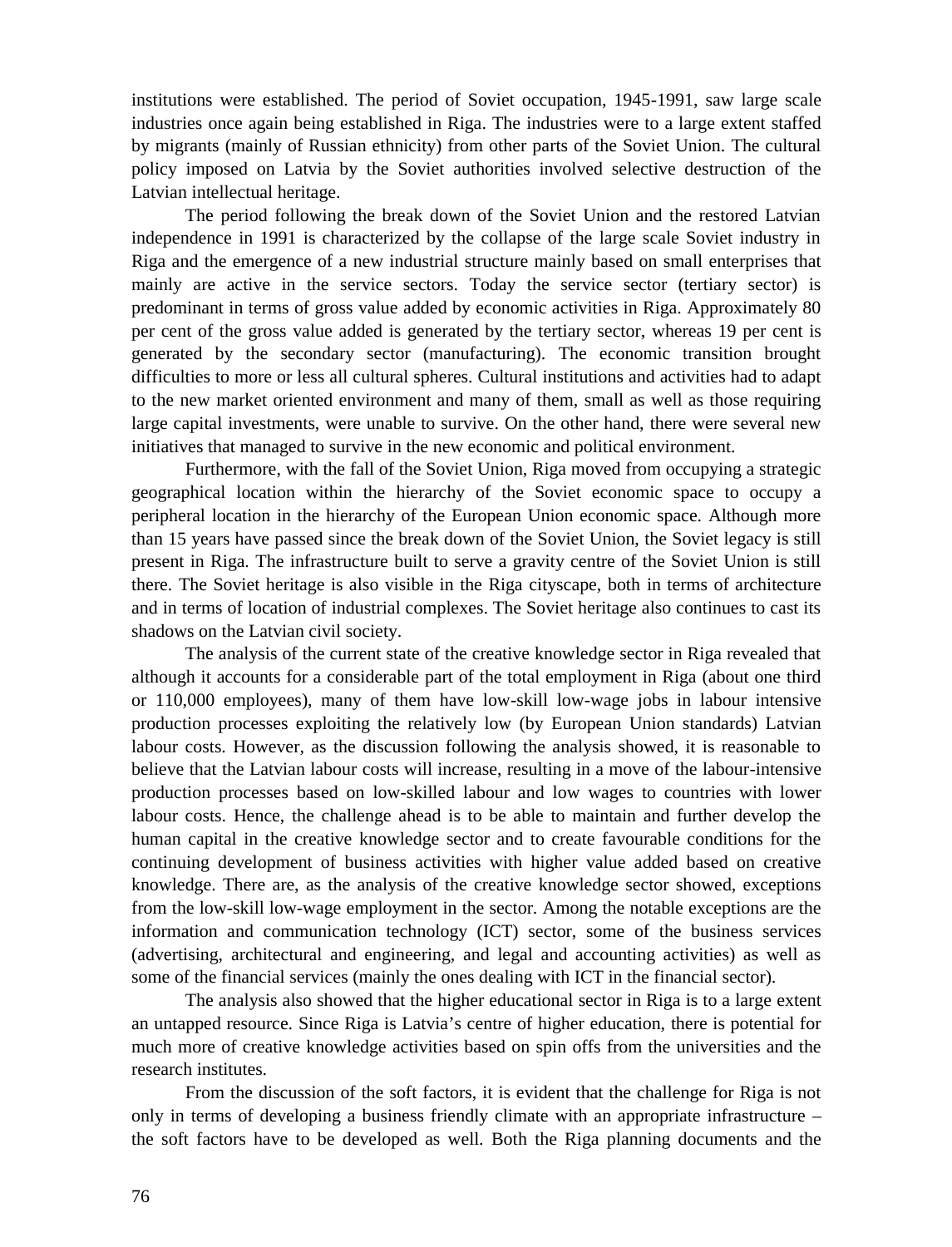Latvian National Development Plan stress the importance of the soft factors for the development of a creative knowledge based economy. Among the soft factors to be considered are the creation of pleasant urban atmosphere, accessible quality housing, a welldeveloped and accessible cultural environment, and an inclusive social structure. If Riga (as well as Latvia) is successful in dealing with these issues, then Riga will be able to exploit its potential and emerge as a creative knowledge based city, leaving its past, to a large extent based on low-cost low-skilled labour, behind.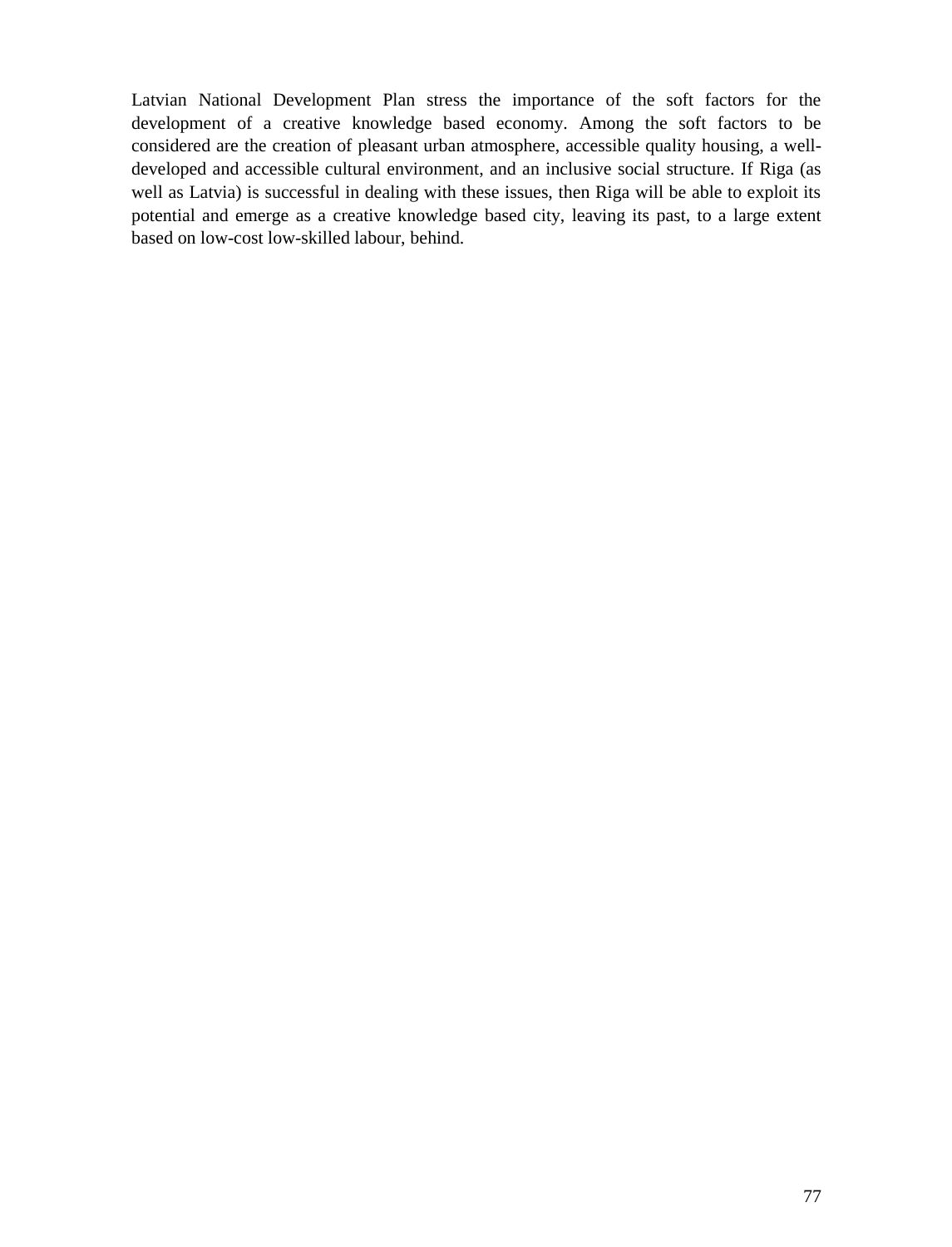## **References**

- Ancans, H., Pocs, R., and Steinbuka, I. (2000), Economic Development (1992-1999), in I. Steinbuka (ed.), *Latvia Entering the XXIst Century*, Nacionalais Medicinas Apgads, Riga.
- BICEPS, (2006) Towards a Coordinated Investment Strategy for Riga, Tallinn and Vilnius, A report for BaltMet Invest.
- Bleiere, D., Butulis, I., Feldmanis I., Stranga, A. and A. Zunda, (2006), *History of Latvia the 20th Century*, Jumava, Riga.
- Coccossis, H., Economou, D. and Petrakos, G. (2005), The ESDP Relevance to a Distant Partner: Greece, *European Planning Studies*, 13(2), 253-64.
- Crohn-Wolfgang, H.F. (1922), Die Republik Lettland und ihre wirtschaftliche Zukunft, *Jahrbücher für Nationalökonomie und Statistik*, 420-432.
- Crohn-Wolfgang, H.F. (1923), *Lettlands Bedeutung für die östliche Frage*, Walter de Gruyter & Co., Berlin and Leipzig.
- Debrer, M., (1982), *Riga Resehandbok*, Progress, Moscow.
- Downes, R. (1996), Economic Transformation in Central and Eastern Europe: The Role of Regional Development, *European Planning Studies*, 4(2), 217-24.
- Duzmans, K., (1926), *Lettland förr och nu*, Ernst Wessmans Bokförlag, Stockholm.
- Faludi, A. (2001), The European Spatial Development Perspective and the Changing Institutional Landscape of Planning, in L. Albrechts, J. Alden and A. da Rosa Pires (eds.), *The Changing Institutional Landscape of Planning*, Ashgate, Aldershot.
- Fokins, V. Hansen, M., Sidorovs, R., an M. Umpirovica, (2005), Economic Inequality in the Baltics: Regional Disparities, *Baltic Economics Trends*, no. 2, pp 25-36.
- Gallup, J., Sachs, J. and Mellinger, A. (1999), *Geography and Economic Development*, Working Paper, Center for International Development, Harvard University, Cambridge, MA.
- Heiden, J. and P. Salmon, (1994), *The Baltic Nations and Europe, Estonia, Latvia & Lithuania in the Twentieth Centure*, Longman, London.

Henriksson, A., (1983), *The Tsar's Loyal Germans. The Riga German Community: Social*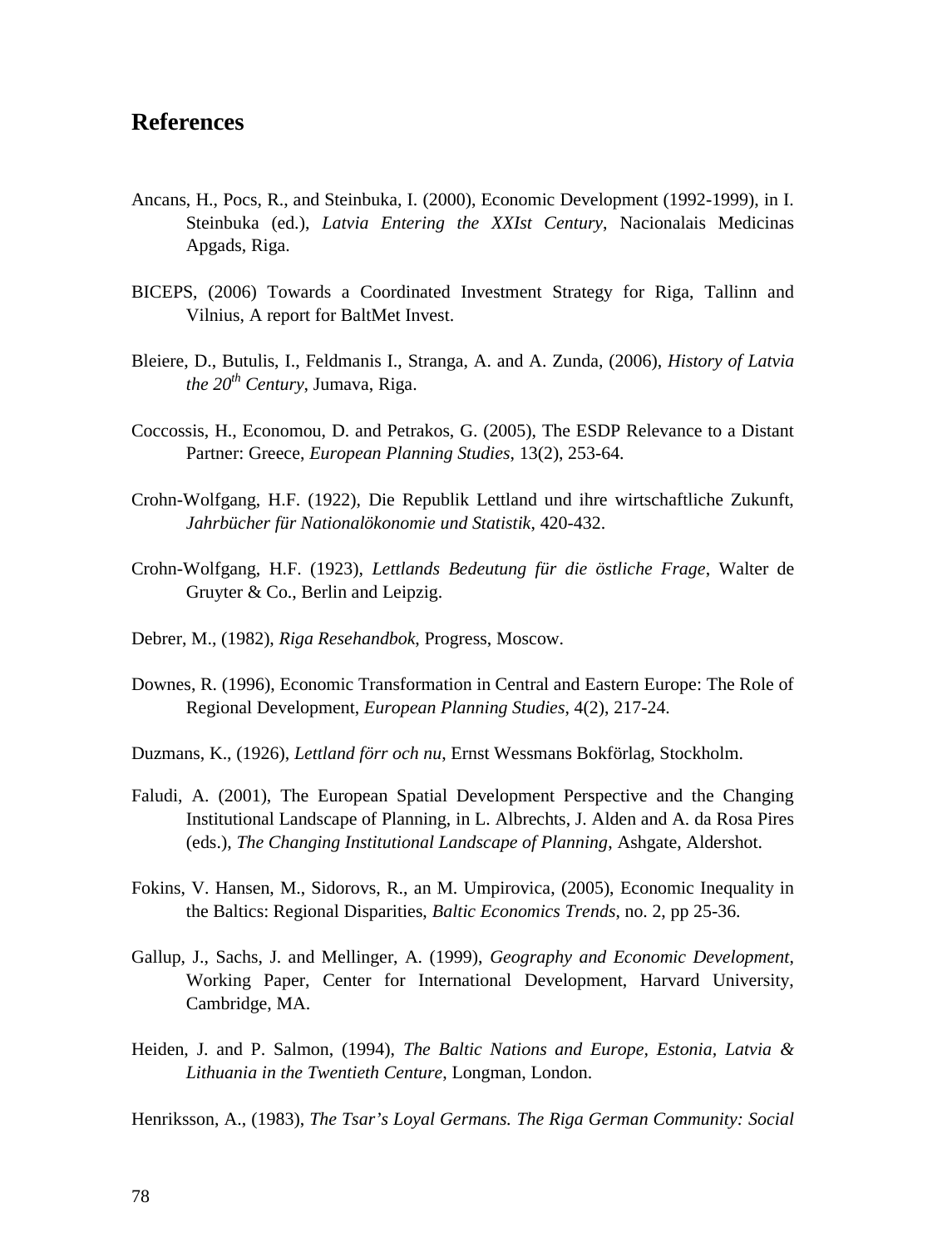*Change and the Nationality Question, 1855-1905*, Boulder, Colorado.

- Judge, D., Stoker, G., and H. Wolman, editors, (1995), *Theories of Urban Politics, Sage, London.*
- Kiaupa, Z., Mäesalu, A., Pajur, A.,and G. Vilumsons , *The History of the Baltic States*, Avita, Tallinn.
- King, G.J., Vanags, E., Vilka, I., and McNabb, D.E. (2004), Local Government Reforms in Latvia, 1990-2003: Transition to a Democratic Society, *Public Administration*, 82(4), 931-50.
- Kuzmina, I., (2003), Entrepreneurship and Small Business in Latvia, in D.A. Kirby and A. Watson (Eds.), *Small Firms and Economic Development and Transition Economies: A Reader*, Ashgate, Aldershot.
- Lieven, A., (1994), *The Baltic Revolution, Estonia, Latvia, Lithuania and the Path to Independence*, Yale University Press, New Haven.
- Logan, J., and Molotch, H. (1987), *Urban Fortunes: The Political Economy of Place*, University of California Press, Berkeley, CA.
- Mežs Ilm rs, (2005), *The People of Latvia, Fact Sheet on Latvia, No. 13*, Latvijas Instit ts
- Nijkamp, P. (1995), Borders and Barriers in the New Europe: Impediments and Potential of New Network Configurations, in H. Coccossis and P. Nijkamp (Eds.), *Overcoming Isolation: Information and Transportation Networks in Development Strategies for Peripheral Areas*, Springer, Heidelberg.
- North, D.C. (1990), *Institutions Institutional Change and Economic Performance*, Cambridge University Press, Cambridge.
- O'Malley, O., (1920), Minute of 20 October 1920, PRO, FO 371/5376, Foreign Office, London.
- Pabriks, A. and Purs A. (2002), Latvia the Challenges of Change, in D.J. Smith, A. Pabriks, A. Purs, and T. Lane, *The Baltic States: Estonia, Latvia and Lithuania*, Routledge, London.
- Petrakos, G. (2000), The Spatial Impact of East-West Integration in Europe, in G. Petrakos, G Gaier and G. Gorzelak (Eds.), *Integration and Transition in Europe: The Economic Geography of Interaction*, Rutledge, London.
- Petrakos, G. (2001), Patterns of Regional Inequality in Transition Economies, *European Planning Studies*, 9(3), 359-83.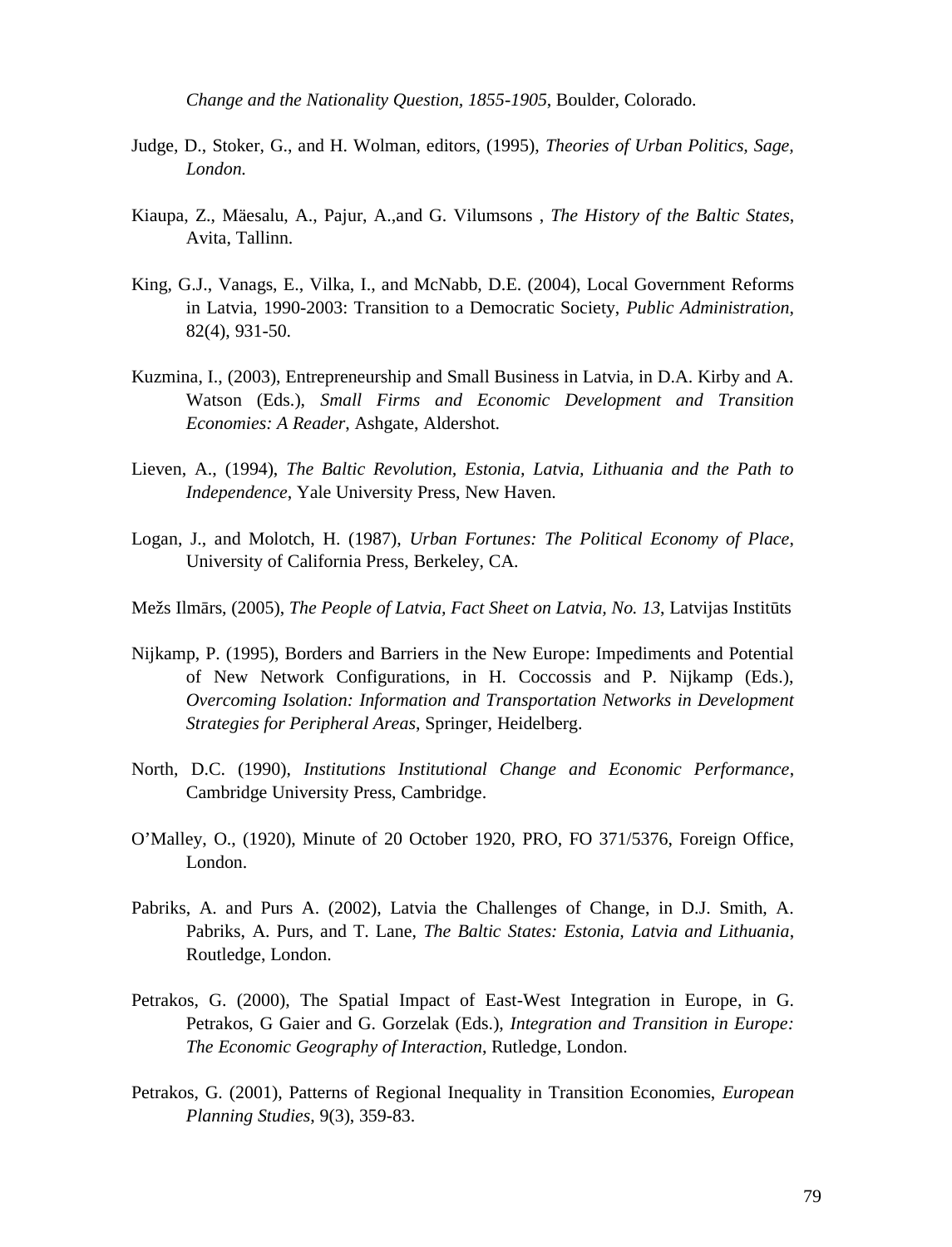Plakans A.(1995), *The Latvians: A Short History*, Hoover Institution Press, Stanford. Sachs, J. (1997), *Geography and Economic Transition*, Working Paper, Center for International Development, Harvard University, Cambridge, MA.

- Schrader, H. (2004), Social Capital and Social Transformation in Russia, *Journal for East European Management Studies*, 9(4), 391-410.
- Swyngedouw, E. (2000) Elite Power, Global Forces and the Political Economy of 'Glocal' Development, in G.L. Clark, M.P. Feldman, and M.S. Gertler, *The Oxford Handbook of Economic Geography*, Oxford University Press, Oxford.

2001 Census

Central Statistical Bureau of Latvia

Central Statistical Bureau of Latvia (2005)

Central Statistical Bureau of Latvia, "Riga in Figures 2005".

Enciklopedija Latvijas Pilsetas, (1999), Preses Nams, Riga.

The EU Employment Observatory, "Monthly labour market update for Latvia", November 2004

European Commission (2004)

Eurostat

The International Telecommunication Union

Latvian Ministry of Economy (1998)

Latvian Ministry of Economy (1998)

Latvian National Development Plan 2007-2013, (2006), Ministry of Regional Development and Local Government of the Republic of Latvia.

The Latvian Statistical Bureau, November 2004

The Latvian Statistical Bureau, November 2005

LETA (2003)

Resolution of the Riga City Council 584, protocol 26,7 from 15.11.2005

Riga City development programme 2006-2012, p. 24